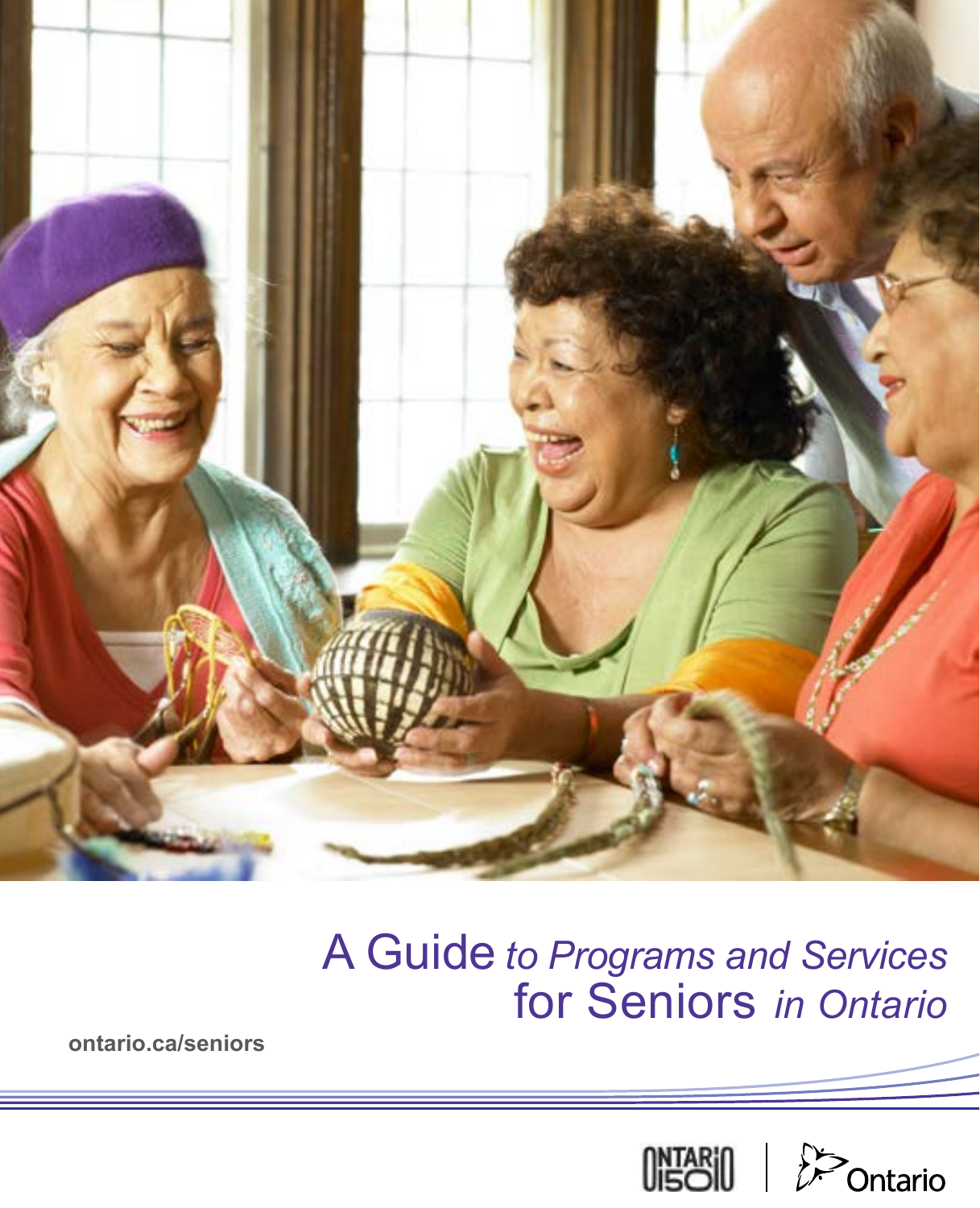

**Premier of Ontario - Première ministre de l'Ontario**



#### A PERSONAL MESSAGE FROM THE PREMIER

On behalf of the Government of Ontario, I am delighted to extend warm greetings to everyone consulting — *A Guide to Programs and Services for Seniors in Ontario*.

Ontario's senior citizens  $-$  a vital part of our society  $-$  have wideranging needs. In response to that diversity of needs, this guide provides information on programs and services aimed at helping

older adults in our province to stay healthy, safe, active and engaged.

I commend Ontario's seniors for the significant role they continue to play in helping to build our communities, and in contributing to our growth and prosperity. I also wish to thank all the family members, friends and caregivers who provide our seniors with support.

I am confident that, by working with our community partners and in consultation with older adults themselves, we can continue to ensure that Ontario remains the best place in North America to grow old.

To everyone reading this valuable resource — please accept my sincere best wishes.

athlea Uyre

Kathleen Wynne Premier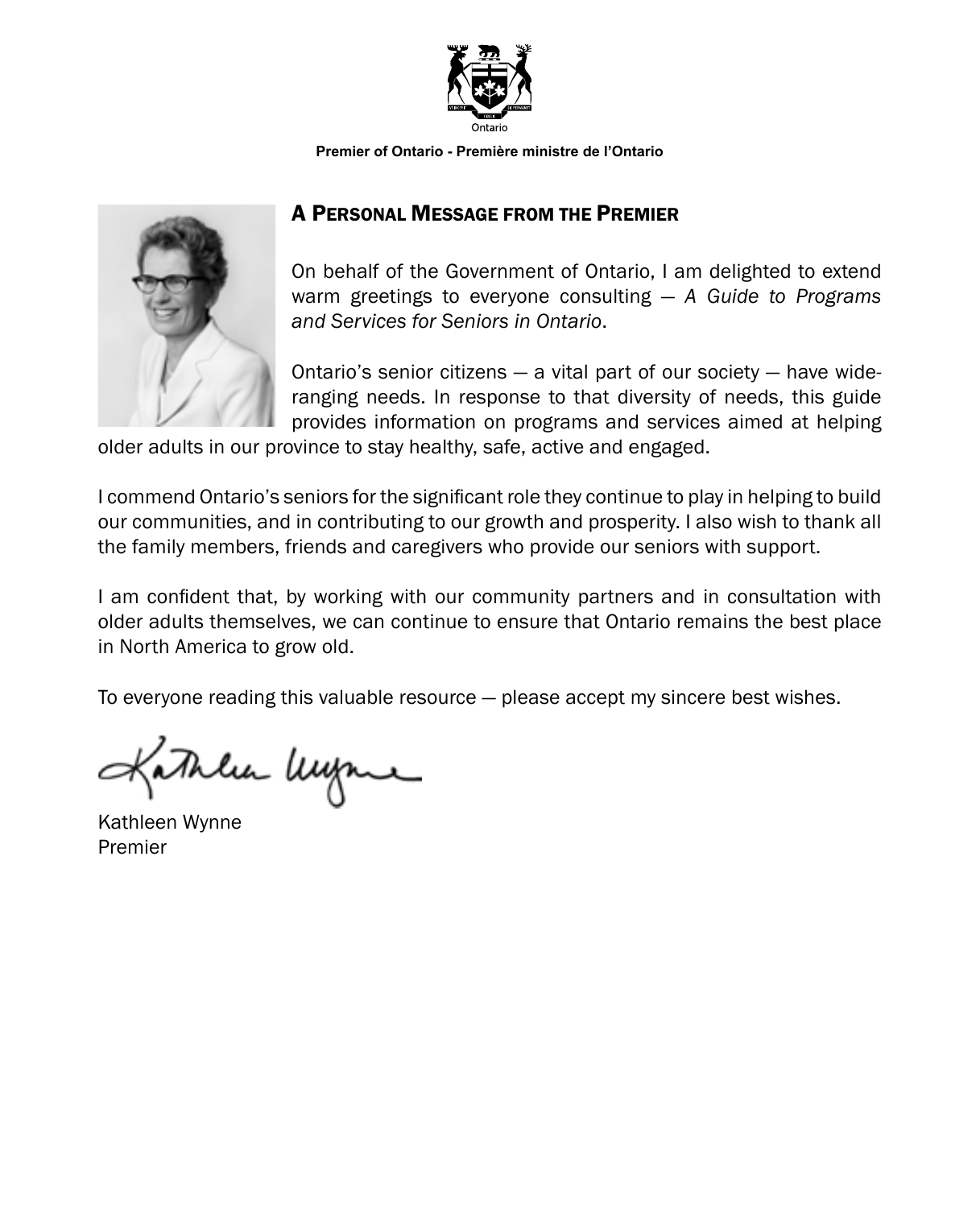

**Minister of Seniors Affairs - Ministre des Affaires des personnes âgées**

#### A PERSONAL MESSAGE FROM THE MINISTER



Dear Friends,

I am pleased to share with you this important publication. It's a clear and concise guide for seniors, their caregivers and family to the programs and services available in Ontario.

The Ontario government has a clear and comprehensive plan to respond to the growing needs of seniors. A key element

of this plan includes making it easier for seniors to find and access programs and services offered by the provincial and federal governments, and service providers. We want to ensure that there is a one window access point for Ontarians looking for information related to seniors, their caregivers and family.

*A Guide to Programs and Services for Seniors in Ontario* is that key resource to encourage and assist Ontarians to achieve a future that is healthy, active and safe. It's why we put this guide together; to provide a summary of programs and services that are uniquely beneficial and of interest to seniors everywhere.

You'll find there are many supports offered in particular, by the Ontario government, and many ways to find out more about them. In addition to this guide, you can also access information online at www.ontario.ca/seniors, by email at Infoseniors@ontario.ca, or by phone at 1-888-910-1999.

Our goal is to help seniors stay engaged in their communities for as long as possible. It is more important than ever that we continue working hard, together, to make this province the best place in the world to age.

Dipika Damerla Minister of Seniors Affairs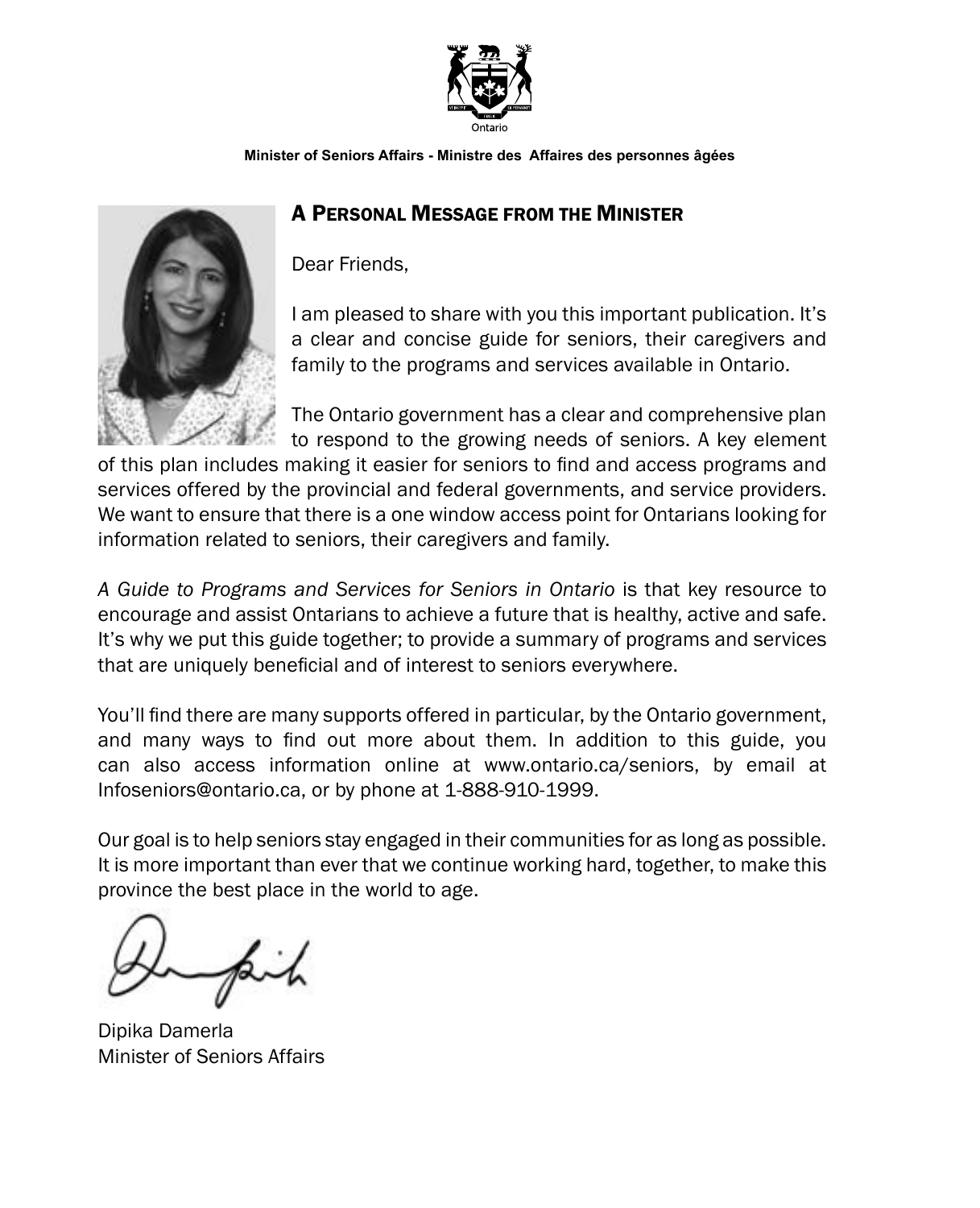# A GUIDE TO PROGRAMS AND SERVICES FOR SENIORS IN ONTARIO

Seniors' INFOline

1-888-910-1999 — TTY: 1-800-387-5559

*A Guide to Programs and Services for Seniors in Ontario* is your resource for information about programs and services available to Ontario's seniors. It is produced by the Ministry of Seniors Affairs and distributed by ServiceOntario Publications.

Additional copies may be ordered through ServiceOntario Publications by calling 1-800-668-9938 or online at [www.ontario.ca/](http://www.publications.serviceontario.ca)publications.

If you have suggestions about how to improve this publication, please fill out the enclosed postage-paid business reply card and drop it in a mail box.

Information is current as of August 2016.

Regular updates to this guide will be posted on the Ministry of Seniors Affairs website at [www.ontario.ca/seniors.](http://www.ontario.ca/seniors)

Également disponible en français sous le titre *Guide des programmes et services pour les personnes âgées de l'Ontario*.

© Queen's Printer for Ontario, 2017 ISBN 978-1-4606-8733-8 (Print) ISBN 978-1-4606-8734-5 (HTML) ISBN 978-1-4606-8735-2 (PDF) 50M/17

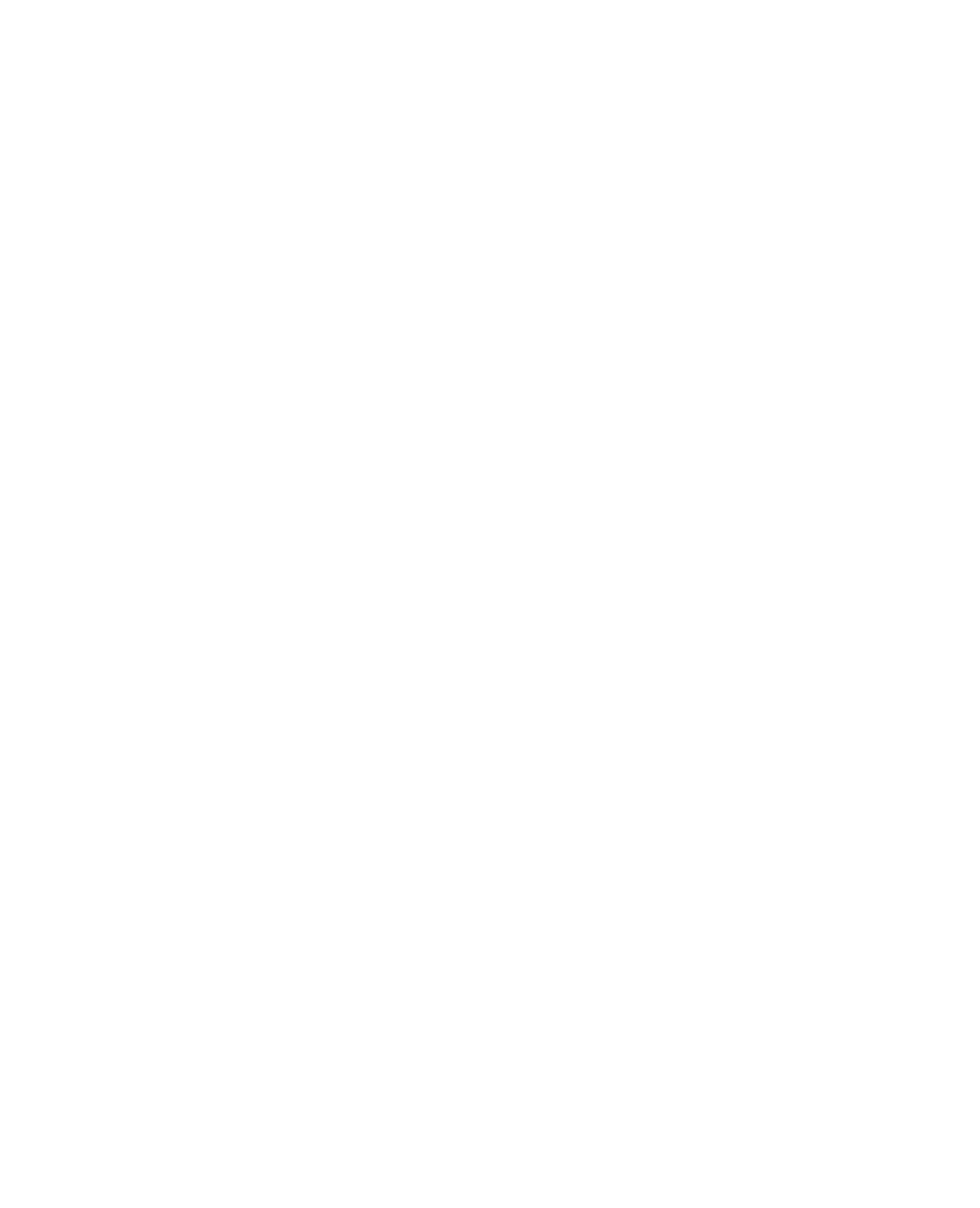# Table of Contents

| 1              | <b>ACTIVE LIVING</b><br><b>Community Activities</b><br><b>Sport and Recreation</b><br><b>Travel</b><br>Employment<br><b>Lifelong Learning</b><br>Volunteering<br><b>Recognizing Seniors' Contributions</b><br><b>Services for Newcomers</b><br>For Indigenous Seniors<br>For Lesbian, Gay, Bisexual and Transgendered Seniors<br><b>For Veterans</b>                                                                                                                                       | 1<br>$\mathbf 1$<br>$\begin{array}{c} 2 \\ 3 \\ 4 \end{array}$<br>$\overline{7}$<br>$\begin{array}{c} 8 \\ 8 \end{array}$<br>11<br>12<br>13<br>13 |
|----------------|--------------------------------------------------------------------------------------------------------------------------------------------------------------------------------------------------------------------------------------------------------------------------------------------------------------------------------------------------------------------------------------------------------------------------------------------------------------------------------------------|---------------------------------------------------------------------------------------------------------------------------------------------------|
| $\overline{2}$ | <b>CAREGIVING</b><br><b>Tax Credits for Caregivers</b><br><b>Employment Benefits</b>                                                                                                                                                                                                                                                                                                                                                                                                       | 15<br>15<br>16                                                                                                                                    |
| 3              | <b>FINANCES</b><br><b>Taxes</b><br><b>Pensions and Other Benefits</b><br><b>Financial Planning</b><br><b>Financial Assistance</b><br><b>For Veterans</b>                                                                                                                                                                                                                                                                                                                                   | 18<br>18<br>20<br>23<br>25<br>25                                                                                                                  |
| 4              | <b>HEALTH AND WELLNESS</b><br><b>General Information</b><br><b>Public Health</b><br>Ontario Health Insurance Plan (OHIP)<br>Ontario Drug Benefit (ODB) Program<br><b>Dental Care</b><br><b>Assistive Devices Program</b><br><b>Ambulance Services</b><br>Regional Geriatric Programs (RGPs) of Ontario<br><b>Mental Health and Addictions</b><br><b>Fall Prevention</b><br><b>Nutrition</b><br><b>Hearing Care Counselling Program</b><br>MedicAlert <sup>®</sup> Safely Home <sup>®</sup> | 27<br>27<br>28<br>32<br>35<br>37<br>37<br>38<br>38<br>39<br>41<br>43<br>43<br>44                                                                  |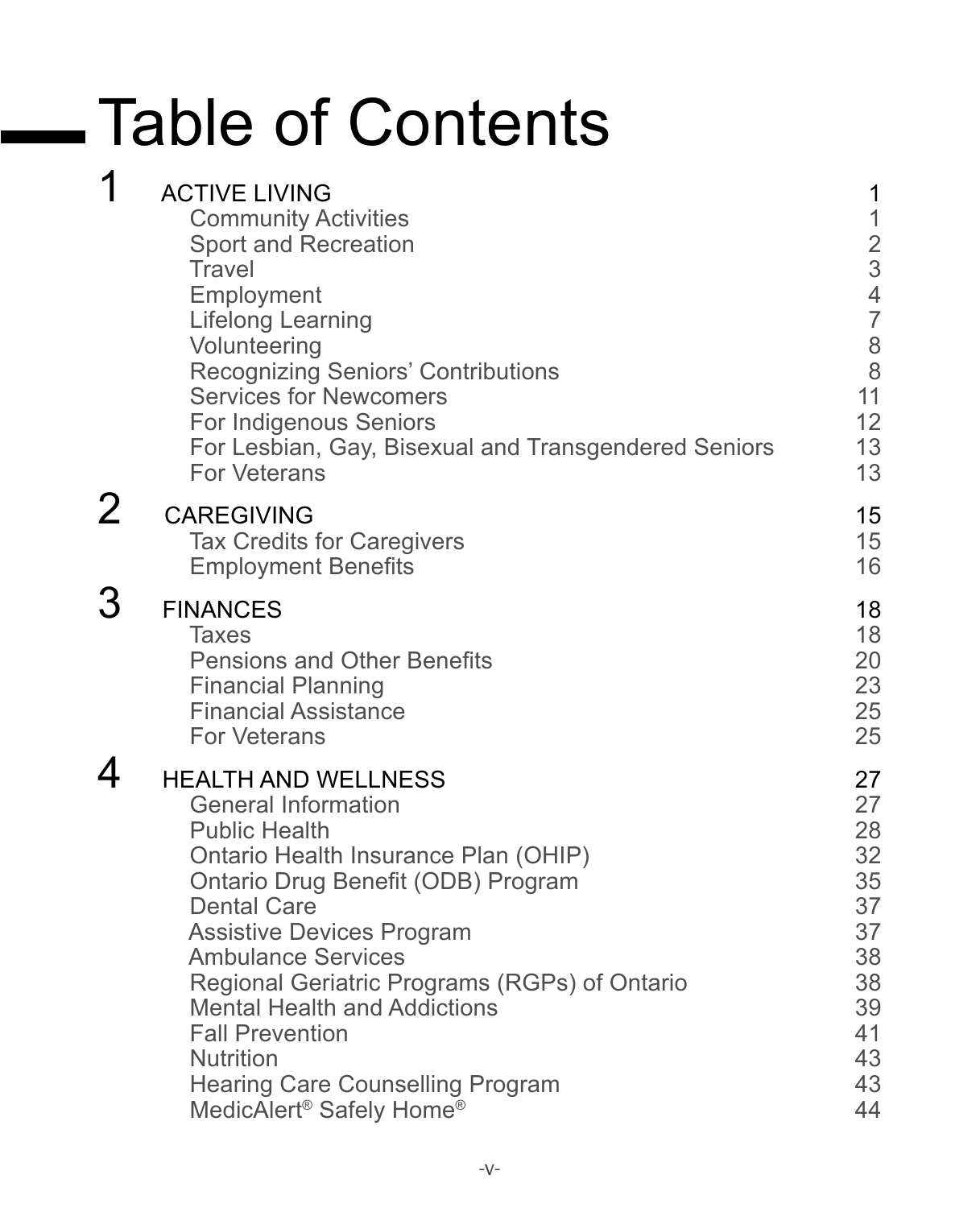|                   | <b>Finding Your Way</b><br><b>Community Support Services</b><br>For Indigenous Seniors<br>For Lesbian, Gay, Bisexual and Transgendered Seniors<br><b>For Veterans</b>                                                                                         | 44<br>44<br>47<br>49<br>49                   |
|-------------------|---------------------------------------------------------------------------------------------------------------------------------------------------------------------------------------------------------------------------------------------------------------|----------------------------------------------|
| 5                 | <b>HOUSING</b><br><b>Home Adaptations</b><br><b>Financial Assistance Programs</b><br><b>Housing Options</b><br>Housing Options for Low-Income Seniors<br><b>Emergency Rental Assistance</b><br><b>Landlord and Tenant Relations</b><br>For Indigenous Seniors | 50<br>50<br>50<br>52<br>54<br>55<br>55<br>56 |
| 6                 | <b>LONG-TERM CARE HOMES</b><br><b>General Information</b>                                                                                                                                                                                                     | 57<br>57                                     |
| $\mathcal T$      | <b>SAFETY AND SECURITY</b><br><b>Consumer Protection</b><br><b>Emergency Services and Public Safety</b><br><b>Legal Matters</b><br>End of Life                                                                                                                | 62<br>62<br>67<br>69<br>75                   |
| 8                 | <b>TRANSPORTATION</b><br><b>Driving</b><br><b>Alternatives to Driving</b><br><b>Buying or Selling Vehicles</b><br><b>Public Transportation</b><br><b>For Veterans</b>                                                                                         | 81<br>81<br>83<br>84<br>84<br>85             |
|                   | <b>KEY CONTACTS</b>                                                                                                                                                                                                                                           | 86                                           |
| . ^<br><b>1</b> U | <b>ONTARIO GOVERNMENT I.D.</b><br><b>Ontario Photo Card</b><br><b>Driver's Licence</b><br><b>Enhanced Driver's Licence</b><br>Ontario Health Insurance Plan Health Card<br>To Change Your Address                                                             | 89<br>89<br>89<br>89<br>89<br>90             |
| 11                | <b>INDEX</b>                                                                                                                                                                                                                                                  | 91                                           |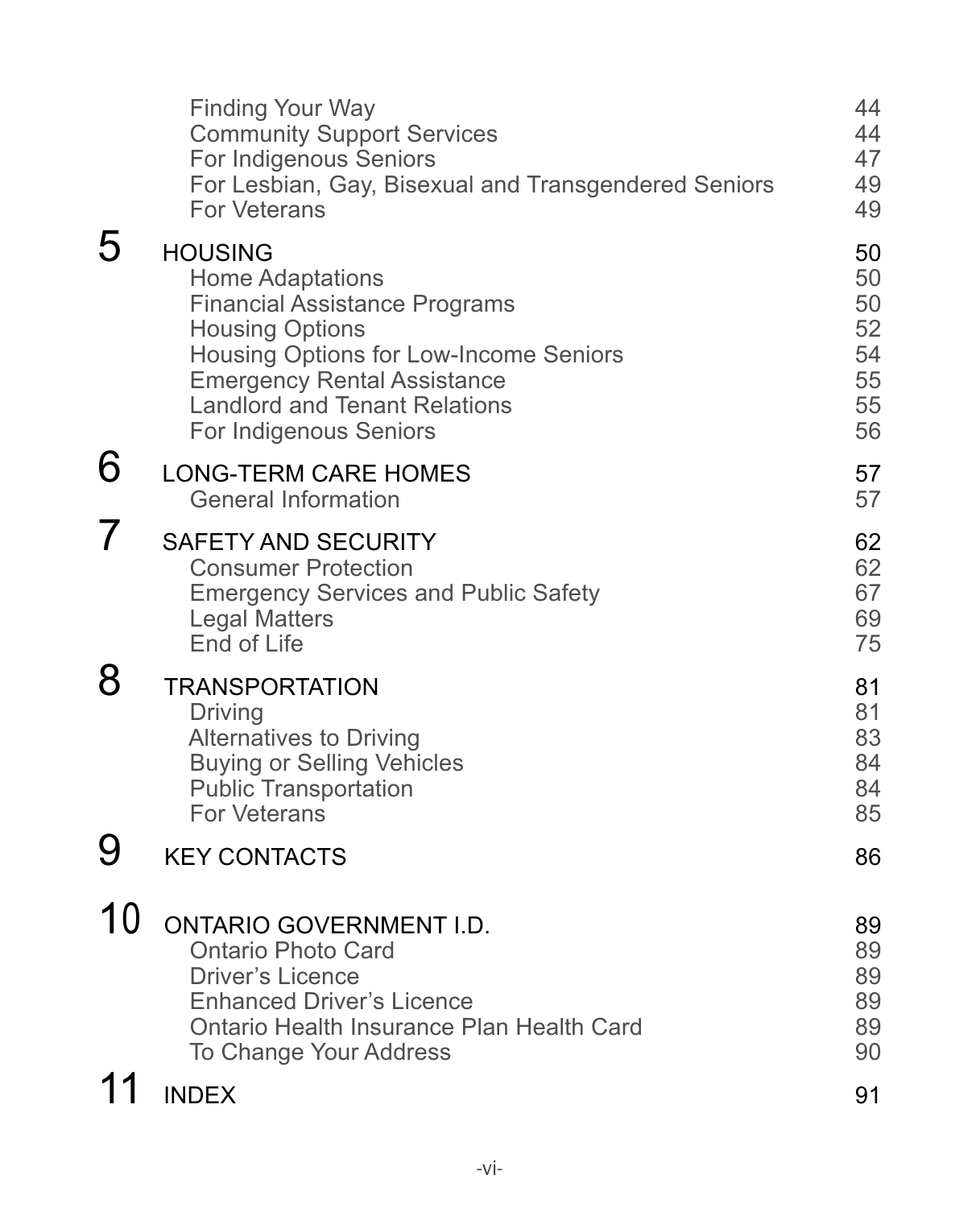# <span id="page-7-0"></span>1 ACTIVE LIVING

# Community Activities

There are many ways to learn about cultural, recreational and social activities in your community.

You can begin by contacting your local:

- community and seniors' centres
- service clubs (such as the YMCA, Rotary Club or Royal Canadian Legion)
- cultural centres
- places of worship
- Parks and Recreation Department

2-1-1 [www.211ontario.ca](http://www.211ontario.ca)

## *Public Libraries*

Ontario's extensive public and First Nations library services provide many services to seniors and their families in a welcoming, accessible and friendly environment. Along with lending books and other material, libraries provide Internet access and training, reference material and workshops.

Ontario Library Services – North 1-800-461-6348 [www.olsn.ca](http://www.olsn.ca)

Southern Ontario Library Service 1-800-387-5765 [www.sols.org](http://www.sols.org)

## *Older Adult Centres*

Older Adult Centres (sometimes called Seniors' Centres or Elderly Persons Centres) help local seniors stay active, become more involved in their community and meet new friends. These centres offer unique social activities, learning and educational opportunities and recreational programs.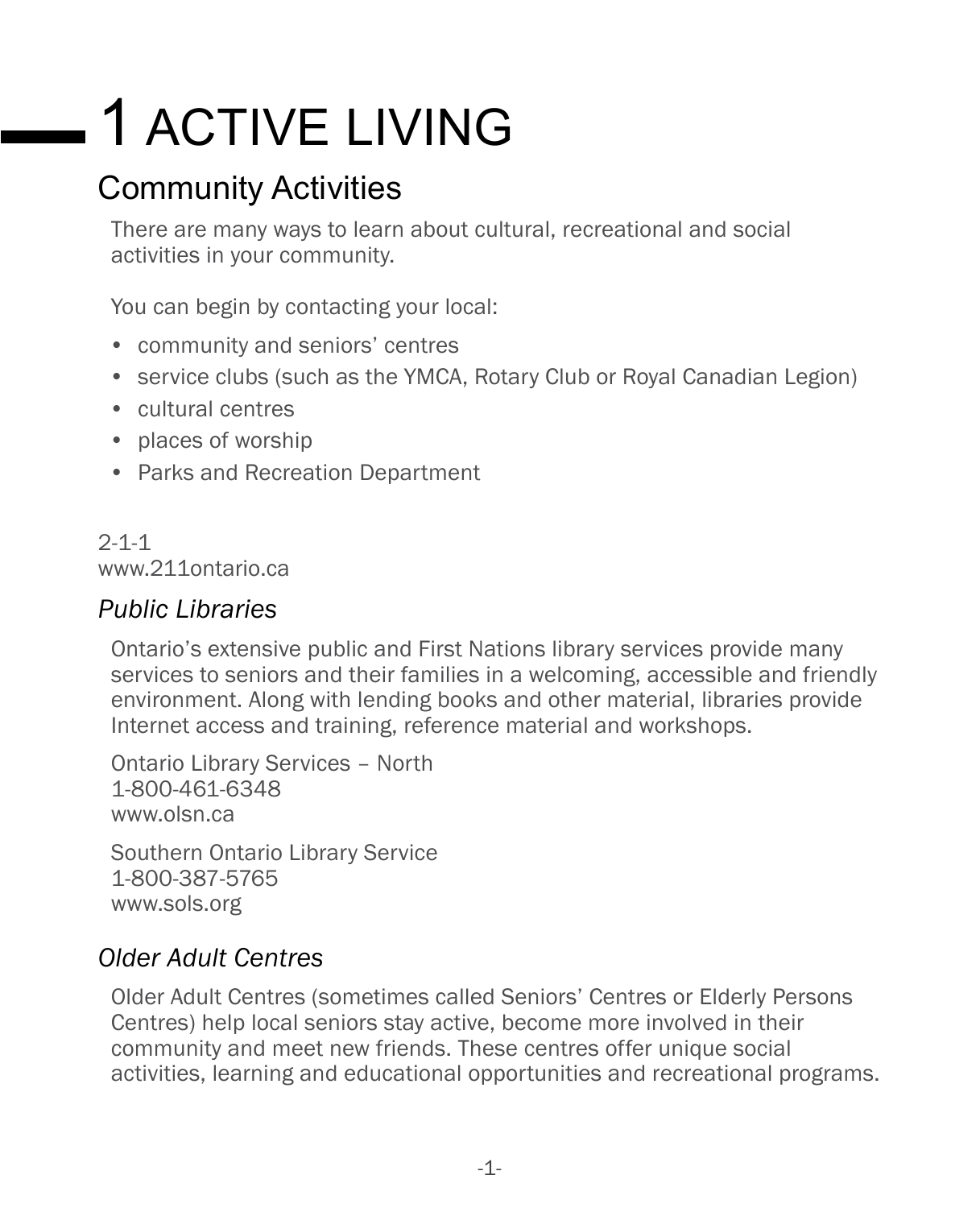<span id="page-8-0"></span>Older Adult Centres' Association of Ontario 1-866-835-7693 [www.oacao.org](http://www.oacao.org)

To find an Elderly Persons Centre, please contact your municipality or call 2-1-1.

# Sport and Recreation

There are many health benefits of being physically active, including improved fitness, strength and well-being. Regular exercise is an important part of healthy aging. For tips about how you can increase your physical activity, maintain good health and improve your quality of life visit:

Physical Activity Tips for Older Adults [www.publichealth.gc.ca/paguide](http://www.publichealth.gc.ca/paguide)

Canadian Physical Activity Guidelines www.csep.ca

## *Ontario Senior Games*

Also known as the Ontario 55+ Summer Games and the Ontario 55+ Winter Games, the Ontario Senior Games include multi-event provincial competitions for older adults. Held every two years in alternating years, these games allow adults 55 years and older to interact in an environment that celebrates a healthy and active lifestyle.

Ontario Seniors Games Association 1-800-320-6423 [www.ontarioseniorgames.ca](http://www.ontarioseniorgames.ca)

# *Ontario Parks*

Ontario's provincial parks offer reduced camping and day-use fees to seniors over the age of 65 and to persons with physical disabilities. Many Ontario parks offer barrier-free facilities, including showers, washrooms, campsites and visitor centres. The Park Locator at [OntarioParks.com](http://ontarioparks.com/) allows visitors to search for parks with barrier-free facilities. Many campsites accommodate recreational vehicles and may also provide electrical hook-ups and trailer dumping stations.

1-888-ONT-PARK (1-888-668-7275) TTY: 1-866-686-6072 [www.ontarioparks.com](http://www.ontarioparks.com)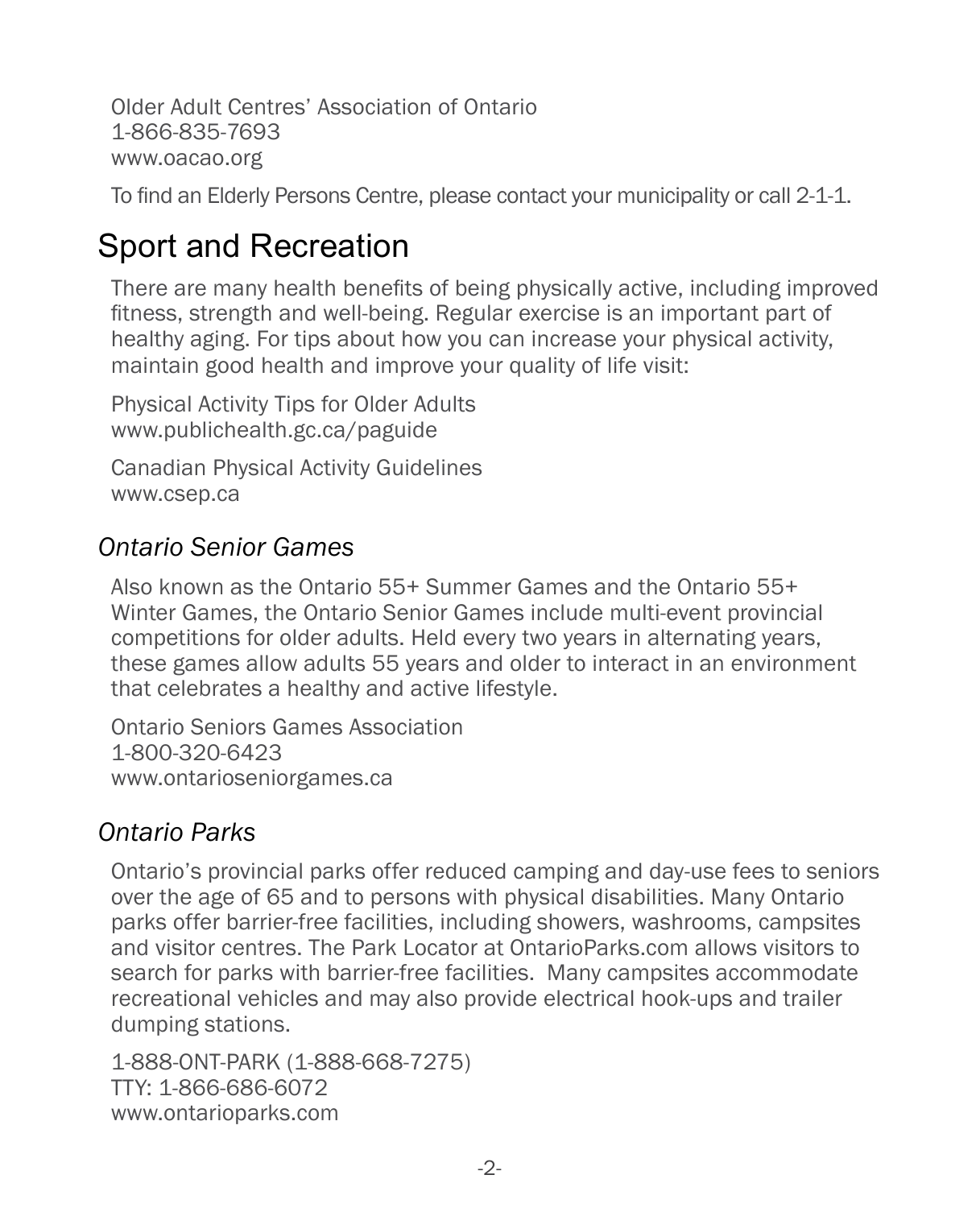# <span id="page-9-0"></span>*Fishing and Hunting*

If you're over 65 years of age or a Canadian resident with a disability, you are not required to obtain an Outdoors Card with a fishing licence tag to fish in Ontario. However, you must still follow all regulations, including catch and possession limits. If you wish to hunt in Ontario, you are required to obtain an Outdoors Card and you must have a licence valid for the species or group of species you are hunting. You are required to carry the licence and any validation tags while you are hunting, and show the licence to a Conservation Officer if asked to do so.

Ministry of Natural Resources and Forestry Outdoors Card Centre 1-800-387-7011 [www.ontario.ca/outdoorscard](https://www2.on.wildlifelicense.com/start.php)

# **Travel**

## *Travelling in Ontario*

Many of Ontario's tourist attractions offer discounted rates for seniors, while some offer programs with seniors in mind. Visit an Ontario Travel Information Centre to learn more about Ontario's attractions and to customize an itinerary based on your interests.

Ontario Travel 1-800-ONTARIO (1-800-668-2746) [www.ontariotravel.net](http://www.ontariotravel.net)

## *Travelling Outside Ontario or Canada*

If you are temporarily away from Ontario or Canada, OHIP may cover all or a part of your health care costs. If you are travelling outside of Ontario but within Canada and pay for health services, submit an itemized bill and original receipts to your local OHIP office within a year for a refund.

If you are travelling outside of Canada, OHIP will pay a set rate for emergency hospital and physician services for an acute, unexpected condition, illness, disease or injury that requires immediate treatment. To cover medical charges not paid for by OHIP, you should purchase private health insurance for all trips outside of Ontario and Canada.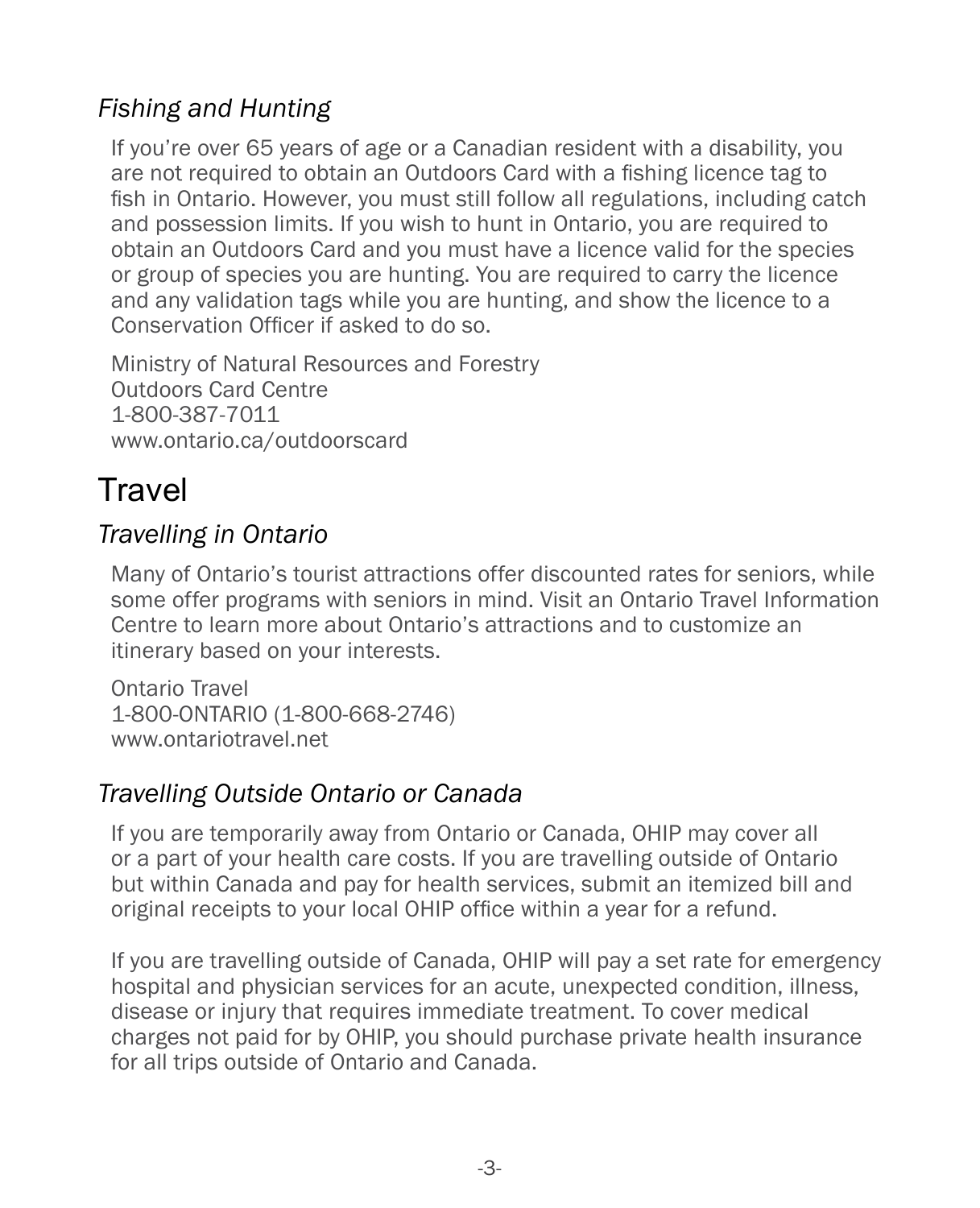<span id="page-10-0"></span>If you are enrolled in the Ontario Drug Benefit Program, you may receive up to a maximum 100-day supply of medications. If you require a second 100 day supply due to an upcoming extended absence from Ontario, provide your pharmacist with a letter (written by yourself) confirming your absence or provide a copy of your travel insurance showing that you are leaving Ontario for between 100 and 200 days. Your prescription must allow for the extra 100-day supply.

Ministry of Health and Long-Term Care Service Support Contact Centre 1-866-532-3161 TTY: 1-800-387-5559 [www.ontario.ca/ruq](http://www.ontario.ca/ruq)

To learn more about OHIP or the Ontario Drug Benefit Program, please see the HEALTH AND WELLNESS section of this guide.

#### *Retirement Abroad*

The federal Department of Foreign Affairs and International Trade publication *Retirement Abroad: Seeing the Sunsets* offers information and tips for people thinking about retiring in another country either on a seasonal or permanent basis.

Enquiries Service - Foreign Affairs Canada 1-800-267-8376 [www.travel.gc.ca/travelling/living-abroad/retiring](http://www.travel.gc.ca/travelling/living-abroad/retiring)

# Employment

In 2006, legislation ending mandatory retirement came into effect providing greater fairness and choice for workers aged 65 and older who can now decide for themselves when, and if, to retire.

#### *Employment Ontario*

Employment Ontario is an integrated employment and training network that makes it easier for Ontarians to find the employment and training programs and services they need. Information and referral services are offered in 25 languages.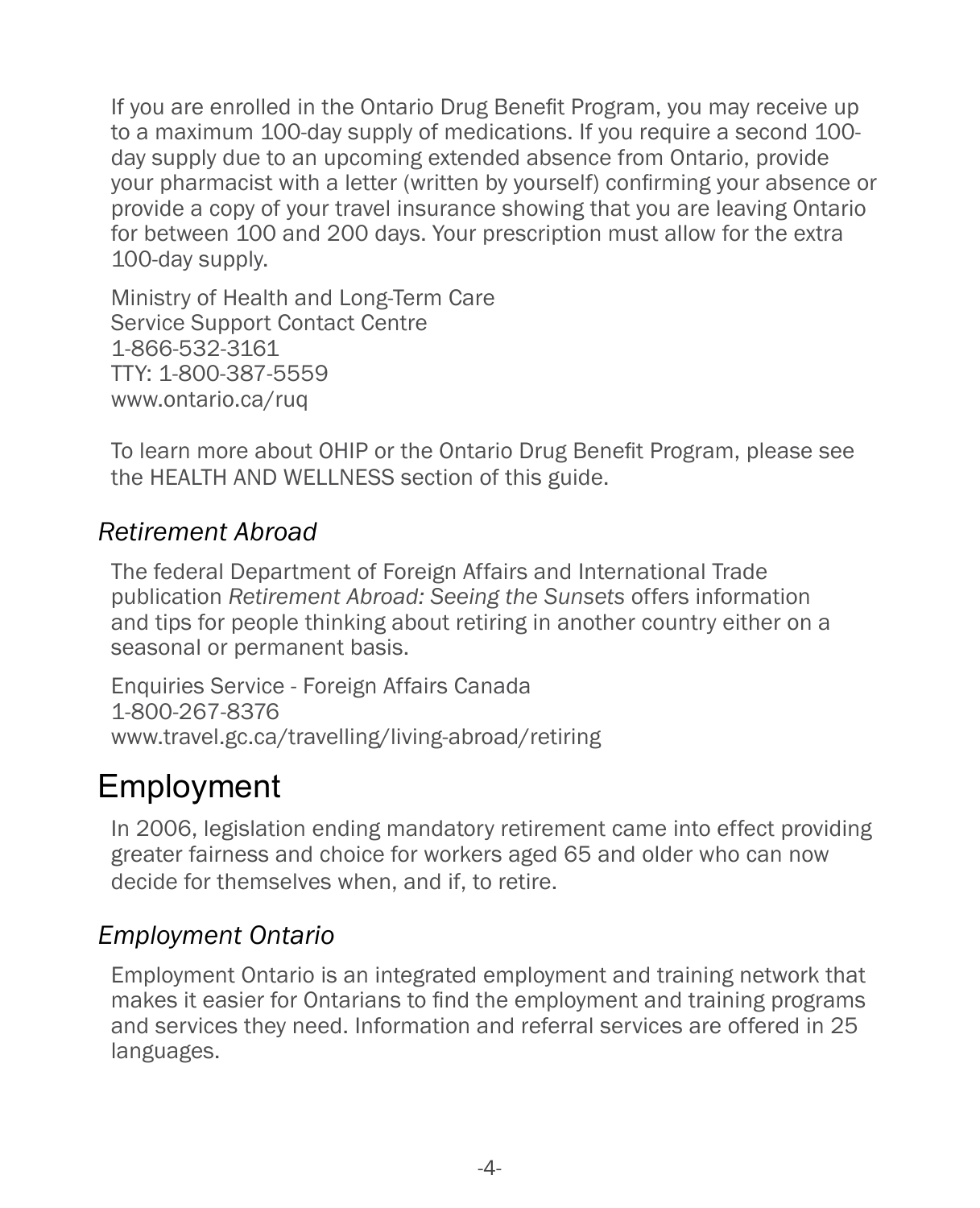Employment Ontario Contact Centre 1-800-387-5656 TTY: 1-866-533-6339 [www.ontario.ca/employment](http://www.ontario.ca/employment)

#### • Employment Service

The goal of Employment Service is to provide Ontarians with improved access to all of the employment services they need in one location to help them find and keep a job, apply for training and plan a career.

#### • Targeted Initiative for Older Workers

This initiative helps unemployed workers aged 55 to 64 increase their ability to find and keep a job while the local economy changes. It is available in specific communities of fewer than 250,000 people that have high unemployment or rely to a large extent on single industries. A list of service providers in designated communities can be found by visiting www.ontario.ca/page/employment-help-older-workers.

#### • Ontario Self-Employment Benefit Program

This program provides unemployed people who are or have recently been eligible for Employment Insurance with income and entrepreneurial support while they develop and start their own business.

#### • Ontario Job Creation Partnerships

This program is designed to improve the long-term employment prospects of people eligible for or in receipt of Employment Insurance benefits by providing them with opportunities to gain work experience.

#### • Second Career

The objective of Second Career is to support eligible laid-off workers to get the skills training they need to help them find work in occupations with demonstrated labour market prospects. The program offers up to \$28,000 for tuition, books, transportation and other training related expenses. This amount may be higher for persons with disabilities.

#### *Ontario Job Bank*

The Ontario Job Bank is a web-based network of national job postings that are available to all Canadians."

[www.jobbank.gc.ca](http://www.jobbank.gc.ca)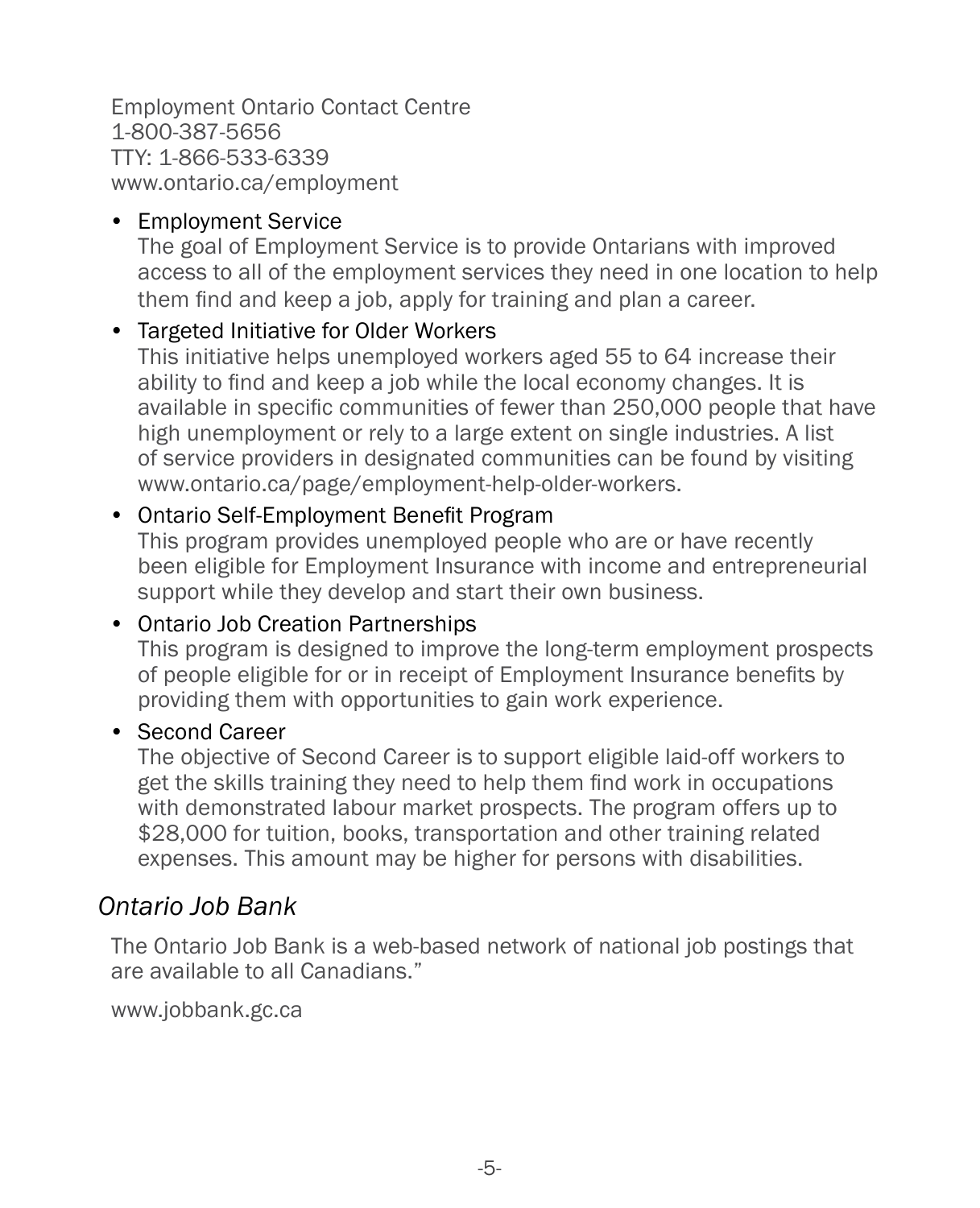## *Ontario WorkinfoNet (OnWIN)*

OnWIN is a free, bilingual online web directory that provides Ontarians with current and relevant career and volunteer opportunities and labour market information. Seniors can use OnWIN to make informed decisions about volunteer, employment and further training opportunities.

[www.onwin.ca](http://www.onwin.ca)

## *Ontario Skills Passport*

This free, bilingual website provides descriptions of essential skills and work habits, and current information about educational, training, volunteer and labour market opportunities at both local and provincial levels.

[www.ontario.ca/skillspassport](http://www.ontario.ca/skillspassport)

## *Employment Standards Act (ESA)*

All Ontarians have the right to be treated fairly in the workplace. The ESA sets out the minimum standards that employers and employees must follow. If you are employed in Ontario, you are probably protected by the ESA.

Employment Standards Information Centre 1-800-531-5551 TTY: 1-866-567-8893 [www.ontario.ca/employmentstandards](http://www.ontario.ca/employmentstandards)

#### *Foreign Trained Professionals*

If you are a foreign trained professional, Ontario has a number of bridging programs that could help you.

[www.settlement.org](http://www.settlement.org)

To learn more about the Compassionate Care Benefit Program, Family Medical Leave and Personal Emergency Leave, please see the CAREGIVING section of this guide.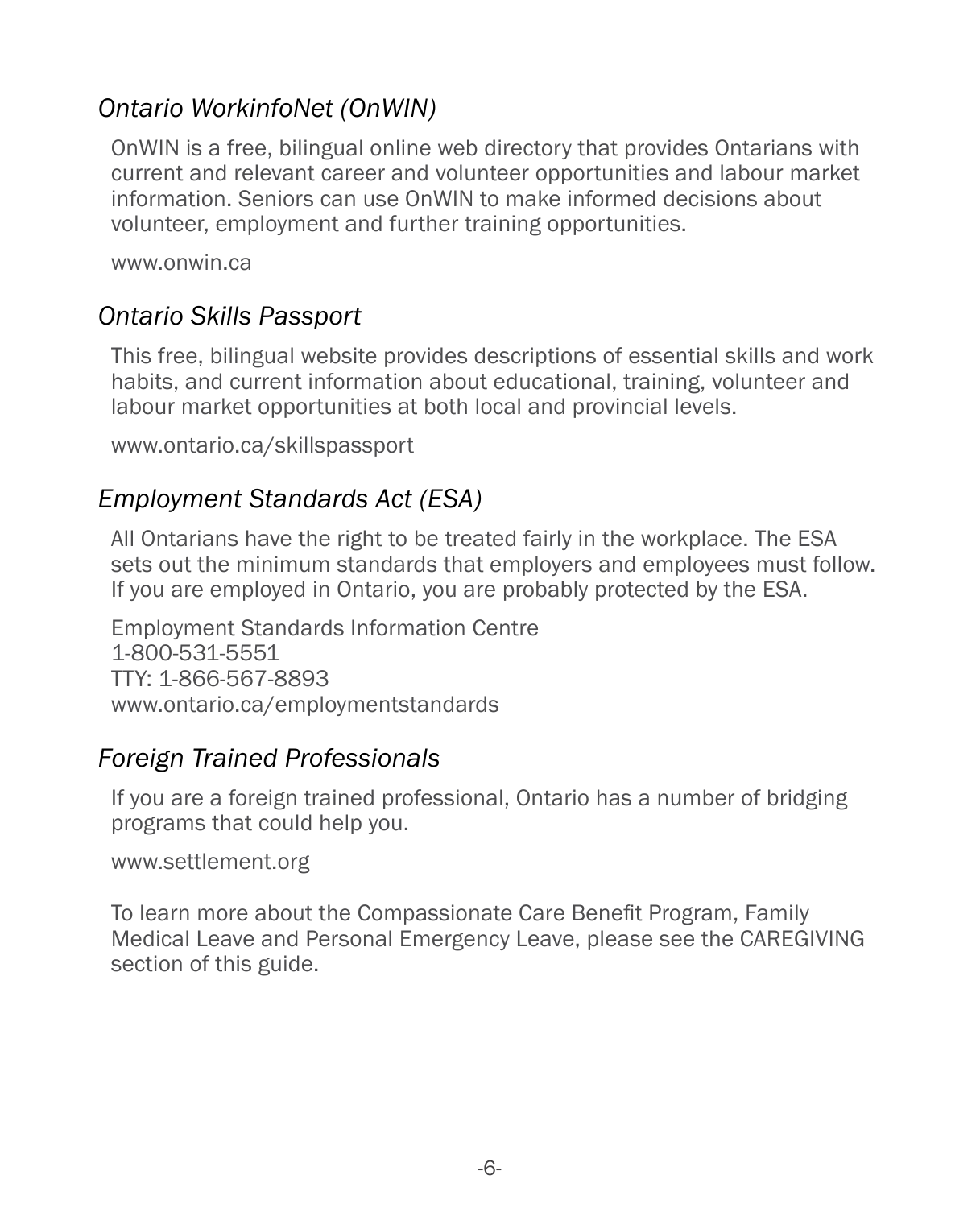# <span id="page-13-0"></span>Lifelong Learning

## *Continuing and Distance Education*

Many Ontario school boards, colleges and universities offer opportunities for continuing and distance education. Some offer special discounts for seniors.

- School Boards: [www.ontario.ca/rus](http://www.ontario.ca/rus)
- Universities: [www.ontario.ca/page/ontario-universities](http://www.ontario.ca/page/ontario-universities)
- Colleges: [www.ontario.ca/page/ontario-colleges](http://www.ontario.ca/page/ontario-colleges)
- Ontario*Learn*: [www.ontariolearn.com](http://www.ontariolearn.com)

## *Third Age Network*

This network consists of self-managed groups of seniors who share learning experiences on a wide range of subjects.

[www.thirdagenetwork.ca](http://www.thirdagenetwork.ca)

#### *Independent Learning Centre*

This centre provides distance education and General Educational Development (GED) testing. It offers people an alternative way to get their Ontario Secondary School Diploma.

1-800-387-5512 [www.ilc.org](http://www.ilc.org)

#### *Computer Training*

Public libraries run courses for beginners and for more advanced users. Most courses are free.

 $2 - 1 - 1$ [www.211ontario.ca](http://www.211ontario.ca)

Older Adult Centres offer educational programming that may include computer training. To find a centre near you, call 1-866-835-7693 or visit [www.oacao.org.](http://www.oacao.org)

The Lifelong Learning Plan allows you to withdraw money from your RRSPs to help pay for full-time education for you, your spouse or common-law partner. Please see the FINANCES section of this guide for more information.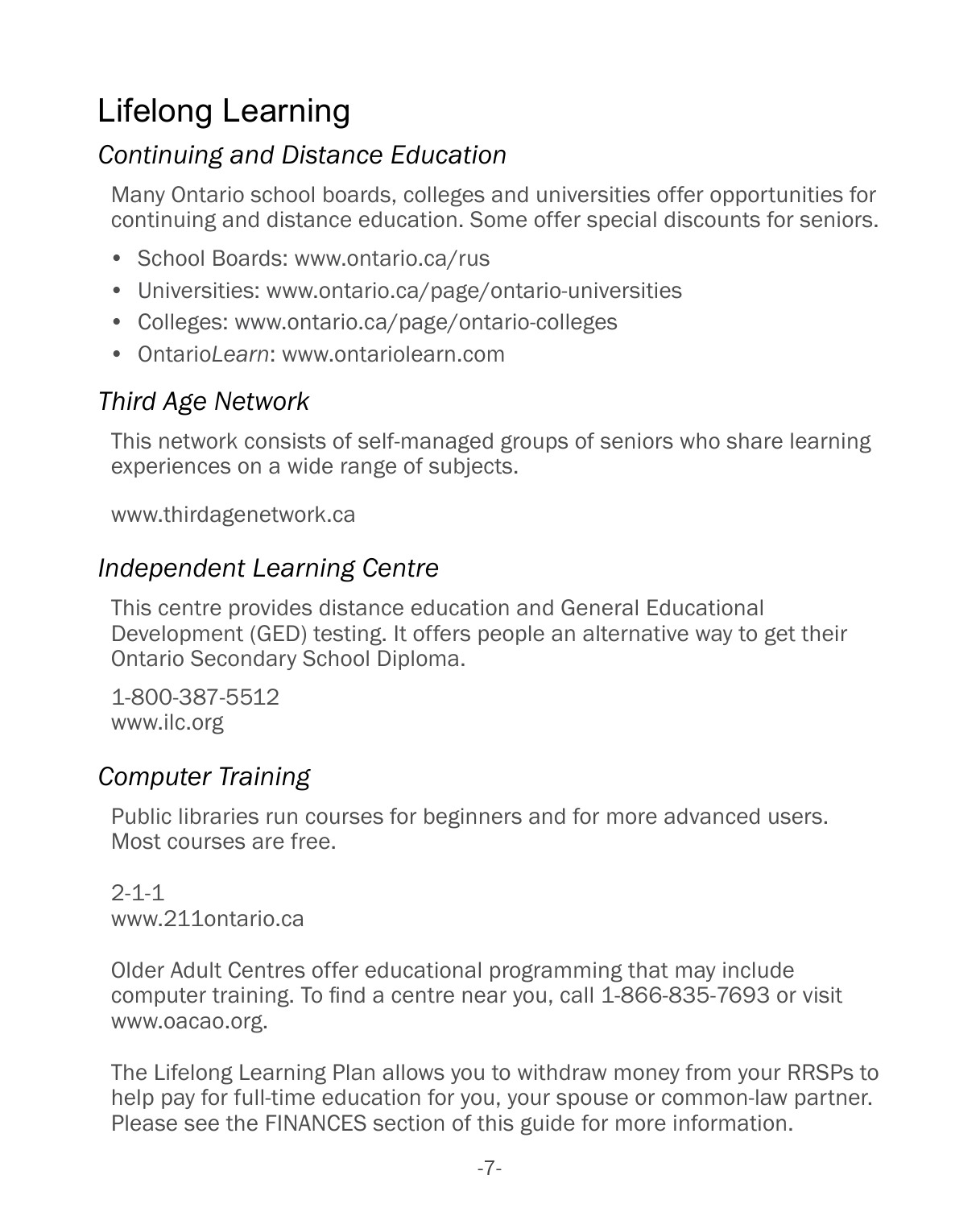# <span id="page-14-0"></span>Volunteering

#### *Ontario Volunteer Centre Network*

This organization helps to bring volunteers and agencies together and acts as the provincial voice for Volunteer Centres in Ontario.

905-238-2622 [www.ovcn.ca](http://www.ovcn.ca)

## *Volunteer Canada*

This bilingual, non-profit organization promotes volunteerism across Canada by encouraging community participation and recognizing volunteer efforts.

1-800-670-0401 [www.volunteer.ca](http://www.volunteer.ca)

If you would like to volunteer to help others complete their tax returns, consider the Community Volunteer Income Tax Program run by the Canada Revenue Agency. Please see the FINANCES section for more information.

# Recognizing Seniors' Contributions

## *Congratulatory Messages*

You can mark a special occasion by requesting a congratulatory message from:

Her Majesty The Queen for Canadians celebrating birthdays of 100 years or more and for couples celebrating wedding anniversaries of 60 years or more (at five-year intervals).

Rideau Hall - Anniversary Section 1-800-465-6890 [www.gg.ca](http://www.gg.ca)  $($  > FAQ $)$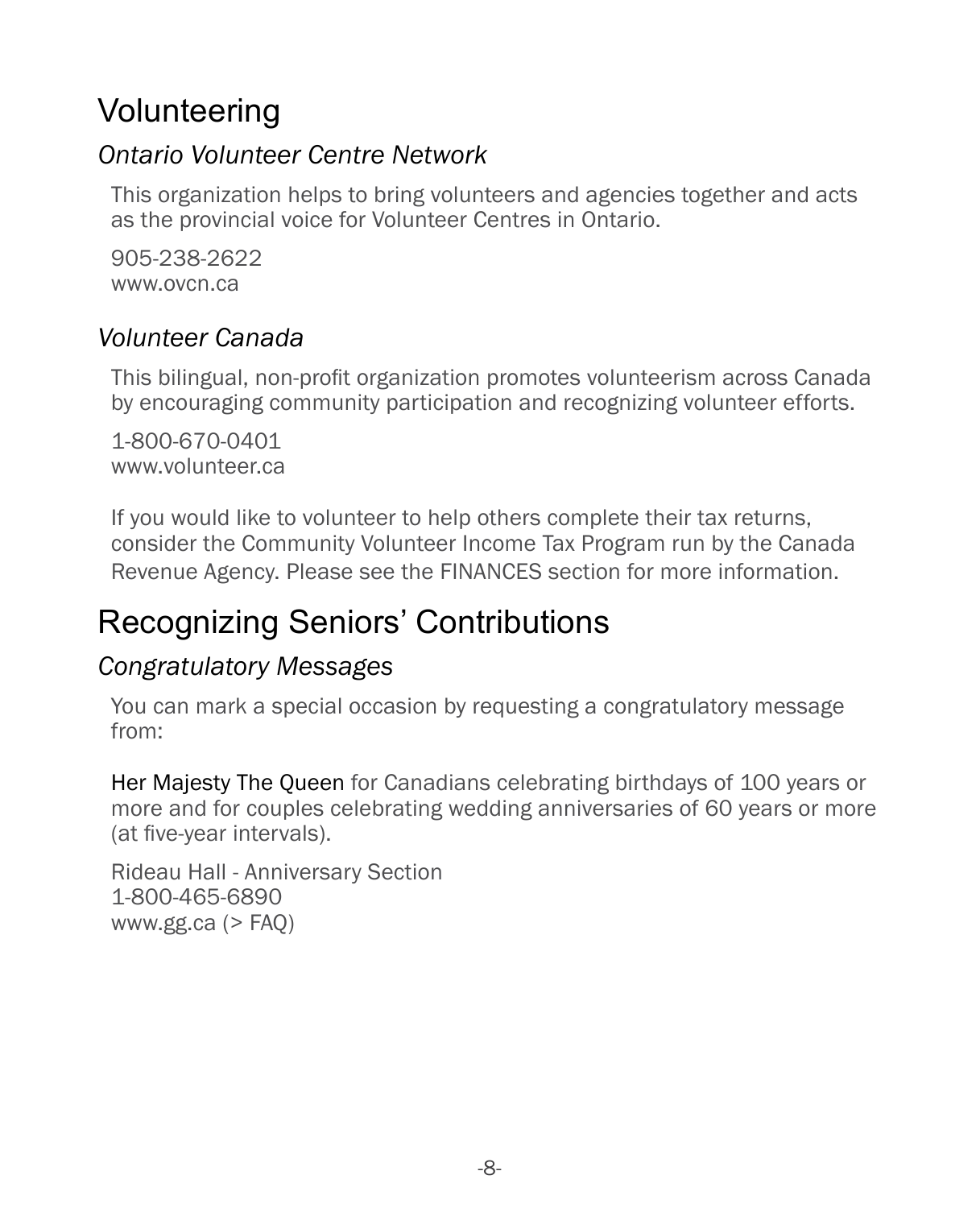The Governor General of Canada for Canadians celebrating birthdays of 90 years or more (at five-year intervals) and for couples celebrating wedding anniversaries of 50 years or more (at five-year intervals).

Rideau Hall - Anniversary Section 1-800-465-6890 [www.gg.ca](http://www.gg.ca)  $($  > FAO)

The Lieutenant Governor of Ontario for Ontarians celebrating birthdays of 90 years or more and for couples celebrating wedding anniversaries of 50 years or more. www.lgontario.ca (> Contact & Info)

The Prime Minister of Canada for Canadians celebrating birthdays of 65 years or more (at five-year intervals) and for couples celebrating wedding anniversaries of 25 years of more (at five-year intervals).

Executive Correspondence Services Congratulatory Messages 613-941-6901 www.pm.gc.ca/eng/connect

The Premier of Ontario for Ontarians celebrating birthdays of 80 years or more and for couples celebrating anniversaries of 40 years or more.

[www.ontario.ca/wp65](http://www.ontario.ca/wp65)

Your Member of Provincial Parliament and/or Member of Parliament for a variety of occasions. For more information, contact the constituency office of your local MPP or MP.

To find your MPP: Elections Ontario 1-888-668-8683 [www.elections.on.ca](http://www.elections.on.ca) (> Find Your Electoral District)

To find your MP: Elections Canada 1-800-463-6868 TTY: 1-800-361-8935 [www.elections.ca](http://www.elections.ca) (> Voter Information Service)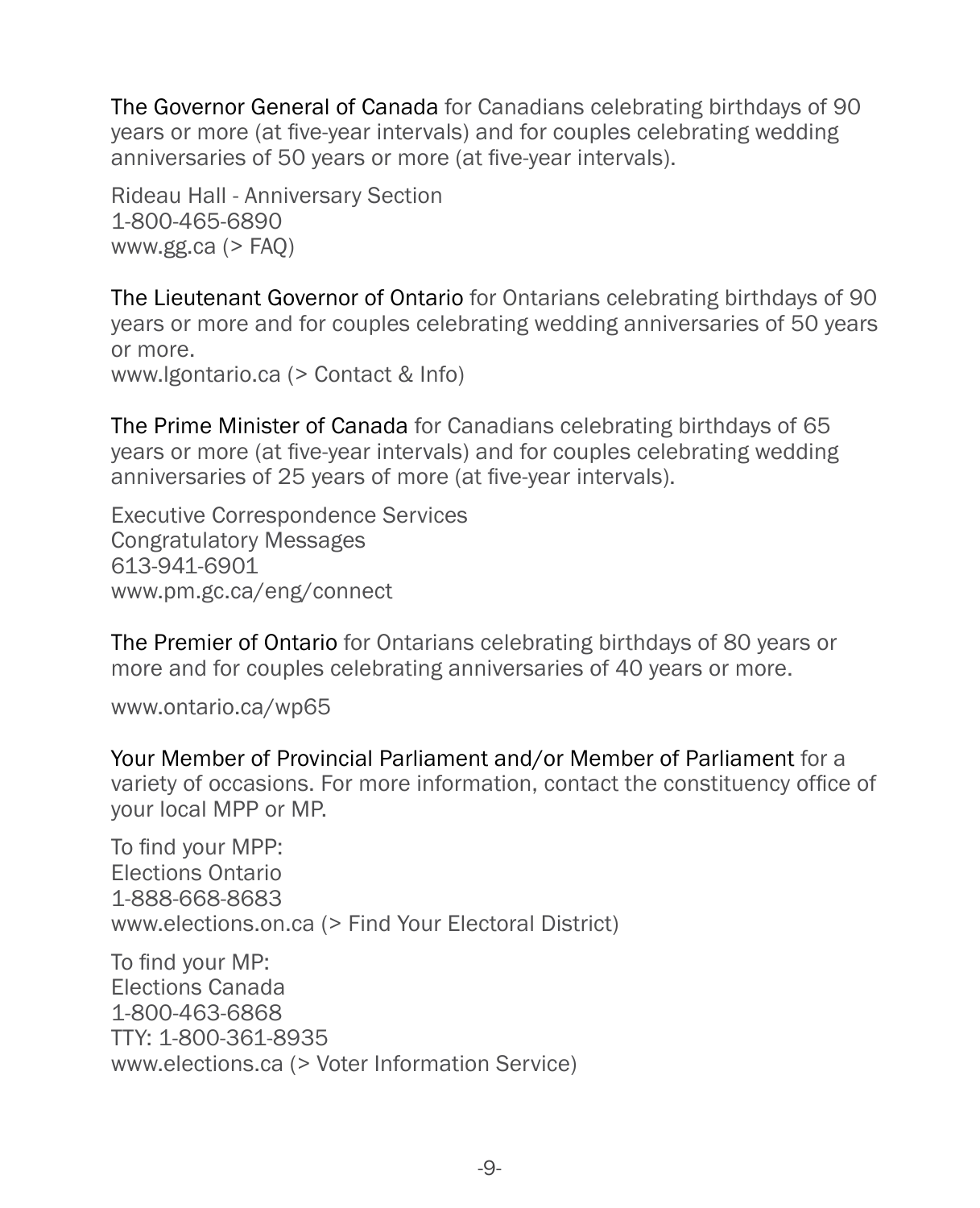## <span id="page-16-0"></span>*Awards Honouring Seniors*

The Honours and Awards Secretariat manages Ontario's medal and recognition programs, as well as special commemorations and celebrations.

Provincial awards honouring seniors include:

- Senior Achievement Award [recognizing Ontarians over the age of 65 who](http://www.ontario.ca/ruv)  [have made outstanding contributions in any field.](http://www.ontario.ca/ruv) [www.ontario.ca/](http://www.ontario.ca/ruv)uj97
- Senior of the Year Award is presented by each municipality in Ontario to an individual over the age of 65 who has enriched the social, cultural or civic life of the community. [www.ontario.ca/ruw](http://www.ontario.ca/ruw)

#### *Annual Events*

Don't forget to mark these special dates in your calendar.

Seniors' Month, celebrated every June in Ontario, is a time to recognize the many contributions seniors make to their families, community, province and country.

1-888-910-1999 TTY: 1-800-387-5559 [www.ontario.ca/seniorsmonth](http://www.ontario.ca/seniorsmonth)

National Seniors Day, celebrated on October 1st, honours seniors who have helped build our country and continue to make valuable contributions to society.

[www.seniors.gc.ca](http://www.seniors.gc.ca)

International Day of Older Persons, also celebrated on October 1st, is a United Nations designated day recognizing the significant contributions of seniors around the world.

www.un.org/en/events/olderpersonsday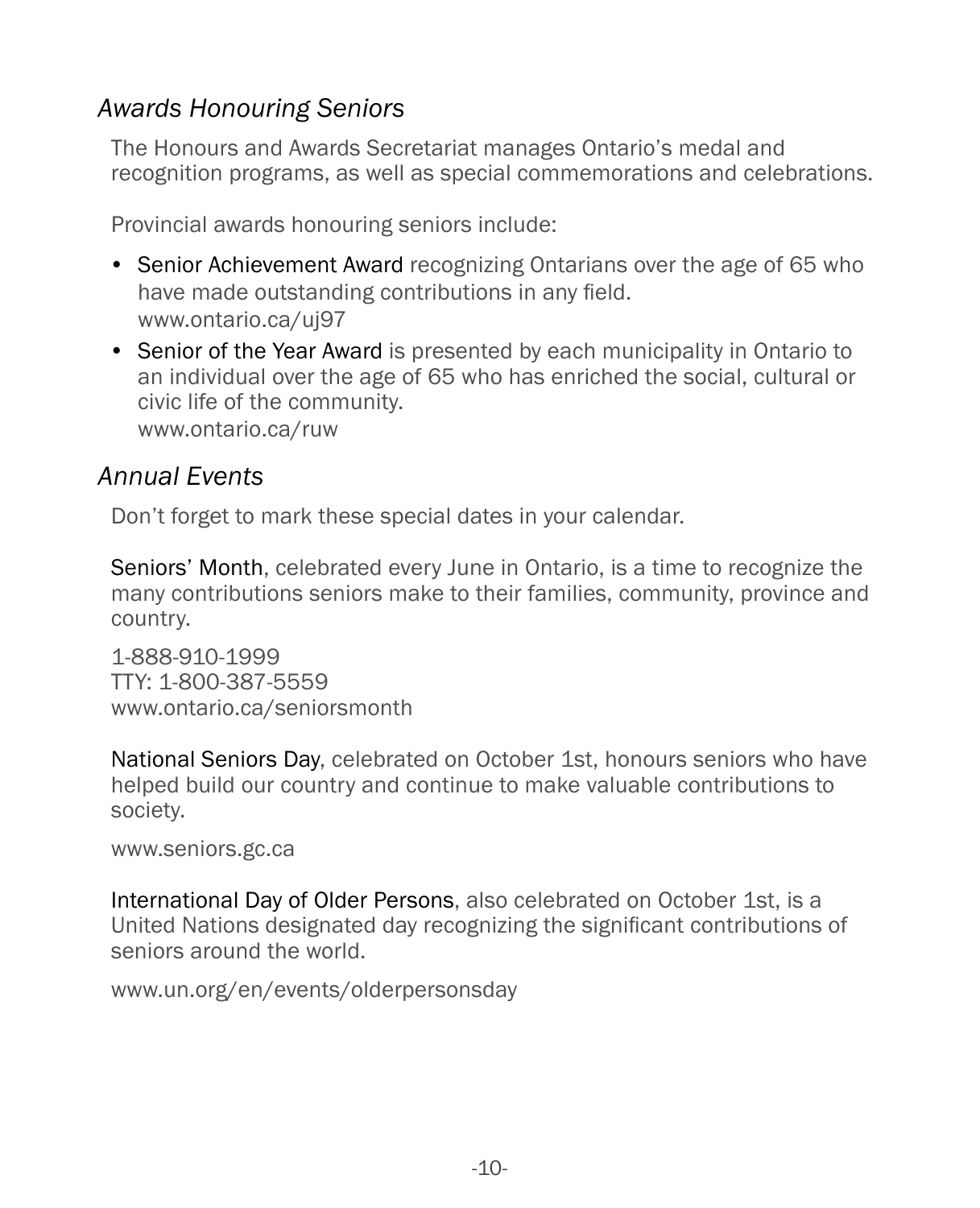# Services for Newcomers

Ontario is home to the largest percentage of immigrant seniors in Canada. If you are an immigrant senior, there are many programs and services that may be offered in your local community.

#### *Newcomer Settlement Program*

Through this program, provincial funding is provided to community agencies that help newcomers settle and integrate in Ontario. These community agencies help newcomers connect with language, job training and community services, such as health care. Services are free and are often available in multiple languages.

[www.ontario.ca/p449](http://www.ontario.ca/p449)

## *Settlement.Org*

This website offers information and resources to help newcomers settle in Ontario. Topics include employment, education, housing, health care and recreation. Some of this information is available in multiple languages.

 $2 - 1 - 1$ [www.settlement.org](http://www.settlement.org)

## *Ontario Immigration Portal*

This portal provides information about what you need to know as an immigrant to Ontario from before you apply to after you've arrived.

[www.ontarioimmigration.ca](http://www.ontarioimmigration.ca)

## *Learning English or French*

Classes in English or French as a Second Language (ESL/FSL) are offered through local school boards. A wide range of training is available, from beginner to more advanced levels. Some school boards offer classes specifically for seniors. For more information, contact your local school boards or visit [www.ontarioimmigration.ca](http://www.ontarioimmigration.ca)

The Language Instruction for Newcomers to Canada (LINC) program is funded by the federal government. To find a free LINC class near you, contact a local immigrant-serving organization or Citizenship and Immigration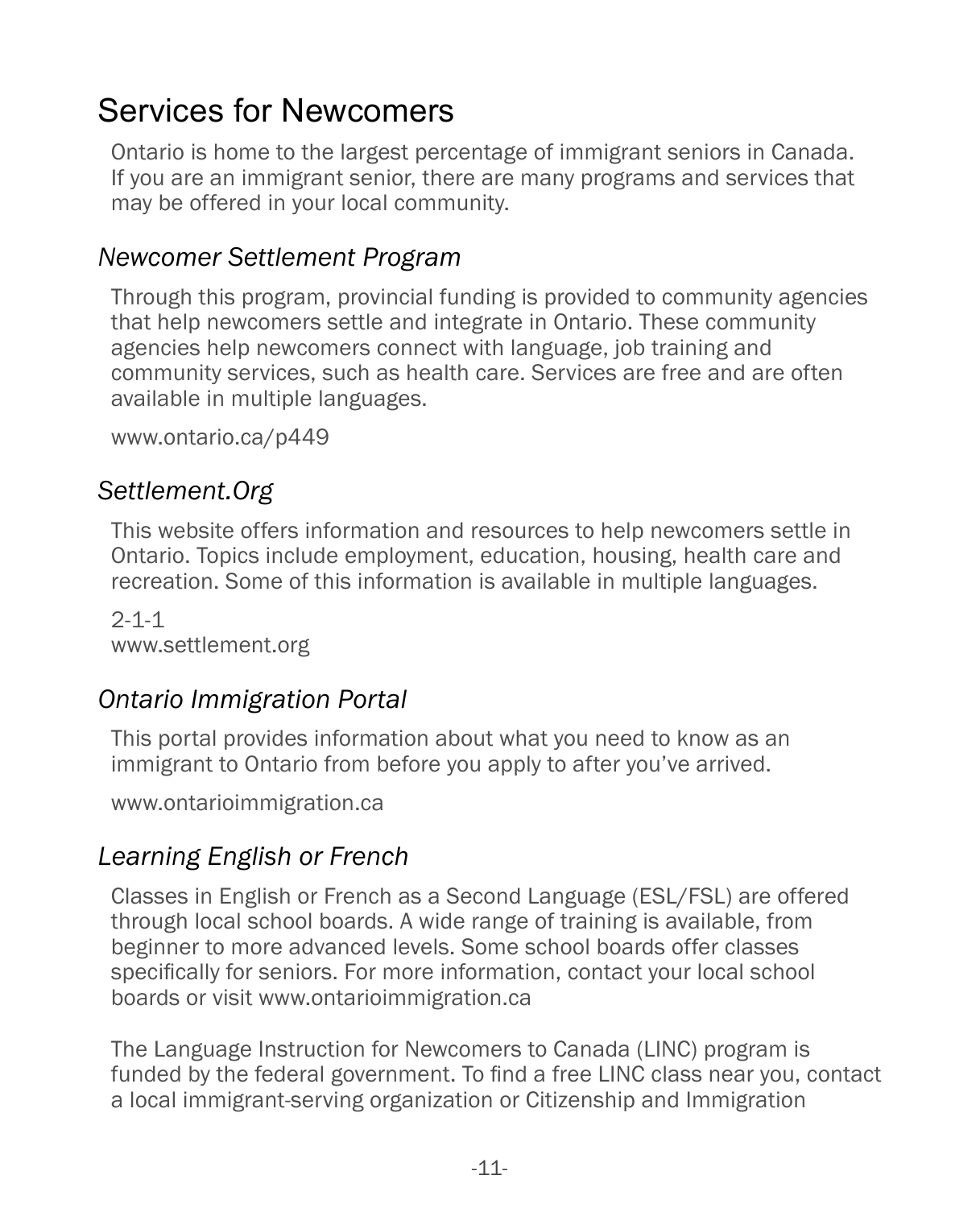<span id="page-18-0"></span>Canada. You must be a permanent resident of Canada to be eligible for this program.

Citizenship and Immigration Canada 1-888-242-2100 TTY: 1-888-576-8502 [www.servicesfornewcomers.cic.gc.ca](http://www.servicesfornewcomers.cic.gc.ca)

Some universities, community colleges, private language schools and community organizations offer language classes, as well. Contact these groups directly for more information.

# For Indigenous Seniors

#### *Aboriginal Artists in Schools*

This program is part of the Ontario Arts Council's Artists in Education Program. It helps Aboriginal artists and Elders provide arts learning experiences in Ontario schools.

Ontario Arts Council 1-800-387-0058 [www.arts.on.ca](http://www.arts.on.ca)

## *Elder and Youth Legacy Program*

This program was created to offer program funding to Aboriginal organizations that wish to work with Aboriginal Elders and youth on a project basis on all forms of contemporary or traditional arts practices. Through this program, Aboriginal arts organizations help Elders pass on their legacy of artistic practice to the next generation.

Canada Council for the Arts 1-800-263-5588 TTY: 1-866-585-5559 [www.canadacouncil.ca](http://www.canadacouncil.ca/grants/aboriginal)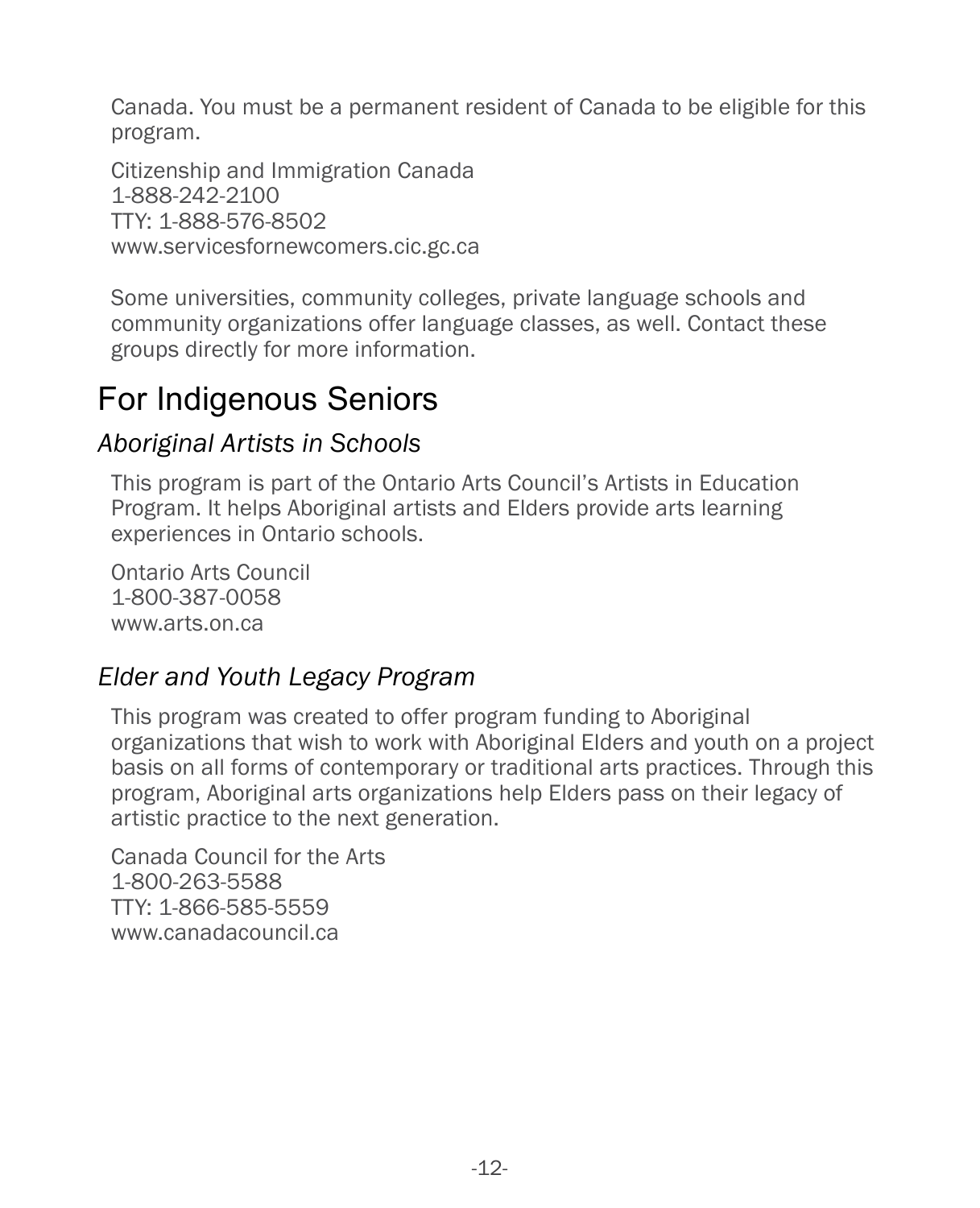# <span id="page-19-0"></span>For Lesbian, Gay, Bisexual and Transgendered (LGBT) Seniors

## *The 519 Church Street Community Centre*

This downtown Toronto community centre offers a wide range of programs and services, including the Older Lesbian, Gay, Bisexual, Transgender (LGBT) program, which offers a weekly drop-in program and a monthly book club for LGBT men and women over the age of 50.

416-392-6874 [www.the519.org](http://www.the519.org)

#### *Senior Pride Network*

This network is an association of individuals, organizations and community groups that are committed to expanding programs and services for LGBTQ individuals aged 50+ in Toronto and throughout Canada.

c/o The 519 Church Street Community Centre 416-392-6874 [www.seniorpridenetwork.com](http://www.seniorpridenetwork.com)

# For Veterans

## *Royal Canadian Legion (RCL) Ontario Provincial Command*

The Ontario Command of the RCL has over 400 branches throughout the province. Legions focus on remembering those who gave their lives for freedom and look after the needs of veterans, their dependants and those still serving in the Canadian Forces.

905-841-7999 [www.on.legion.ca](http://www.on.legion.ca)

## *Royal Canadian Legion (RCL) Manitoba and Northwestern Ontario Command*

The Manitoba and Northwestern Ontario Command of the RCL comprises over 150 branches, 30 of which are located in Northwestern Ontario.

204-233-3405 [www.mbnwo.ca](http://www.mbnwo.ca)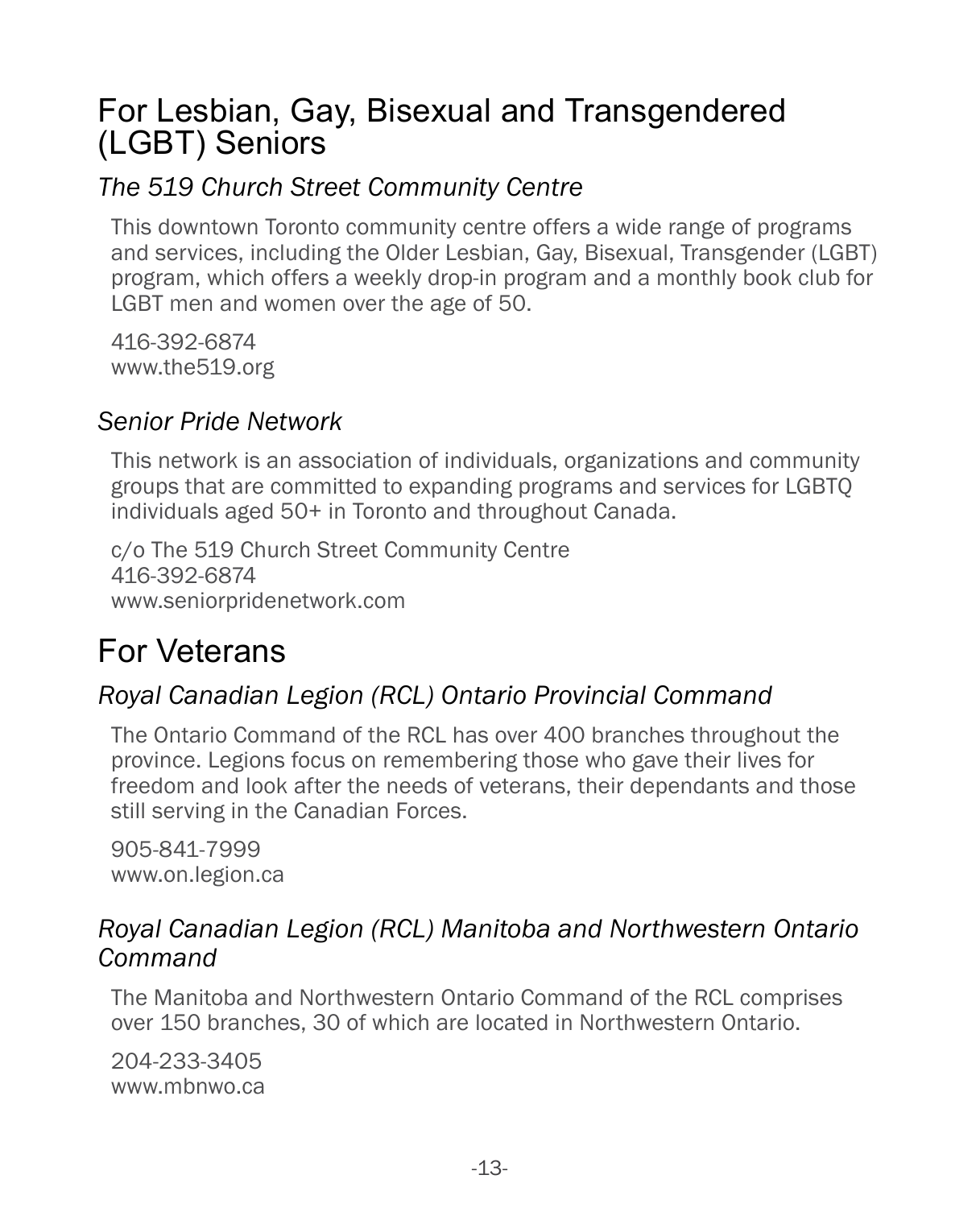## *The Memory Project*

An ongoing initiative from the Historica-Dominion Institute, the Memory Project chronicles Canada's military participation from the First World War to the modern era. This national bilingual archive houses an unprecedented collection of oral interviews, digitized artefacts and memorabilia that tell our stories of service and sacrifice. If you would like to join the Veterans' Speakers Bureau, the Institute will coordinate classroom visits for you to share your story with students at local schools.

The Historica-Dominion Institute 1-866-701-1867 [www.thememoryproject.com](http://www.thememoryproject.com)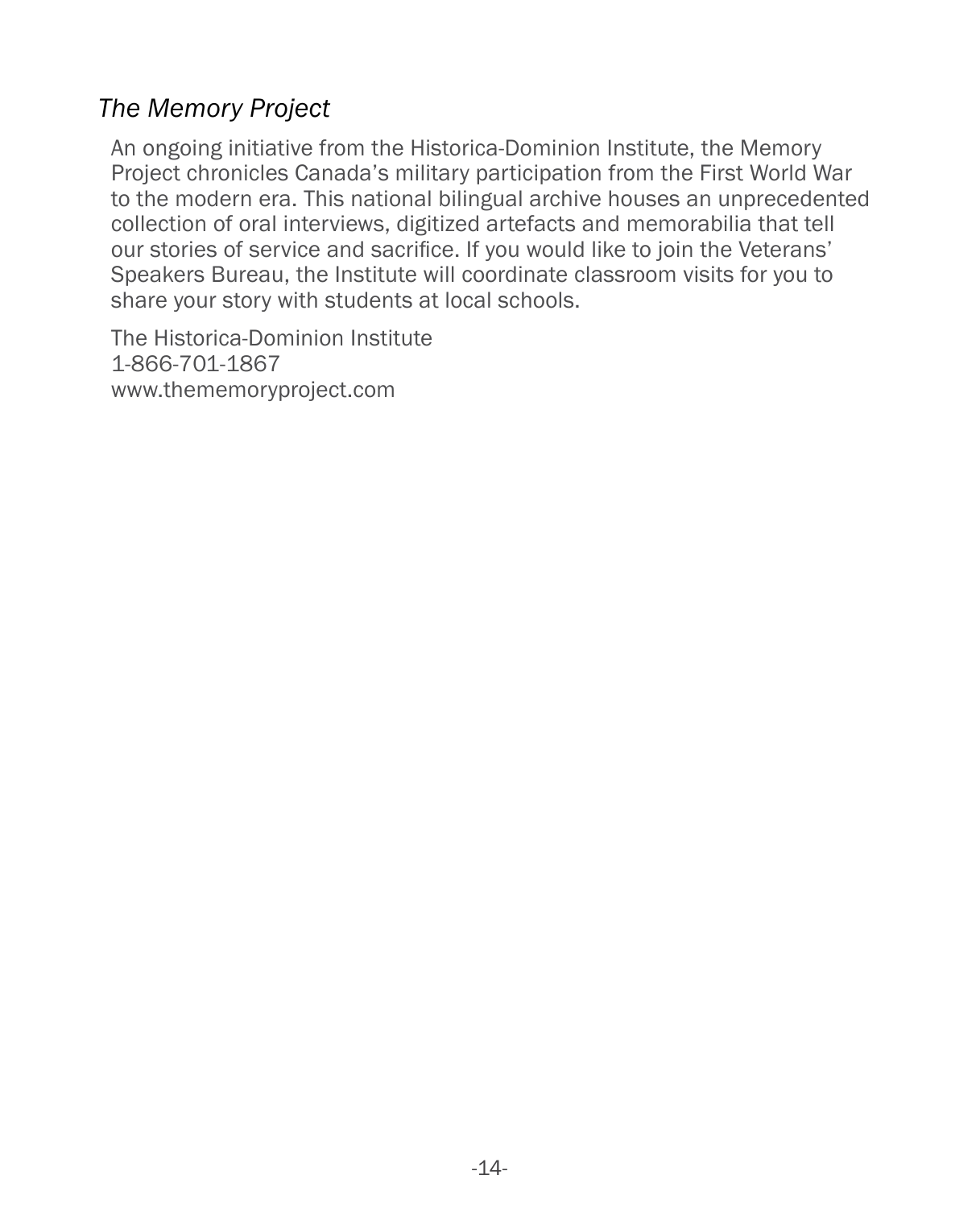# <span id="page-21-0"></span>2 CAREGIVING

Caregivers provide ongoing care to family members and friends who have a physical, cognitive or mental health condition. Caregiving is not new, but today's caregivers provide more complex care for a longer period of time than ever before.

If you are a caregiver, it's important to know what your needs are and if there are community supports available that can help you. It's also important to start talking early with your family members about what they want as they age and to stress the critical role of legal and financial planning.

In addition, you may want to learn more about home and community care services that serve the needs of seniors, the frail elderly and others. Community Care Access Centres (CCAC) and Community Support Services deliver these services. Your local CCAC can provide an assessment for an individual who requires home care and explain options for care in the community.

For more information about home, community and residential services available to seniors, please visit [www.ontario.ca/rux.](http://www.ontario.ca/rux)

For information about community support services, please see the HEALTH AND WELLNESS section of this guide.

# Tax Credits for Caregivers

Tax credits may be available to the "supporting person" under the Disability Tax Credit and the Medical Expense Tax Credit. As non-refundable tax credits, these credits can reduce the amount of federal or provincial tax you owe, but are not a cash benefit.

In addition, you may be able to claim the Caregiver Amount if you are maintaining a home for an eligible dependent relative. Unlike the Disability and Medical Expense Tax Credits, this cannot be claimed if the person you're caring for is your spouse or common-law partner.

If you have a dependant with a physical or mental impairment, you may also be eligible to claim an additional \$2,000 for the Family Caregiver Amount in the calculation of certain non-refundable tax credits.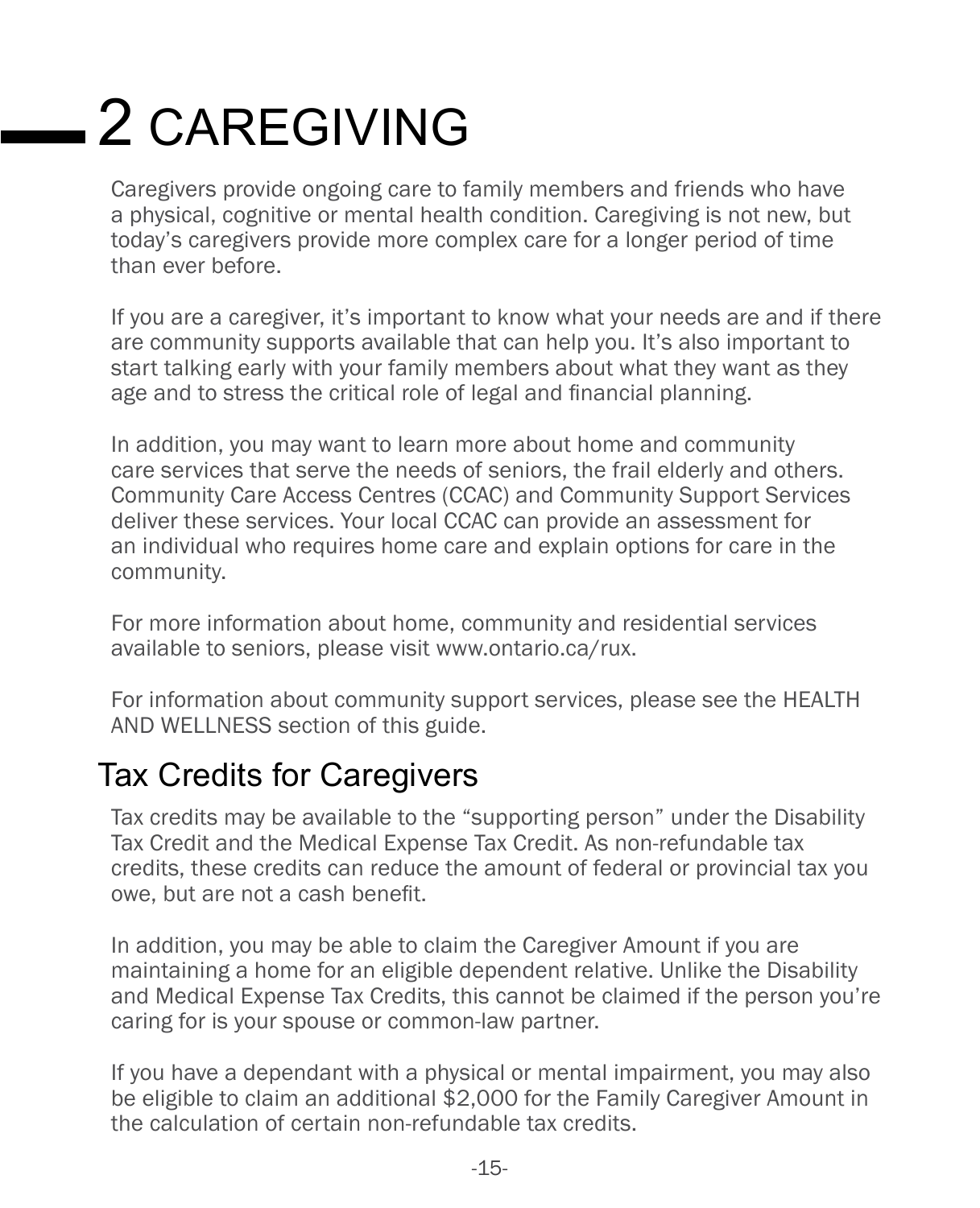<span id="page-22-0"></span>Canada Revenue Agency 1-800-959-8281 TTY: 1-800-665-0354 [www.cra-arc.gc.ca/disability](http://www.cra-arc.gc.ca/disability)

For more information about tax credits, please see the FINANCES section of this guide.

# Employment Benefits

#### *Compassionate Care Benefit Program*

Caring for a gravely ill family member is one of life's most difficult challenges. Caregivers face many emotional, physical and financial demands. During this stressful time you should not have to choose between keeping your job and caring for your family. Compassionate care benefits are federal Employment Insurance benefits paid to those who have to be away from work temporarily to provide care or support for a very sick family member who has a significant risk of death within 26 weeks. A maximum of six weeks of compassionate care benefits may be paid to eligible individuals.

Service Canada 1-800-206-7218 TTY: 1-800-926-9105 www.servicecanada.gc.ca/eng/sc/ei/benefits/compassionate.shtml

## *Family Medical Leave*

Even if you qualify for compassionate care benefits, you want to be sure that your employer will keep your job for you while you are away. Ontario's family medical leave allows you to take up to eight weeks of leave in a 26 week period to care for certain family members who have a serious medical condition with a significant risk of death within 26 weeks. This leave is unpaid, so although your job is protected, you won't get paid while you are away from work. If you do not qualify for federal compassionate care benefits, you may still be able to take an unpaid family medical leave.

Employment Standards Information Centre 1-800-531-5551 TTY: 1-866-567-8893 [www.ontario.ca/ruy](http://www.ontario.ca/ruy)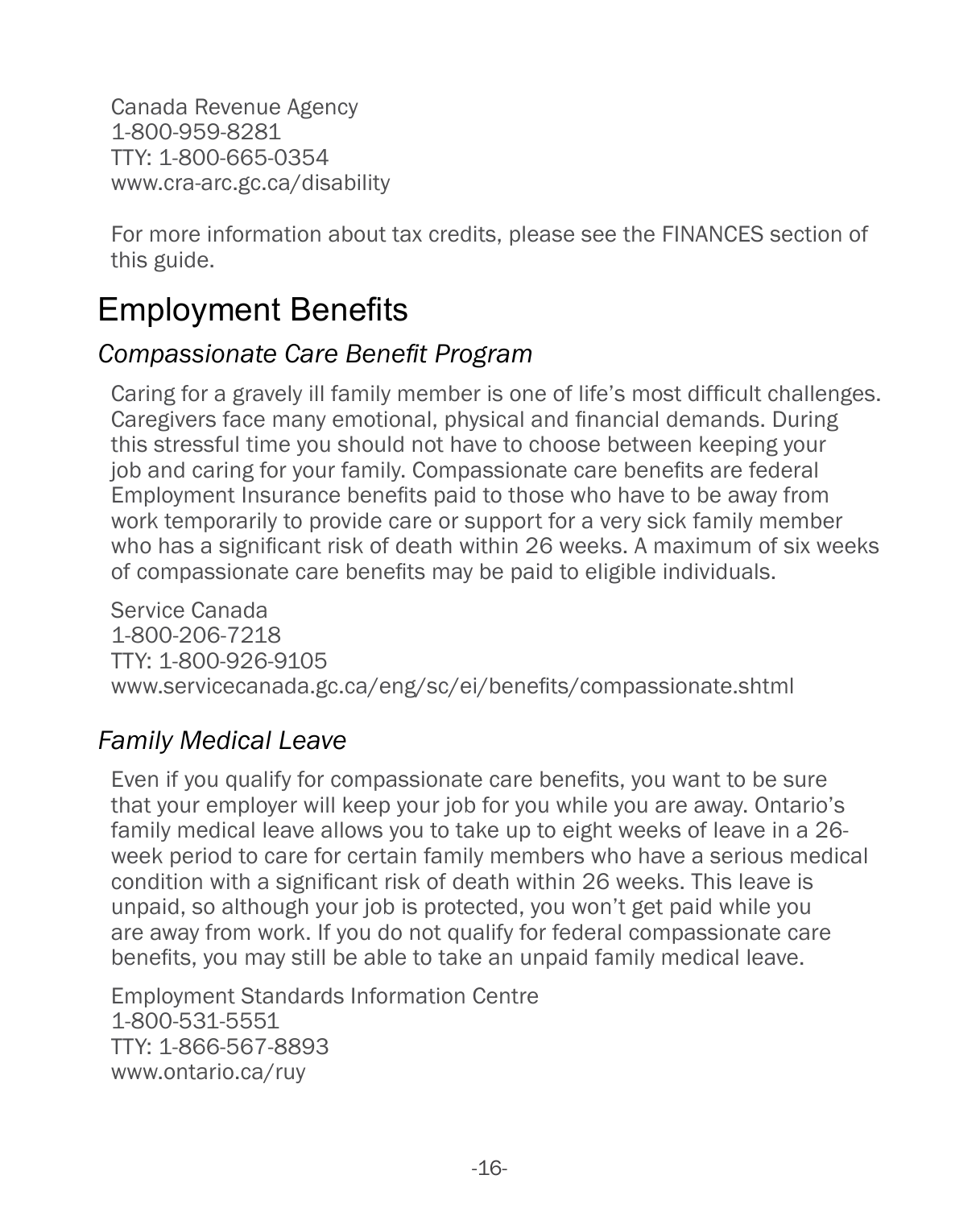#### *Personal Emergency Leave*

Some employees have the right to take up to 10 days of unpaid job-protected personal emergency leave every year. This leave can be taken in the case of personal illness, injury or medical emergency and in the case of death, illness, injury, medical emergency or urgent matter relating to certain family members, including dependent relatives.

Employment Standards Information Centre 1-800-531-5551 TTY: 1-866-567-8893 [www.ontario.ca/ruz](http://www.ontario.ca/ruz)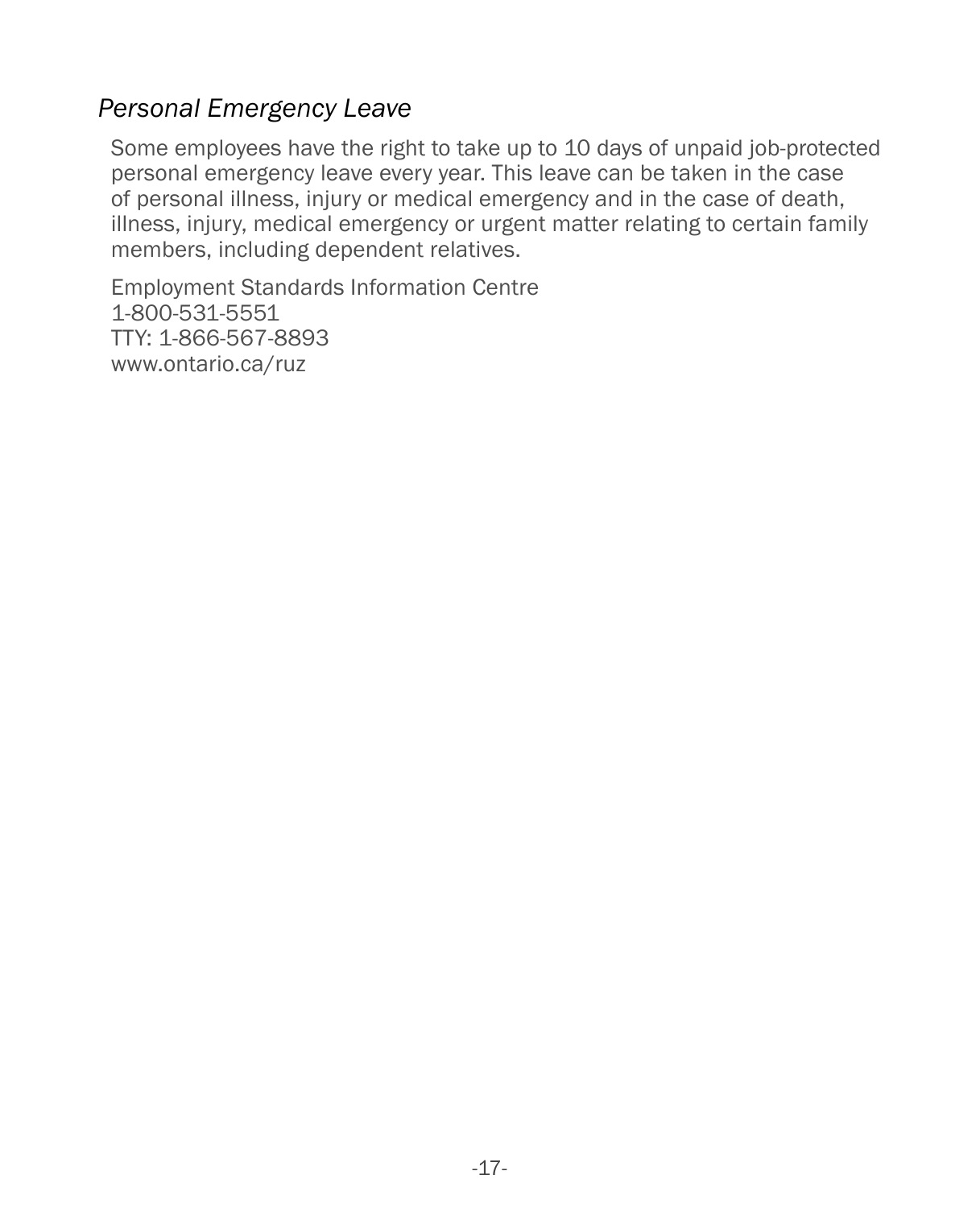# <span id="page-24-0"></span>3 FINANCES

# Taxes

If you are a senior, there are many reasons why you should file an annual personal tax return even if you have no income to report. For example:

- The Goods and Services Tax/Harmonized Sales Tax (GST/HST) credit, a tax-free quarterly payment that helps offset all or part of the GST or HST you pay
- refundable tax credits or grants that you may be eligible for even if you have no earnings or have paid no tax
- pension programs that automatically renew when you file your tax return, such as Old Age Security, Guaranteed Income Supplement, Allowance and Allowance for the Survivor.

There are additional government income programs for older Canadians, but you must apply for most of them. You won't receive benefits automatically. Many programs use your income tax return to determine if you are eligible. Filing your tax return by April  $30<sup>th</sup>$  each year is the best way to ensure that you are getting the benefits you are eligible to receive.

Canada Revenue Agency (CRA) 1-800-959-8281 TTY: 1-800-665-0354 [www.cra-arc.gc.ca](http://www.cra-arc.gc.ca)

## *Filing Your Tax Return*

You can prepare and file your tax return on paper or electronically. If you send a paper form, include all of your information slips that show your income and deductions, and keep a copy of your return for future reference. If you file electronically, there are programs that can help you, such as NETFILE. Tax packages are available at Canada [Post outlets](http://www.canadapost.ca/cpotools/apps/fpo/personal/findPostOffice) and [Service](http://www.servicecanada.ca/offices)  [Canada offices](http://www.servicecanada.ca/offices), or may be downloaded and printed from the CRA website at [www.cra-arc.gc.ca](http://www.cra-arc.gc.ca).

If you are entitled to a tax refund, the CRA will issue one. If you owe money, there are a number of ways you can pay, including using the CRA's electronic payment service called My Payment. You can also pay through your bank or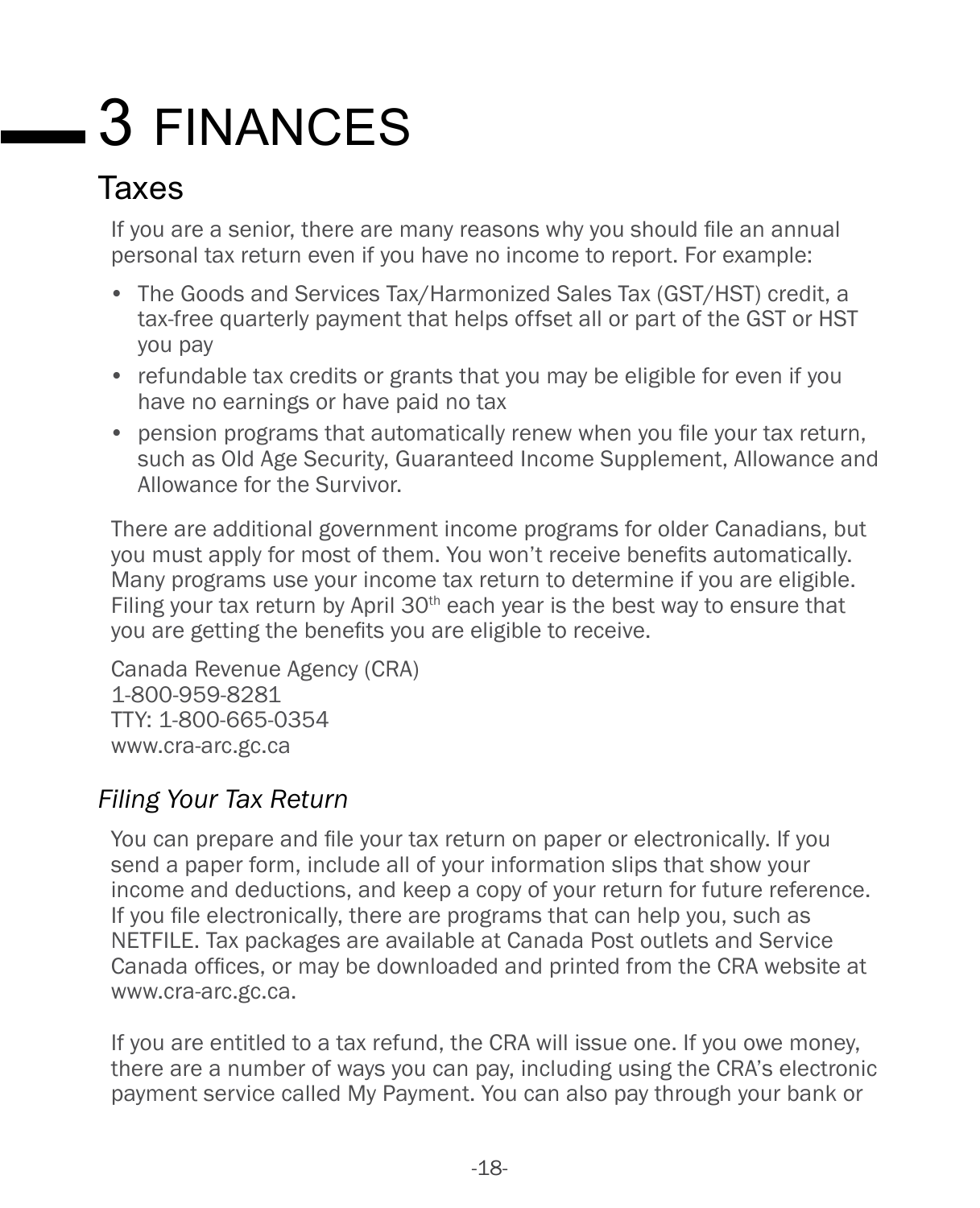by attaching a cheque or money order made out to the Receiver General to the front of your paper return when you file. If you choose this option, make sure to include your Social Insurance Number on the back of your cheque.

Canada Revenue Agency Telerefund: 1-800-959-1956 Payment Arrangements: 1-888-863-8657 TTY: 1-800-665-0354

If you are the executor of an estate, you are responsible for filing a tax return for the deceased. For more information, please see the SAFETY AND SECURITY (END OF LIFE) section.

## *"Learning About Taxes"*

This free online course can help teach you how to prepare and file a basic income tax and benefit return. To access the course, please visit [www.cra-arc.gc.ca/educators](http://www.cra-arc.gc.ca/educators)

## *Community Volunteer Income Tax Program*

Do you need help to complete your income tax and benefit return? The Canada Revenue Agency works with community organizations to connect volunteers with eligible low-income individuals with simple tax situations who need help preparing their tax returns. If you have a basic understanding of income tax and you would like to volunteer for this program, contact a participating organization in your community.

Canada Revenue Agency 1-800-959-8281 TTY: 1-800-665-0354 [www.cra-arc.gc.ca/volunteer](http://www.cra-arc.gc.ca/volunteer)

#### *Provincial Tax Credits and Benefits*

If you are a senior with a low-to moderate-income, you may be eligible to receive the following:

• Ontario Trillium Benefit (OTB) – The OTB combines the Ontario Sales Tax Credit, Ontario Energy and Property Tax Credit and Northern Ontario Energy Credit. Most recipients receive monthly OTB payments. 1-877-627-6645 www.ontario.ca/trilliumbenefit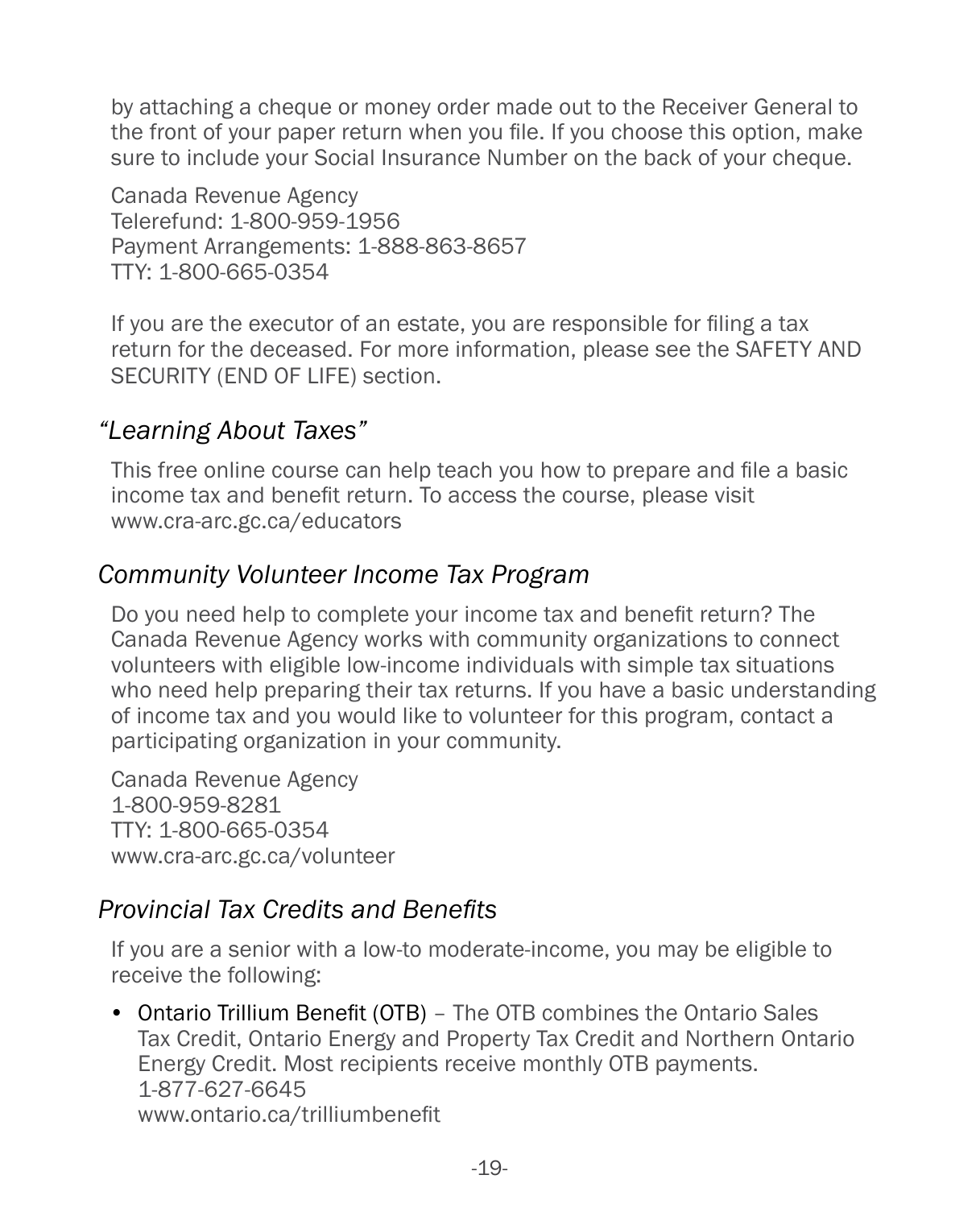- <span id="page-26-0"></span>• Ontario Senior Homeowners' Property Tax Grant - Up to \$500 for each eligible household to help offset property taxes if you own your own home. 1-877-627-6645 [www.ontario.ca/seniortaxgrant](http://www.ontario.ca/seniortaxgrant)
- Low-Income Energy Assistance Program Low-income customers can get up to \$500 in emergency assistance for your electricity bills (\$600 if your home is heated electrically) and \$500 for gas bills. Contact a social service or government agency [www.ontarioenergyboard.ca/](http://www.ontarioenergyboard.ca/OEB/consumers)OEB/consumers
- Ontario Electricity Support Program The program provides low-income consumers with a monthly on-bill credit to reduce their electricity bill. You can apply for the program beginning in mid-October 2015. On-bill credits will begin for electricity used starting January 2016. The amount of the monthly credit will depend on how many people live in your home and your combined household income. [www.O](http://www.OntarioElectricitySupport.ca)ntarioElectricitySupport.ca

Caregivers may be eligible for the Tax Credit for Caregivers and other benefits. Please see the CAREGIVING section of this guide for more information.

For information about property tax relief for seniors or people with disabilities, please see the HOUSING section of this guide.

# Pensions and Other Benefits

Contact Service Canada for information about the Old Age Security (OAS) Pension program or the Canada Pension Plan (CPP). When you call, make sure you have the number that appears on your OAS or CPP payment, your Social Insurance Number or the number on your Old Age Security card. If you'd like to have your benefits directly deposited into your bank account each month, be sure to have the full number of your bank account when you call. You can find this information at the bottom of one of your cheques. If you don't have a chequing account, ask your bank for this information.

Service Canada 1-800-277-9914 TTY: 1-800-255-4786 [www.servicecanada.gc.ca](http://www.servicecanada.gc.ca)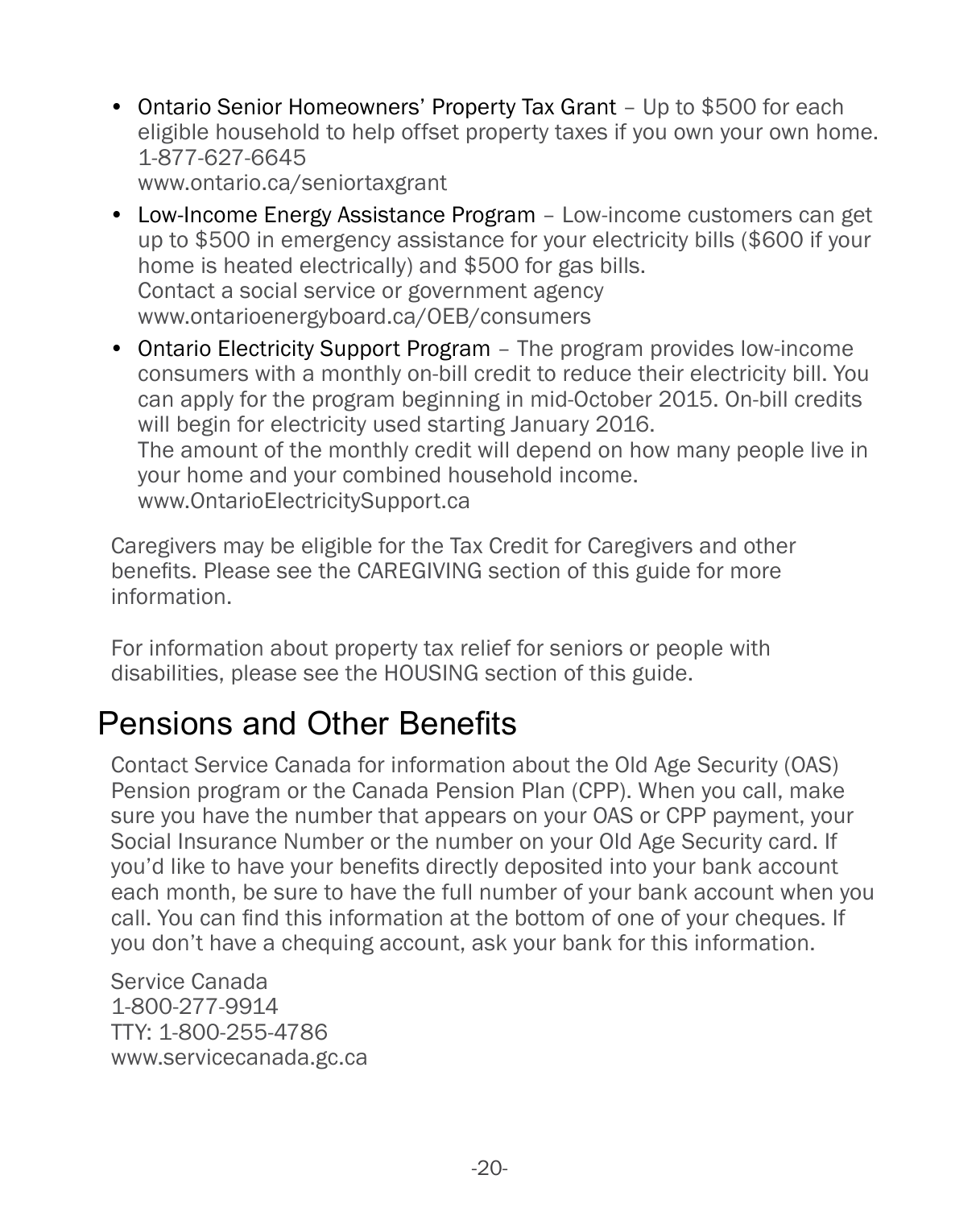# *Old Age Security (OAS) Pension*

If you are 65 years of age or older and have lived in Canada for 10 years or more after turning 18, you can apply for the OAS pension which provides monthly benefits to eligible Canadians. You don't have to be retired to receive the basic OAS pension, but you must apply for it. If you are a lowincome senior, you may be eligible for other benefits as early as age 60. If you lived or worked in another country that has a social security agreement with Canada, you may be eligible for benefits from Canada or from the other country. For more information, see the section on International Benefits in this chapter.

#### *Guaranteed Income Supplement (GIS)*

If you are a low-income senior living in Canada who receives OAS pension benefits, you may qualify for the GIS as well. The amount you receive is based on your annual income or the combined annual income of you and your spouse or common-law partner. You must apply for this benefit and renew it every year, either automatically by filing an income tax return by April 30<sup>th</sup> or by filling out a renewal form.

#### *Allowance and Allowance for the Survivor*

If you are receiving the GIS and your spouse or common-law partner (same sex or opposite sex) is between 60 and 64 years of age, he or she can apply for the Allowance. The Allowance for the Survivor can be claimed by a widow or widower between the ages of 60 and 64.

#### *Other Benefits*

You may also be eligible for other programs, some of which are intended for low-income seniors or for particular groups, such as veterans. Contact Service Canada to find out if you are eligible for a particular program.

Service Canada 1-800-277-9914 TTY: 1-800-255-4786 [www.servicecanada.gc.ca](http://www.servicecanada.gc.ca)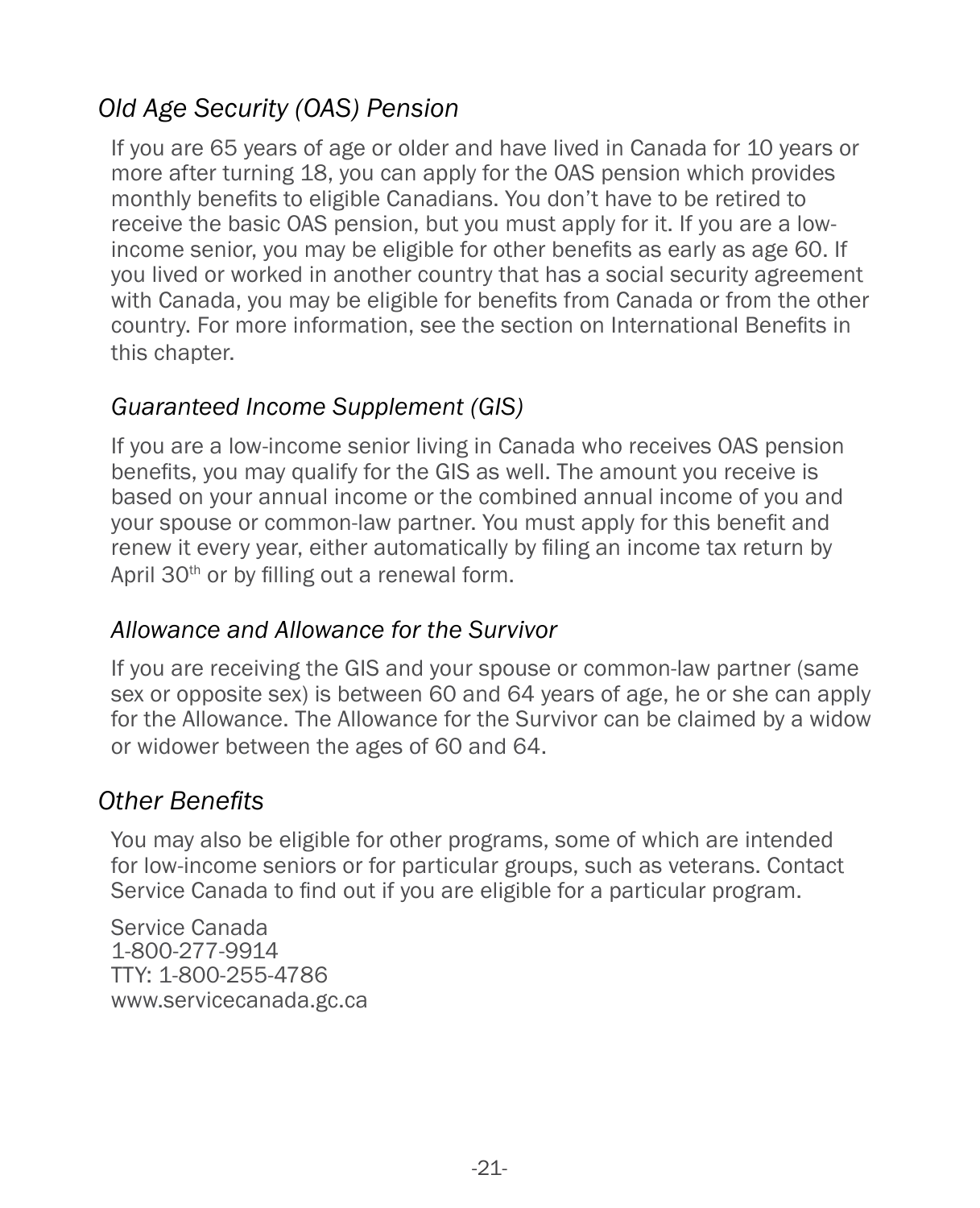## *Guaranteed Annual Income System (GAINS)*

GAINS is a provincial program that ensures a guaranteed minimum income for qualifying Ontario senior citizens. To be eligible, you must be an Ontario resident, 65 years of age or older who is receiving OAS and GIS benefits, and who has a total income below the level guaranteed by the province.

Ministry of Finance 1-866-ONT-TAXS (1-866-668-8297) TTY: 1-800-263-7776 [www.ontario.ca/gains](http://www.ontario.ca/gains)

#### *Canada Pension Plan (CPP) Retirement Pension*

Most people over the age of 18 who work in Canada pay money into the CPP. You and your employer each pay half of the contributions. If you are selfemployed, you pay both portions. It's important to remember that you must apply for CPP benefits. You won't automatically be enrolled when you turn 65.

Some people may qualify to receive CPP benefits as early as age 60, while the latest you can choose to begin receiving the pension is at age 70. The amount you receive is based on how much you contributed and for how long, as well as the age at which you start to receive benefits. Income from CPP benefits must be declared on your annual tax return.

Service Canada 1-800-277-9914 TTY: 1-800-255-4786 [www.servicecanada.gc.ca](http://www.servicecanada.gc.ca/eng/sc/cpp/retirement/canadapension.shtml)

#### *Disability Benefits*

If you are a CPP contributor under the age of 65 and cannot work because of a disability, you may be eligible for monthly benefits provided by the Canada Pension Plan Disability Benefits program.

#### *Survivor Benefits*

CPP survivor benefits are paid to a deceased contributor's estate, surviving spouse or common-law partner (same sex or opposite sex) and dependent children. The death benefit is a one-time payment to, or on behalf of, the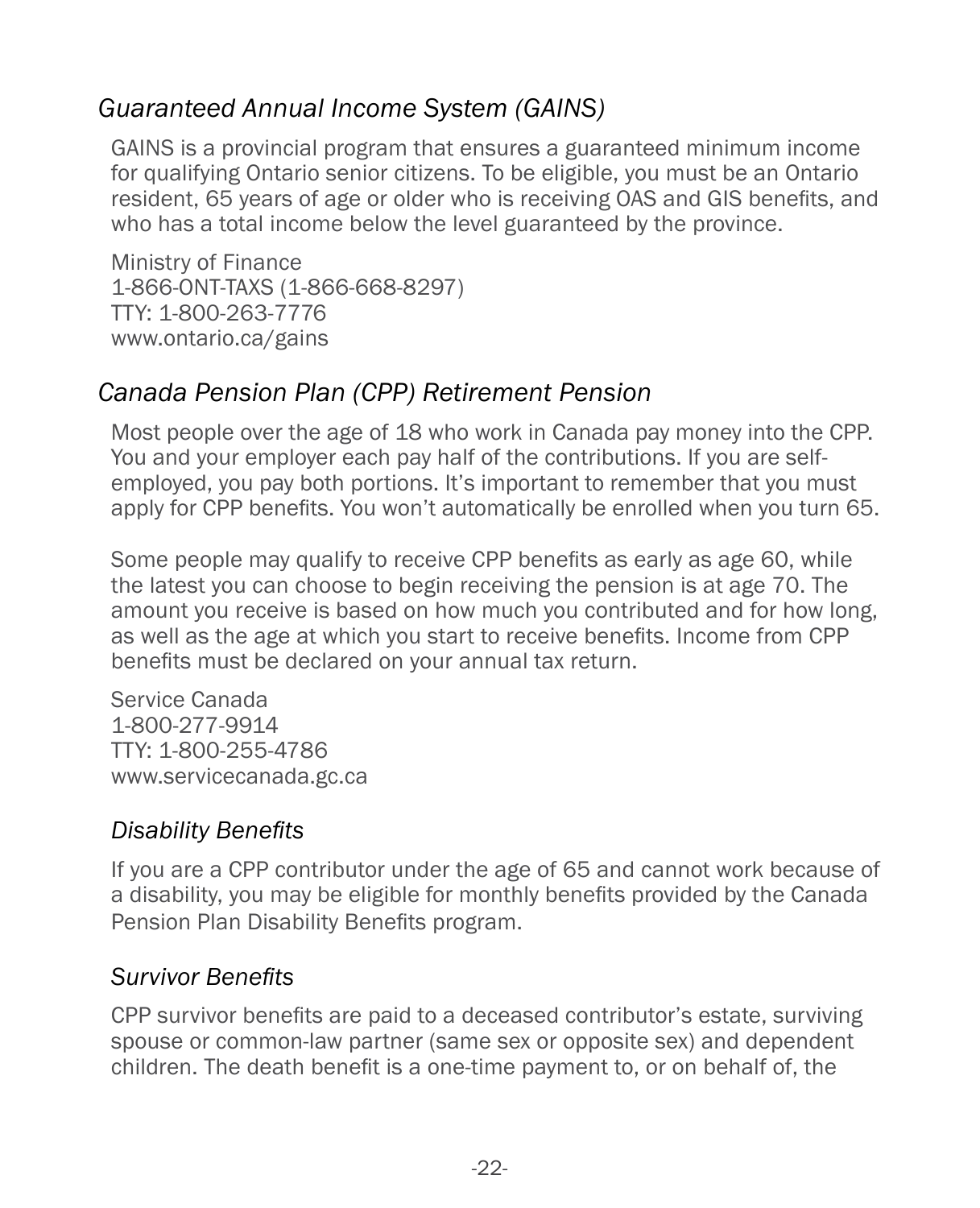<span id="page-29-0"></span>estate of a deceased CPP contributor. The survivor's pension is a monthly pension paid to the surviving spouse or common-law partner of a deceased contributor. The children's benefit is a monthly benefit for dependent children of a deceased contributor.

#### *Pension Sharing*

Spouses or common-law partners (same sex or opposite sex) who are together, who are both at least 60 years old and who are both receiving CPP pension benefits can share their CPP retirement benefits. This may reduce the amount of personal income tax that older couples pay.

#### *International Benefits*

This program may provide retirement, disability or survivor benefits to eligible individuals who have lived or worked in another country, or to the surviving spouse, common-law partner or children of eligible individuals.

1-800-454-8731

#### *Employment Insurance (EI) Benefits*

If you wish to continue working after age 65 you are eligible for the same EI benefits as other workers in Canada. You must meet the qualifying and entitlement conditions. The receipt of pension income does not prevent you from receiving EI benefits. If you return to work, accumulate enough insurable hours and meet the entitlement conditions to set up a claim, your pension income will not be deducted from your EI benefits.

Service Canada 1-800-206-7218 TTY: 1-800-529-3742 [www.servicecanada.gc.ca](http://www.servicecanada.gc.ca/eng/sc/ei)

# Financial Planning

Everyone should have a financial plan. It's never too late to get started. A good plan will include your current and future living expenses, sources of income, assets, tax planning, insurance needs and investments. You can find free guides on the Internet to help you get started or you can contact a certified financial planner. Elder planning counsellors specialize in working with people 50 years of age and older.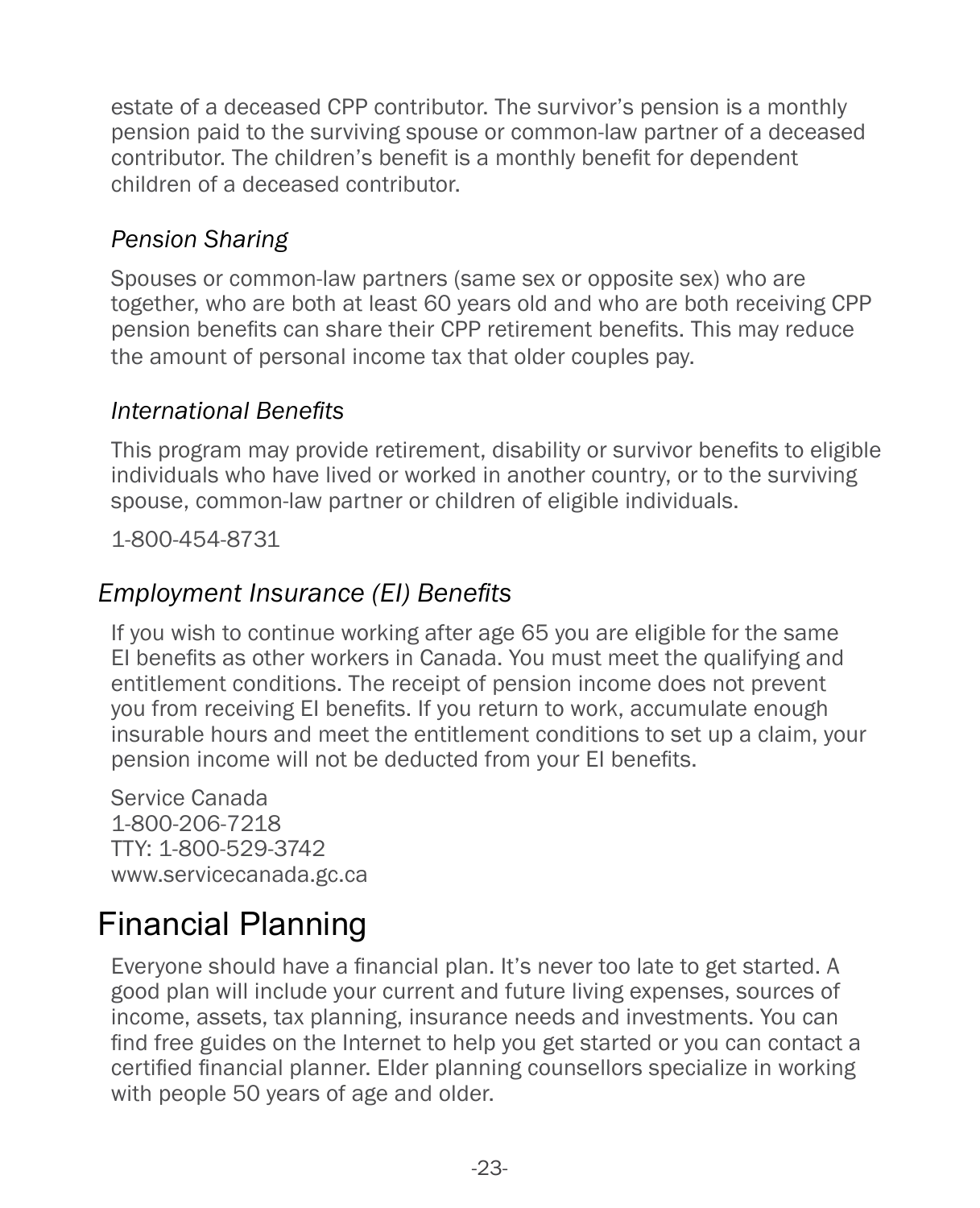## <span id="page-30-0"></span>*Registered Retirement Savings Plan (RRSP) and Registered Retirement Income Fund (RRIF)*

Many people choose to privately save for retirement by putting money into RRSPs. RRSP contributions are tax deductible and interest you earn in the plan is tax free. Payments made out of an RRSP, however, are taxable. By law, you cannot hold an RRSP beyond the last day of the year in which you turn 71. A RRIF is a fund that provides income during your retirement. As with an RRSP, a RRIF is an arrangement between you and a carrier, such as an insurance company, a trust company or a bank.

## *Tax-Free Savings Account (TFSA)*

This unique bank account allows you to set money aside tax-free throughout your lifetime. Each calendar year, you can contribute up to the TFSA dollar limit for the year, plus any unused TFSA contribution room from the previous year. Your federal income-tested benefits and credits such as OAS, GIS or EI benefits will not be reduced as a result of the income you earn in your TFSA or the amount you withdraw from your TFSA. Contact your financial institution to learn more or visit [www.cra.gc.ca/tfsa](http://www.cra.gc.ca/tfsa).

## *Lifelong Learning Plan*

This plan allows you to take money out of your RRSPs to pay for training or education for you or your spouse/common-law partner. When you withdraw funds for this purpose, you have up to 10 years to repay the amount back into your RRSP. Students must have completed an educational program before the end of the year in which they turn 71.

[www.cra-arc.gc.ca](http://www.cra-arc.gc.ca/tx/ndvdls/tpcs/rrsp-reer/llp-reep/menu-eng.html)

## *Other Types of Investments*

Understanding different types of investment options will help you to meet your goals in retirement. GetSmarterAboutMoney.ca is a website founded by the Ontario Securities Commission (OSC) that provides unbiased and independent financial tools to help you make better financial decisions. The website is run by the OSC's Investor Office and is a great resource to learn more about GICs, mutual funds, as well as more complex investments.

[www.](http://www.cra-arc.gc.ca/tx/ndvdls/tpcs/rrsp-reer/llp-reep/menu-eng.html)GetSmarterAboutMoney.ca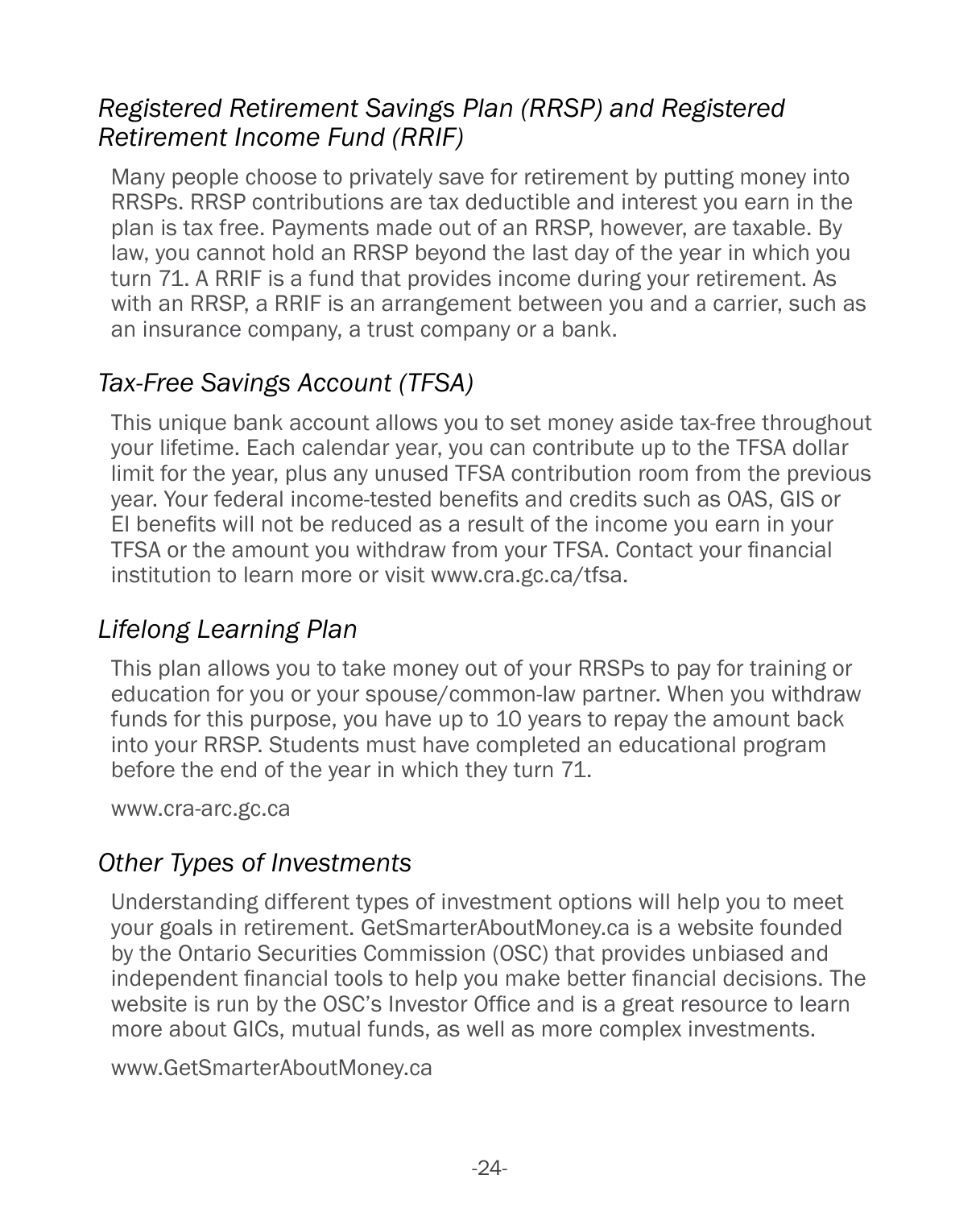# <span id="page-31-0"></span>Financial Assistance

#### *Ontario Works*

If you qualify, Ontario Works provides money to help cover the costs of basic needs, such as food and rent. How much you receive depends on your family size, income, assets and housing costs. Your local Employment and Social Services office can provide more information.

[www.ontario.ca/ru1](http://www.ontario.ca/ru1)

#### *Home and Vehicle Modification Program*

Run by the Ontario March of Dimes, this program provides funding for basic home and/or vehicle modifications so that people with mobility restrictions can continue to live safely in their homes and participate in their communities.

Ontario March of Dimes 1-877-369-4867 (press "2" to speak with an Intake Counsellor) [www.marchofdimes.ca](http://www.marchofdimes.ca/EN/programs/hvmp/Pages/HomeandVehicle.aspx)

# For Veterans

#### *Disability Pensions and Awards*

Veterans Affairs Canada offers a wide range of services and benefits to eligible veterans and others. Disability pensions and awards are available for conditions related to service in the Merchant Navy, Canadian Forces, Royal Canadian Mounted Police or to those serving in support of the Canadian Forces in wartime or in Special Duty/Operational Areas.

Veterans Affairs Canada 1-866-522-2122 [www.veterans.gc.ca](http://www.veterans.gc.ca)

## *Bureau of Pensions Advocates*

This nationwide organization of lawyers within Veterans Affairs Canada provides free legal help for veterans who are not satisfied with decisions about their claims for disability benefits.

1-877-228-2250 www.veterans.gc.ca/eng/department/organization/bpa1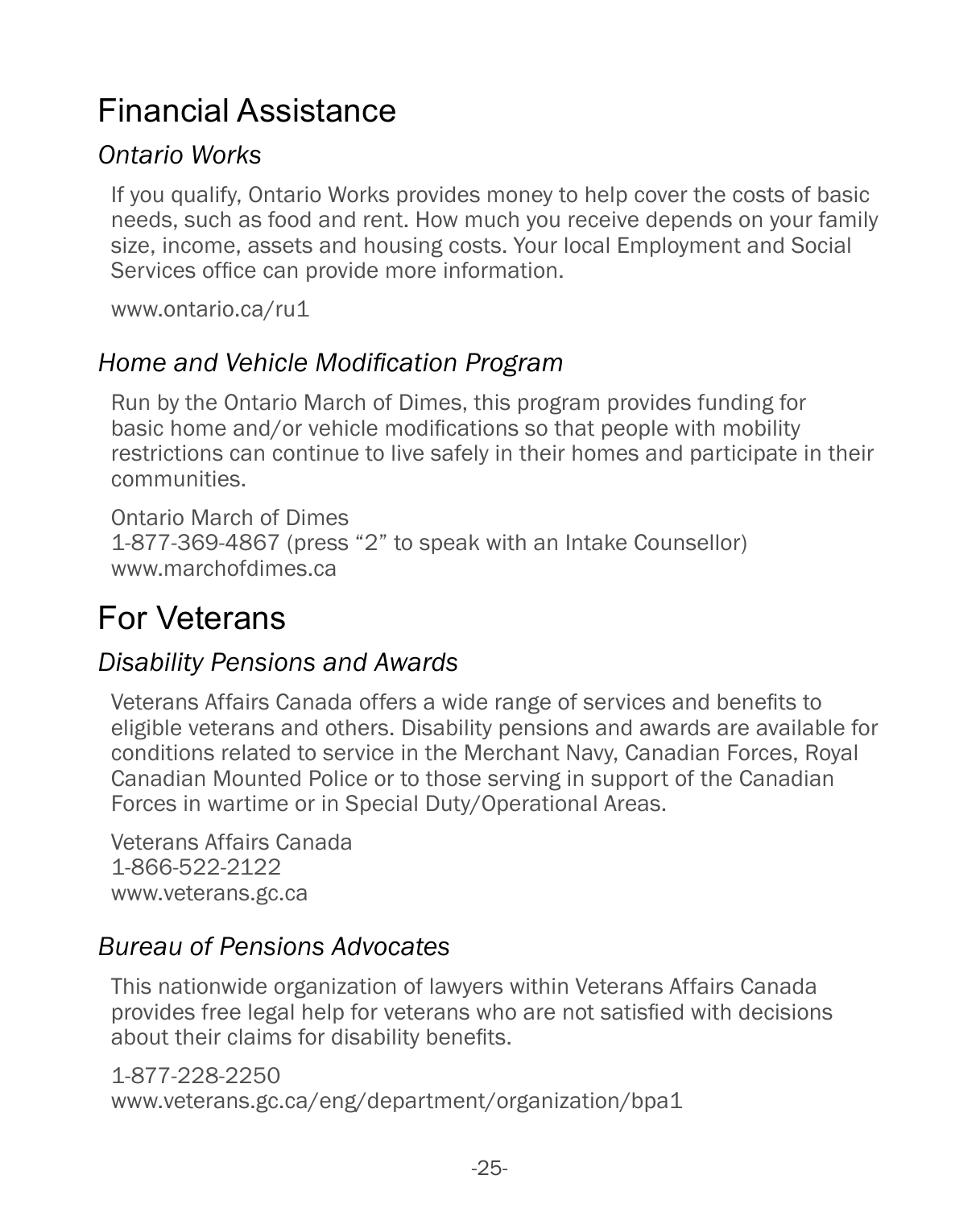#### *War Veterans Allowance*

This allowance is available to eligible low-income veterans of the Second World War or Korean War. Surviving spouses, common-law partners and orphans may qualify for this allowance if the deceased veteran or civilian had the required war service.

Veterans Affairs Canada 1-866-522-2122 [www.veterans.gc.ca](http://www.veterans.gc.ca)

#### *Soldiers' Aid Commission of Ontario*

The Commission provides financial assistance to Canadian and Allied Veterans living in Ontario who enlisted and served in Canada and/or overseas in the Second World War or the Korean War and to their spouses or surviving dependants. One-time assistance is provided every 12 months to resolve a specific problem. Funds can assist with the purchase of healthrelated items (hearing aids, dentures, eyeglasses, etc.), home repairs, moving costs or furniture, and assistive devices (wheelchairs, chairlifts, etc.).

Royal Canadian Legion - Ontario Provincial Command 905-841-7999 [www.on.legion.ca](http://www.on.legion.ca)

Veterans Affairs Canada 1-866-522-2122 [www.veterans.gc.ca](http://www.veterans.gc.ca)

#### *Benevolent Funds*

Benevolent Funds assist veterans, ex-service personnel and their dependants. Applications can be made through a Veterans Affairs Canada counsellor or your Royal Canadian Legion Provincial Service Officer. Requests for assistance usually relate to basic needs (food, shelter and medical care) on a one-time only basis.

Royal Canadian Legion - Ontario Provincial Command 905-841-7999 [www.on.legion.ca](http://www.on.legion.ca)

Veterans Affairs Canada 1-866-522-2122 [www.veterans.gc.ca](http://www.veterans.gc.ca)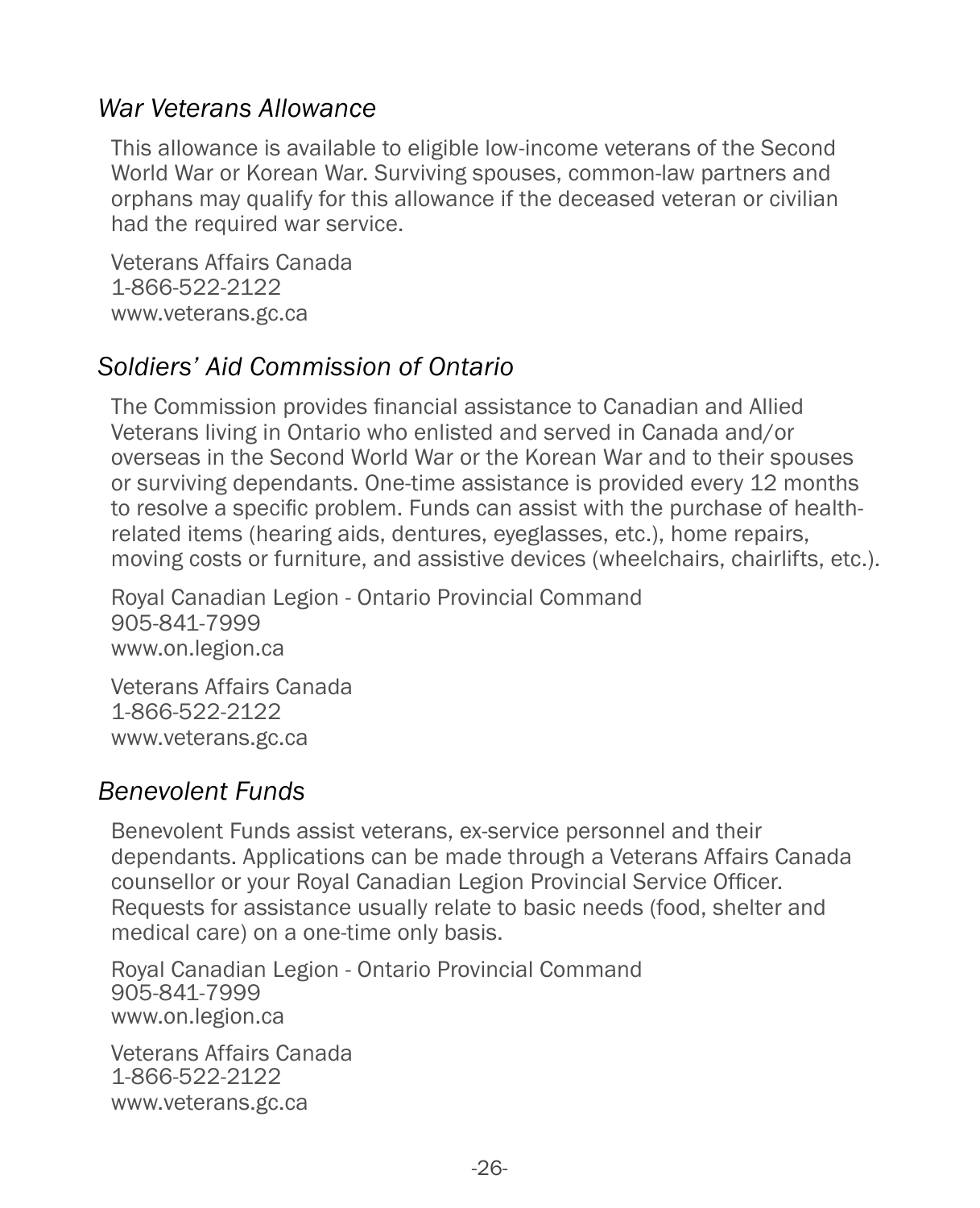# <span id="page-33-0"></span>4 HEALTH AND WELLNESS

# General Information

Call 9-1-1 if you find yourself in any situation where people are at risk and immediate action is needed.

# *Telehealth Ontario*

Available 24 hours a day, seven days a week this free service connects you to a registered nurse who can provide confidential health advice and general health information. You will be asked to describe your symptoms and answer questions. The registered nurse may then advise self-care, recommend a visit to a health practitioner or refer you to community resources nearest you. This service is available in English or French, with translation support for other languages and a direct TTY number for those with hearing and speech difficulties.

1-866-797-0000 TTY: 1-866-797-0007 [www.ontario.ca/ru2](http://www.ontario.ca/ru2)

# *Community Care Access Centre (CCAC)*

CCACs are local non-profit community agencies that provide simplified access to home and community care. CCACs can help you to live independently in your own home for as long as possible. For example, your CCAC case manager can help to coordinate in-home services, including nursing, personal support (help with bathing, dressing, etc.), physiotherapy, occupational therapy, social work, nutritional counselling, medical supplies and equipment. In addition to these in-home supports, your CCAC case manager can tell you about other local community services that could help you or your caregiver.

CCACs manage admissions to long-term care (LTC) homes. You cannot apply directly. Your CCAC case manager can provide information about longterm care homes, other housing alternatives, such as supportive/assistive housing, retirement homes and seniors' apartments, and financial options. Your case manager will assess your eligibility for admission to a long-term care home and help you with the application process.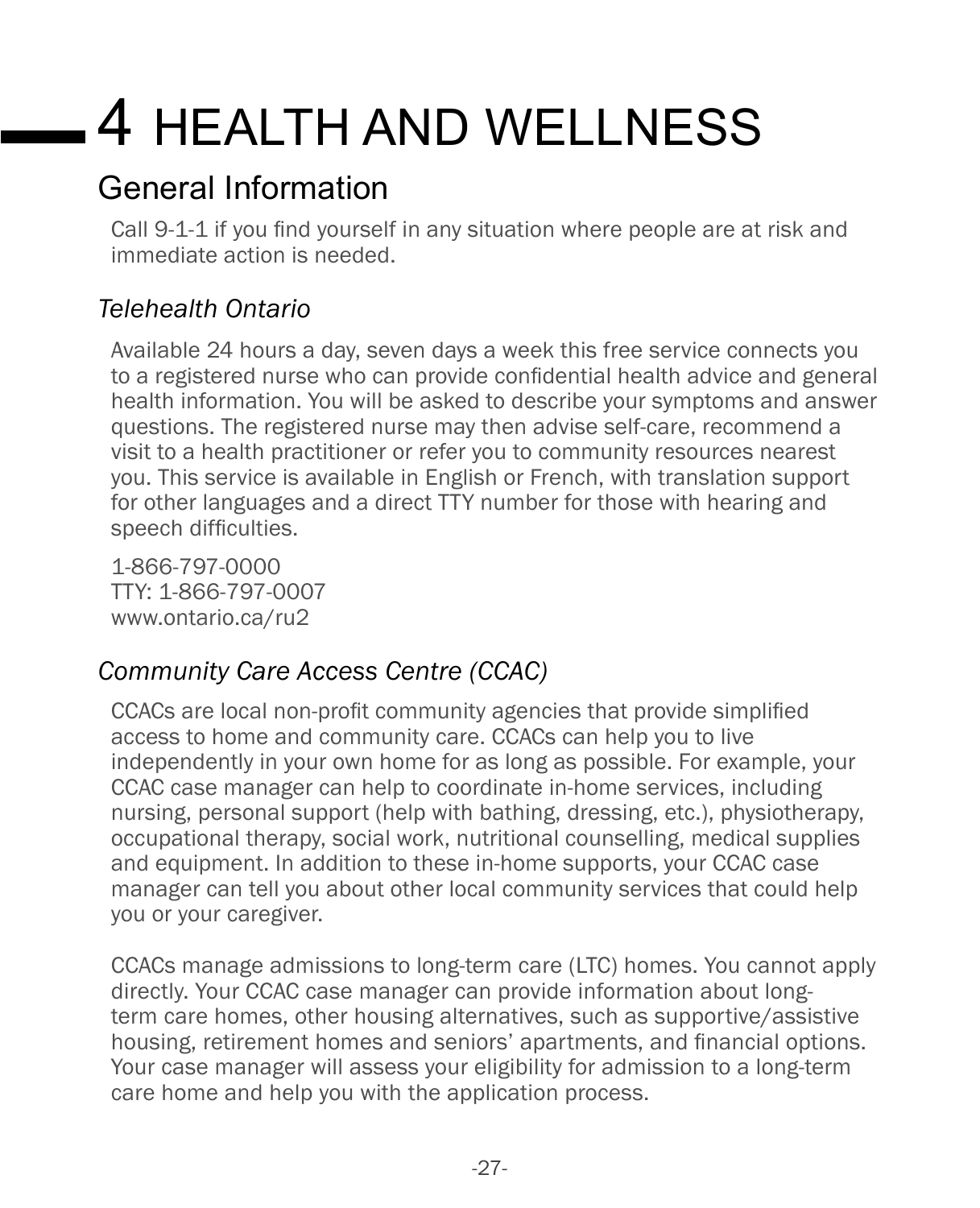<span id="page-34-0"></span>CCACs can provide a break to caregivers of CCAC clients from their caregiving duties (i.e. respite services), in the form of adult day programs, personal support worker hours/visits, or a short-stay in a long-term care home.

310-CCAC (310-2222) [www.healthcareathome.ca](http://www.310CCAC.ca)

For more information about housing options for seniors, please see the HOUSING section of this guide.

#### *Finding a Health Care Provider*

The College of Physicians and Surgeons of Ontario's Doctor Search is a free service that provides information about Ontario physicians.

[www.cpso.on.ca/docsearch](http://www.cpso.on.ca/docsearch)

Health Care Connect is a program that refers people without a regular primary family health care provider to physicians and nurse practitioners who are accepting new patients in their community.

1-800-445-1822 [www.ontario.ca/healthcareconnect](http://www.ontario.ca/healthcareconnect)

Health Care Options is a one-stop source of information that can tell you where to seek immediate health care in your community. Health Care Options provides a list of primary care resources, including urgent care centres, walk-in/after-hours clinics, Nurse Practitioner-Led Clinics, Family Health Teams and Community Health Centres.

1-866-330-6206 www.ontario.ca/healthcareoptions

# Public Health

## *Public Health Units*

Public Health Units offer healthy living programs and disease prevention information to all members of the community about healthy lifestyles including sexual health, vaccinations, addictions, and healthy growth and development.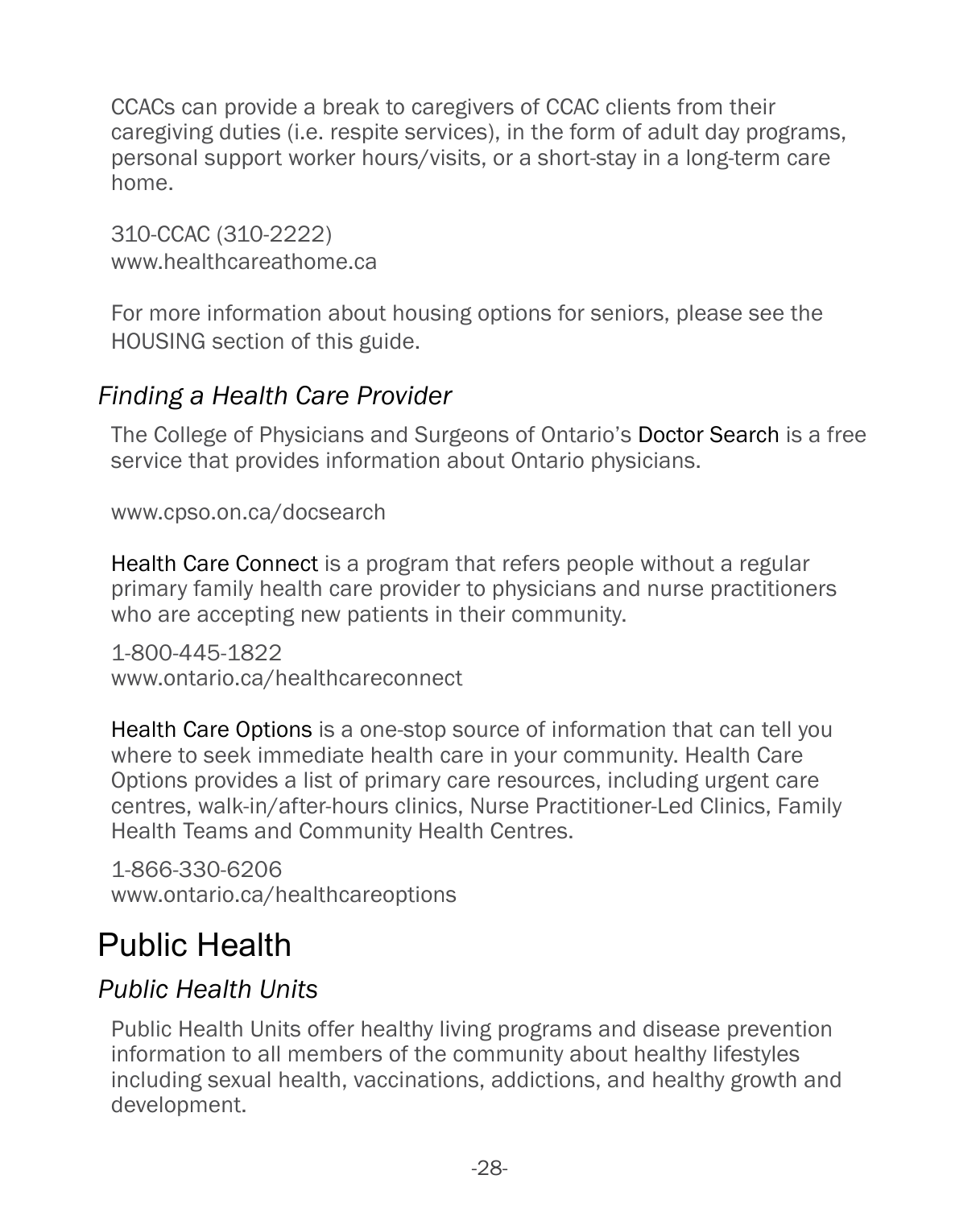Find a Public Health Unit near you:

ServiceOntario 1-866-532-3161 TTY: 1-800-387-5559 [www.ontario.ca/page/public-health-units](https://www.ontario.ca/page/public-health-units) or search by postal code: www.phdapps.health.gov.on.ca/PHULocator

#### *ColonCancerCheck*

This program is the first province-wide, organized screening program designed to increase screening rates and reduce deaths from colorectal cancer, which is highly curable if detected early. Ontario has one of the highest rates of colorectal cancer in the world. Make sure you know the risk factors:

- Are you between the ages of 50 and 74?
- Do you eat a healthy diet? Consider eating more fiber and avoid red and processed meats.
- Are you a smoker? If you smoke, seriously consider quitting. There is no safe tobacco product and no safe level of smoking.
- Do you consume alcohol excessively? Abstain from drinking alcohol. If you do drink, follow the low-risk alcohol drinking guidelines for cancer prevention; less than 1 a day for women and less than 2 drinks a day for men.
- Are you physically inactive? Get active! Those who are more active have lower risk of colorectal cancer.
- Are you obese? Reach and stay at a healthy weight. Having more body fat may increase the risk of colorectal cancer.
- Do you have a family history of colorectal cancer, particularly a parent, child or sibling?
- Do you suffer from inflammatory bowel disease (ulcerative colitis or Crohn's disease)?

If you answered 'Yes' to any of these questions, your doctor or nurse practitioner can help you reduce your risk of colorectal cancer and recommend the appropriate screening methods to catch this disease early.

1-866-410-5853 TTY: 1-800-387-5559 [www.ontario.ca/coloncancercheck](http://www.ontario.ca/coloncancercheck)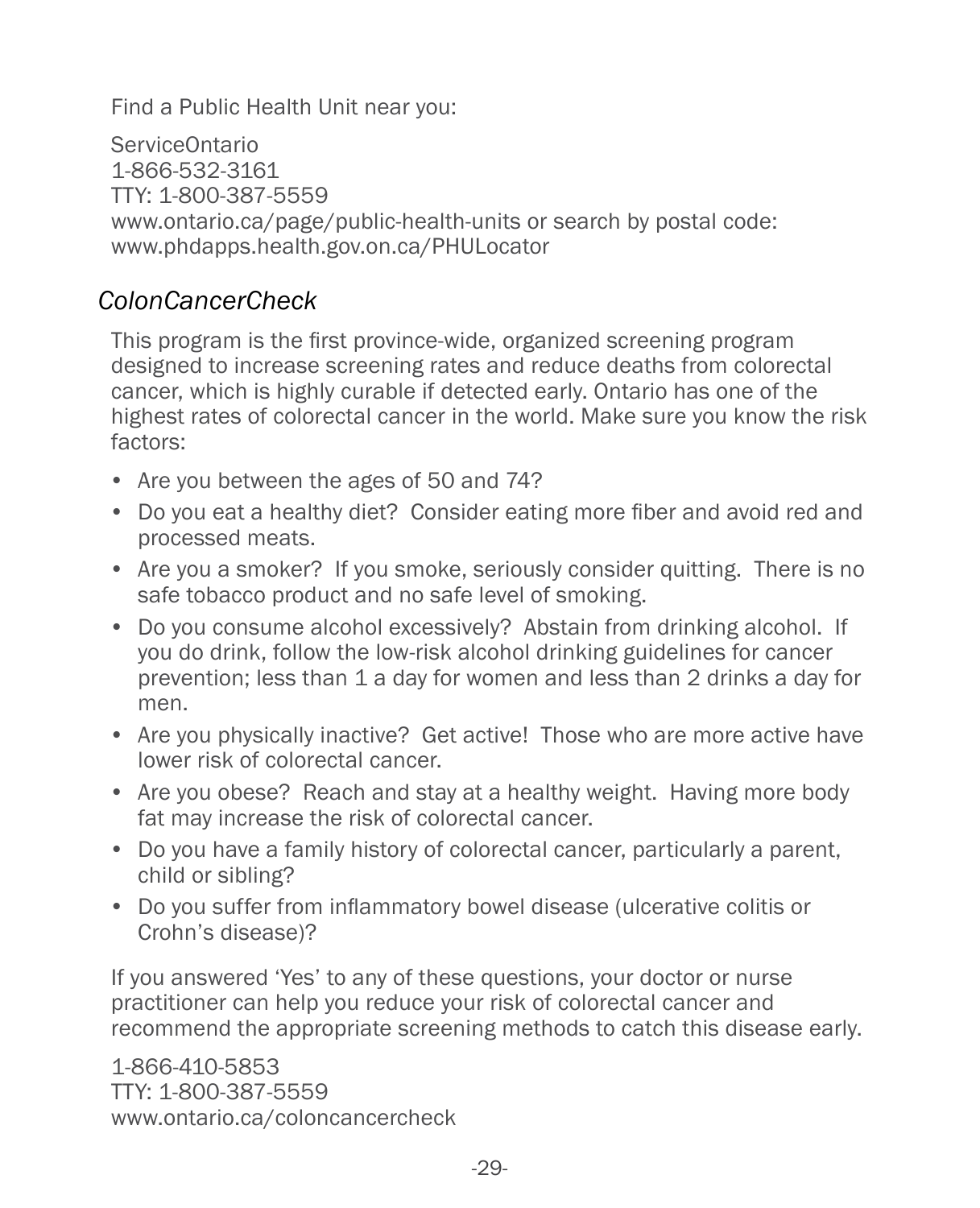## *Diabetes*

Diabetes is a serious disease that, if neglected, can lead to serious, longterm health complications, including heart and kidney disease, stroke, blindness and amputation. While type 1 diabetes cannot be prevented, type 2 diabetes can be prevented with healthy eating, weight management and exercise. By making the right lifestyle choices, both types of diabetes can be managed. Early signs of diabetes should be taken seriously. See a doctor to have your blood glucose (sugar) checked.

Early signs include:

- feeling more thirsty
- frequent urination
- a sudden weight change, either a gain or a loss
- a lack of energy or feeling more tired than usual
- blurred vision
- infections that are more frequent or recurring
- injuries, such as cuts and bruises, that are slow to heal
- tingling or no feeling in your hands or feet
- trouble getting or maintaining an erection.

Contact the organizations below to learn more about diabetes tests, prevention tips and how you can more effectively manage diabetes.

Ontario Diabetes Strategy www.ontario.ca/diabetes

ServiceOntario 1-866-532-3161 TTY: 1-800-387-5559 [www.ontario.ca/ru4](http://www.ontario.ca/ru4)

Canadian Diabetes Association 1-800-BANTING (1-800-226-8464) [www.diabetes.ca](http://www.diabetes.ca)

#### *Bone Mineral Density Testing*

Osteoporosis is a disease that can cause fragile bones and an increased risk of fractures. Bone mineral density testing measures bone loss due to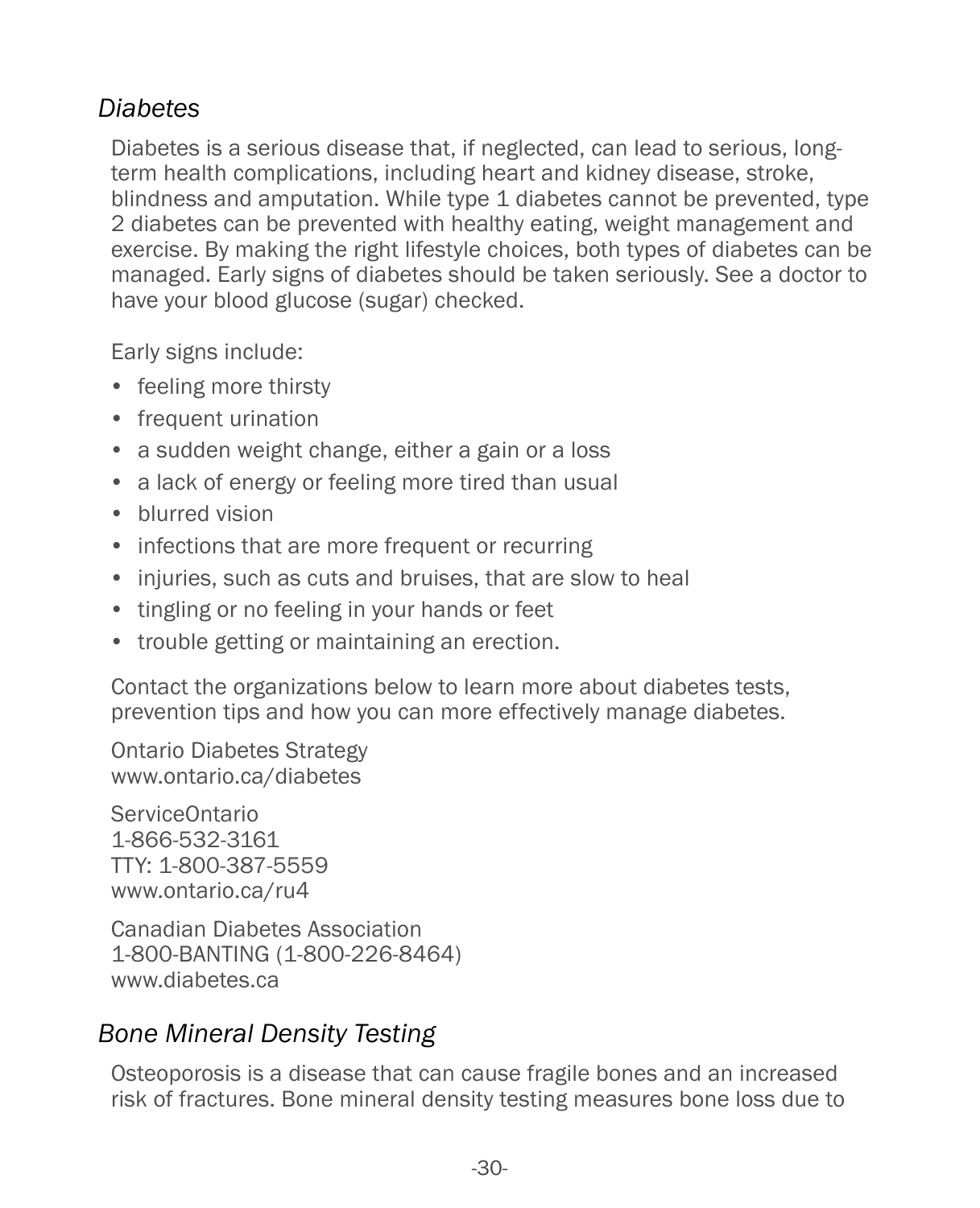osteoporosis. The results can help you and your doctor evaluate your risk of future fractures, determine the need for medical treatment and monitor the success of existing treatment. OHIP covers annual bone mineral density tests for individuals at high risk for osteoporosis and future fractures, and less frequent testing for lower-risk individuals.

ServiceOntario 1-866-532-3161 TTY: 1-800-387-5559 [www.ontario.ca/ru5](http://www.ontario.ca/ru5)

Osteoporosis Society of Canada 1-800-463-6842 [www.osteoporosis.ca](http://www.osteoporosis.ca)

#### *Immunizations*

Immunizations help save lives and prevent serious illnesses. Ensuring that you are up to date with your immunizations can help protect you and your loved ones against certain diseases. Those over the age of 65 are at higher risk for complications from influenza and pneumonia. As a result, it's important for seniors to get a free flu shot each year before influenza season begins, typically in October. Most seniors need to get the pneumonia vaccine only once to be protected and it can be given at any time of year. Speak with your health care provider to ensure that your immunizations are up to date.

Any questions regarding immunizations can be sent to vaccine.program@ontario.ca.

#### *HIV Treatment*

The AIDS and Sexual Health InfoLine is a source of information about sexual health, HIV, Hep C and/or needle exchange services. They will give you information on Ontario specific HIV related services.

AIDS and Sexual Health InfoLine 1-800-668-2437

The Ontario AIDS Network (OAN) is a network of community-based organizations that provide HIV/AIDS education, outreach, prevention, and support/care programming and services for people with living with and affected by HIV/AIDS. For a list of members throughout Ontario contact the OAN directly.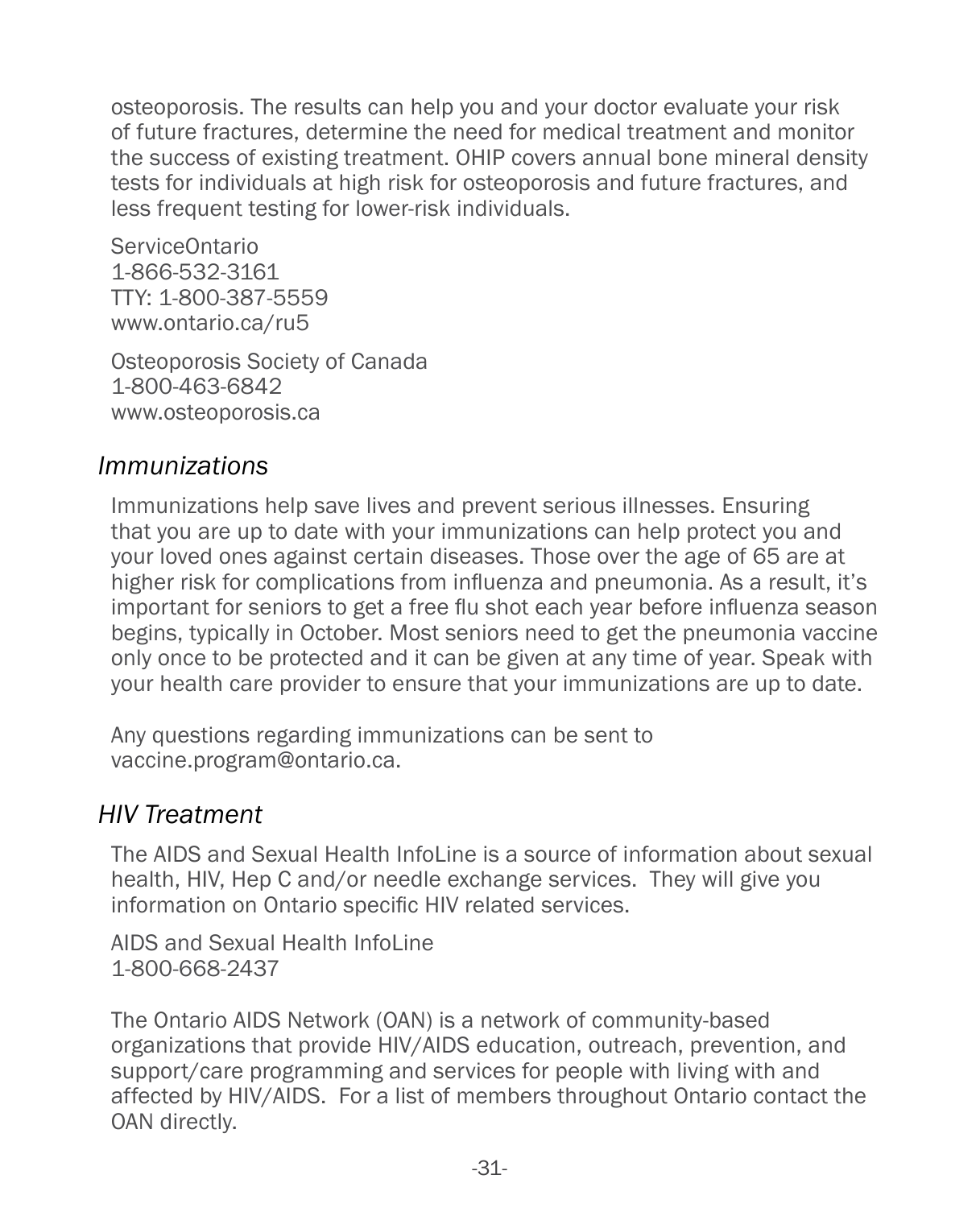Ontario AIDS Network: 1-800-839-0369 www.oan.red

The Canadian AIDS Treatment Information Exchange (CATIE) is Canada's source for current, unbiased information about HIV and hepatitis C. This organization provides people living with HIV or hepatitis C, at-risk communities, healthcare providers and community organizations with knowledge, resources and expertise to reduce transmission and improve quality of life.

1-800-263-1638 www.catie.ca

The Ontario HIV Treatment Network (OHTN) is a nonprofit organization that funds and conducts HIV research and provides education, capacity building, evaluation services, data collection and monitoring for HIV services in Ontario.

The Ontario HIV Treatment Network 1-877-743 6486 www.ohtn.on.ca

# Ontario Health Insurance Plan (OHIP)

OHIP covers a wide range of health services that are medically necessary. As a resident of Ontario, you must have a valid Ontario health card to show that you are entitled to health care services paid for by OHIP.

## *Eligibility*

Generally, as an Ontario resident you are eligible for provincially funded health coverage under OHIP if you:

- are a Canadian citizen, permanent resident or among one of the newcomer to Canada groups eligible for OHIP as set out in Ontario's Health Insurance Act
- are physically present in Ontario for 153 days in any 12-month period
- are physically present in Ontario for at least 153 days of the first 183 days immediately after establishing residency in the province
- make your primary place of residence in Ontario.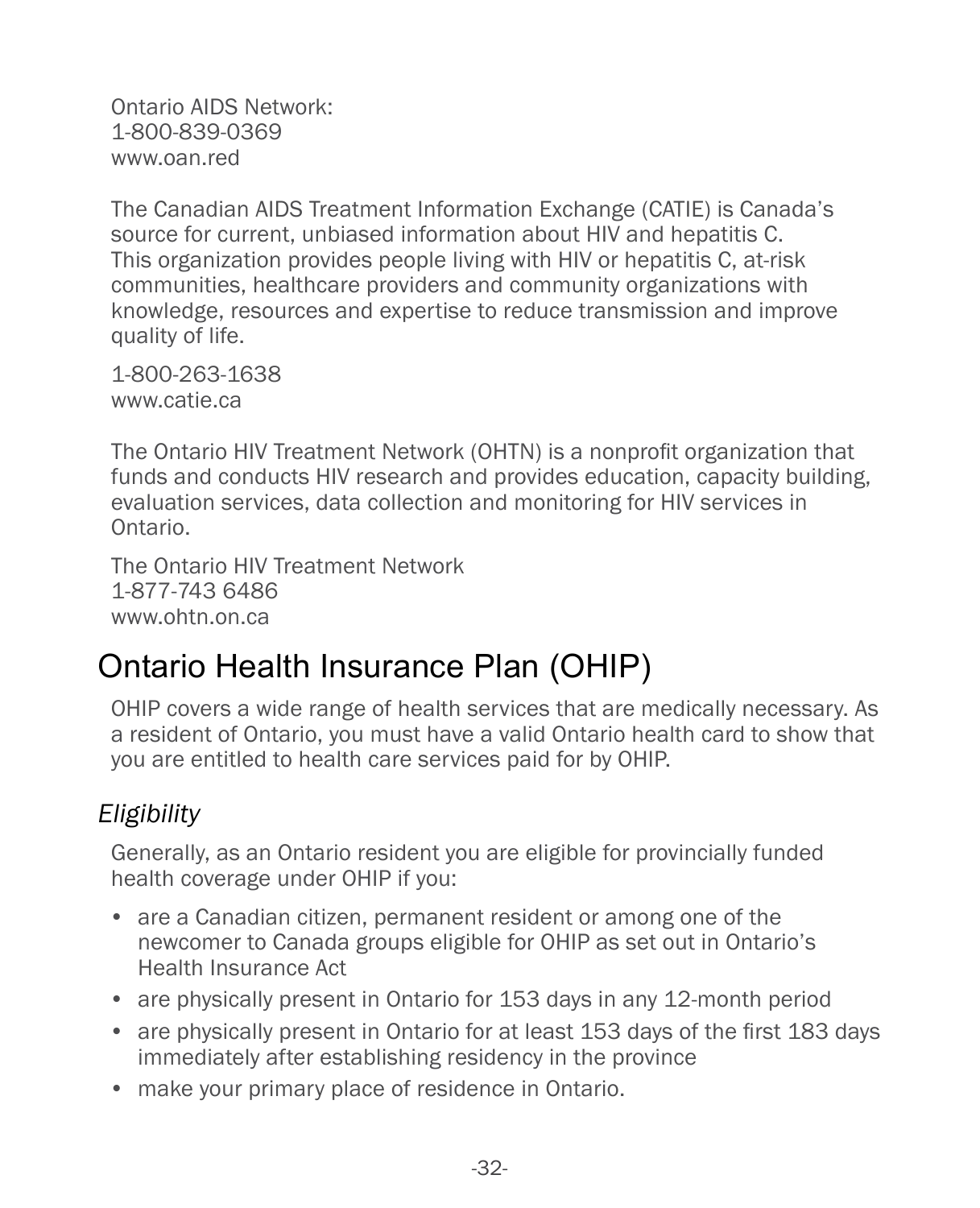OHIP coverage normally begins three months after the date you establish residency in Ontario. If you are a new or returning resident, you are strongly encouraged to purchase private health insurance in case you become ill during the OHIP waiting period.

#### *Ontario Health Card*

Residents of Ontario must have a valid health card to show that they are entitled to health care services paid for by the Ontario Health Insurance Plan (OHIP). Either a photo health card or a red and white health card is acceptable to access insured health services provided the card is valid and belongs to you. Your health card is to be used only to access health care services. Do not show your card or give your health card number to anyone except a health care provider when you receive services or to the Ministry of Health and Long-Term Care.

In most cases, your photo health card will have an expiry date that matches your birthday. When your health card expires, you may need to visit a ServiceOntario Centre to renew your card and have another photo taken. Renewal notices for photo health cards are mailed approximately two months prior to the expiry date shown on the front of your card, but you can renew up to six months prior to this expiry date. Red and white health cards do not have an expiry date. If you are 80 years of age or older, you may have the option of renewing by mail, but your new health card won't include your photo or signature. If you are eligible for the mail-in renewal process, your renewal notice will provide this information.

ServiceOntario 1-866-532-3161 TTY: 1-800-387-5559 [www.ontario.ca/exi2](http://ontario.ca/exi2)

#### *What's Covered*

- Physician services: The ministry covers all insured medically necessary services provided by your physicians. Physicians may bill you for uninsured services (such as requiring a sick note) if you miss an appointment or if your health card is not valid.
- Dental services in hospital: OHIP pays for some dental surgery when it's medically necessary to be performed. You must pay the cost of regular dental services in a dentist's office. (See additional Dental Care information below)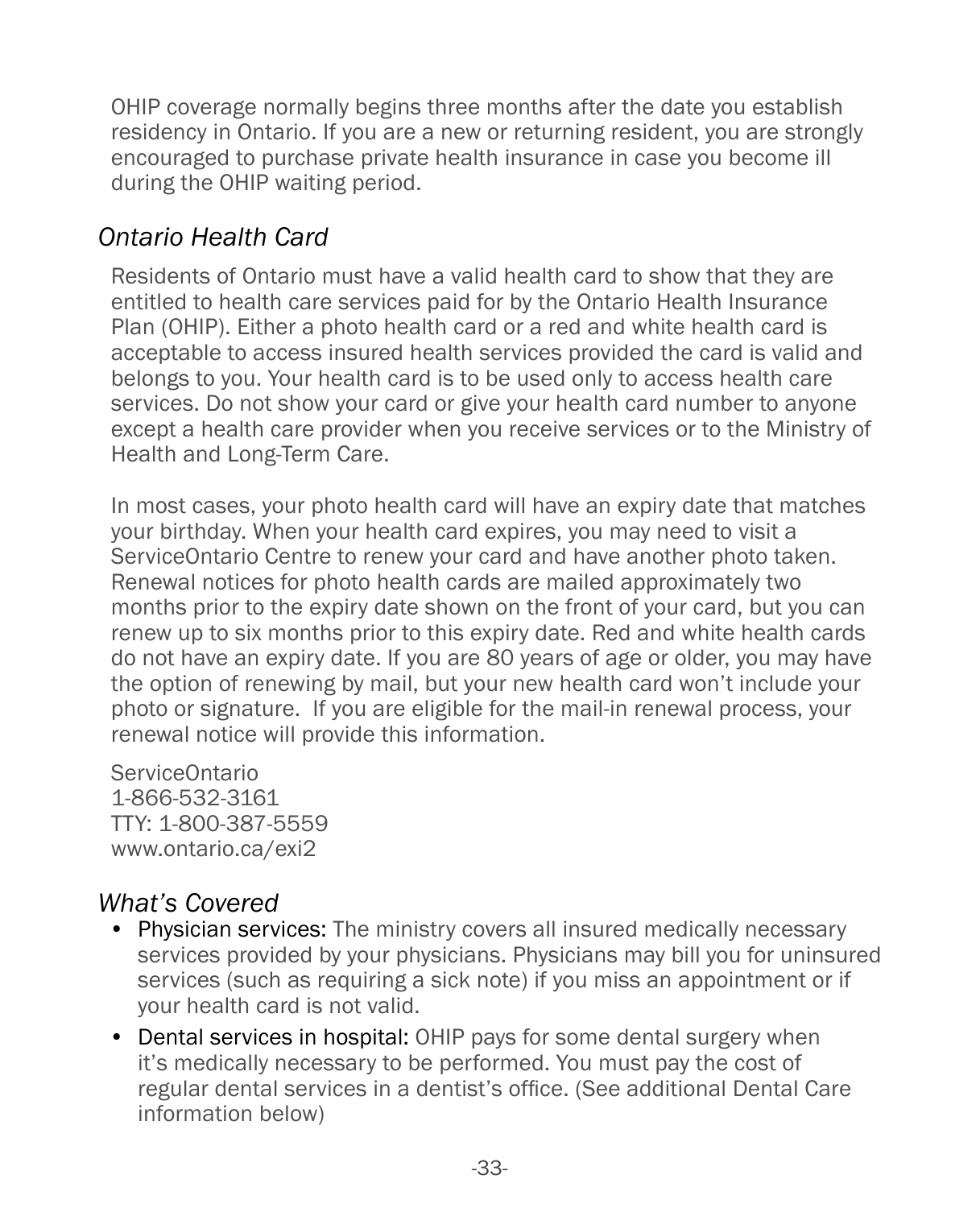- Eye care: A yearly routine eye examination is covered for people under 20 and over 64 years of age. Patients aged 20-64 with certain conditions may also be eligible for insured eye examinations by an optometrist or physician. Speak to your primary health care provider to learn more. If you are receiving assistance under the Ontario Disability Support Program, Ontario Works or the Family Benefits Program, you are covered for routine eye examinations once every two years.
- Services from other health care providers: You may need to pay the full or partial cost of services provided by other health care providers, such as podiatrist, chiropractors and physiotherapists. Contact the Ministry of Health and Long-Term Care if you have questions about services provided by other health care providers.
- Northern Health Travel Grant: If you live in northern Ontario and have to travel long distances for specialty medical care, you may be eligible for this grant.

1-800-461-4006

- Services in other Canadian provinces and territories: Many of your Ontario health insurance coverage benefits can be used across Canada. The province or territory you are visiting will usually bill Ontario directly for insured physician or insured hospital services. If you have to pay for insured health services you receive in another part of Canada, check the ministry's website (www.ontario.ca/outofprovince) for instructions on submitting your receipts for consideration of reimbursement. Only insured physician and insured hospital services are covered when you are in another province or territory; therefore items such as prescription drugs from pharmacies or services such as home care, ambulance and longterm care provided in other provinces and territories are not covered.
- Services outside Canada: For people travelling outside Canada, OHIP covers only emergency health services and even then at very limited rates. Ambulance services are not covered. If you are planning to travel outside Canada, you are strongly advised to purchase supplementary insurance as emergency health services provided abroad generally cost much more than OHIP may pay.

#### *MedsCheck*

This free program allows you to schedule an annual 20 to 30-minute oneon-one discussion with your pharmacist to make sure you're using all your medications in a safe and proper way.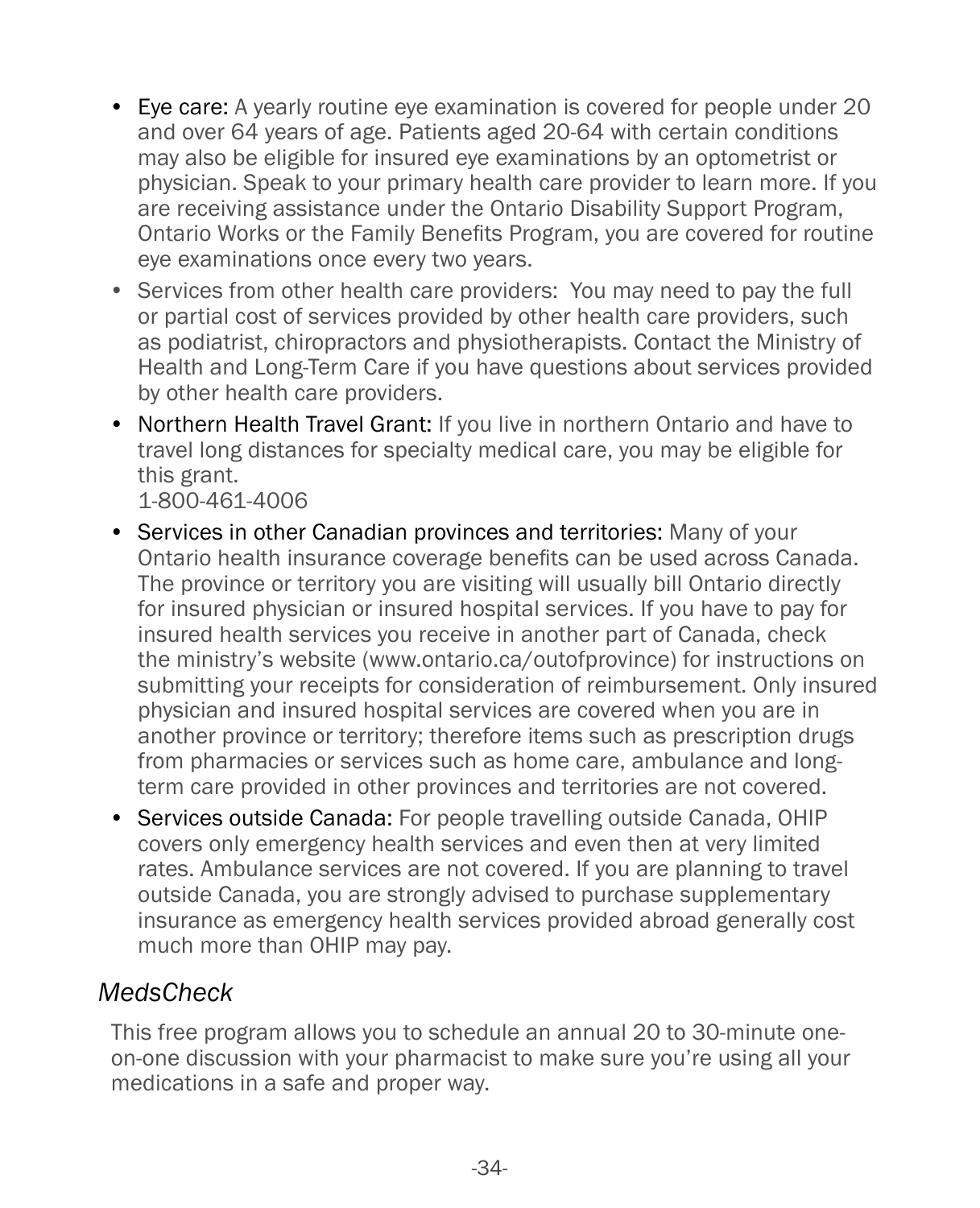Any Ontario resident taking three or more medications for a chronic illness; living in a licensed long-term care home; or living with diabetes can use this program. If you take three or more prescriptions for a chronic illness but can't get to a pharmacy, you might also be eligible for an at-home visit with your pharmacist.

Ministry of Health and Long-Term Care 1-866-255-6701 TTY: 1-800-387-5599 [www.ontario.ca/medscheck](http://www.ontario.ca/medscheck)

# Ontario Drug Benefit (ODB) Program

If you're 65 or older and have a valid health card, you are eligible for the ODB program. You don't have to apply for coverage. If the Ministry of Health and Long-Term Care has your correct mailing address, you will receive a letter notifying you of your ODB eligibility about two months before you turn 65.

Your benefits will begin on the first day of the month after you turn 65. At that point, you simply take your prescription and your health card to the pharmacy and tell the pharmacist that you are eligible for the ODB program. Your pharmacist will check your eligibility on the government's Health Network System. If you change your address, you must inform the ministry. You can update your address online at [www.ontario.ca/addresschange](http://www.ontario.ca/addresschange) or at a ServiceOntario centre.

## *Co-payments and Deductibles*

The ODB benefit year starts on August  $1<sup>st</sup>$ . Most seniors will pay the first \$100 of their prescription drug costs (the deductible) at their pharmacy every year. You pay your deductible when purchasing approved prescription products. Once the deductible is paid, most seniors will then be asked to pay up to \$6.11 for each approved prescription filled (the co-payment) until the begining of the next benefit year.

Under the Seniors Co-Payment Program, lower-income seniors can apply to have their \$100 deductible waived and their co-payment reduced to \$2.00 to fill a prescription for an approved product. To qualify you must be either a single senior with a net annual income of \$19,300 or less, or a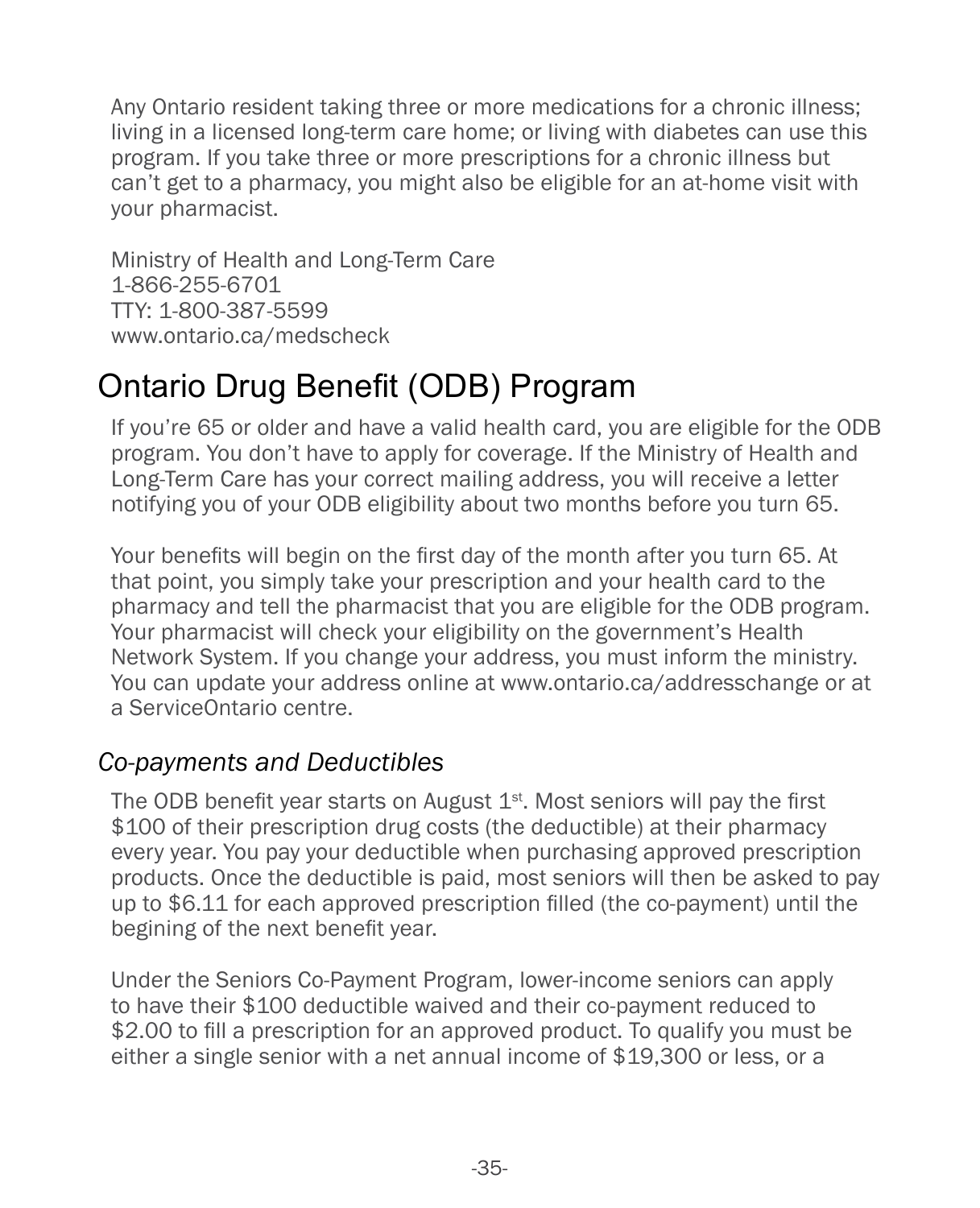senior couple with an income of \$32,300 or less. You need to apply for this program. For an application, ask your local pharmacy, call 1-888-405-0405 or visit [www.ontario.ca/ru6.](http://www.ontario.ca/ru6)

#### *What's Covered*

The ODB program covers most of the cost of over 4,400 drug products, some nutrition products and some diabetic testing agents listed in the Ontario Drug Benefit Formulary/Comparative Drug Index. To qualify, an Ontario doctor or other authorized prescriber must prescribe the drugs and you must buy them from an accredited Ontario pharmacy or from an Ontario doctor who is licensed to sell prescription drug products and who is linked to the ministry's Health Network System.

The following products are not covered by the ODB program:

- prescription drugs that you buy outside Ontario
- prescription drugs that you buy at your doctor's office if the doctor is not linked to the ministry's Health Network System
- syringes and other diabetic supplies such as lancets and glucometers, eyeglasses, dentures, hearing aids or compression stockings.

The Exceptional Access Program may in some cases cover prescription drugs that are not on the approved ODB list. A doctor must apply for this program on your behalf.

## *Diabetic Testing Agents*

These are products that diabetics use to test their blood sugar levels and ketone levels in their urine. If you are eligible for coverage through the ODB program, have diabetes and have a prescription for the approved diabetic testing agent from an Ontario doctor, the program will cover the costs of diabetic testing agents on the ministry's approved list. The number of blood glucose test strips that you are eligible to receive in a 365-day period is based on how you manage your diabetes.

It is understood that there may be exceptional clinical circumstances where you require more frequent testing. Your physician may prescribe you an additional 100 test strips at a time if it has been determined that you need more test strips for exceptional circumstances.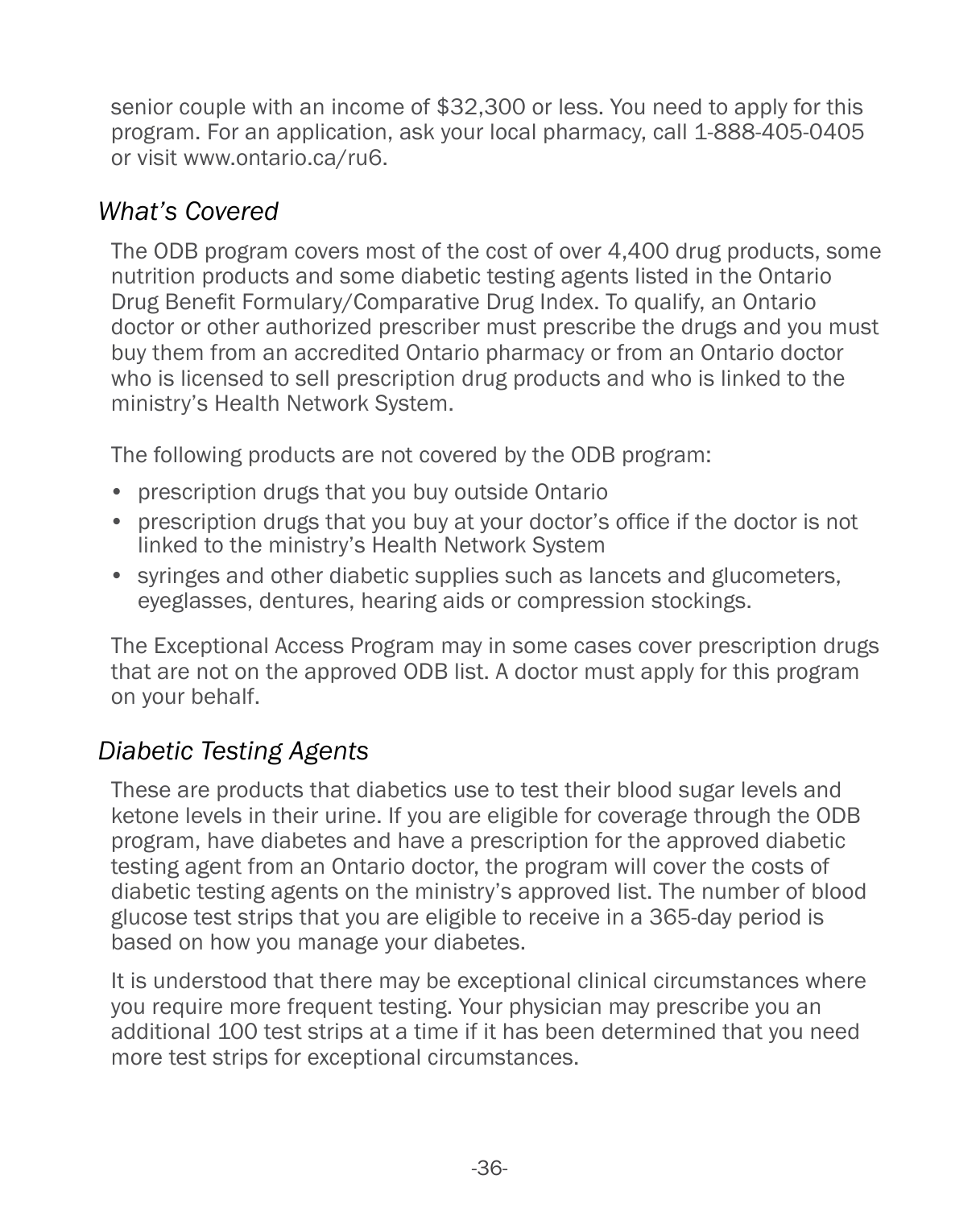Ontario Drug Benefit Program 1-866-532-3161 TTY: 1-800-387-5559 [www.ontario.ca/h8h](http://www.ontario.ca/h8h)

# Dental Care

While you must pay for the cost of regular dental services provided in a dentist's office, OHIP will cover some dental surgery that by medical necessity must be provided in a hospital. If you are a resident of a long-term care home, you will be given a dental assessment upon admission and will receive ongoing oral care by qualified dental professionals on a fee-forservice basis. If you need treatment or services not provided by your facility, you will be referred to a dentist or other professional of your choice. You or your representative must authorize and pay for those services.

Some municipalities provide financial assistance for low-income seniors for dental care. You can learn more by calling 2-1-1 or your municipal, regional or district government offices.

In addition, the dental faculties at the University of Toronto, George Brown and Western University provide dental services at a fee generally lower than what private dentists charge. Visit [www.dentistry.utoronto.ca/patient-clinics](http://www.dentistry.utoronto.ca/patient-clinics). [www.georgebrown.ca/wave/dentalclinic](http://http://www.georgebrown.ca/wave/dentalclinic/) or www.schulich.uwo.ca/dentistry/ dental clinics/docs for more information.

The Ontario Dental Association provides tips about oral health for seniors and can help you find a dentist in your area. Visit [www.youroralhealth.ca/](http://www.youroralhealth.ca/seniors97) [seniors97](http://www.youroralhealth.ca/seniors97) and www.youroralhealth.ca/find-a-dentist24 to learn more.

## Assistive Devices Program

If you are an Ontario resident with a long-term physical disability, you may be eligible to receive funding assistance from this program towards personalized assistive devices to help you live more independently. Any Ontario resident with a valid Ontario Health card who has a long-term physical disability and requires the use of a device for six months or longer can apply for funding assistance. Each device category has specific eligibility requirements that must be met.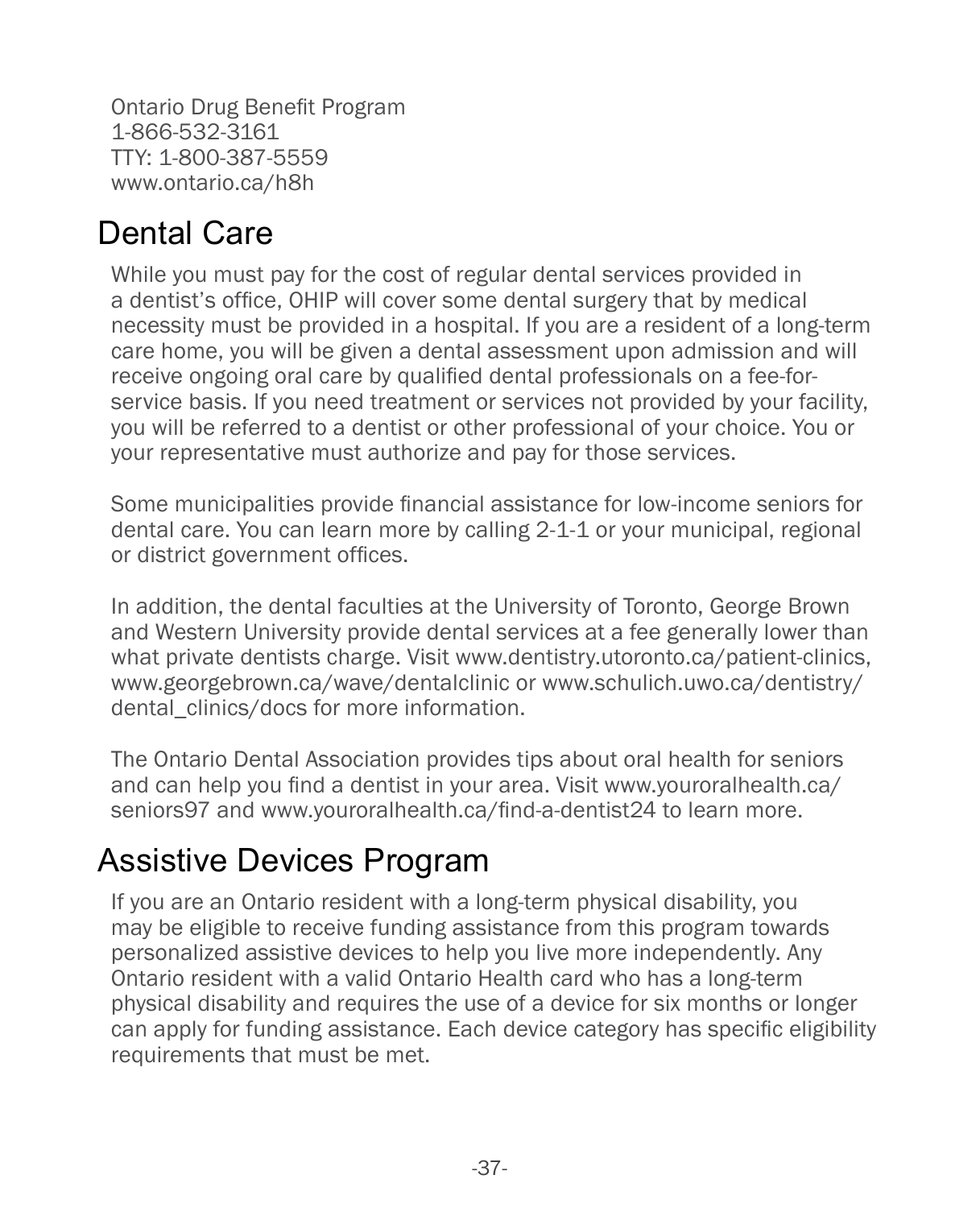The Assistive Devices Program pays up to 75 per cent of the cost of equipment, such as wheelchairs, respiratory devices, visual aids and custom fabricated orthotic devices. For other equipment, such as hearing aids, the program contributes a fixed amount. For items such as ostomy supplies, breast prostheses and needles and syringes for seniors, the program will pay a grant directly to the person.

The Assistive Devices Program pays for 100 per cent of the monthly reimbursement rate for home oxygen therapy equipment and related services for seniors 65 years of age or older and for individuals 64 years of age or younger who are on social assistance, residing in a long-term care home or who are receiving professional services through a Community Care Access Centre.

Ministry of Health and Long-Term Care 1-800-268-6021 TTY: 1-800-387-5559 adp@ontario.ca [www.](http://www.ontario.ca/ru8)health.gov.on.ca/adp

## Ambulance Services

If you have a valid health card and your use of an ambulance is deemed medically essential by an attending doctor, you won't be billed for ambulance trips between Ontario medical facilities (for example, between two hospitals), but you will be billed a co-payment fee of \$45 for an ambulance trip to a hospital from any other location. You don't have to pay this fee if you are receiving social assistance or certain home care services or are living in a provincially funded health care home, such as a long-term care home.

If your ambulance trip is deemed not medically essential by an attending doctor or you do not have a valid Ontario health card, you will be billed an ambulance service co-payment charge of \$240 for each land ambulance trip or the actual cost of an air ambulance trip.

# Regional Geriatric Programs (RGPs) of Ontario

RGPs provide specialized geriatric services to help treat illness and disability in older adults who have multiple and complex needs. Working in collaboration with primary care physicians, community health professionals and others, these programs seek to meet the needs of the most frail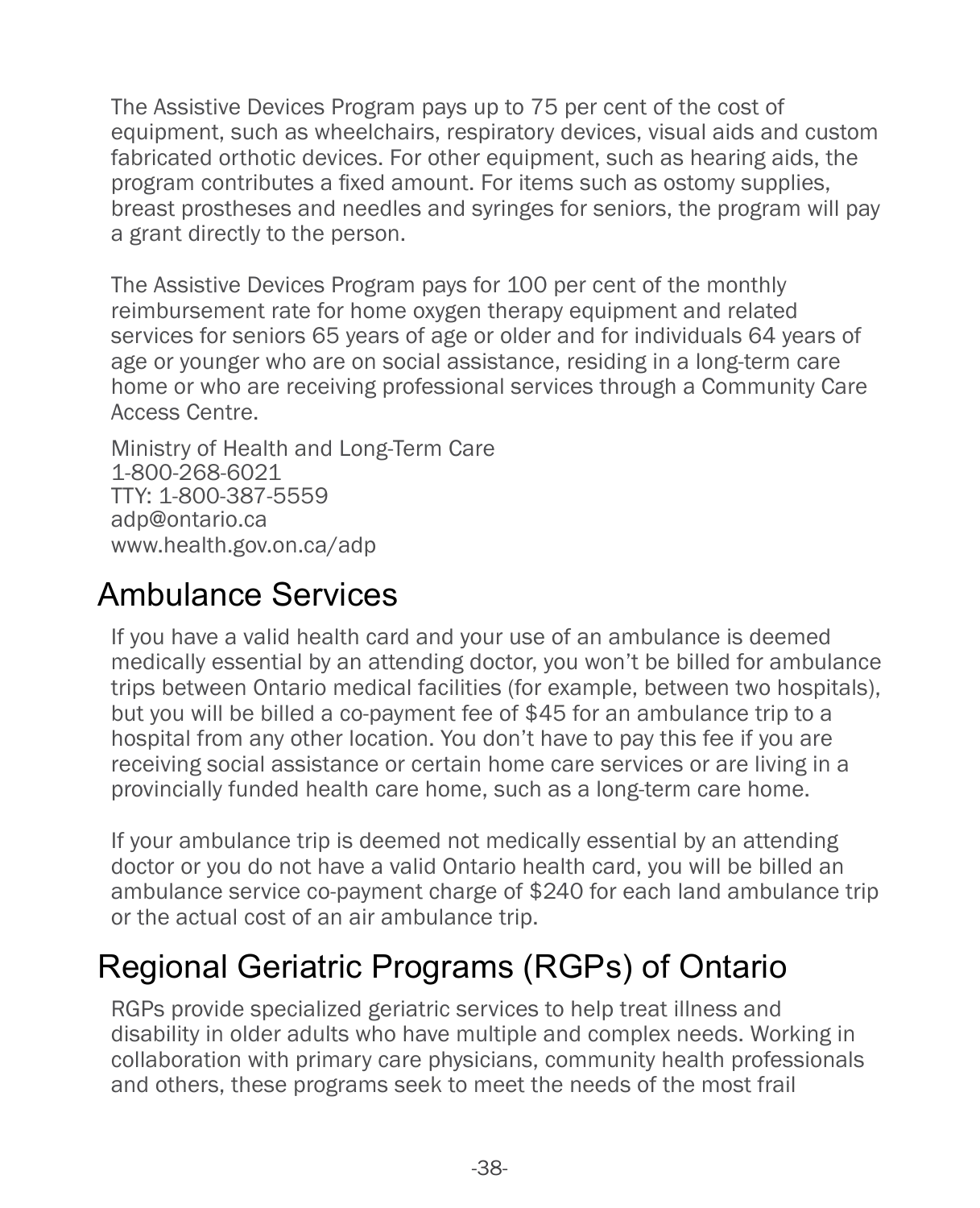and vulnerable seniors. For information about services, see the contact information below.

- Regional Geriatric Programs of Ontario: [www.rgps.on.ca](http://www.rgps.on.ca)
- RGP of Toronto: 416-480-6026, [www.rgp.toronto.on.ca](http://www.rgp.toronto.on.ca)
- Specialized Geriatrics Services (South East Ontario): [www.sagelink.ca](http://www.sagelink.ca)
- RGP of Eastern Ontario (Ottawa): 613-761-4458, [www.rgpeo.com](http://www.rgpeo.com)
- RGP Central (Hamilton): 905-777-3837 (extension 12436), [www.rgpc.ca](http://www.rgpc.ca)
- Specialized Geriatrics Services (South West Ontario): 519-685-4000 (extension 44028), [www.sjhc.london.on.ca/specializedgeriatrics](http://www.sjhc.london.on.ca/specializedgeriatrics)

# Mental Health and Addictions

#### *Specialized Geriatric Mental Health Outreach Programs*

These programs provide assessment, consultation, treatment and education to seniors with serious mental illness, as well as to their families and service providers. In most cases, seniors with mental illness or their families can directly access these programs or they can be referred through a family doctor. To find out about a program in your area, contact your family doctor.

#### *Inpatient and Outpatient Services at Hospitals*

Approximately 70 hospitals across the province have inpatient psychiatry beds that provide acute, short-term treatment for people with mental illness. A number of the province's specialty psychiatric hospitals have inpatient beds that provide treatment for seniors with serious mental illness who have longer-term hospitalization needs. Many of these facilities also have outpatient mental health programs for seniors with mental illness, including day treatment programs and outpatient clinics.

In the case of a psychiatric emergency, contact or go to the hospital emergency department nearest you.

To access hospital-based psychiatric services for seniors, contact your family doctor.

Some Community Care Access Centres may also offer mental health services for seniors.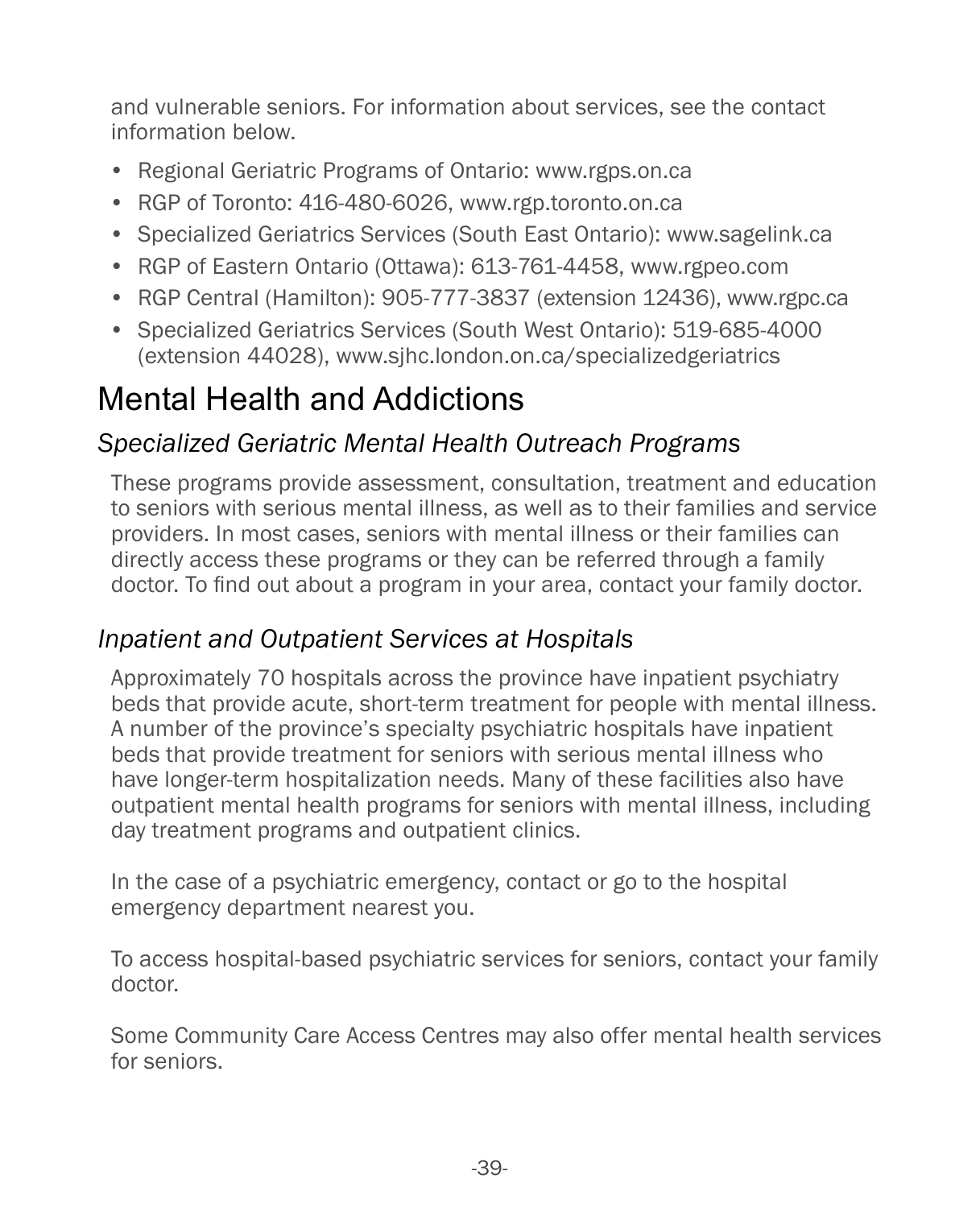Community Care Access Centre 310-CCAC (310-2222) [www.healthcareathome.ca](http://www.healthcareathome.ca)

## *Centre for Addiction and Mental Health (CAMH)*

CAMH is Canada's leading addiction and mental health organization providing comprehensive, accessible care for people suffering from addiction or mental illness. CAMH's Geriatric Mental Health Program is dedicated to the provision of specialized, inter-professional assessment, treatment, consultation and follow-up services to older persons with mental health concerns, with or without addiction issues. The service has both outpatient and inpatient departments and it also provides information about affiliated agencies, programs and services.

Geriatric Mental Health Program Central Intake Office 416-535-8501 (ext. 33305) [www.camh.net](http://www.camh.net)

#### *Canadian Mental Health Association (CMHA), Ontario*

CMHA, Ontario is a non-profit, charitable organization committed to improving services and support for people living with mental illness and their families. The association provides community mental health services in 32 branches located across Ontario and develops public policy advice that promotes mental health for all Ontarians.

1-800-875-6213 [www.ontario.cmha.ca](http://www.ontario.cmha.ca)

#### *ConnexOntario*

ConnexOntario operates three helplines that provide free, confidential health services information for people experiencing problems with alcohol and drugs, mental illness or gambling. Helplines are available 24 hours a day, seven days a week.

Drug and Alcohol Helpline 1-800-565-8603 [www.drugandalcoholhelpline.ca](http://www.drugandalcoholhelpline.ca)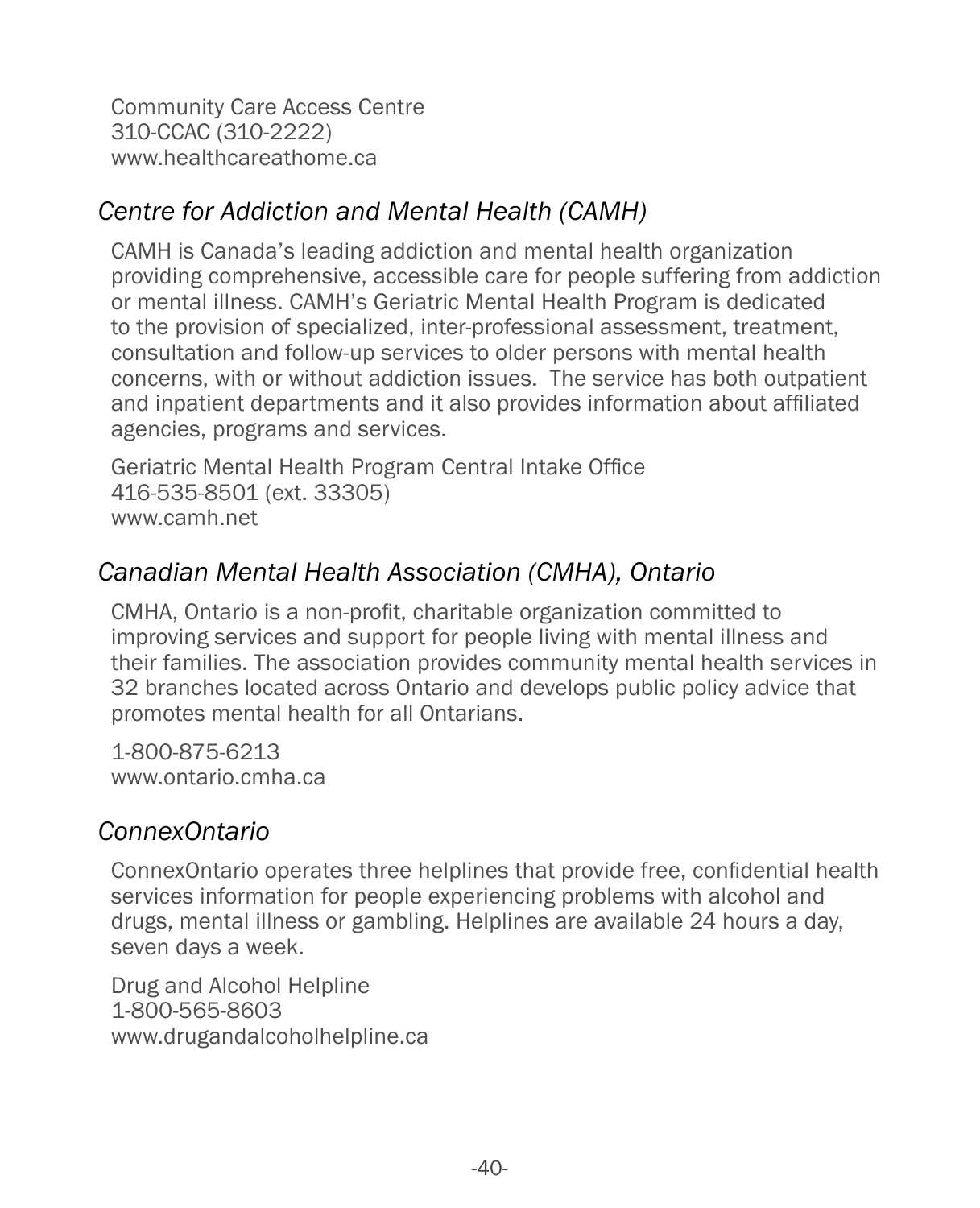Mental Health Helpline 1-866-531-2600 [www.mentalhealthhelpline.ca](http://www.mentalhealthhelpline.ca)

Ontario Problem Gambling Helpline 1-888-230-3505 [www.opgh.on.ca](http://www.opgh.on.ca)

#### *Smoking Cessation*

Tobacco use and exposure to second-hand smoke is associated with the development and progression of chronic disease, mobility restrictions and a decline in physical function. Quitting smoking can enhance your quality of life and reduce your risk of illness and death. Counselling is a proven intervention strategy that greatly increases the chance that a smoker will quit.

Smokers' Helpline 1-877-513-5333 [www.smokershelpline.ca](http://www.smokershelpline.ca)

The Ontario Drug Benefit program also provides smoking cessation supports to Ontarians aged 65 years and older, including coverage for prescription cessation medications and access to free cessation counselling by community pharmacists.

ServiceOntario 1-866-532-3161 TTY: 1-800-387-5559

# Fall Prevention

Falls are the leading cause of injury among seniors and roughly half of these falls occur at home. Every year, one-third of seniors fall and often experience serious consequences to their health, independence and quality of life. Fortunately, many falls are preventable.

Reduce your risk by following these tips:

• Exercise regularly. Adults aged 65 years and older should complete at least 150 minutes of moderate to vigorous aerobic physical activity per week, in bouts of 10 minutes or more. If you have poor mobility, physical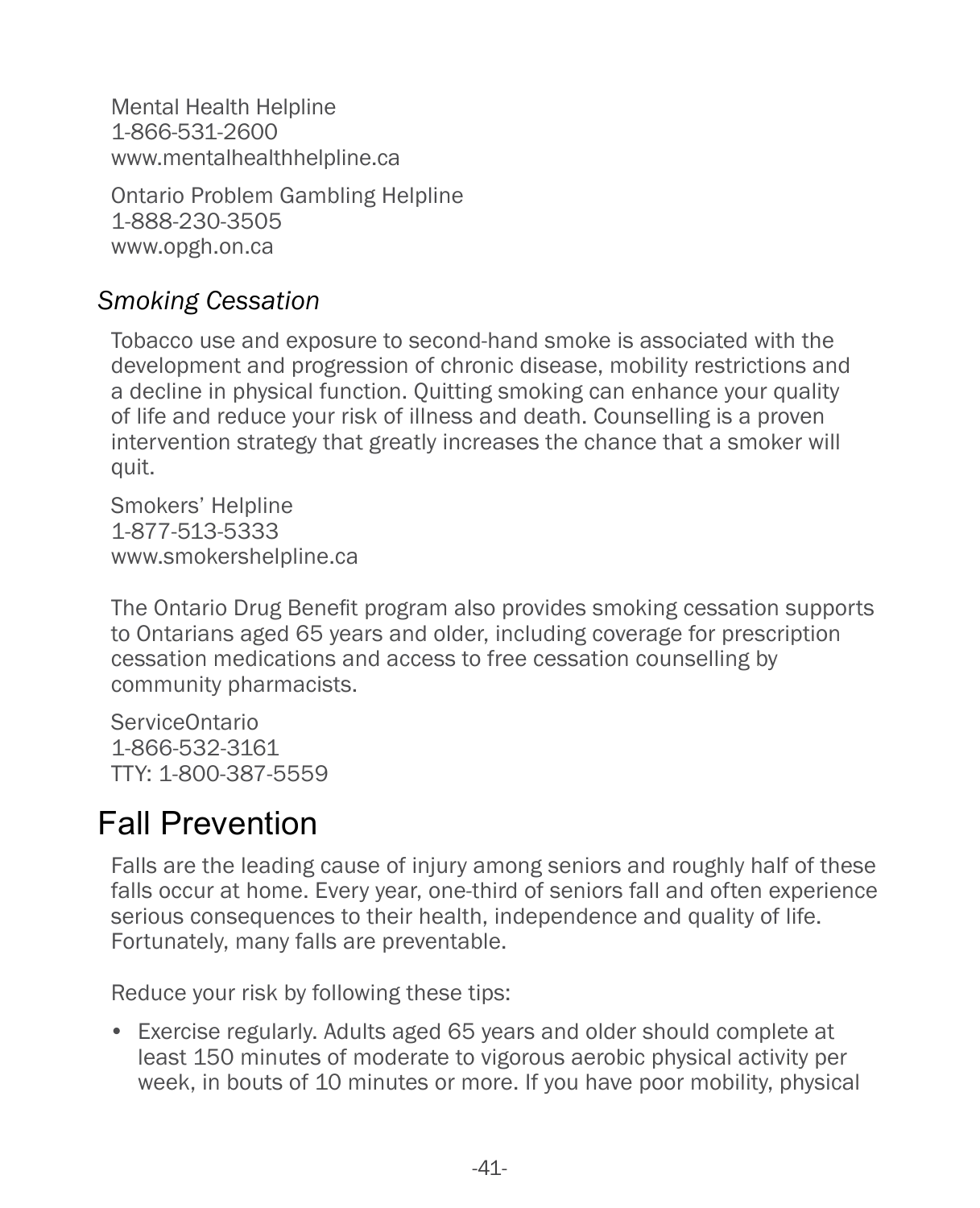activity can help you enhance your balance and prevent falls. Make sure you have proper footwear that includes rubber soles, low heels and laces or Velcro that securely fasten.

- Take a bone density test. Osteoporosis is a disease that makes bones brittle and more likely to break during a fall. At least 80 per cent of broken bones in older adults are related to osteoporosis, with older women at greatest risk of developing the disease. Ask your doctor for a bone mineral density test to determine your risk.
- Know your medications. Taking four or more medications increases your chance of falling. Speak to your doctor about all the medications you are taking to learn why you are taking them, what side effects they have (such as drowsiness or dizziness) and if there are alternatives.
- Reduce home hazards. These include loose carpets and cords on the floor, items blocking the stairs and poor lighting. Also consider installing assistive devices, such as grab bars or raised toilet seats.

Osteoporosis Canada 1-800-463-6842 [www.osteoporosis.ca](http://www.osteoporosis.ca)

To order related publications from the Ministry of Seniors Affairs, including *What To Do If You Fall*:

ServiceOntario Publications 1-800-668-9938 TTY: 1-800-268-7095 [www.ontario.ca/p](http://www.publications.serviceontario.ca)ublications

To order related publications from the Public Health Agency of Canada, including the *Safe Living Guide—A Guide to Home Safety for Seniors, You CAN Prevent Falls!, 12 Steps to Stair Safety at Home* and *If You Fall or Witness a Fall, Do You Know What To Do?*:

Division of Aging and Seniors 1 800 O-Canada (1-800-622-6232) [www.phac-aspc.gc.ca/seniors-aines](http://www.phac-aspc.gc.ca/seniors-aines)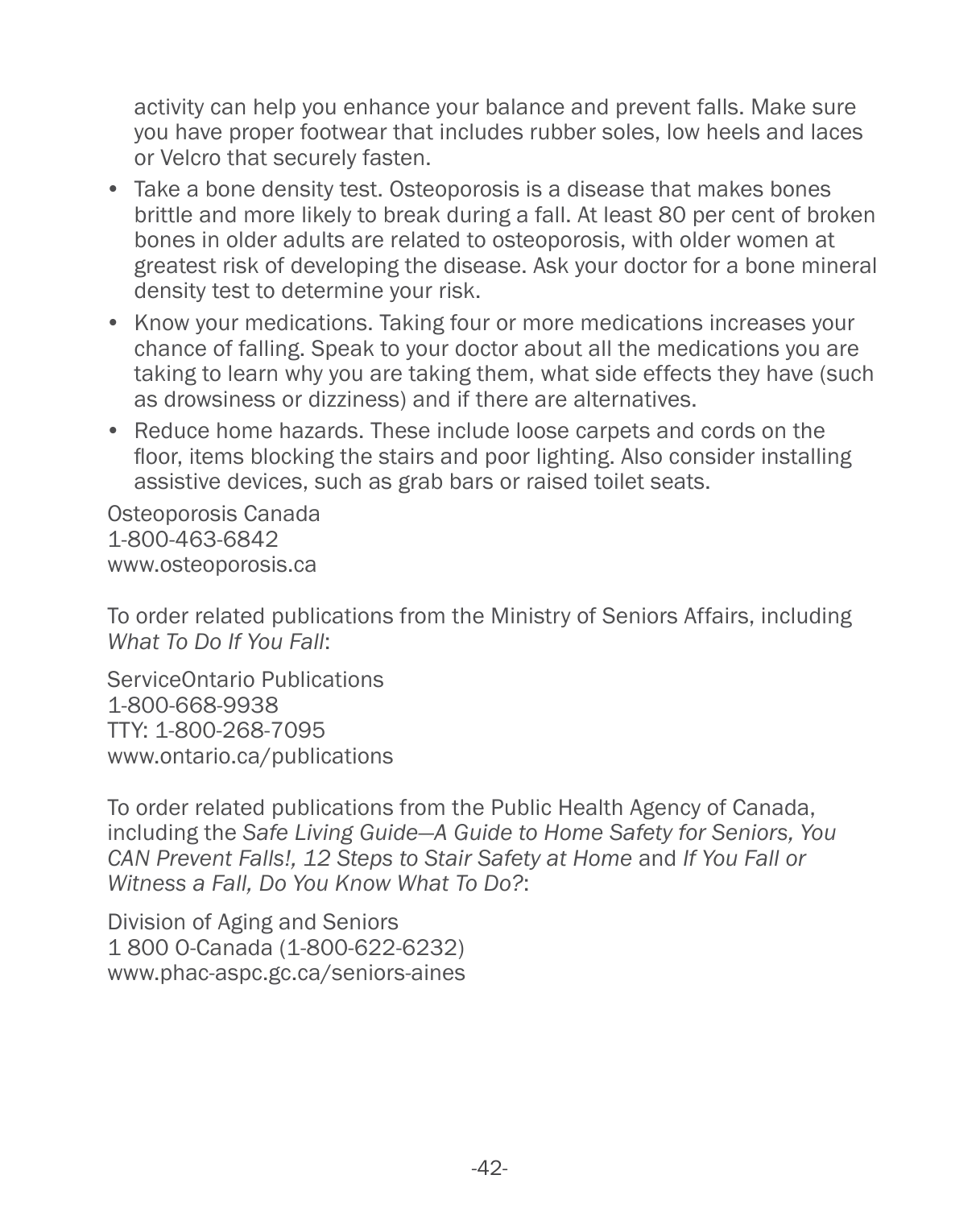# Nutrition

## *EatRight Ontario*

This program connects you to a Registered Dietitian who can provide free advice that can improve your quality of life. Visit the EatRight Ontario website to access additional resources that support the development of healthy eating habits, including 'Nutri-eScreen', an interactive web-based nutrition support tool targeted at older adults.

1-877-510-510-2 [www.eatrightontario.ca](http://www.eatrightontario.ca)

## *Eating Well with Canada's Food Guide*

For years, this guide has helped Canadians find the right balance of nutrition and activity to stay fit and healthy. You don't have to give up foods you love for the sake of your health, but you do need to aim for variety and moderation. Eating Well with Canada's Food Guide can help you make good choices.

Publications Health Canada 1-866-225-0709 TTY: 1-800-267-1245 [www.healthcanada.gc.ca/foodguide](http://www.healthcanada.gc.ca/foodguide)

## *Dietitians of Canada*

This association of food and nutrition professionals is committed to the health and well-being of Canadians. It produces a variety of resources that can help you make healthy food choices, learn more about the role of nutrition in health and find a dietitian in your area.

416-596-0857 [www.dietitians.ca](http://www.dietitians.ca)

# Hearing Care Counselling Program

This program is designed to help seniors (55+) stay connected, independent and confident, offering information on communication devices and other available services in the comfort of their own home. Counsellors provide home visits, education, demonstrations and recommendations of communication devices.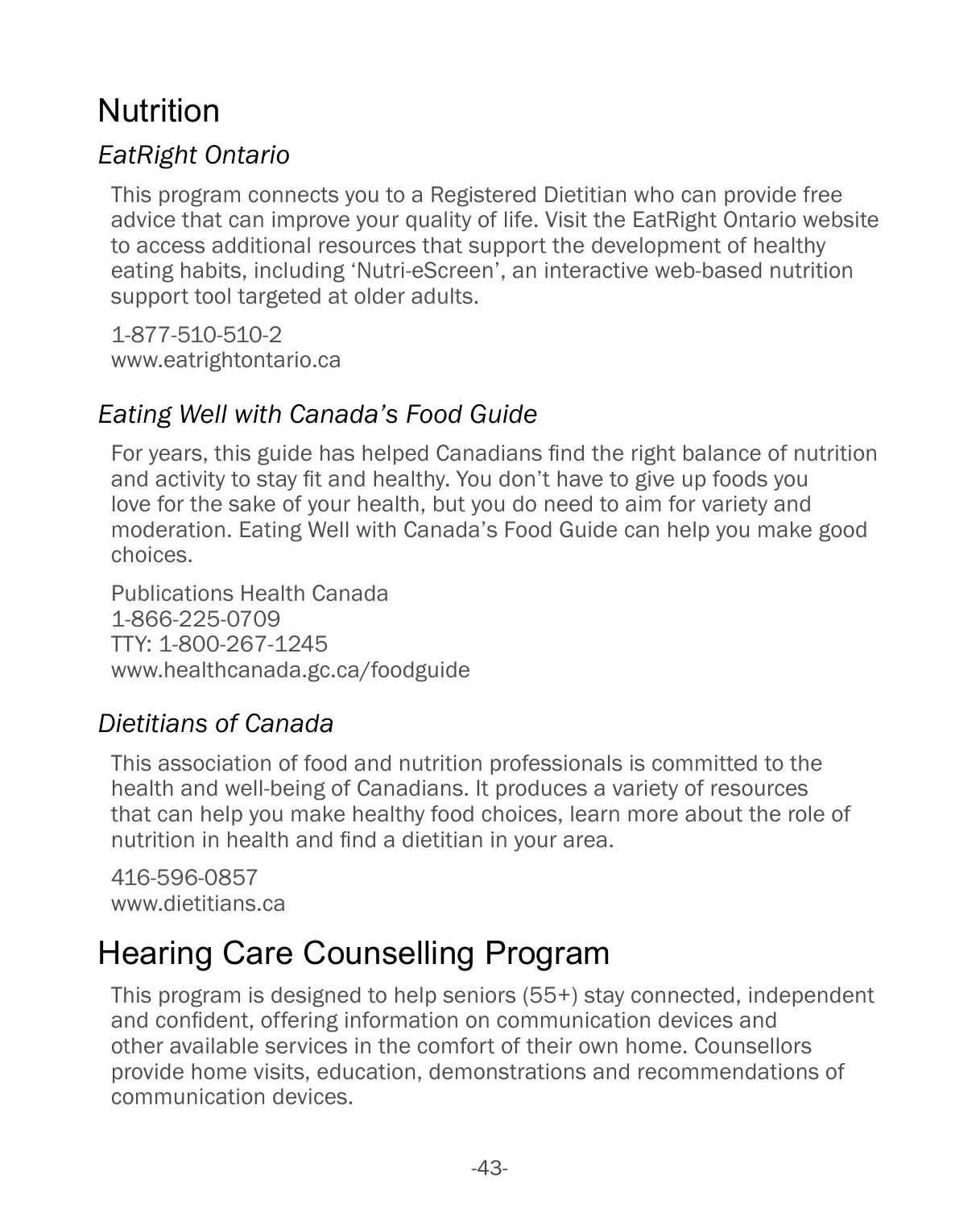Canadian Hearing Society 1-877-347-3427 TTY: 1 877 216 7310 www.chs.ca

# MedicAlert® Safely Home®

A person suffering from Alzheimer's disease or a related dementia may have a tendency to wander and become lost, often without warning. To help these individuals and their families, the Alzheimer Society and the Canadian MedicAlert Foundation have partnered and improved the Safely Home program, incorporating the best features of both Safely Home and MedicAlert services. For a fee, members receive an engraved identification bracelet that allows police and emergency responders to quickly identify the person who has wandered.

1-855-581-3794 [www.alzheimer.ca](http://www.alzheimer.ca) (>Living with dementia > Safety > MedicAlert® Safely Home®)

# Finding Your Way

To assist people with dementia who may wander or become lost, and support caregivers and communities, the Alzheimer Society of Ontario in partnership with local societies has developed Finding Your Way. This program will raise awareness about the risks of wandering and going missing for people with dementia, and offer practical advice about how to manage these risks and how to respond most effectively if a missing incident occurs.

Finding Your Way www.findingyourwayontario.ca

Alzheimer Society of Ontario 1-800-879-4226 [www.alzheimerontario.org](http://www.alzheimerontario.org)

 $2 - 1 - 1$ [www.211ontario.ca](http://www.211ontario.ca)

# Community Support Services

Community Support Services can help you to maintain your safety and independence while living at home. Services are delivered either in your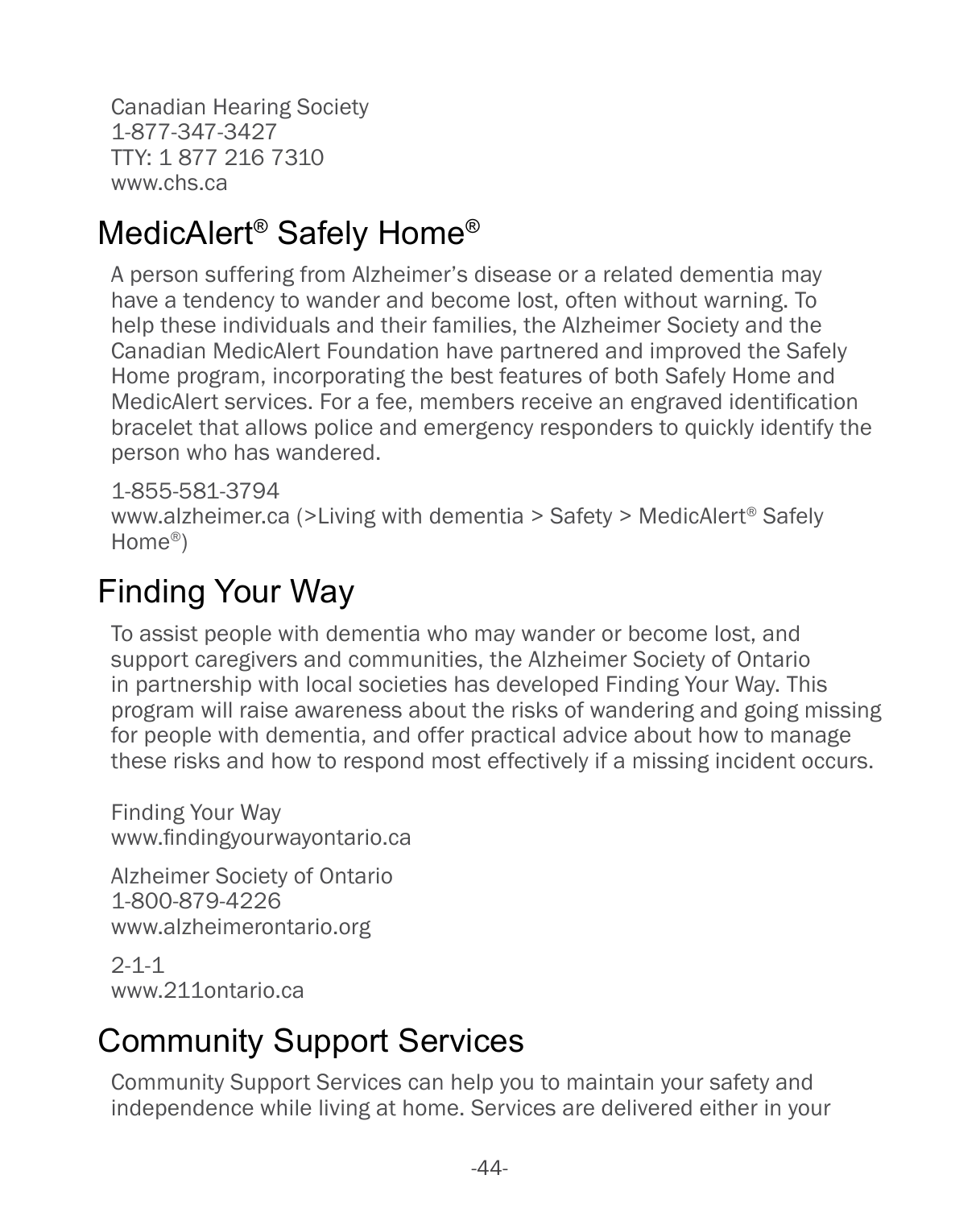home or in a group setting within your community. There are a wide variety of community support services which may be available in your area. Organizations funded by the government to provide these services are notfor-profit corporations. Some private for-profit companies may provide similar services for a fee.

For information about the following community support services, contact:

Community Care Access Centre 310-CCAC (310-2222) [www.](http://www.healthcareathome.ca)healthcareathome.ca

## *Adult Day Programs*

These programs provide structured and supervised activities in a group setting for adults who need care or support. Programs usually include planned recreational and physical activities, meals, transportation to and from the program and some personal care. There may be a consumer fee to cover meal and transportation costs, although subsidies may be available.

## *Caregiver Support Services*

There are various ways to help the regular caregiver, who is often a family member, to have a break or do some things for themselves. These services are called respite care services and can be provided in two ways: In-Home Respite and Short-Stay Respite.

## *Client Intervention and Assistance Services*

This service provides support to individuals who need help coping with activities associated with daily life, such as maintaining good nutrition, household management, locating services, filling out forms, etc.

## *Emergency Response Service*

This service requires the installation of an electronic device in your home so that you are connected to an emergency response centre at all times. Often this device is worn around a person's neck so it is within easy reach at all times.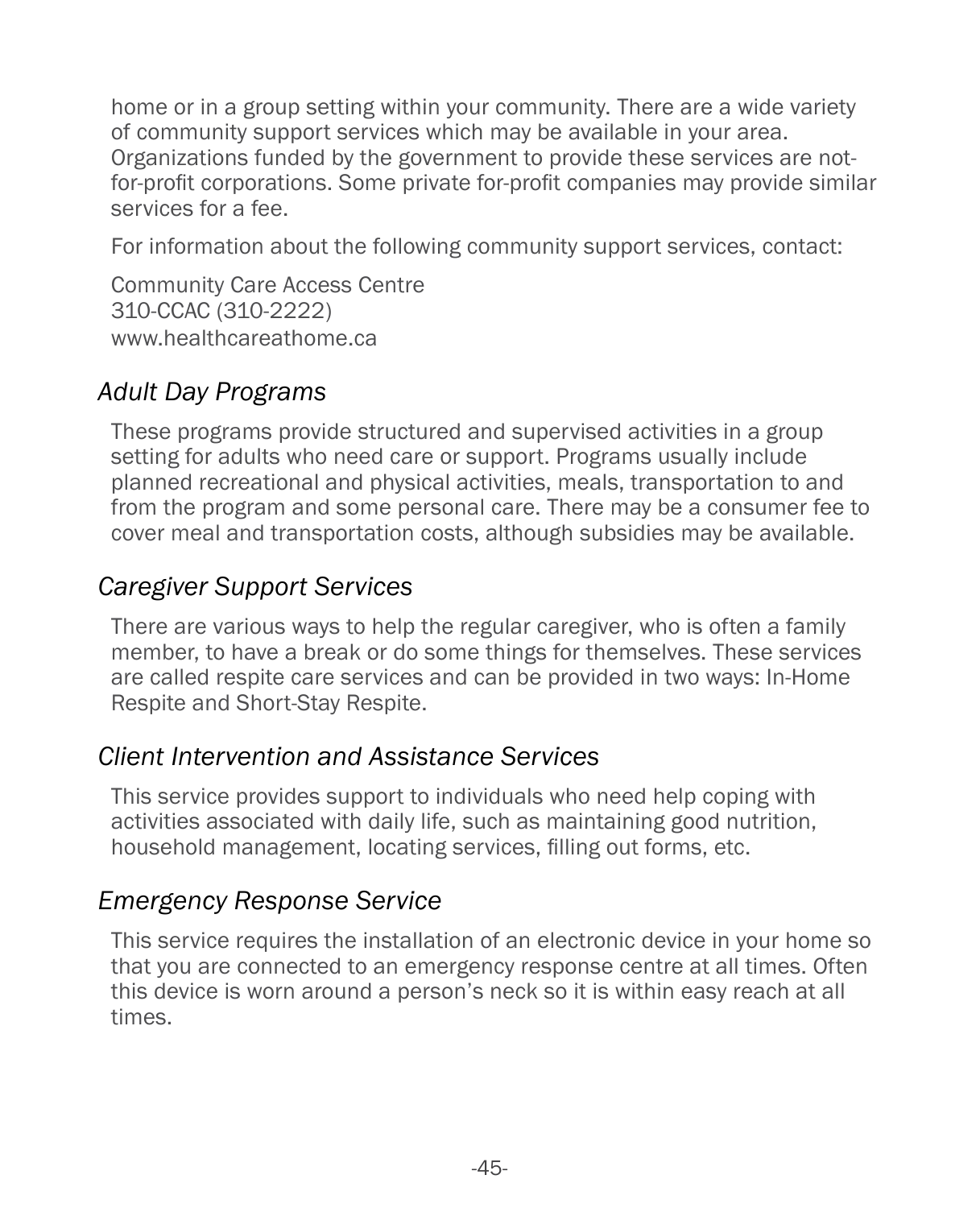#### *Foot Care Services*

These services are provided by trained staff who assist by trimming toenails, monitoring the condition of your feet and/or providing bathing and massage treatments. Availability may depend on your needs and the extent of foot care services in the community. A consumer fee may also apply.

#### *Friendly Visiting Services*

This service provides regular volunteer visits to an isolated senior. Visits are generally made to your home, but the volunteer can also help run errands or accompany you while you do your shopping, banking or other activities.

#### *Home Help Referral Services*

These services refer a person who requires home help to an individual who provides specific services. A consumer fee may apply.

#### *Home Maintenance and Repair Services*

Some agencies can help you arrange heavy home maintenance tasks, such as yard maintenance, snow shovelling, window washing or one-time repair jobs. If you are frail or physically disabled, an agency may make the service arrangements for you, but usually the consumer pays the worker(s) or company directly.

#### *Meal Services*

Depending on your needs and service availability, nutritious meals can be delivered to your home or arrangements can be made for you to enjoy a meal with others in the community. A consumer fee to cover the cost of food or transportation may apply.

#### *Social or Recreational Services*

Available in seniors' centres, these services consist of learning and recreational activities that encourage community involvement and intergenerational contact. Often referred to as "Older Adult Centres", these centres serve a wide range of individuals, ranging from those who are very healthy to those who require support in order to continue living independently in the community. Seniors are directly involved in operating Older Adult Centres in roles that may include serving on the board of directors, advising on program planning and acting as volunteers.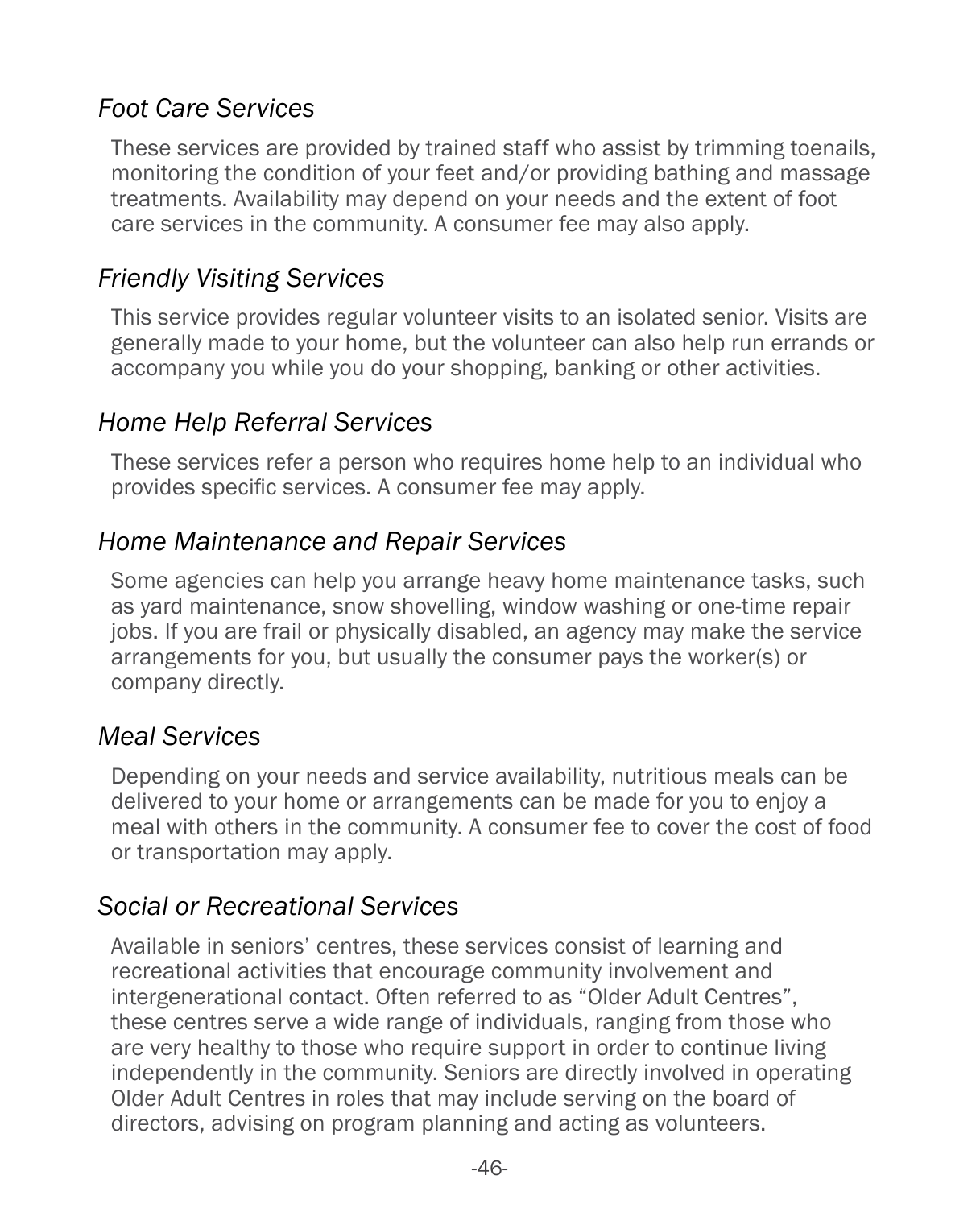## *Transportation Services*

These services can help if you are unable to use existing transportation options available to you or require some assistance. Transportation can be provided in a volunteer's car, a community vehicle or a taxi depending on your needs and service availability in your area. There is a consumer fee for this service to cover the cost of transportation, although subsidies may be available.

## *Security Checks or Reassurance Services*

This service ensures that a volunteer telephones you regularly to check that you are not in crisis or at risk of physical harm.

## *Palliative Care*

Hospice palliative care is a philosophy of care that aims to relieve suffering and improve the quality of living and dying. It strives to help individuals and families address physical, psychological, social, spiritual and practical issues related to the process of dying.

## *Complex Continuing Care*

Also known as chronic care, complex continuing care provides ongoing, medically complex and specialized services to people of all ages, sometimes over extended periods of time. This care is provided in hospitals for people with long-term illnesses or disabilities who typically require skilled, technology-based care that is not available at home or in long-term care homes. Residents are charged a co-payment that provides room, board and other necessities, in addition to medical care.

For information about organ and tissue donation, please see the SAFETY AND SECURITY (Legal Matters) section of this guide.

# For Indigenous Seniors

#### *National Aboriginal Diabetes Program*

This program raises awareness about diabetes and offers culturally appropriate programs and services for those affected by the disease.

1-877-232-NADA (232-6232) [www.nada.ca](http://www.nada.ca)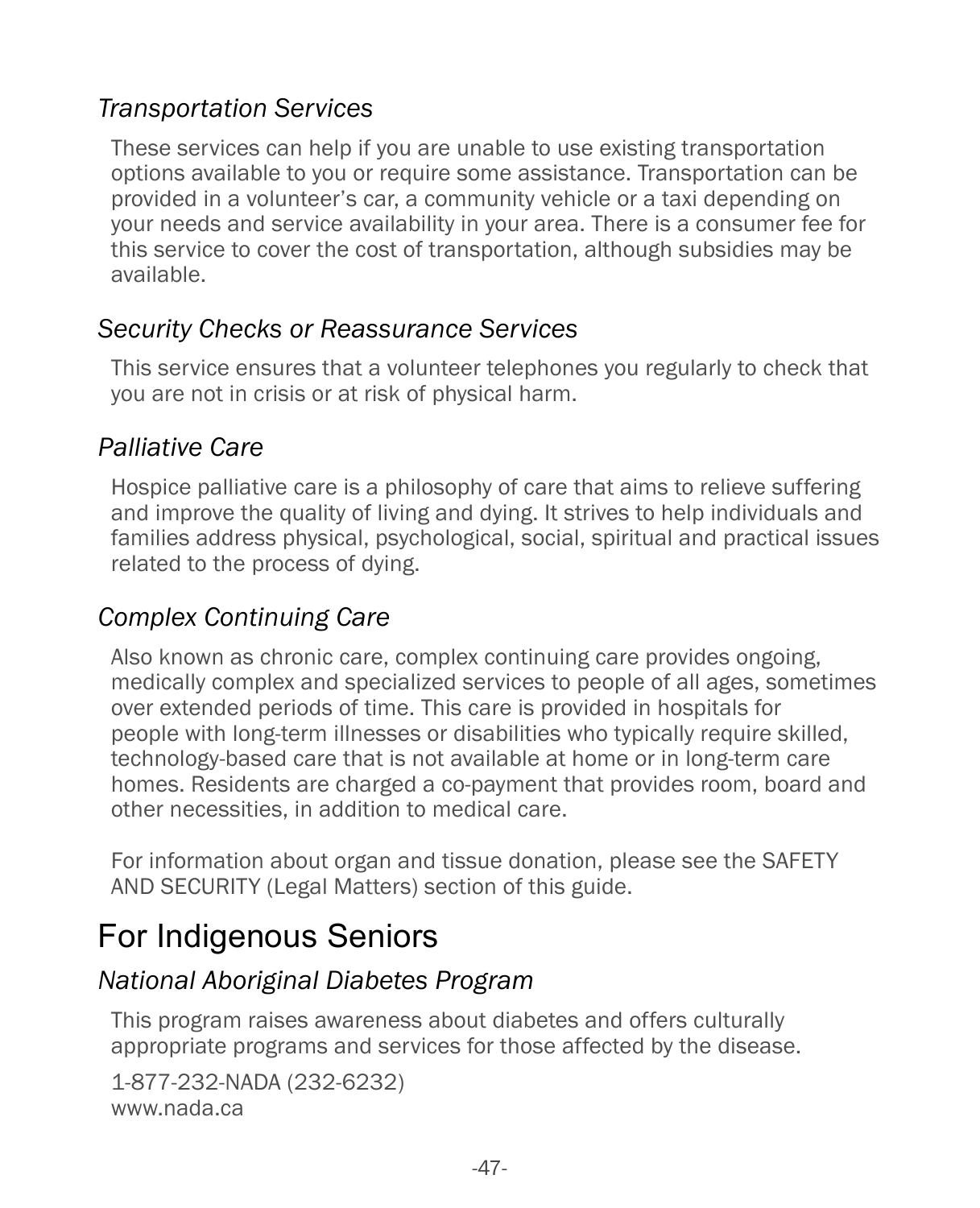#### *Addictions Treatment for First Nations and Inuit*

Health Canada provides funding to First Nations and Inuit communities to set up and run substance abuse treatment programs. These programs offer many services to help individuals and families who are affected by substance abuse.

Health Canada Treatment Centre Directory 1-800-640-0642 TTY: 1-800-267-1245 [www.hc-sc.gc.ca](http://www.hc-sc.gc.ca/fniah-spnia/substan/ads/nnadap-pnlaada_dir-rep-eng.php#on)

#### *Non-Insured Health Benefits (NIHB) for First Nations and Inuit*

NIHB provides eligible First Nations people and Inuit coverage for benefit claims for a specified range of drugs, dental care, vision care, medical supplies and equipment, short-term crisis intervention, mental health counselling and medical transportation.

Health Canada 1-800-640-0642 TTY: 1-800-267-1245 www.hc-sc.gc.ca/fniah-spnia/nihb-ssna/index-eng.php

#### *Culturally Appropriate Primary Care Services for Indigenous Seniors*

#### *Aboriginal Health Access Centres (AHACs)*

AHACs are Indigenous community-led, primary health care organizations. They provide a combination of traditional healing, primary care, cultural programs, health promotion programs, community development initiatives, and social support services to First Nations, Métis and Inuit communities. There are currently ten AHACs in Ontario, providing services both on and offreserve, in urban, rural and northern locations. The Association of Ontario Health Centres can provide you with contact information for the AHAC closest to your location.

Association of Ontario Health Centres 416-236-2539 www.aohc.org/aboriginal-health-access-centres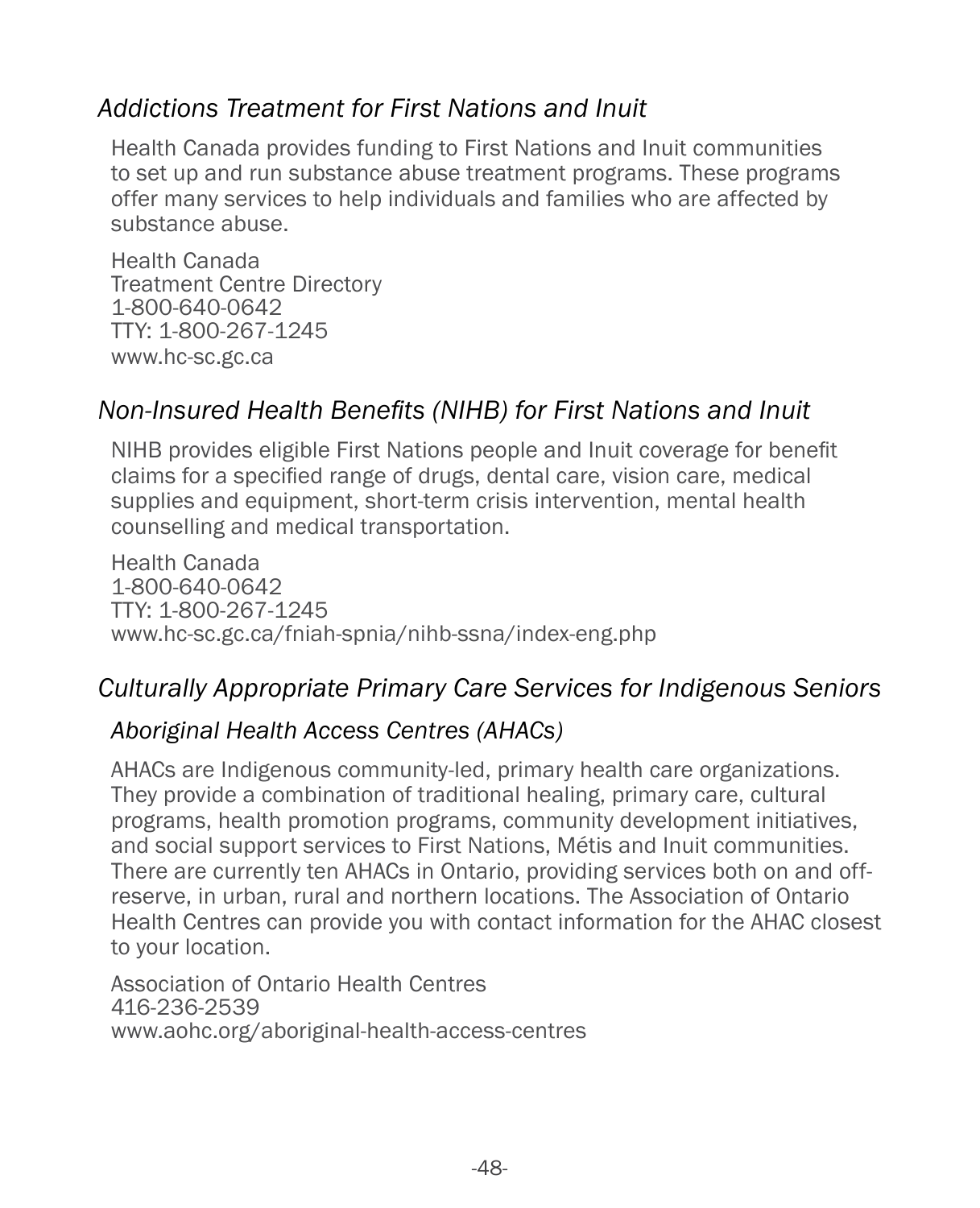#### *Aboriginal Community Health Centres (ACHCs)*

ACHCs offer a blend of traditional Aboriginal approaches to health and wellness with primary health care in culturally appropriate settings. There are currently two ACHCs in Ontario.

Anishnawbe Health Toronto (Three locations) 225 Queen Street E.: 416-360-0486 179 Gerrard Street E.: 416-920-2605 22 Vaughan Road : 416-657-0379 www.aht.ca

Misiway Milopemahtesewin (Timmins) 705-264-2200 www.misiway.ca

## For Lesbian, Gay, Bisexual and Transgendered (LGBT) Seniors

## *Rainbow Health Ontario*

This organization works to improve the health and well-being of the LGBT community through education, research, outreach and public policy advocacy. It also provides training on a range of health and wellness issues, including those that focus on LGBT seniors.

416-324-4100 [www.rainbowhealthontario.ca](http://www.rainbowhealthontario.ca)

# For Veterans

#### *Veterans Independence Program*

Eligible veterans can access various health benefits, including medical, surgical and dental care, prescription drugs and hearing/vision aids through Veterans Affairs Canada. In addition, programs such as the Veterans Independence Program help qualified veterans and others remain healthy and independent in their own homes and communities.

Veterans Affairs Canada 1-866-522-2122 [www.veterans.gc.ca](http://www.veterans.gc.ca)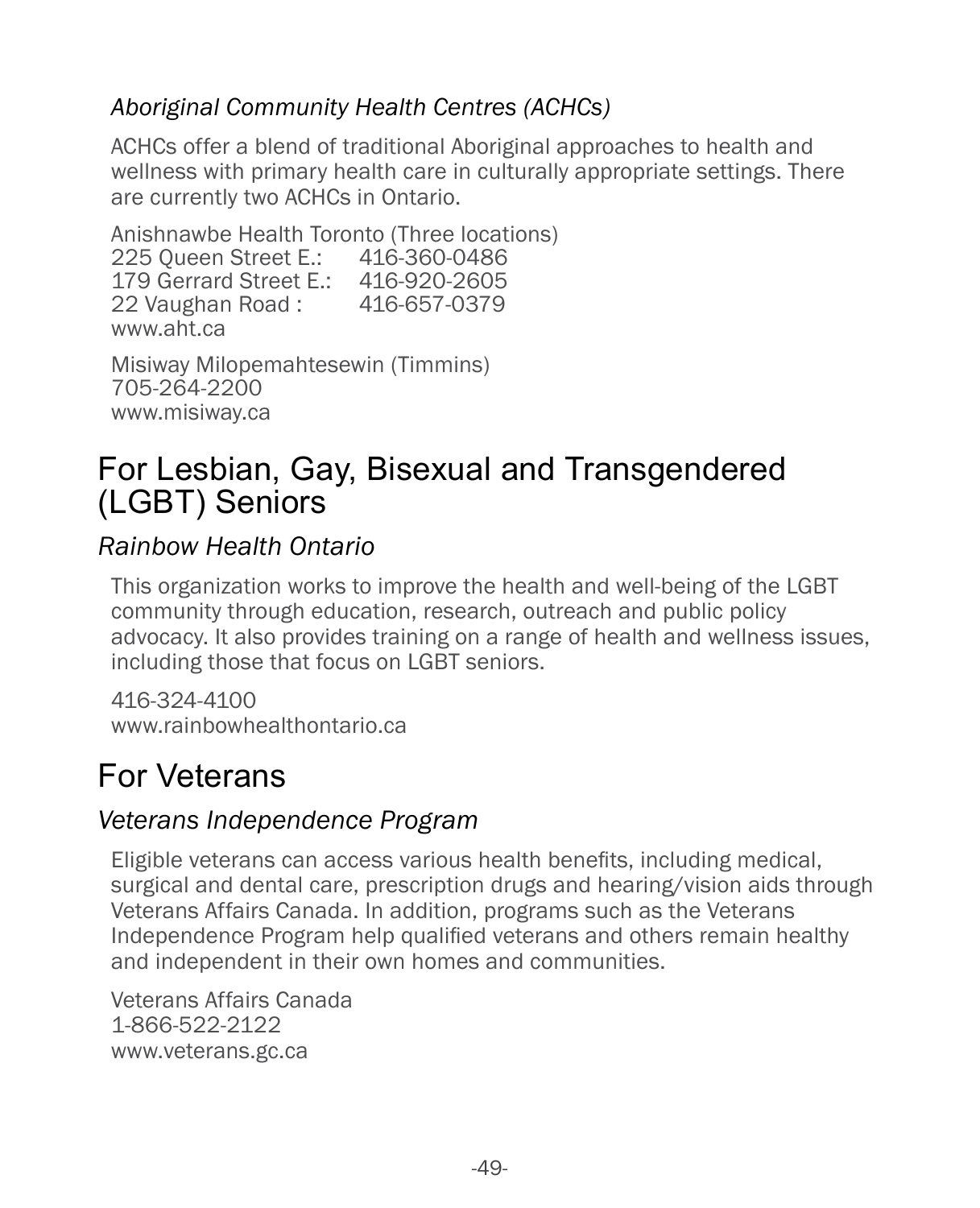# 5 HOUSING

# Home Adaptations

Most of us want to continue living in our own home for as long as possible, but housing needs can change over the course of a lifetime. Sometimes even small and inexpensive modifications can help make your home safer and allow you to remain independent as you get older. If you're thinking of modifying your home, these Canada Mortgage and Housing Corporation online publications may be able to help:

- *• Maintaining Seniors' Independence Through Home Adaptations: A Self-Assessment Guide* can help you learn about the types of home adaptations that are best for you.
- *• Accessible Housing By Design* highlights the range of renovations that can make your home more accessible.
- *• Preventing Falls on Stairs* can help you reduce the risk of falls and injuries on stairs.

Canada Mortgage and Housing Corporation 1-800-668-2642 TTY: 1-800-309-3388 [www.cmhc.gc.ca](http://www.cmhc.gc.ca) (> Consumers > Publications and Reports > Accessible & Adaptable Housing)

# Financial Assistance Programs

If you are thinking of modifying your home to make it more accessible, there are a number of government programs that may be able to help you.

#### *Ontario Renovates*

The Ontario Renovates component of the Investment in Affordable Housing for Ontario (IAH) program provides forgivable loans to eligible low-income homeowners and landlords to make necessary repairs to homes or units - including upgrades to increase accessibility - and for the creation of secondary suites in existing single family homes. Funding for accessiblity repairs made to a home or unit, up to a maximum of \$5,000 is in the form of a grant. Affordable housing programs like this are administered by local municipalities and District Social Services Administration Boards,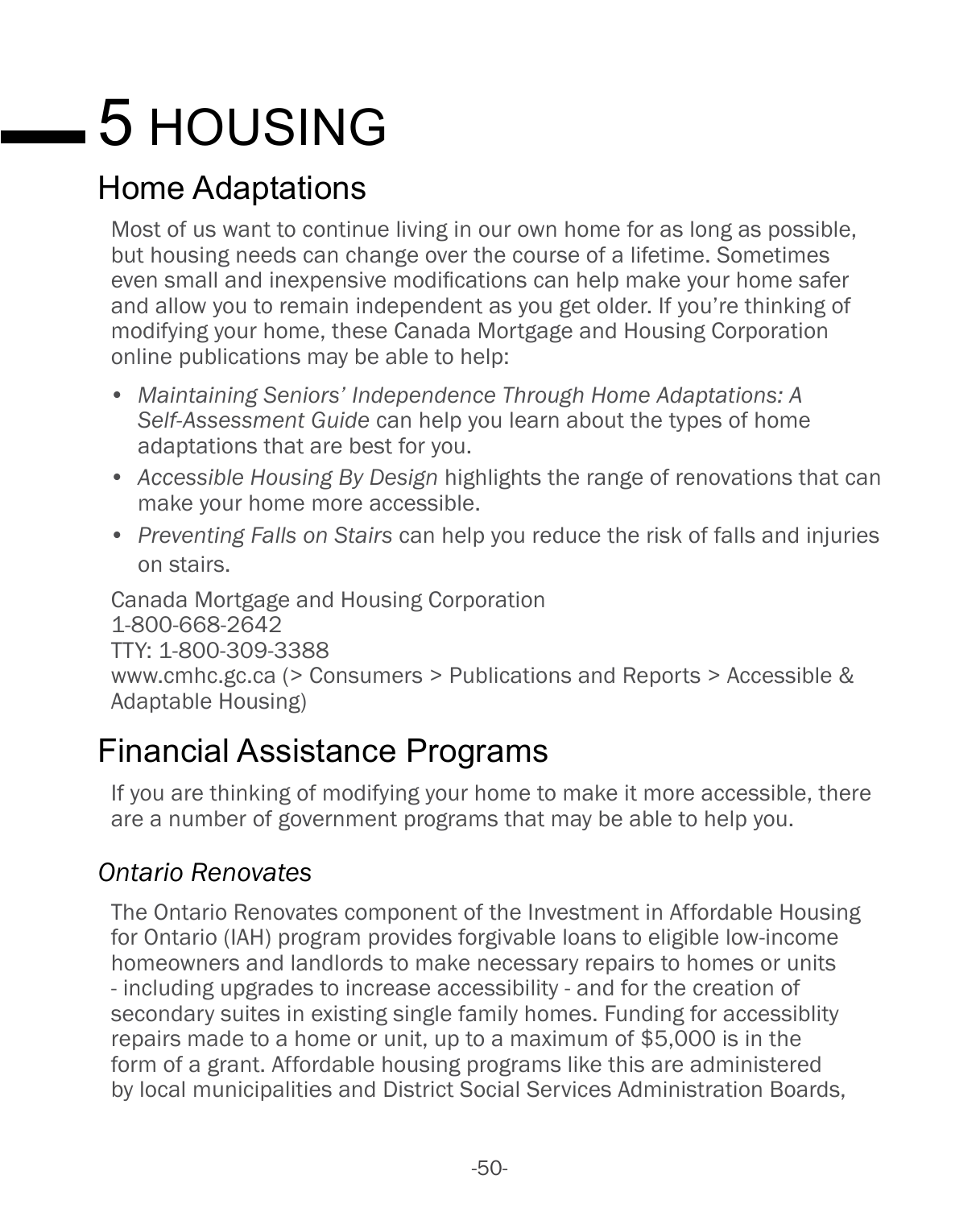also known as Service Managers. Service Managers decide whether to participate in Ontario Renovates based on local housing needs.

Ministry of Municipal Affairs and Housing Service Managers and Their Service Areas [www.ontario.ca/kq46](http://www.ontario.ca/kq46)

#### *Senior and/or Disabled Property Tax Relief*

Property owners who build or modify a residence for a senior or a person with a disability may be eligible for property tax relief. Examples of alterations and additions include building a ramp or an additional room. If you believe your home is eligible, contact your local office of the Municipal Property Assessment Corporation.

Municipal Property Assessment Corporation 1-866-296-MPAC (1-866-296-6722) TTY: 1-877-TTY-MPAC (6722) [www.mpac.ca](http://www.mpac.ca) (> Property Owners > Property Assessment Procedures > Tax Incentive Programs > Senior and Disabled Property Tax Relief)

#### *Property Tax Relief for Low-Income Seniors and Low-Income Persons with Disabilities*

Low-income seniors and low-income persons with disabilities who own residential property may be eligible to receive relief from property tax increases that result from assessment reform. For more information or to determine your eligibility, please contact your local municipality.

#### *Provincial Land Tax Deferral Program for Low-Income Seniors and Low-Income Persons with Disabilities*

Under this program, low-income seniors and low-income persons with disabilities may apply for an annual deferral of part of the Provincial Land Tax and Education Tax increases. All deferred taxes must be repaid in full upon the sale or transfer of title to the property. This program is for those who pay their property taxes directly to the Province of Ontario.

Ministry of Finance 1-866-400-2122 TTY: 1-888-321-6774 [www.ontario.ca/rva](http://www.ontario.ca/rva)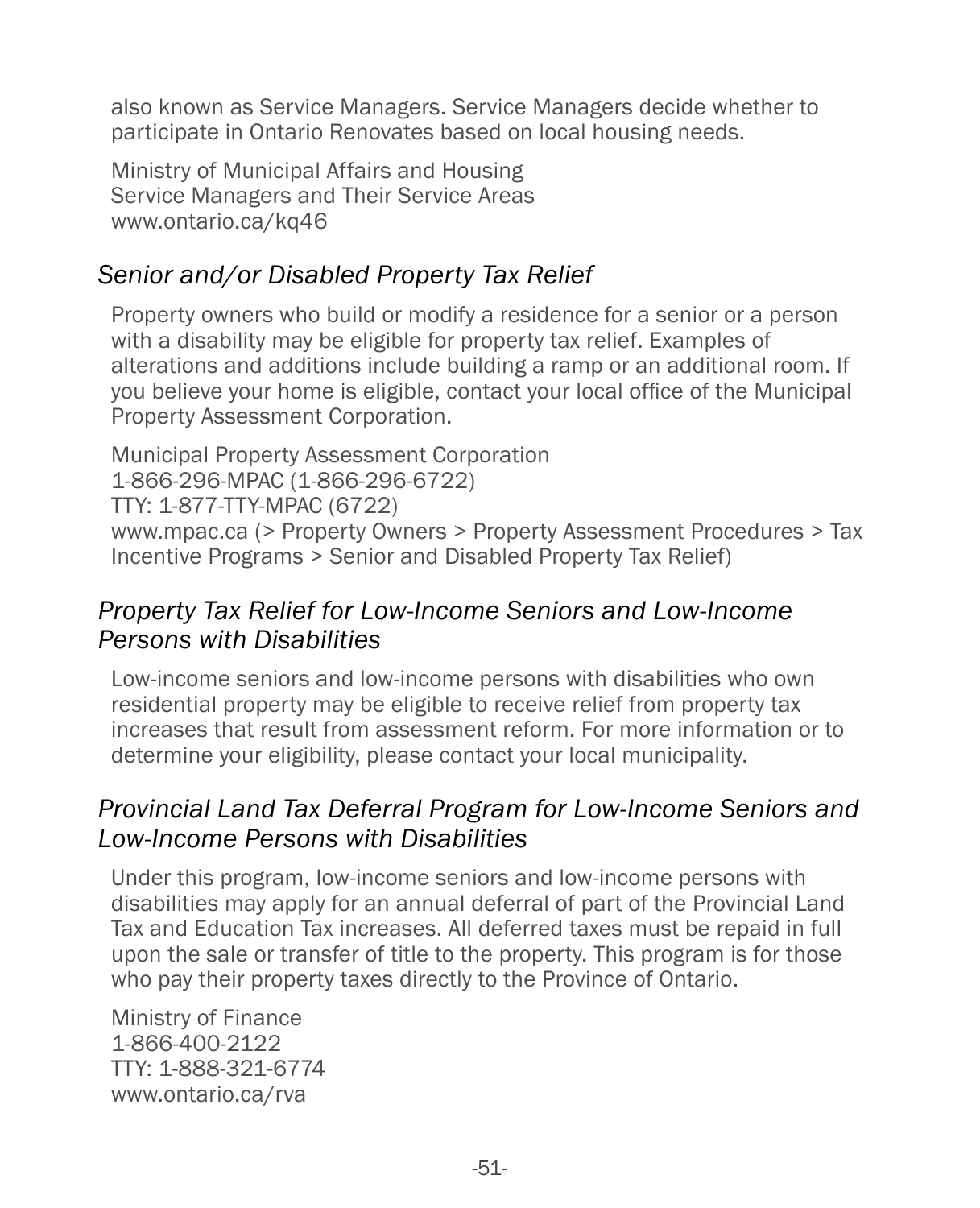If you would like to learn more about the Home and Vehicle Modification Program, please see the FINANCES, Financial Assistance section of this guide.

# Housing Options

If you need help to decide what housing option might be best for you or for your family member, one of these professionals can help:

- Case Manager with your local Community Care Access Centre (www.healthcareathome.ca or call 310-CCAC)
- social worker in a geriatric centre or in a family counselling agency
- community health nurse.

## *Adult Lifestyle Communities*

Adult Lifestyle Communities provide independent living residences for retirees or semi-retirees. Residences may include bungalows, townhomes, small homes or condominiums that provide the benefits of home ownership with on-site recreational and community activities. Amenities may include 24-hour security, social interaction with peers along with leisure and recreational activities. Contact your local real estate agent to find an Adult Lifestyle Community near you.

## *Life Lease Housing*

With life lease housing, you hold an "interest" in a property, but do not own it. This type of arrangement can have many advantages. For example, units are often less expensive than similarly sized condominiums in the area. In addition, life lease communities are restricted to people of a certain age, so residents are more likely to share common interests and needs.

#### *Retirement Homes*

Retirement homes are private businesses that sell various combinations of accommodations (from shared rooms to large apartments), support services and personal care. Anyone can apply to live in a retirement home.

You are responsible for the entire cost of both your accommodation and care services. Accommodation rates are subject to rent control. Residences and rates can vary widely in terms of care, services and amenities provided.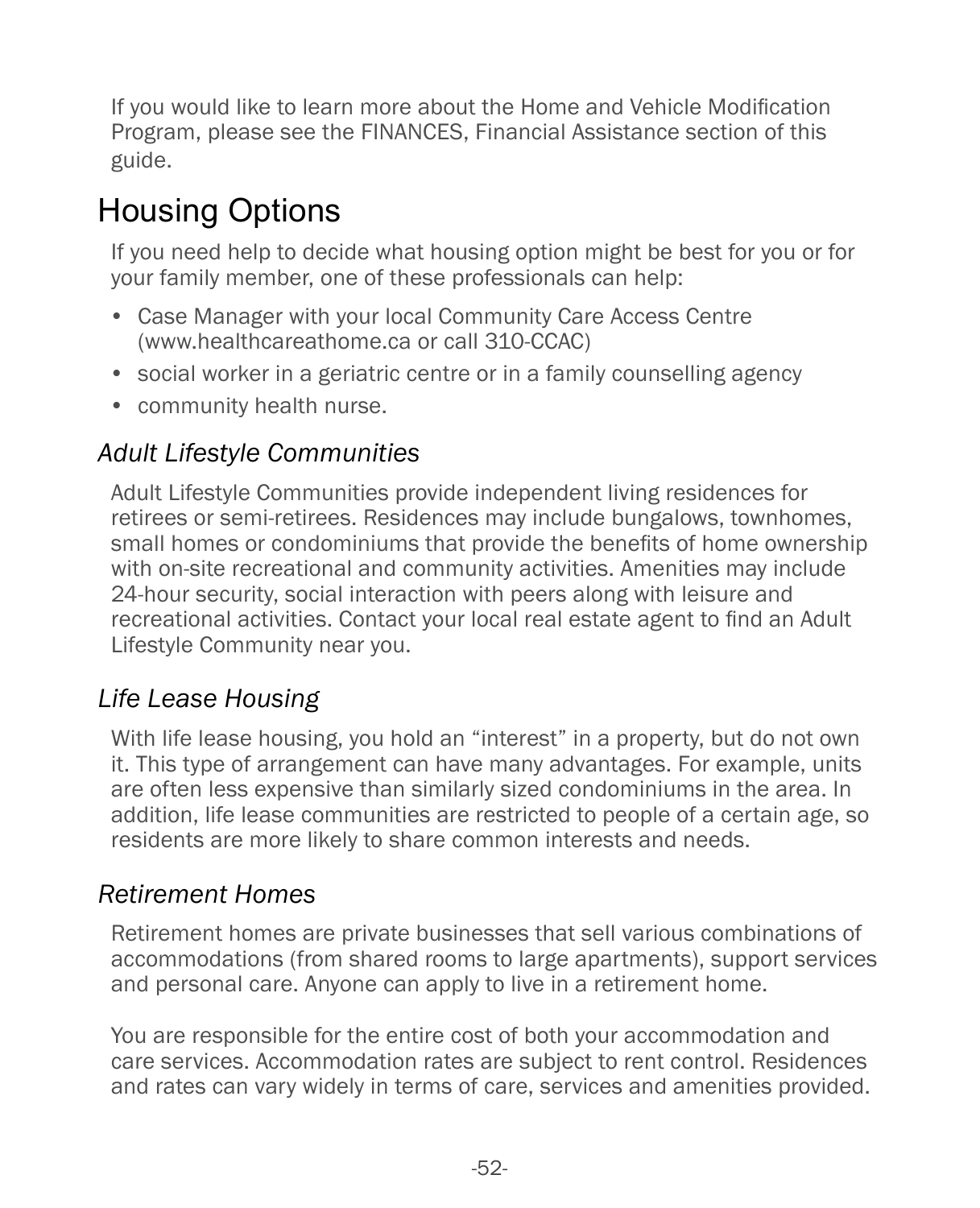While you do not need to provide medical evidence that you need care, the home will assess your needs to make sure you do not need more support than it can provide.

Retirement homes are regulated under the Retirement Homes Act, 2010. This legislation:

- mandates care and safety standards for retirement homes, including emergency plans, infection control and prevention programs, assessment of care needs and care planning, police background checks and training for staff
- created a Residents' Bill of Rights that includes the right to know the true cost of care and accommodation and the right to live in an environment that promotes zero tolerance of abuse or neglect
- established the Retirement Homes Regulatory Authority, an arm's-length organization that educates, licences and inspects retirement homes to ensure they meet prescribed standards.

For information about retirement homes in your community, contact the Retirement Homes Regulatory Authority.

Ontario's Retirement Homes Regulatory Authority licences and inspects the province's retirement homes, maintains a Public Register of all homes that have been granted or have applied for a licence ([www.rhra.ca/en/register\)](http://www.rhra.ca/en/register), handles complaints and educates retirement home staff and owners, consumers and the public about the Act.

Anyone in Ontario can call the Authority, free of charge, to get help resolving retirement home complaints.

If you see or suspect harm or risk of harm to a resident resulting from poor care, abuse or neglect or unlawful conduct, or if you suspect misuse of a resident's money, you must report this to the Registrar of the Retirement Homes Regulatory Authority. You may report anonymously.

Retirement Homes Regulatory Authority 1-855-ASK-RHRA (1-855-275-7472) [www.rhra.ca](http://www.rhra.ca)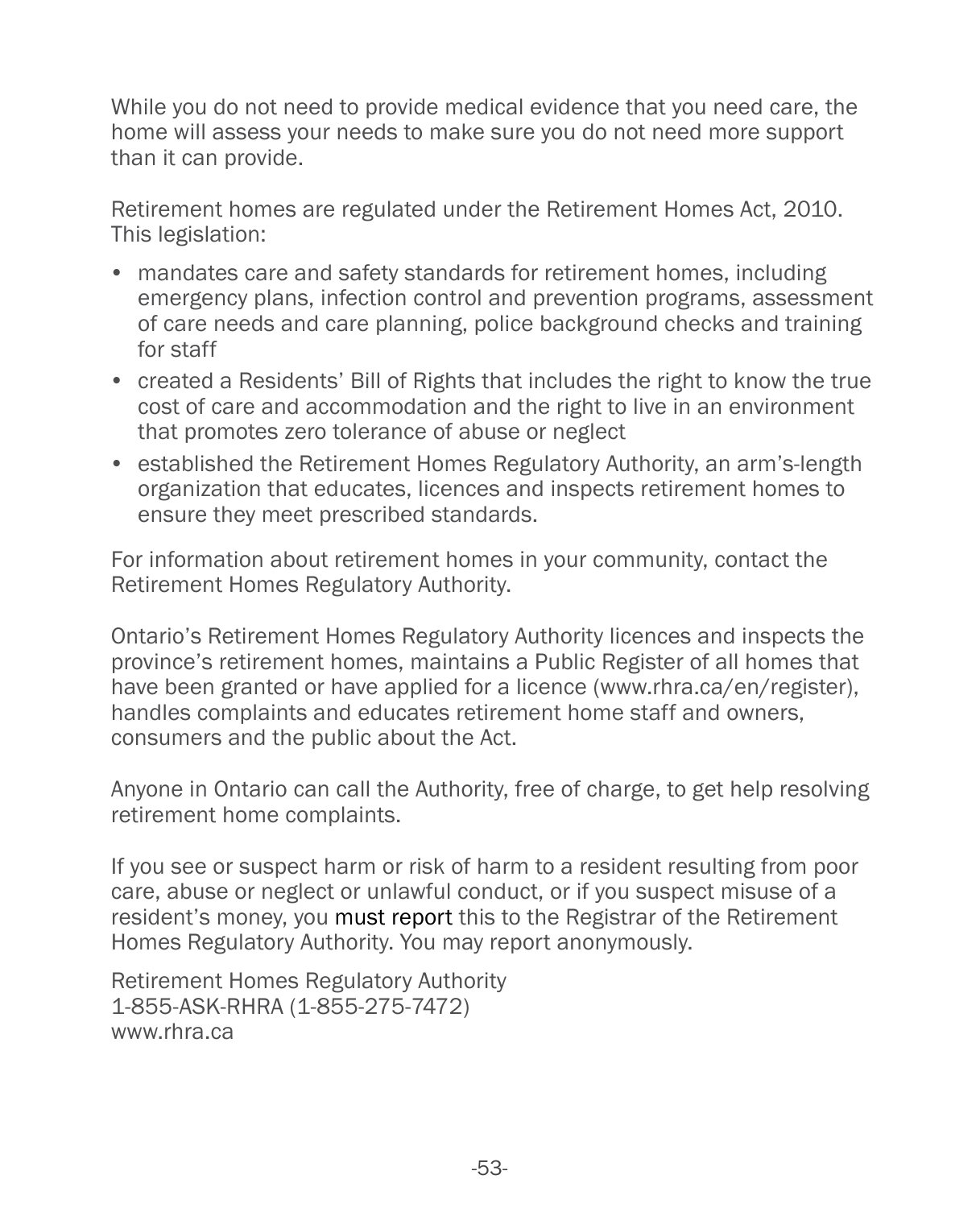## *Supportive Housing*

Supportive housing programs provide on-site personal support services for seniors living as tenants in designated residential buildings. These programs are designed to help people live independently in their own apartments. Services include personal support/attendant services, essential homemaking services and staff available 24 hours a day to handle regularly scheduled care and emergency needs.

Community Care Access Centre 310-CCAC (310-2222) [www.healthcareathome.ca](http://www.healthcareathome.ca)

# Housing Options for Low-Income Seniors

#### *Investment in Affordable Housing for Ontario (2014-2020)*

This program provides funding to build and repair affordable housing, and for rental and down payment assistance to households in need. Affordable housing programs like this one are administered by local municipalities and District Social Service Administration Boards, also known as Service Managers. Service Managers decide which parts of the program to participate in based on local housing needs.

Ministry of Municipal Affairs and Housing Service Managers and Their Service Areas [www.ontario.ca/kq46](http://www.ontario.ca/kq46)

#### *Rent-Geared-To-Income Housing*

Social housing is developed with government assistance for low-to moderateincome Ontarians. The length of time before a unit becomes available will vary depending on your location. An application for rent-geared-to-income assistance can be made through your municipal Service Manager.

Ministry of Municipal Affairs and Housing Service Managers and Their Service Areas [www.ontario.ca/kq46](http://www.ontario.ca/kq46)

#### *Co-operative Housing*

Co-operative housing residents do not own equity in their homes, but they have an equal say in how their community is run. A co-operative is non-profit.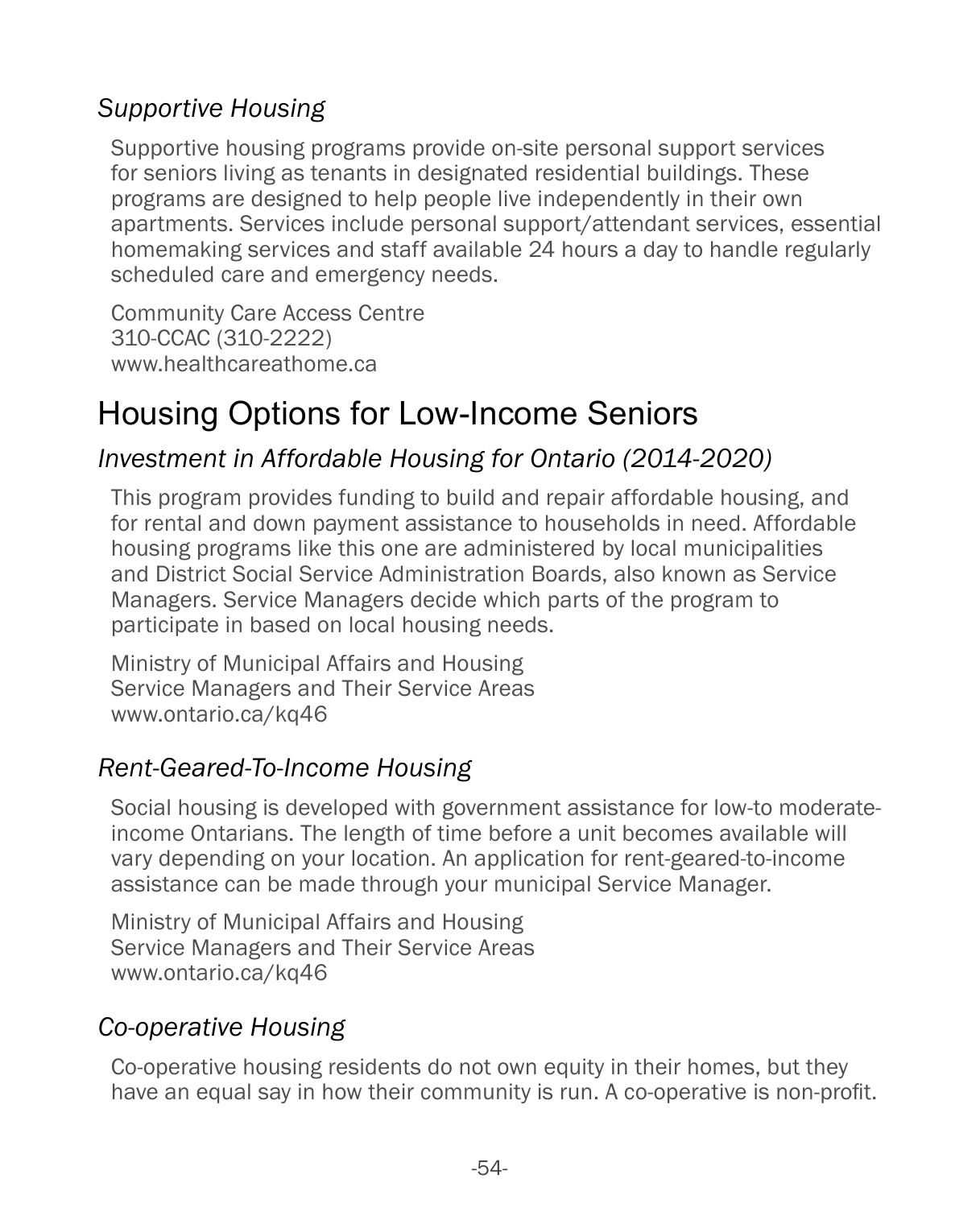When you leave a housing co-operative, your home is returned to the cooperative to be offered to someone else in need of affordable housing.

Ontario Regional Office of the Co-operative Housing Federation of Canada 1-800-268-2537 [www.chfcanada.coop](http://www.chfcanada.coop)

# Emergency Rental Assistance

#### *Community Homelessness Prevention Initiative*

This initiative supports services and activities that prevent, reduce and address homelessness. It combines funding from the following five former homelessness-related programs into a single program administered by the Ministry of Municipal Affairs and Housing:

- Consolidated Homelessness Prevention Program
- Emergency Energy Fund
- Emergency Hostel Services
- Domiciliary Hostel Program
- Provincial Rent Bank

Services are delivered by local municipalities and District Social Services Administration Boards, also known as Service Managers.

Ministry of Municipal Affairs and Housing Service Managers and Their Service Areas [www.ontario.ca/kq46](http://www.ontario.ca/kq46)

# Landlord and Tenant Relations

## *Residential Tenancies Act, 2006*

This legislation governs most landlord and tenant relationships across Ontario, sets out the rights and responsibilities of landlords and tenants who rent residential properties, and regulates most rent increases. The Act does not cover commercial tenancies.

## *Landlord and Tenant Board*

The Landlord and Tenant Board resolves disputes between landlords and tenants and educates people about their rights and responsibilities. Both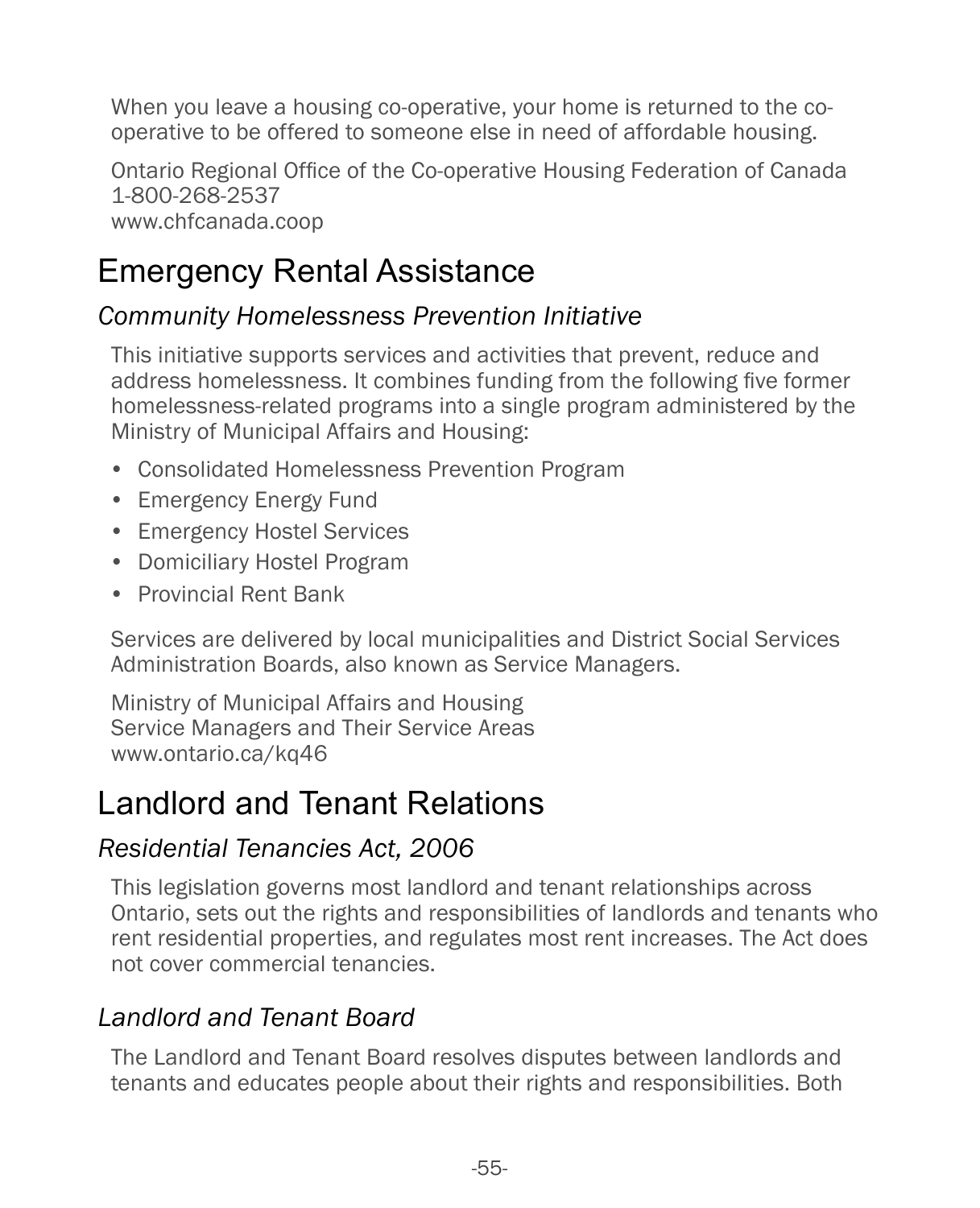landlords and tenants can file an application, after which a hearing is scheduled. At the hearing, a member of the board will make a decision or, if both sides agree, a mediator will try to help both parties reach an agreement.

1-888-332-3234 [www.ontario.ca/rvb](http://www.ontario.ca/rvb)

# For Indegeonous Seniors

#### *Residential Rehabilitation Assistance Program On-Reserve*

The Canada Mortgage and Housing Corporation offers financial assistance to First Nations and First Nation members to repair substandard homes to a minimum level of health and safety through the Residential Rehabilitation Assistance Program On-Reserve. First Nations or individual First Nation members that require major repairs to their homes may be eligible to apply. The total household income must be at or below the established income threshold for their area.

1-800-668-2642 TTY: 1-800-309-3388 www.cmhc-schl.gc.ca/en/first-nation/index.cfm

#### *Assisted Living Program*

Indigenous and Northern Affairs Canada's Assisted Living Program is a residency-based program that provides funding for non-medical, social support services for seniors, adults with chronic illness, and children and adults with disabilities. The program helps individuals remain independent for as long as possible, while maximizing their quality of life at home and in the community.

Indigenous and Northern Affairs Canada 1-800-567-9604 TTY: 1-866-553-0554 [www.aadnc-aandc.gc.ca](http://www.aadnc-aandc.gc.ca) (> All Topics > Social Programs > Assisted Living Program)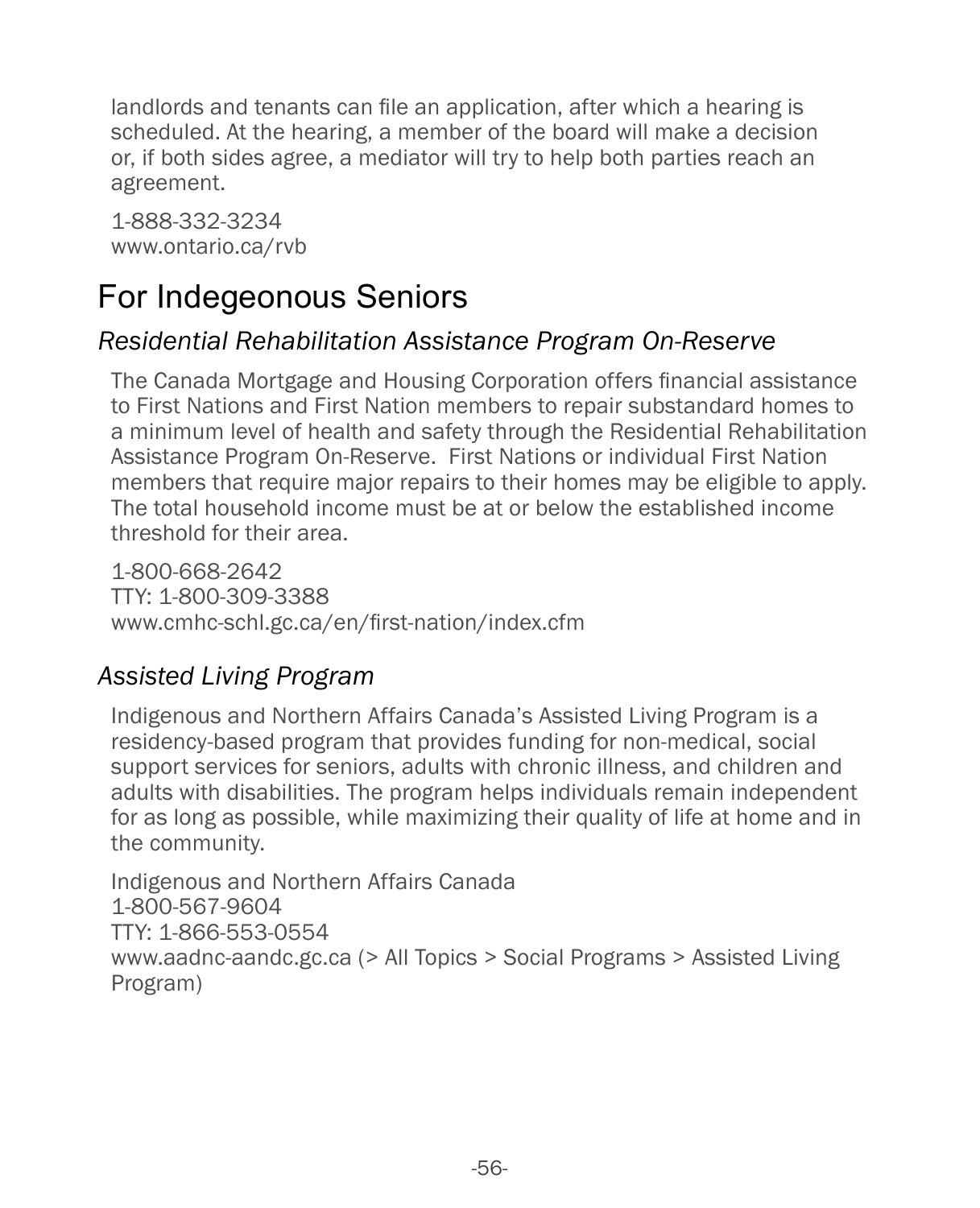# 6 LONG-TERM CARE HOMES

# General Information

If you are looking for information about retirement homes, please see the HOUSING section of this guide.

Long-term care homes are designed for people who need help with daily activities, supervision in a secure setting and/or access to 24-hour nursing care. They are also known as nursing homes, municipal homes for the aged or charitable homes for the aged. They are licensed or approved and funded by the Ministry of Health and Long-Term Care and must meet provincial standards when it comes to care, services and resident fees.

Ontario Long-Term Care Association 905-470-8995 www.oltca.com

Ontario Association of Non-Profit Homes & Services for Seniors 905-851-8821 [www.oanhss.org](http://www.oanhss.org)

#### *How to apply*

If you are considering a long-term care home, you must contact your local Community Care Access Centre (CCAC). The CCAC determines eligibility for long-term care and manages wait lists. The CCAC will assign you a case worker who can assist you in completing your application for long-term care. You can identify up to five long-term care homes on your application.

```
Community Care Access Centre
310-CCAC (310-2222)
www.healthcareathome.ca
```
## *Choosing a Long-Term Care Home*

Your CCAC case manager can help you learn more about your options, but here are a few things to consider when selecting a long-term care home:

- Is the staff friendly and concerned?
- Do residents look content and well cared for?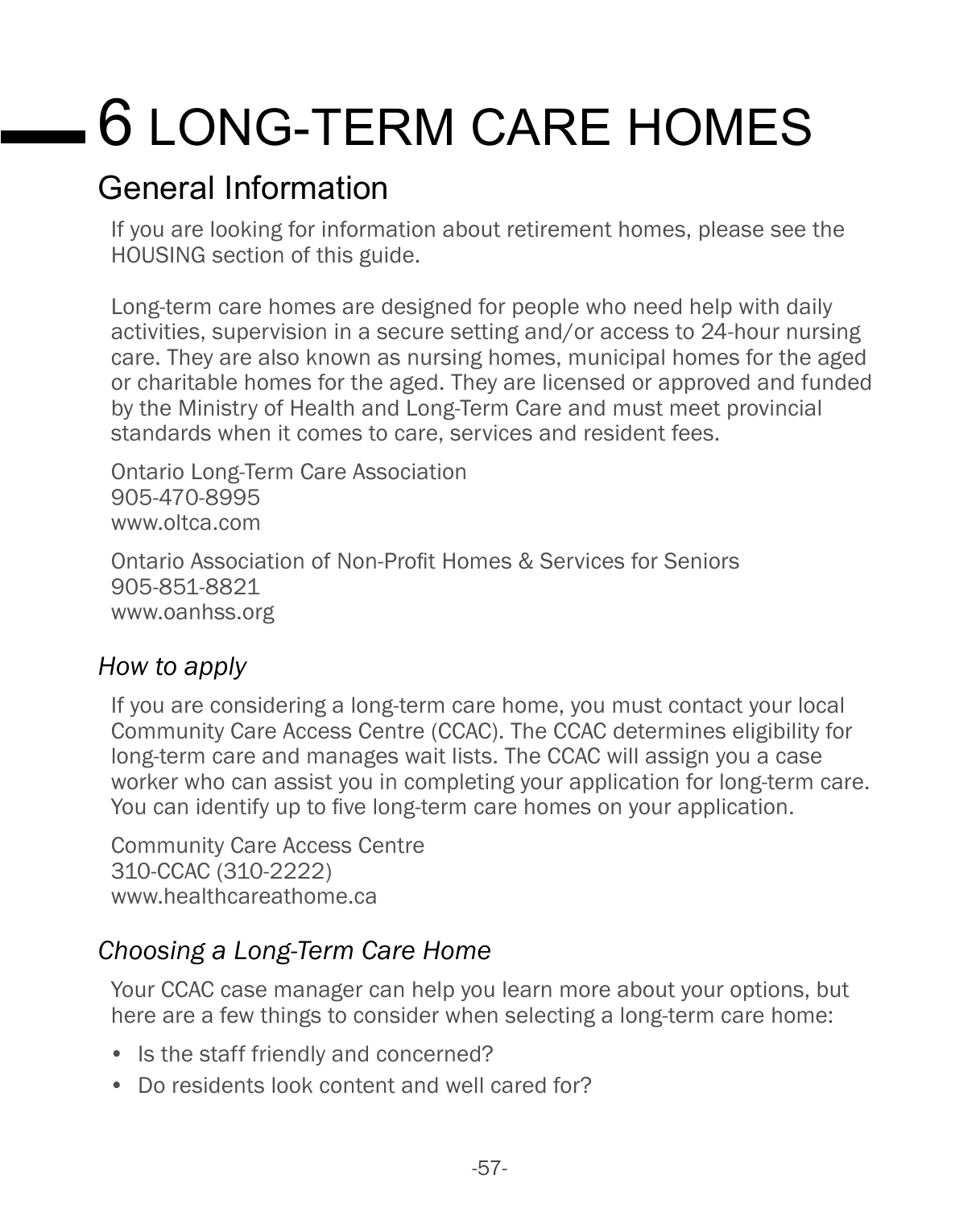- Is the home conveniently located and is public transportation available?
- Are visiting hours flexible?
- Is the home able to meet your religious, spiritual, cultural, language and dietary needs?
- Can you keep your personal belongings secure?
- Can you bring your own furniture or food?

It is very important that you and your family visit each of the homes you are considering.

## *Short-Stay Accommodation*

Seniors who are recovering from illness or injury sometimes require short-stay services offered by long-term care homes without needing to be admitted permanently. Short-stay residents need temporary accommodations for a maximum of 90 days in one year. Some long-term care homes in Ontario currently offer "assess and restore" services through the Convalescent Care Program. Some people also opt for a short stay to give respite to their caregivers or to gain strength following a stay in hospital.

#### *Accommodation Rates*

While all nursing and personal care services are paid by the provincial government, residents of long-term care homes must pay for their accommodation costs which are standard across Ontario. This amount is called a co-payment. The amount of your co-payment depends upon the length of your stay and the type of room you choose (private, semi-private and basic).

Long-stay residents need permanent accommodations for an indefinite period of time. Short-stay residents need temporary accommodations for a maximum of 90 days in one year. Accommodation rates are generally set by the Ministry of Health and Long-Term Care on July  $1<sup>st</sup>$  of each year.

www.ontario.ca/page/find-long-term-care-home#section-3

If you cannot pay the monthly co-payment for basic accommodations, you may be eligible for a rate reduction. Speak with your CCAC case manager for more information.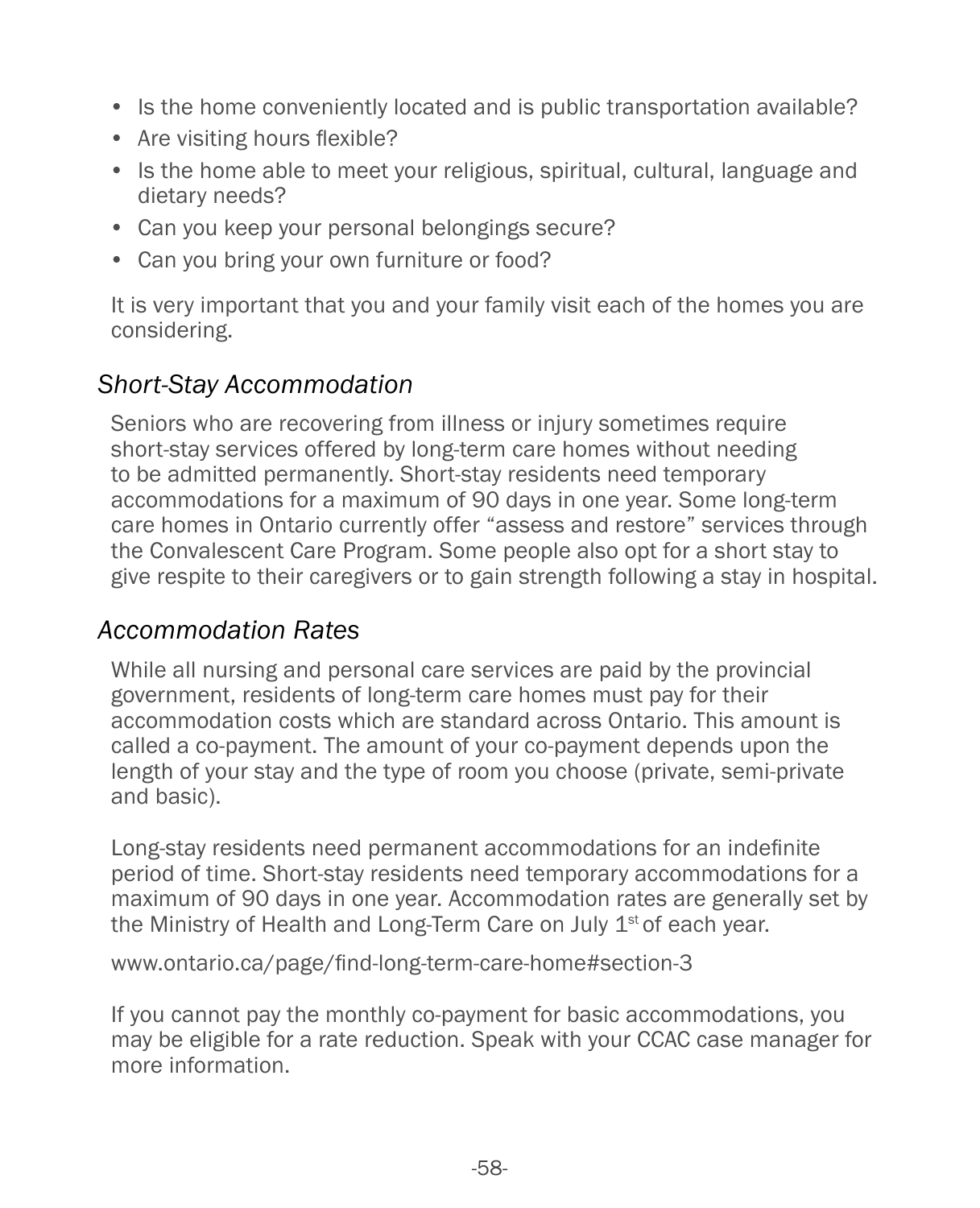#### *Services*

Long-term care homes are meant to feel like home – a place where every resident feels safe and comfortable. Homes have dining rooms and common areas, and may also have other amenities like shops, salons, worship facilities or gardens. All long-term care homes offer 24-hour supervision and nursing care.

The basic accommodation package includes the following:

- furnishings, meals, bed linens and laundry, personal hygiene supplies, medical/clinical supplies and devices, housekeeping, social and recreational programs, medication administration and assistance with daily activities
- 24-hour nursing and personal care and access to a physician/other health care professionals
- a unique "plan of care" that outlines your care requirements and which is reviewed/updated at least every three months.

For a fee, you could also add other services, including cable TV, private telephone, hairdressing services, etc. Remember that you cannot be charged for any of these services unless you first agree in writing.

## *Residents' Rights*

Residents of long-term care homes deserve to live in a respectful and compassionate environment, free from abuse and neglect. Homes are required to post a large-print version of the Residents' Bill of Rights in both English and French in locations that are easily accessible. When you are admitted, you or your substitute decision-maker should receive a copy of the Residents' Bill of Rights and be told how to raise concerns, lodge complaints or recommend changes to the home without fear of recrimination. Residents can also contact Family Council and the Ontario Association of Residents' Council for assistance.

[www.ontario.ca/laws/statute/07l08#BK5](http://www.ontario.ca/laws/statute/07l08#BK5)

#### *Inspections*

All long-term care home licensees in Ontario must comply with legislation that sets clear and detailed standards for residents' care, quality of life and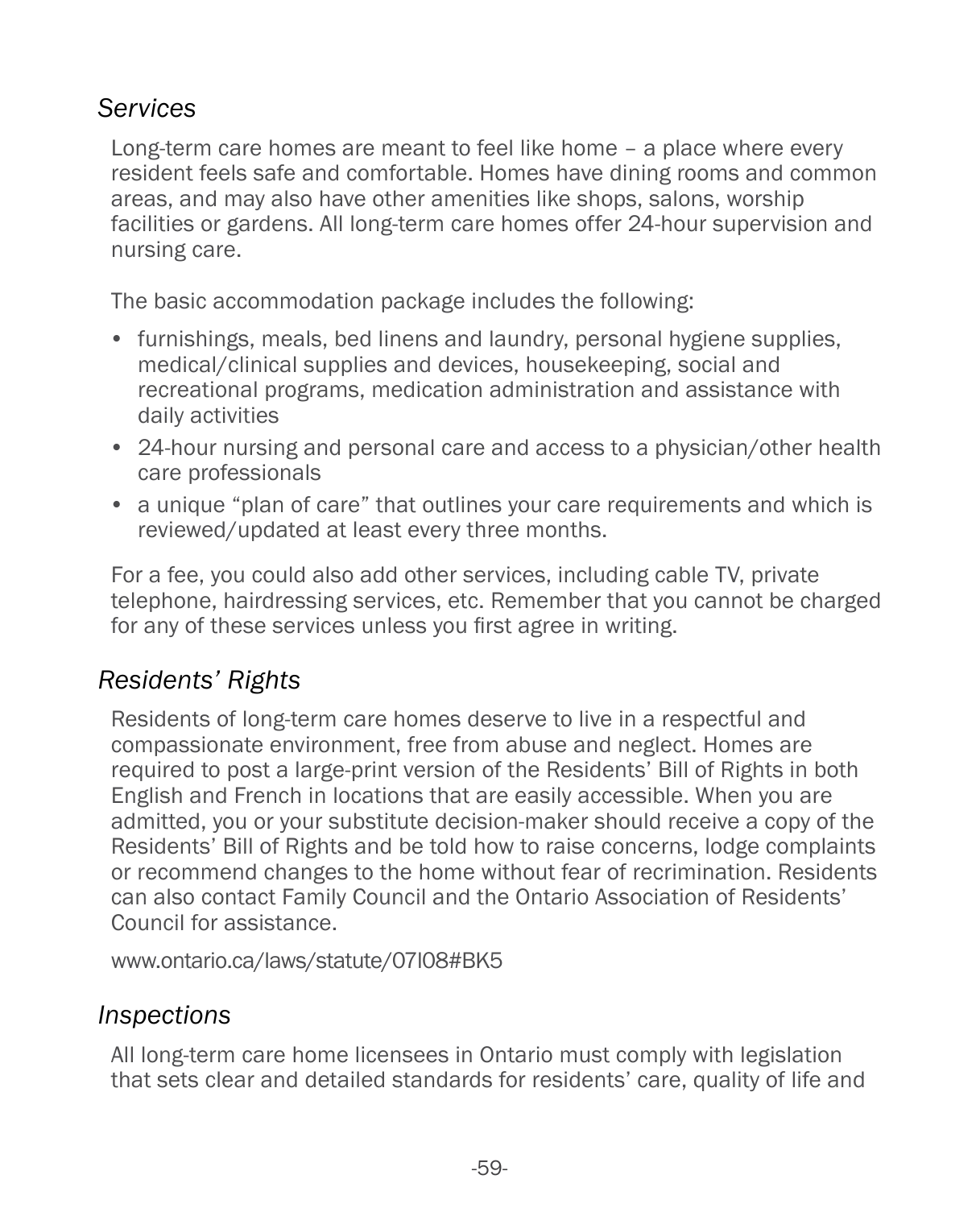rights and the operation of long-term care homes. All homes receive an inspection at least once per year. The Ministry of Health and Long-Term Care performs unannounced inspections and applies enforcement measures.

## *Long-Term Care Home Reports*

Public versions of all inspection reports and orders for inspections conducted at long-term care homes since July 1, 2010 are available online and posted within each home. Also included is general information, such as home ownership and number of beds. To view these reports, please visit [www.hqontario.ca/public-reporting/long-term-care.](http://www.hqontario.ca/public-reporting/long-term-care)

#### *Complaints*

Anyone who is concerned about a long-term care home resident's situation can report it or make a complaint. This includes a resident, a family member, someone employed by the home, anyone providing services to the resident or any member of the public. Each home is required to post its procedure for managing complaints. Individuals are encouraged to work with the home to resolve concerns directly.

Long-Term Care ACTION Line 1-866-434-0144 Director, Performance Improvement and Compliance Branch Ministry of Health and Long-Term Care  $11<sup>th</sup>$  Floor, 1075 Bay St. Toronto ON M5S 2B1

[www.ontario.ca/page/long-term-care-home-complaint-process](http://www.ontario.ca/page/long-term-care-home-complaint-process)

#### *Ontario Association of Residents' Councils*

Every long-term care home resident has the opportunity to participate on a residents' council. The purpose of these councils is to encourage an exchange of ideas, suggestions and concerns. This provincial association supports residents' councils, represents residents and promotes a standard of care.

1-800-532-0201 [www.ontarc.com](http://www.ontarc.com)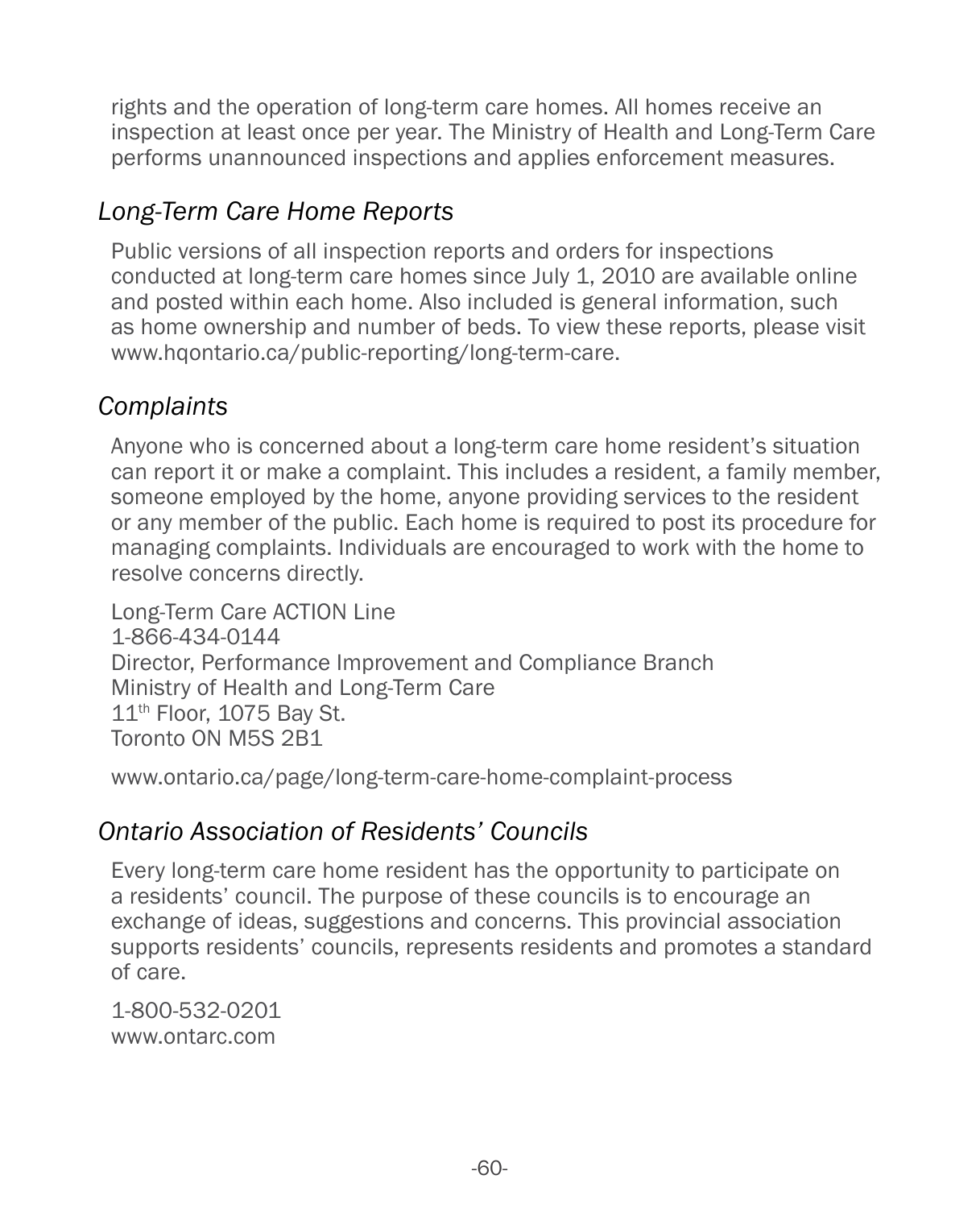#### *Family Councils Ontario*

Many long-term care homes have an active family council that consists of family and friends of residents who meet to provide each other with support, share information and advocate on behalf of residents.

Family Councils Ontario 1-877-622-9968 [www.](http://www.familycouncilmembers.net)fco.ngo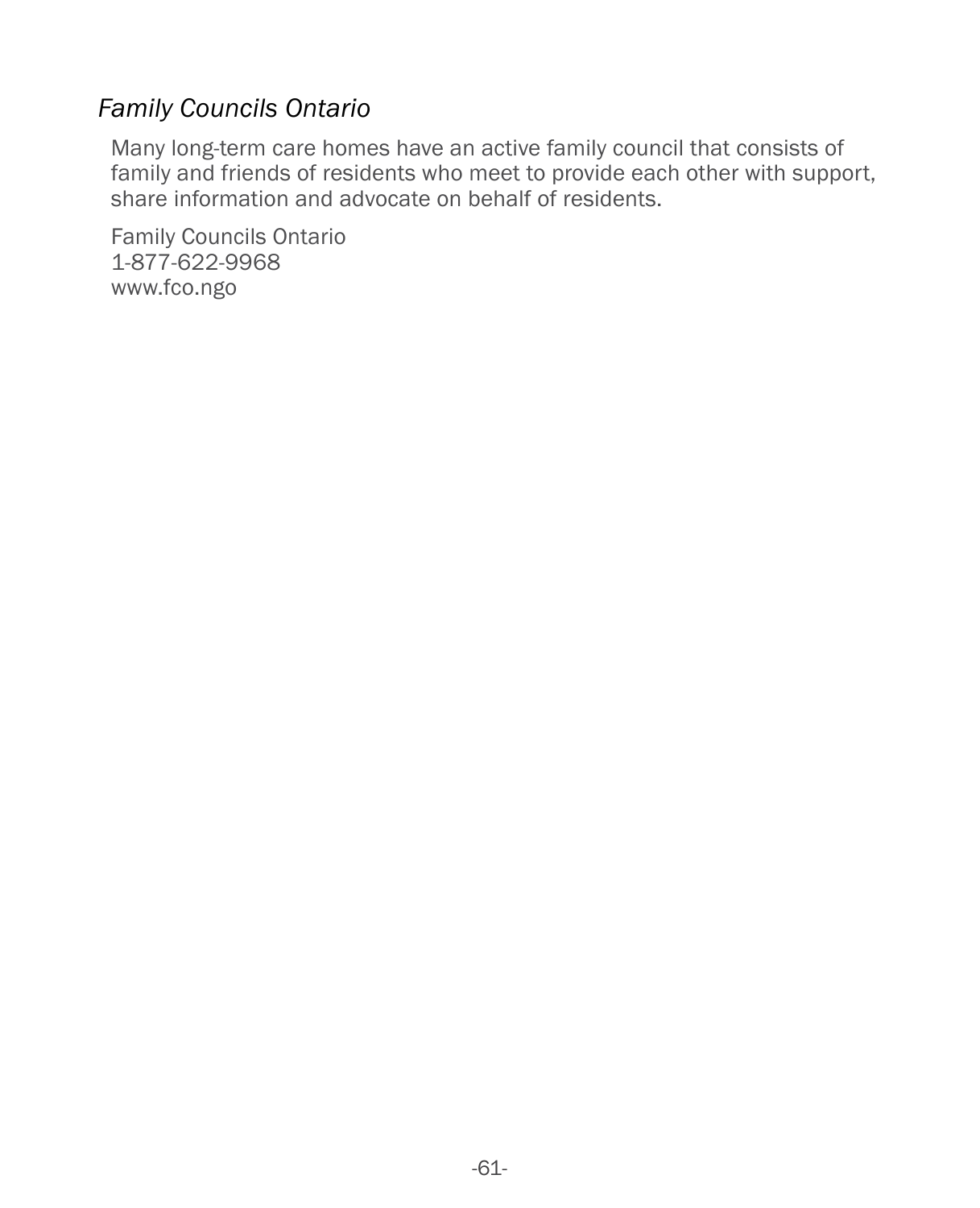# 7 SAFETY AND SECURITY

# Consumer Protection

Consumer Protection Ontario helps you make smart choices in the marketplace, spend wisely, and protect your hard-earned money.

From door-to-door sales to home renovations, scams and frauds to identity theft, it's important to ask the right questions and understand the dos and don'ts to avoid being taken advantage of or ripped off.

Visit [www.ontario.ca/ConsumerProtection](http://www.ontario.ca/ConsumerProtection) to learn the right questions to ask and for more detailed information about how to protect yourself and your money. Below you'll find just a few examples of topics that may interest you.

Consumer Protection Ontario 1-800-889-9768 TTY: 1-877-666-6545 [www.ontario.ca/C](http://www.ontario.ca/ConsumerProtection)onsumerProtection

## *Door-to Door Salespeople*

Companies that sell or rent hot water heaters, air conditioners, furnaces, air purifiers, vacuums, and water filtration systems often send door-to-door salespeople to your home. Dealing with a salesperson at the door can be stressful. Always get a written contract and ask the right questions to avoid feeling pressured.

Ask:

- Can you leave me a copy of the contract to review before signing?
- If you are upgrading my water heater, can you supply me with my current contract?
- What are my options for cancelling this contract?

## *Home Renovations/Condos/Moving*

Before you hire a contractor to make home improvements, ask for three references and be sure to check them. If you are thinking of downsizing to a condo, make sure you understand the by-laws, rules and restrictions specific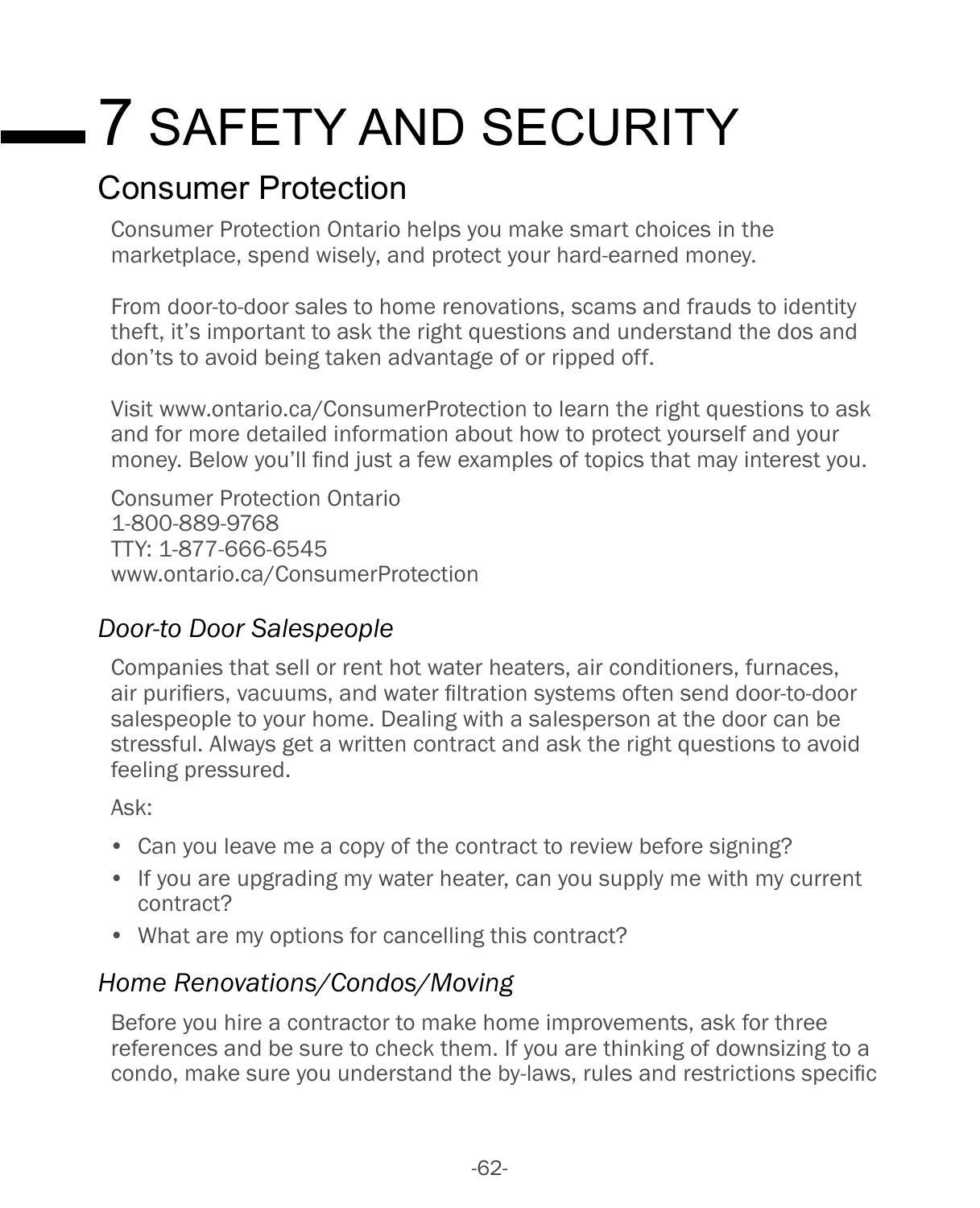to the condo before signing on the dotted line. And in planning your move, ask the right questions of a potential moving company.

Ask:

- Can you provide references and a written estimate before I sign a contract?
- Who is responsible for loss or damage?
- Are you covered by the Workplace Safety and Insurance Board in case of injury?

## *Scams and Frauds*

#### *Don't Get "Phished" In by an Email*

Sending an email to someone falsely claiming to be a legitimate company or organization in an attempt to scam that person is known as "phishing". It is an attempt to persuade consumers to disclose personal information, like usernames, passwords or credit card details.

"Phishers" often send messages with exciting or upsetting news and tell you to act immediately.

These scammer emails often direct people to fraudulent websites that appear to represent trusted organizations, such as banks. The websites ask visitors to provide personal information, such as credit card or social insurance numbers, bank account information or passwords. Criminals then use this information to commit fraud.

Protect Yourself:

- Never give out banking information, passwords or other personal information in response to this type of email.
- When in doubt, don't click on any links in the email instead directly contact the company or organization with whom you do business to ask if they sent you the email.

#### *Telemarketing*

Phony telemarketers have many different scams. One of the most common is the bogus vacation offer.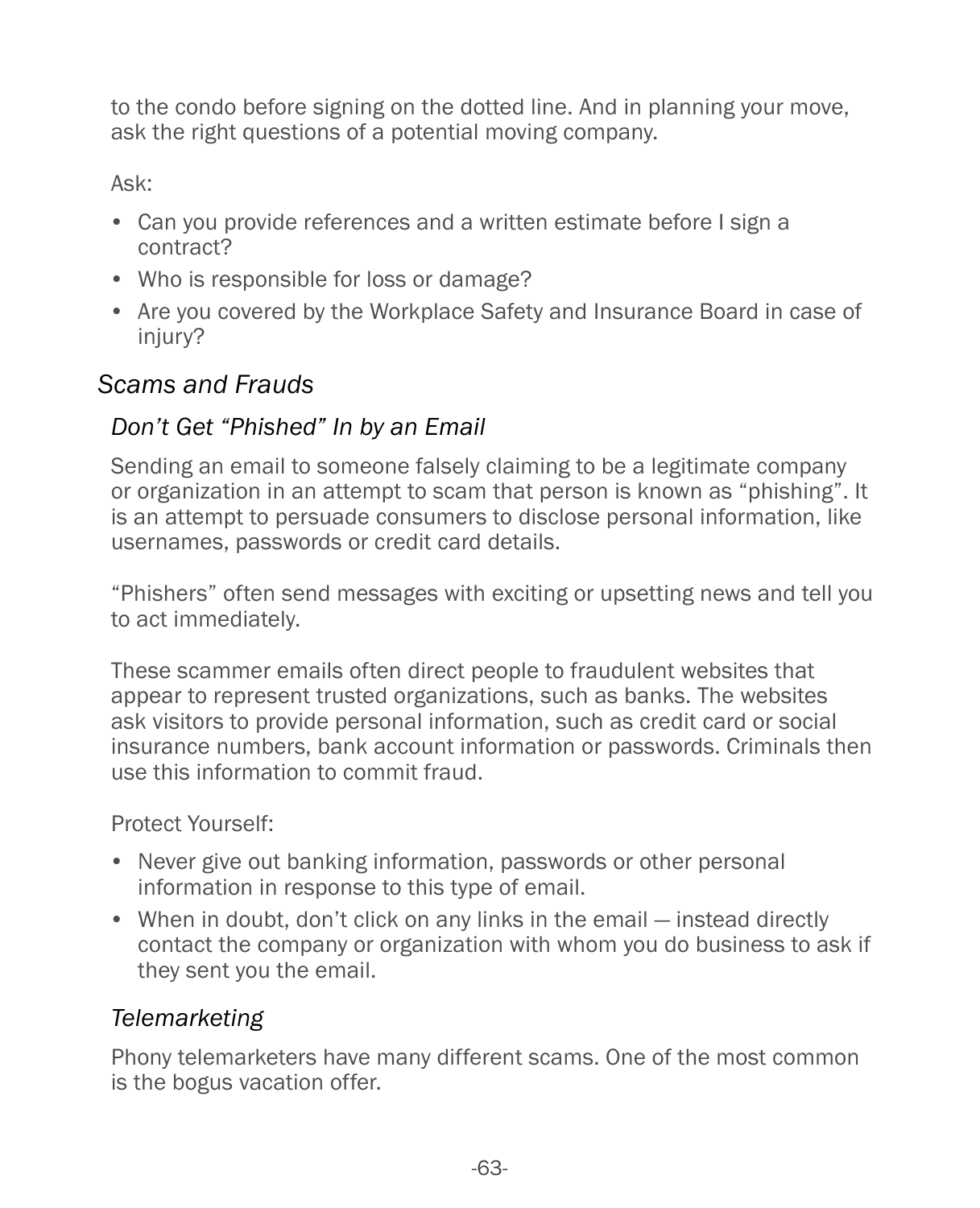Someone calls and says you have won a vacation. However, to claim your prize, you are told you have to pay a processing fee. Or you may be told you have to enter into a timeshare agreement.

If you have not requested information or entered a contest, be very careful. The caller may be asking for a processing fee in order to get your personal banking information or may simply want the processing fee and have no intention of providing you with the vacation.

#### *Grandparent or Emergency Scams*

In this scam, a con-artist phones a person claiming to be his or her grandchild, old neighbour or friend. The caller claims to be in some kind of trouble and needs money to be wired to them right away. The scammers may say they are in hospital, stuck in a foreign airport or have somehow landed in jail.

The caller often asks victims to not tell anyone in the family about the call. They may claim that other family members will blame or punish them for the accident or emergency.

Protect Yourself:

- Don't ever wire money without verifying there is an emergency and the whereabouts of a grandchild.
- Be aware that scammers may try to disguise their voices by faking a bad phone connection.
- Be cautious; ask callers about personal details your grandchild would know – like his or her middle name.
- Do not disclose any personal information before you verify that you are indeed speaking with your grandchild.
- When in doubt, contact your local police department or the Canadian Anti-Fraud Centre before sending any money.

#### *Identity Theft*

Identity theft occurs when someone uses your personal information without your knowledge or consent to commit a crime, such as fraud or theft.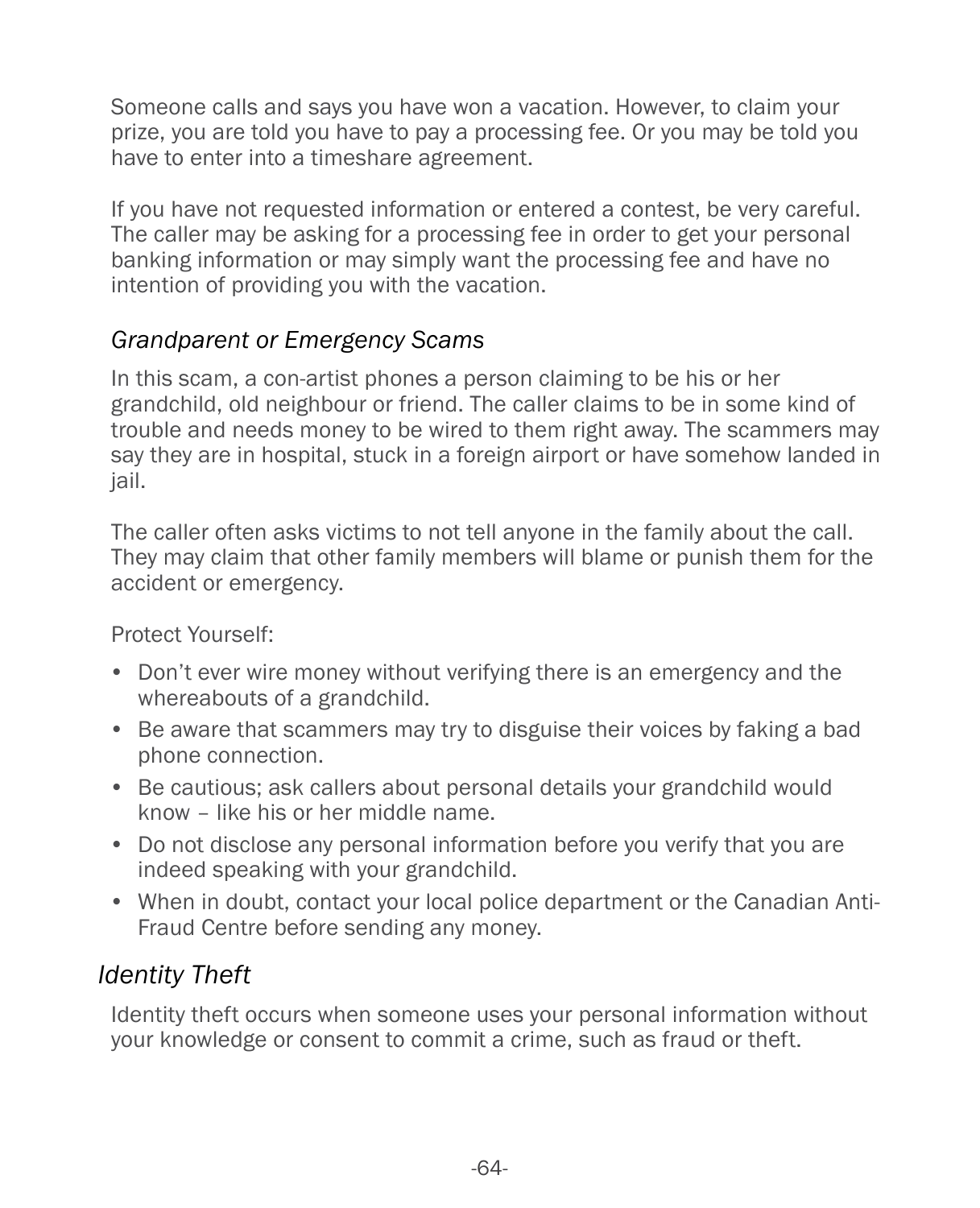Identity thieves steal key pieces of personal information — either physically or in other ways, without your knowledge — and use it to impersonate you and commit crimes in your name.

In addition to names, addresses and phone numbers, thieves look for:

- Social insurance numbers
- Driver's licence numbers
- Credit card and banking information
- Bank cards
- Calling cards
- Birth certificates
- Passports

Identity thieves can manipulate your information and invade your personal and financial life. They can use stolen identities to conduct spending sprees, open new bank accounts, divert mail, apply for loans, credit cards and social benefits, rent apartments and even commit more serious crimes.

Protect Yourself:

Never give personal information like your credit card or social insurance number to anyone who contacts you by phone. When making financial transactions online, look for two things on the payment page of the website:

- 1. The "s" secure web addresses start with "https://" not "http://"
- 2. The lock icon secure websites show a closed lock.

#### *Consumer Protection Ontario — your go-to source for information*

"Be a Smart Consumer" workshops are specially designed 45-minute presentations for seniors that can be tailored to consumer topics of interest to your group.

To book a workshop for your group or to learn more, please contact Consumer Protection Ontario via email: consumerprotectionoutreach@ ontario.ca or by calling: 416-219-9507.

For more information about Consumer Protection Ontario, visit: www.ontario.ca/ConsumerProtection.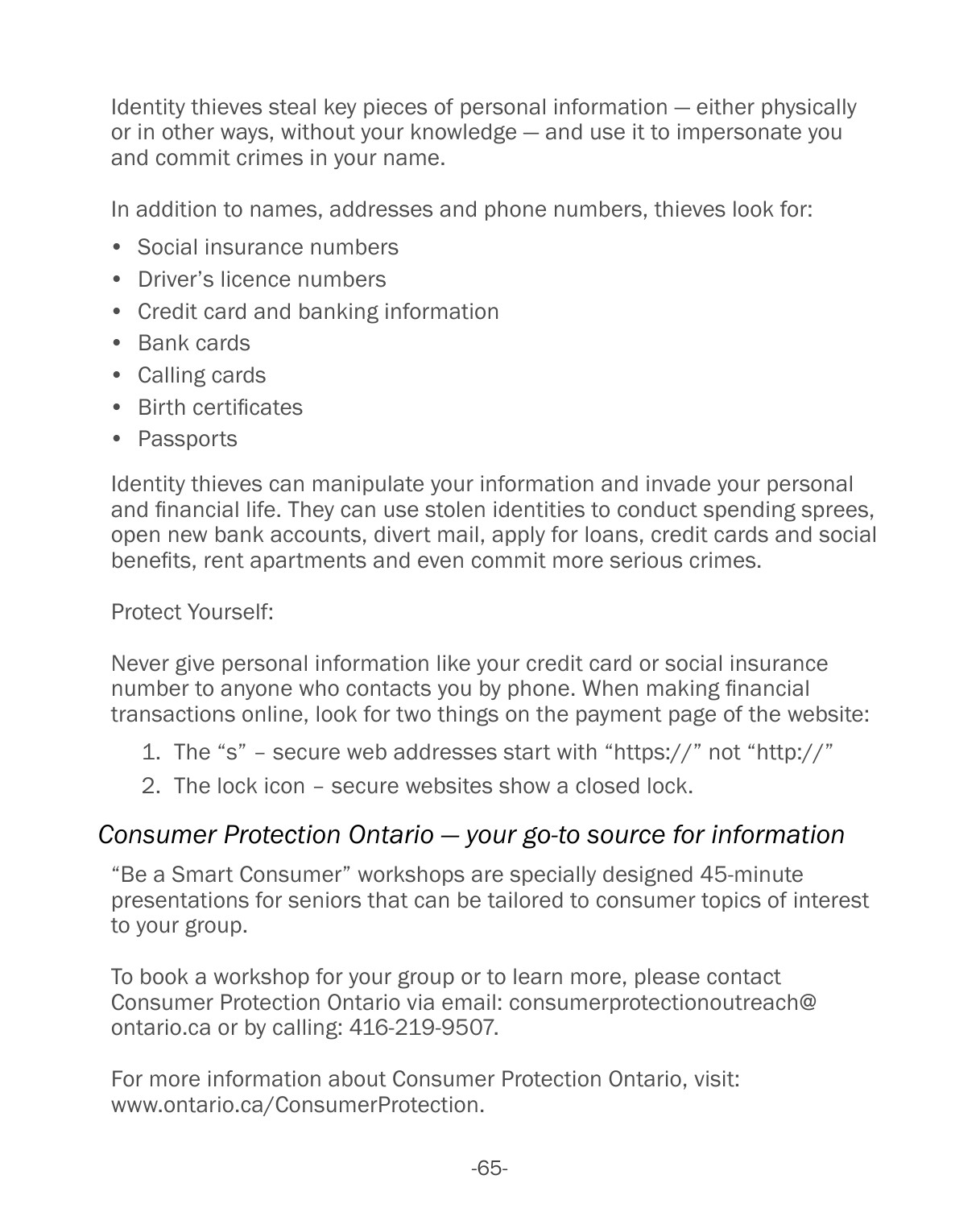<span id="page-72-0"></span>Get helpful tips on the latest consumer protection alerts through social media:

Like us: www.facebook.com/ontarioconsumer Follow us: www.twitter.com/ontarioconsumer Watch us: www.[youtube.com/ontarioconsumer](https://www.youtube.com/user/ontarioconsumer)

#### *Investment Fraud*

Fraud comes in many forms, including Investment Fraud. Always take steps to better protect yourself by checking the registration of any person or business trying to sell you an investment or give you investment advice before you invest. You should also know the common warning signs of investment fraud.

Four signs of investment fraud to look for are:

- 1. You can make a lot of money with little or no risk In general, higher-risk investments offer higher potential returns, and lower-risk investments offer lower returns. This is known as the riskreturn relationship. When you buy investments like stocks, there's no guarantee you'll make money. And the risk of losing money increases with the potential return. Investments that are considered low risk typically have returns similar to GIC rates. If your expected return is higher than this, you're taking more risk with your money. Learn more about the risks of investing.
- 2. You get a hot tip or insider information The sources of "hot tips" or "insider information" don't have your best interests in mind. Think about why they're offering you tips, and how they benefit by telling you about them. If the hot tip is false, you will lose your money if you act on it. If it is really inside information about a public company, it would be illegal to act on it under insider trading laws.
- 3. You feel pressured to buy

Scammers frequently use high-pressure sales tactics – because they want to get your money and then move on to other victims. If you're asked to make a decision right away, or are presented with a limited time offer, it's likely not in your best interests. Scammers know that if you have time to check things out, you may not fall for their scam.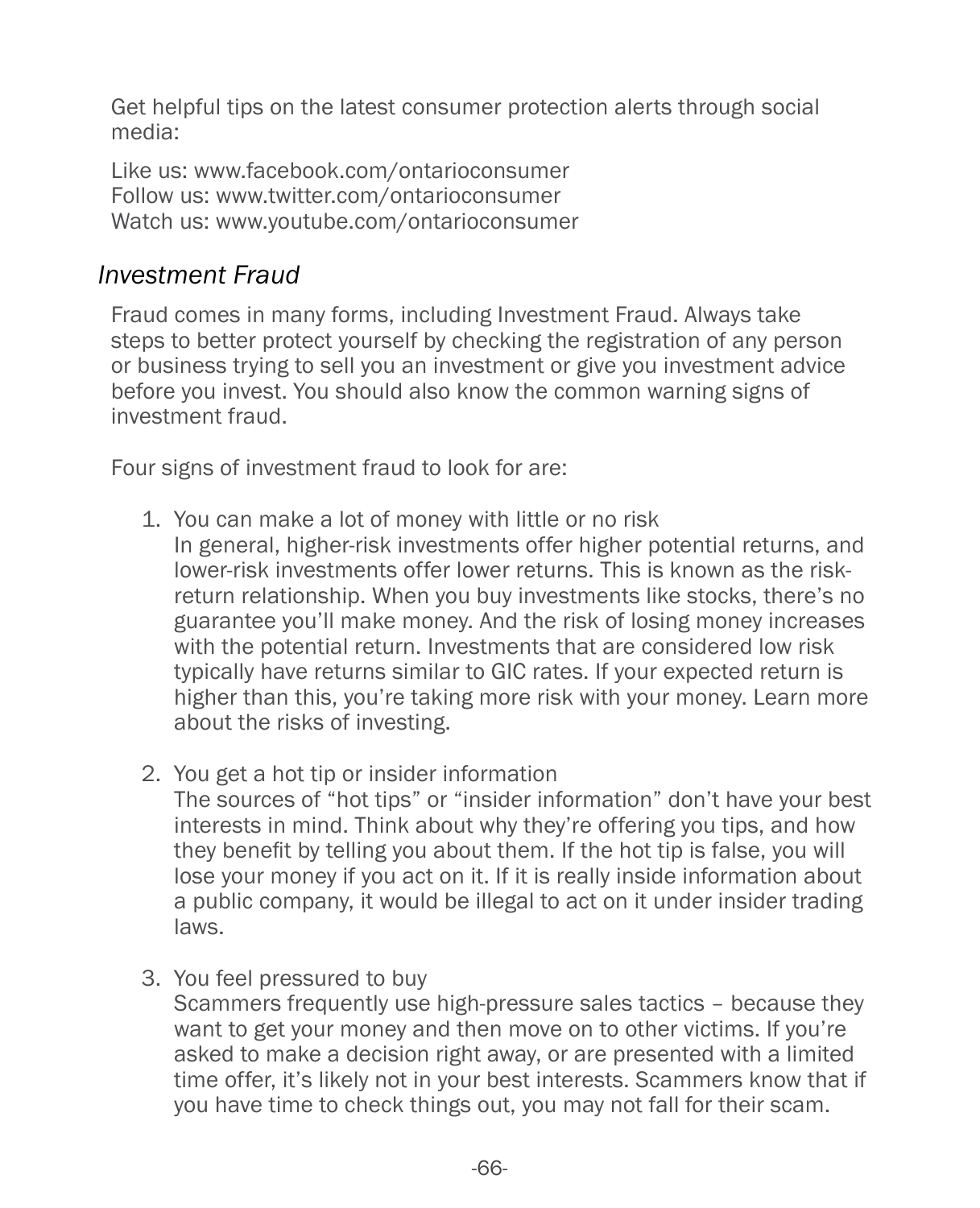<span id="page-73-0"></span>4. They're not registered to sell investments Before you invest, check the registration and background of the person offering you the investment. In general, anyone selling securities or offering investment advice must be registered with their provincial securities regulator. To check registration, visit www.CheckBeforeYouInvest.ca

For additional investment fraud information, visit www.GetSmarterAboutMoney.ca

Ontario Securities Commission 1-877-785-1555 TTY: 1-866-827-1295 www.osc.gov.on.ca

## *Canadian Anti-Fraud Centre*

This centre collects information from consumers about various types of fraud and plays a crucial role in educating the public about specific mass marketing fraud pitches. SeniorBusters is a group of older adult volunteers who work to combat mass marketing fraud practices against seniors. The SeniorBusters program offers education, counselling and referrals for senior victims of illegal mass marketing fraud and identity theft or fraud.

Canadian Anti-Fraud Centre 1-888-495-8501 [www.antifraudcentre.ca](http://www.antifraudcentre.ca)

## Emergency Services and Public Safety

## *9-1-1*

In any emergency situation whenever police, fire or ambulance assistance is required immediately, CALL 9-1-1 where available.

#### *Emergency Preparedness*

Emergency Management Ontario offers information in the form of online emergency preparedness videos, resource links, fact sheets and a downloadable guide for people with disabilities or special needs. Learn how to build an Emergency Survival Kit, create a family emergency plan and stay safe in an emergency. You can also sign up for emergency alerts.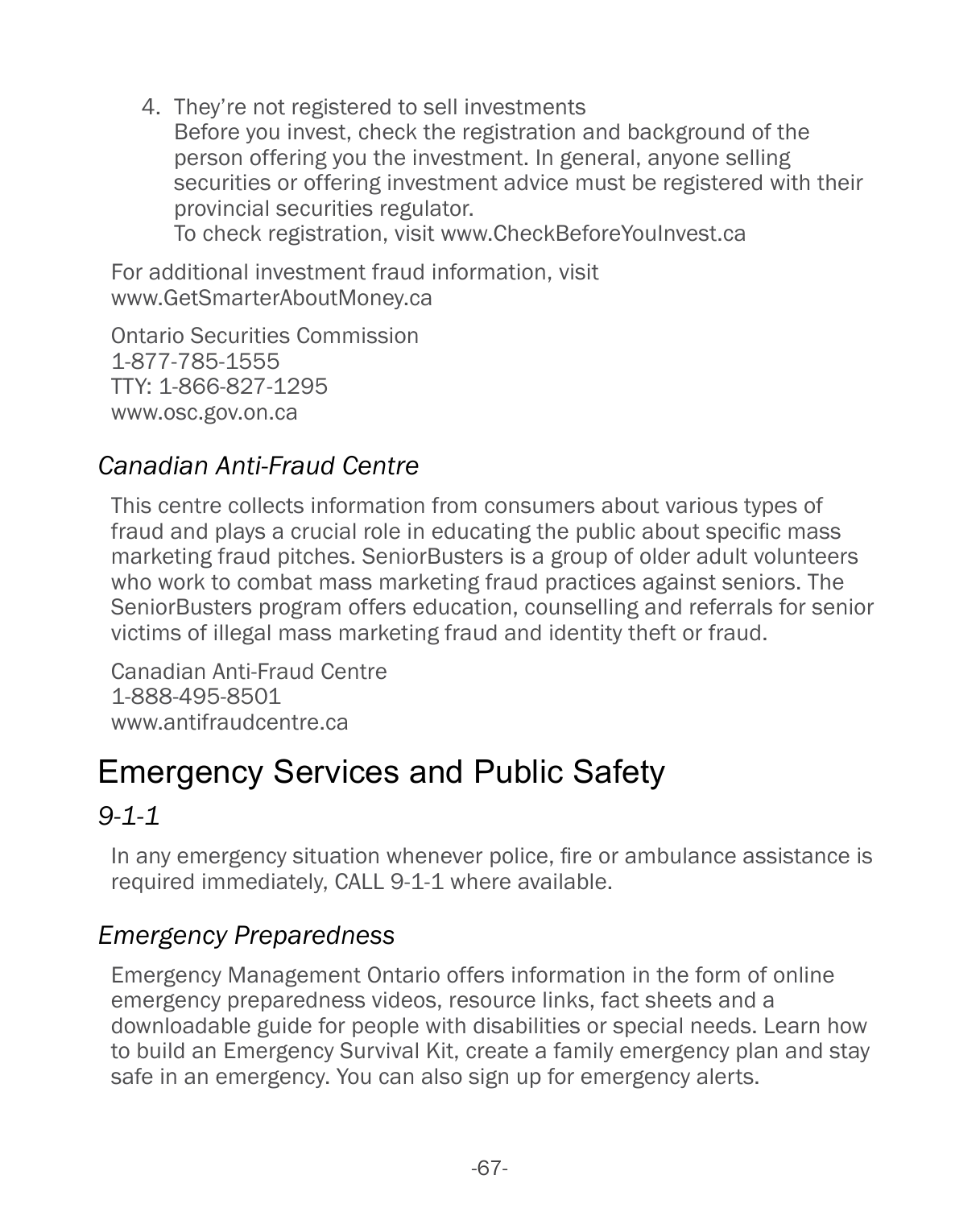<span id="page-74-0"></span>Emergency Management Ontario 1-877-314-3723 www.ontario.ca/beprepared

Public Safety Canada also offers a wide variety of print and online safety tips and information, including publications such as *Your Emergency Preparedness Guide* to help you and your family prepare for an emergency.

Public Safety Canada 1-800-O-CANADA (1-800-622-6232) [www.getprepared.gc.ca](http://www.getprepared.gc.ca)

#### *Elder Abuse*

*"Single or repeated acts, or lack of appropriate action, occurring within a relationship where there is an expectation of trust, which causes harm or distress to an older person."* 

*(World Health Organization, 2002)*

Elder abuse can take many forms, including financial, emotional, physical or sexual abuse or neglect. It is never acceptable. If you or someone you know is in immediate danger or if help is needed in an emergency, call 9-1-1. If you or a senior you know has been a victim of a theft, fraud or physical assault, contact your local police department. For information and referral to community supports that may be of assistance, call 2-1-1 or visit [www.211ontario.ca](http://www.211ontario.ca).

#### *Elder Abuse Ontario (EAO)*

EAO's Regional Elder Abuse Consultants work with community agencies and local elder abuse networks to:

- coordinate community resources to improve access to services by abused or at-risk seniors
- train front-line staff to identify and respond to elder abuse
- raise awareness of elder abuse and where to find help.

Consultants act as a key resource to justice and community service providers and local elder abuse networks.

416-916-6728 [www.elderabuseontario.com](http://www.elderabuseontario.com)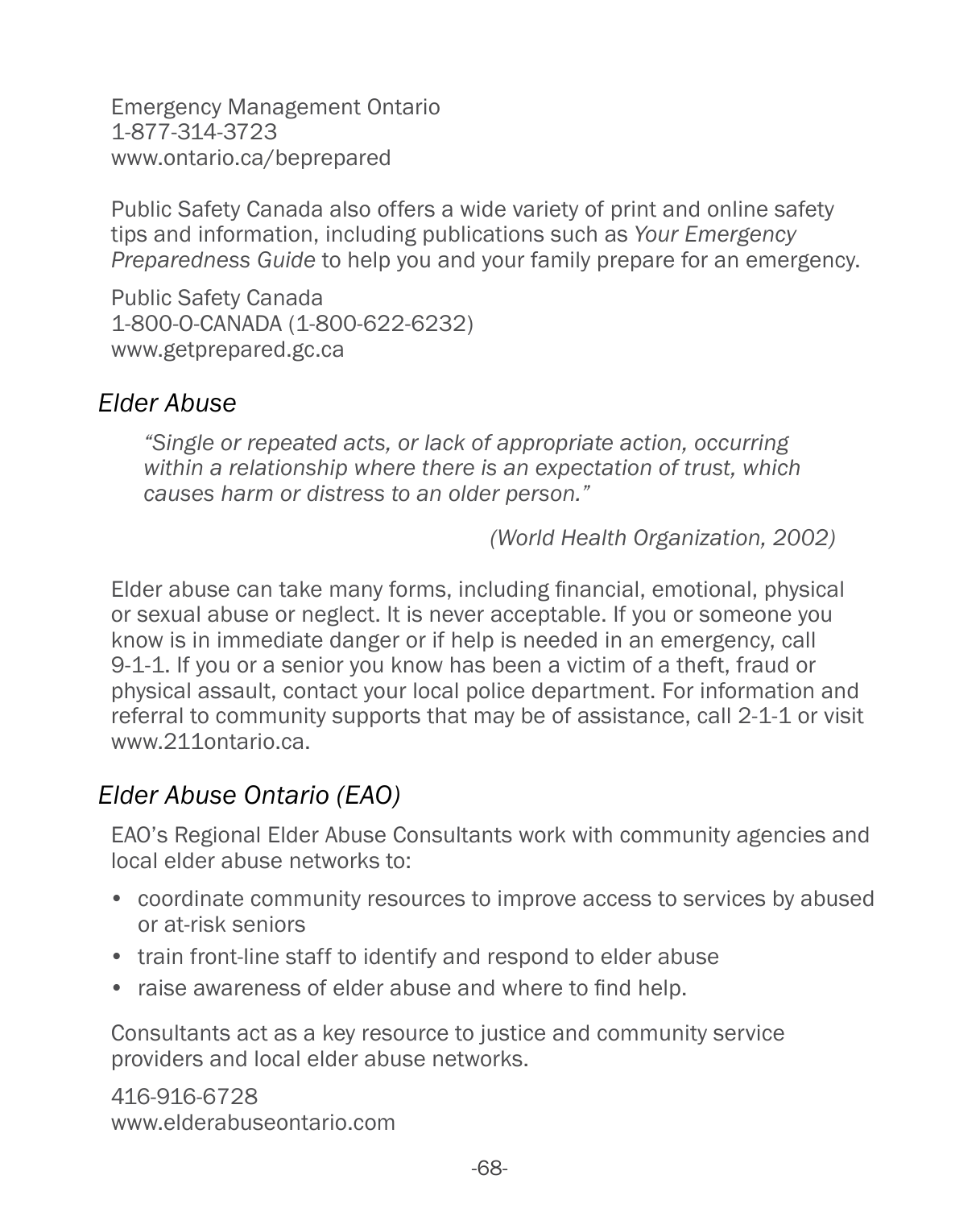## <span id="page-75-0"></span>*Fire Safety*

When it comes to fire safety, seniors are particularly vulnerable. Decreasing mobility and cognitive challenges can make it harder to respond to a fire and reach safety. To stay safe, remember the following:

- Make sure you have working smoke alarms. By law, smoke alarms are required to be on every storey of your home and outside all sleeping areas. Test your smoke alarms monthly and change the battery once a year or when the low battery warning sounds. If you suffer hearing loss or sleep with the bedroom door closed, install a smoke alarm inside your bedroom or install a flashing or vibrating smoke alarm.
- Have at least two ways out of every room if possible. Develop a home fire escape plan that considers your mobility challenges. Practice your escape plan often. For seniors with memory concerns, record escape plans and place copies in an easily accessible location.
- Stay in the kitchen when cooking. Cooking fires are one of the leading causes of fire injuries among older adults. Turn off the stove/oven if you leave the room while cooking. Wear tight fitting or rolled up sleeves when cooking. Loose or dangling clothing can easily catch fire if it comes in contact with the burners or open flame.
- Encourage smokers to smoke outside or use large deep ashtrays that can't be easily knocked over to collect ashes from cigarettes. Do not extinguish cigarettes in plant pots, which often contain peat moss, shredded wood and bark that can easily ignite.
- Empty ashtrays properly by dousing ashes with water, emptying them into a metal container and placing outside. Make sure they are completely out. Never empty ashtrays directly into the garbage.
- Never smoke in bed.

For more information on fire safety contact your local fire department or visit the Office of the Fire Marshal website at:

[www.ontario.ca/firemarshal](http://www.ontario.ca/firemarshal)

# Legal Matters

## *Meeting Your Legal Needs*

All lawyers and paralegals providing legal services in Ontario must be licensed by the Law Society of Upper Canada. Lawyers can help you with all types of legal issues: family or criminal matters, civil litigation, wills, powers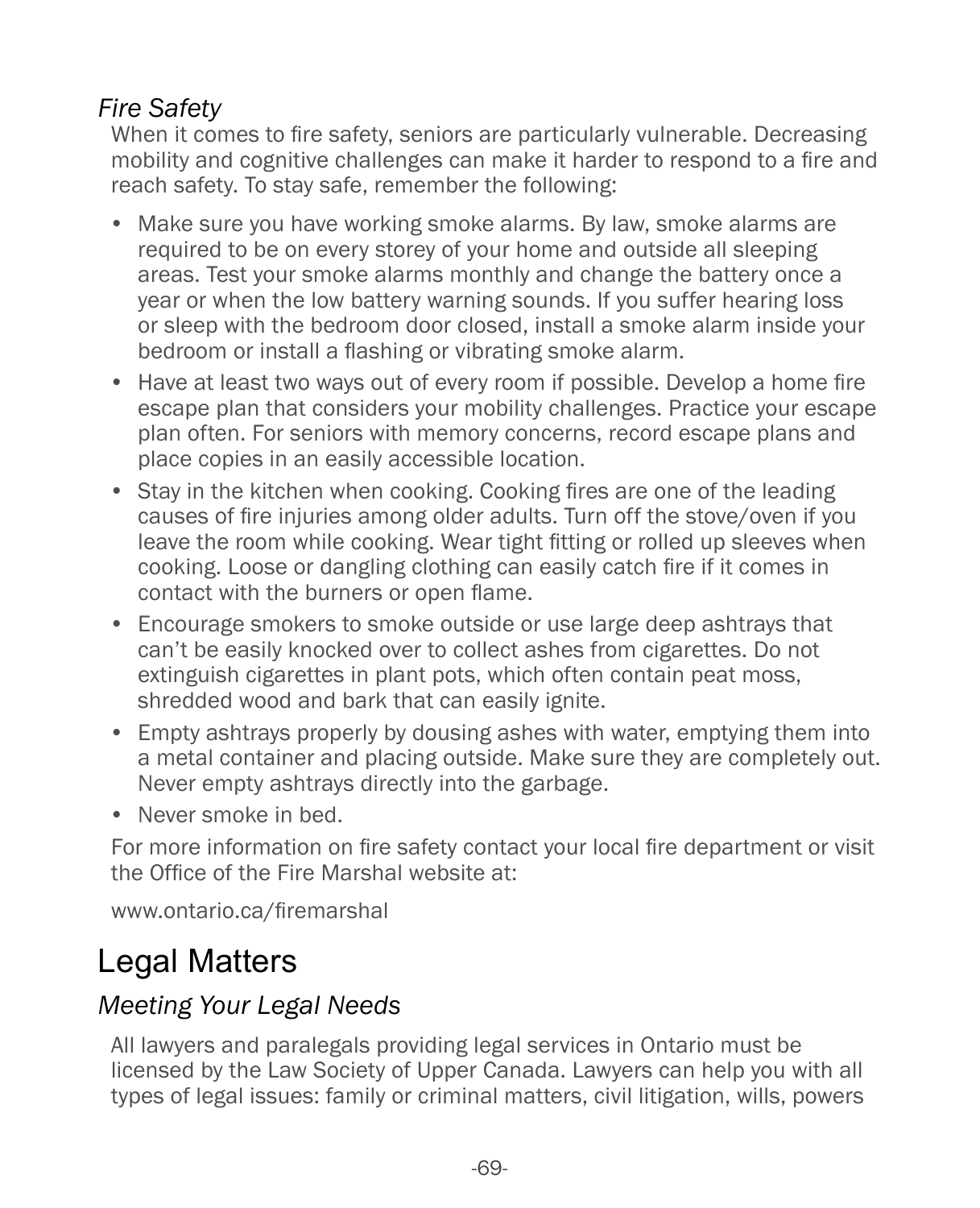<span id="page-76-0"></span>of attorney and estate matters, real estate transactions and administrative law matters. Licensed paralegals can represent you in Small Claims Court, at hearings before tribunals (such as the Landlord and Tenant Board) and for minor criminal charges where the maximum term of imprisonment is six months. The Law Society has a number of services to help you find a lawyer or paralegal.

The Law Society of Upper Canada 1-800-668-7380 TTY: 416-644-4886 [www.lsuc.on.ca](http://www.lsuc.on.ca)

#### *Law Society Referral Service*

If you have a legal problem, this service will connect you to a lawyer or licensed paralegal who will provide a free 30-minute consultation to help you determine your rights and options.

1-800-268-8326 <http://lsrs.lsuc.on.ca/lsrs/>

## *Legal Aid Ontario*

Legal Aid Ontario provides legal assistance to low-income individuals and disadvantaged communities through a broad range of services. This service also includes information and referrals to duty counsel, community legal clinics or other agencies. Legal aid staff will ask you questions to help you find the service that best fits your legal issue. Legal Aid Ontario also funds numerous independent, community-based legal aid clinics.

1-800-668-8258 TTY: 1-866-641-8867 [www.legalaid.on.ca](http://www.legalaid.on.ca)

## *Advocacy Centre for the Elderly (ACE)*

ACE is a specialty community legal clinic that provides low-income seniors with legal services, including advice and representation to individual and group clients, public legal education, law reform and community development activities. ACE serves clients 60 years of age and over who live in the Greater Toronto Area, and may also provide services to seniors outside of Toronto if a case is of significance to the seniors' community.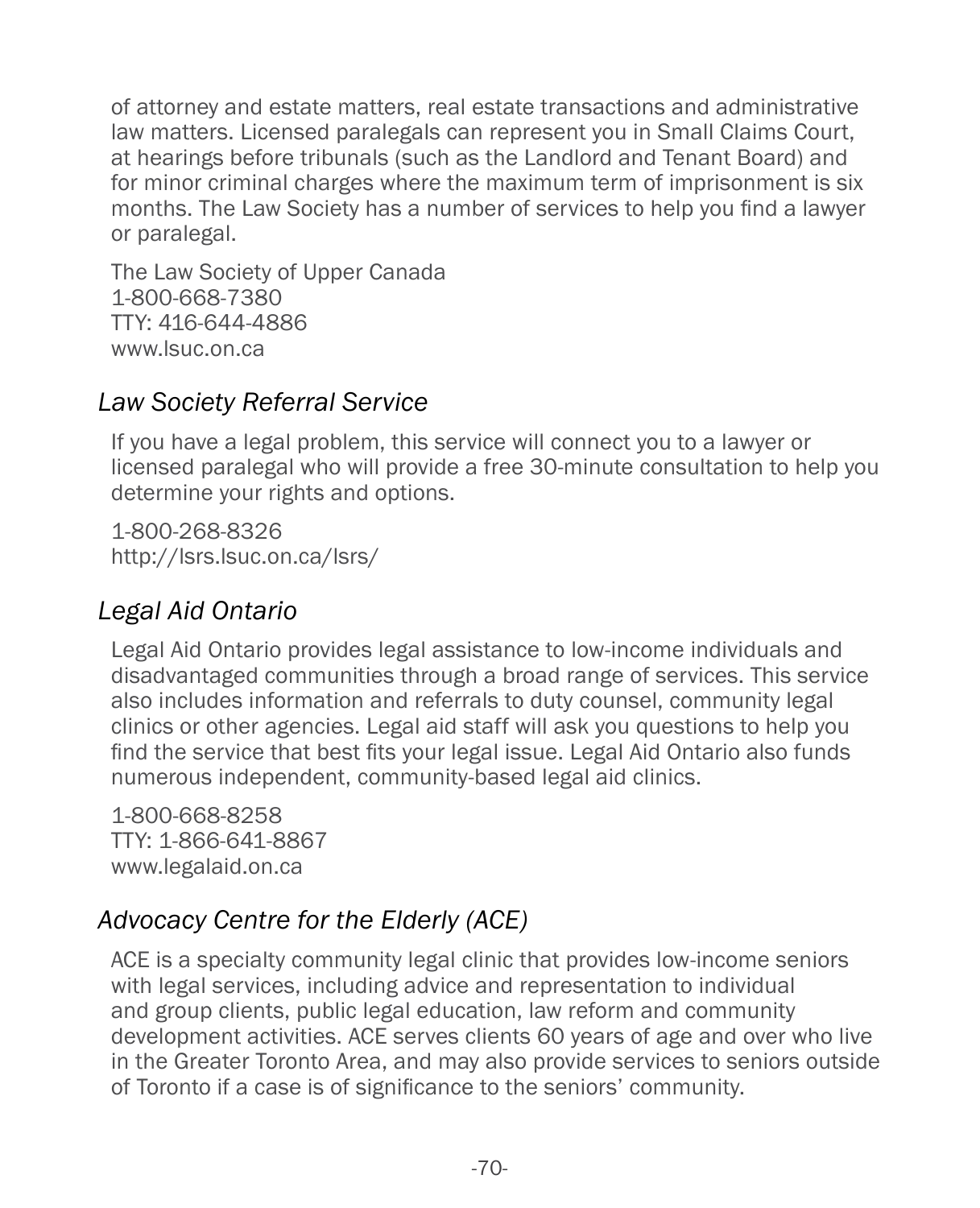<span id="page-77-0"></span>416-598-2656 [www.acelaw.ca](http://www.acelaw.ca)

### *Community Legal Education Ontario (CLEO)*

CLEO is a community legal clinic that produces free public legal education materials about a variety of issues, including Power of Attorney, elder abuse, etc. These publications describe the laws as simply and clearly as possible to help people understand and exercise their legal rights. CLEO does not give legal advice.

416-408-4420 [www.cleo.on.ca](http://www.cleo.on.ca)

### *ARCH Disability Law Centre*

This specialty legal aid clinic is dedicated to defending and advancing the equality rights of people with disabilities in Ontario. ARCH legal services are provided by lawyers and articling students who report to a volunteer elected Board of Directors, at least half of whom are people with disabilities.

1-866-482-ARCH (2724) TTY: 1-866-482-2728 [www.archdisabilitylaw.ca](http://www.archdisabilitylaw.ca)

## *HALCO – HIV & AIDS Legal Clinic (Ontario)*

HALCO is a community-based legal clinic that provides free legal assistance to people living with or affected by HIV/AIDS. Along with providing summary legal services, HALCO provides public legal education and works on law reform and community development initiatives.

1-888-705-8889 [www.halco.org](http://www.halco.org)

## *Ontario Human Rights Code*

The Human Rights Code guarantees Ontarians equal rights and opportunities without discrimination in areas such as employment, housing and services. It prohibits discrimination on the basis of age in areas of employment, services, goods, facilities, housing accommodation, contacts and membership in trade and vocational associations. The Ontario Human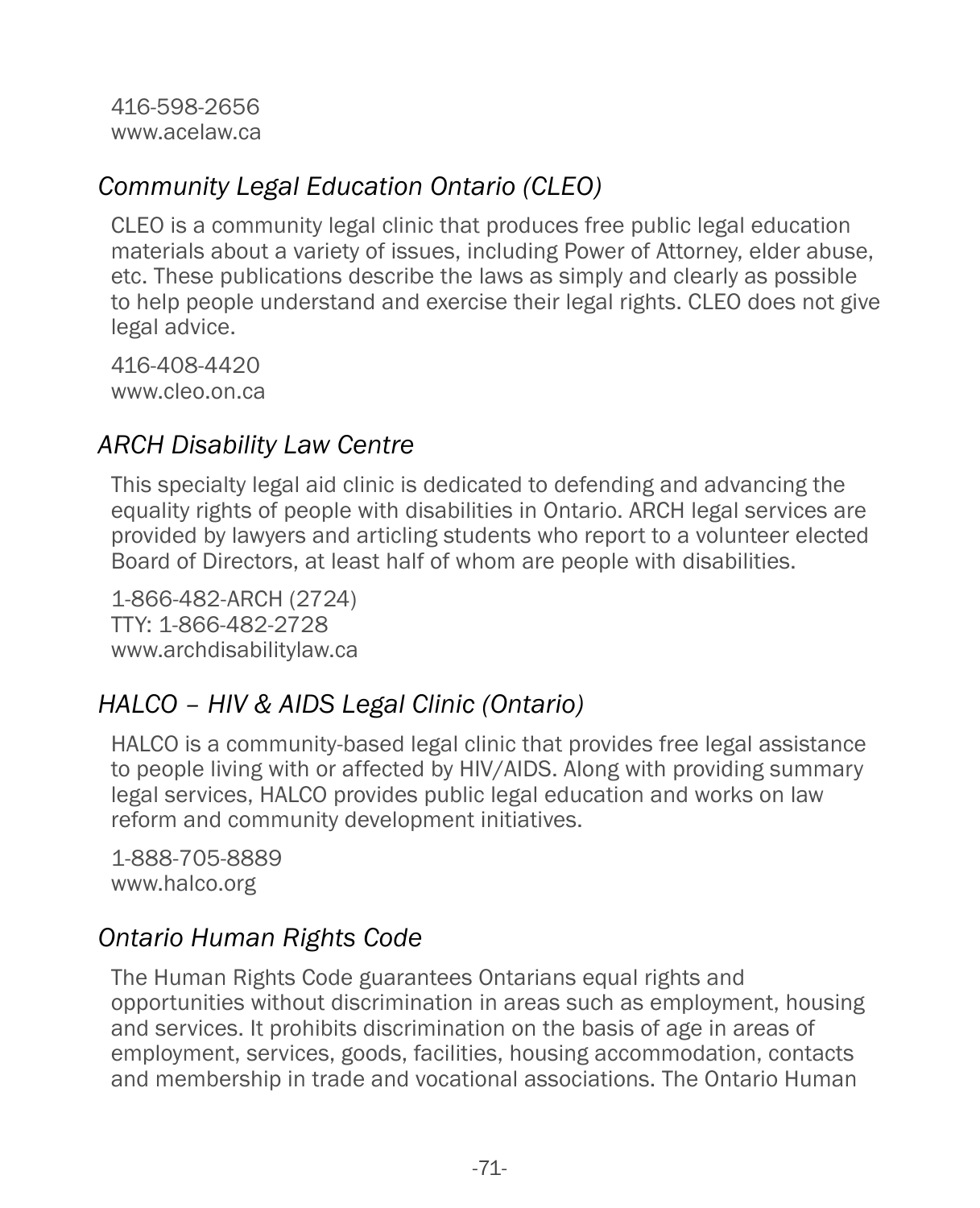<span id="page-78-0"></span>Rights Code's protection against age discrimination extends to all persons over the age of 18.

[www.ontario.ca/humanrights](http://www.ontario.ca/humanrights)

#### *Office of the French Language Services Commissioner*

This office ensures compliance with the French Language Services Act in the delivery of French services. Through its power to make recommendations, the Commissioner strongly encourages government ministries and agencies to proactively design policies and programs that are adapted to the Francophone population. The office's mission is to ensure that the public receives high-quality French language services from the Government of Ontario.

1-866-246-5262 TTY: 416-314-0760 [www.csfontario.ca/en](http://www.csfontario.ca/en)

### *Office of the Public Guardian and Trustee*

This office delivers services that safeguard the legal, personal and financial interests of certain private individuals and estates. It plays a role in:

- protecting mentally incapable people
- protecting the public's interest in charities
- searching for heirs to estates that the OPGT administers
- investing perpetual care funds
- dealing with dissolved corporations.

The Office of the Public Guardian and Trustee will conduct an investigation when it receives information that an individual may be incapable and at risk of suffering serious financial or personal harm and no alternative solution is available. An investigation may result in the Office of the Public Guardian and Trustee asking the court for permission to make decisions on the person's behalf on a temporary or long-term basis.

1-800-366-0335 [www.ontario.ca/rvm](http://www.ontario.ca/rvm)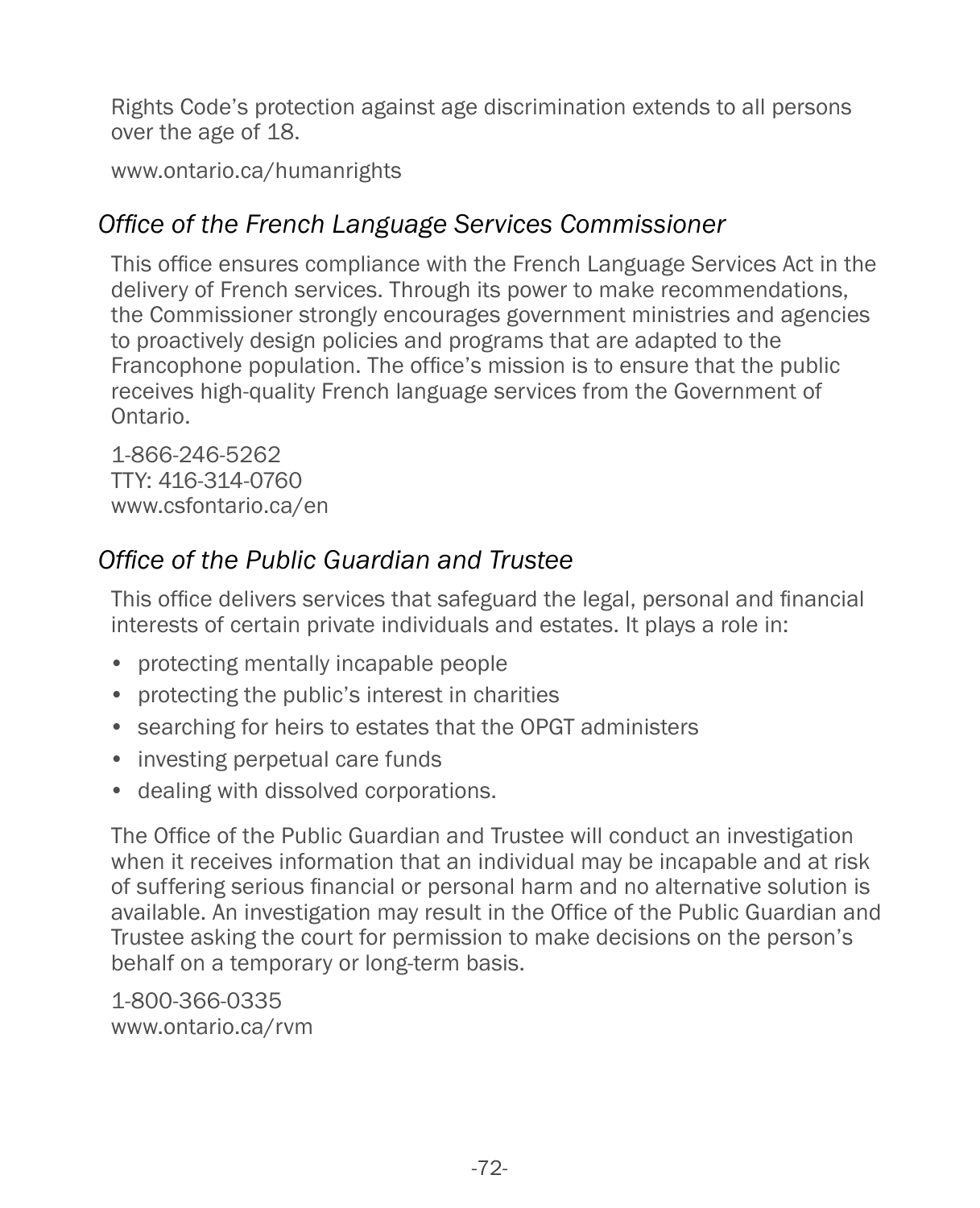#### <span id="page-79-0"></span>*Power of Attorney*

A Power of Attorney is a legal document that gives someone else the right to make decisions on your behalf.

A Continuing Power of Attorney for Property is a legal document that allows the person you name to make financial decisions for you. This authority can be used by that person while you are still mentally capable of making decisions yourself or even in the event that you become mentally incapable of making your own decisions about your property. In some cases, this Power of Attorney can direct that the named person only act if you are mentally incapable.

A General or non-continuing Power of Attorney for Property is a legal document that only grants authority to another person while you are mentally capable. If you become mentally incapable, the authority ends.

A Limited Power of Attorney for Property is a legal document that allows the person you name to make decisions that are restricted in some way. This might include a "bank Power of Attorney", which only affects assets that are in a named financial institution. This Power of Attorney may be limited to a specific period of time (for example, while you are out of the country) or for a specific asset (for example, a house that is to be sold).

A Power of Attorney for Personal Care allows the person you name to make personal care decisions for you if you become mentally incapable. These decisions may involve shelter, safety, hygiene, nutrition, clothing and/or health care. If you don't have a Power of Attorney for personal care in place and become incapable of making decisions about medical care or admission to a long-term care home, a family member would still have the right to make most decisions for you under the Health Care Consent Act. However, if no one is willing or able to make decisions for you, the Office of the Public Guardian and Trustee is required to make decisions on your behalf. This Power of Attorney can also provide directions to your decision maker about what kind of treatment you may want (or not want) in the event that you are incapable of telling anyone yourself. This Power of Attorney only takes effect if and when you are incapable.

The term "living will" refers to written directions or wishes about what medical care you may or may not want to have in the event you become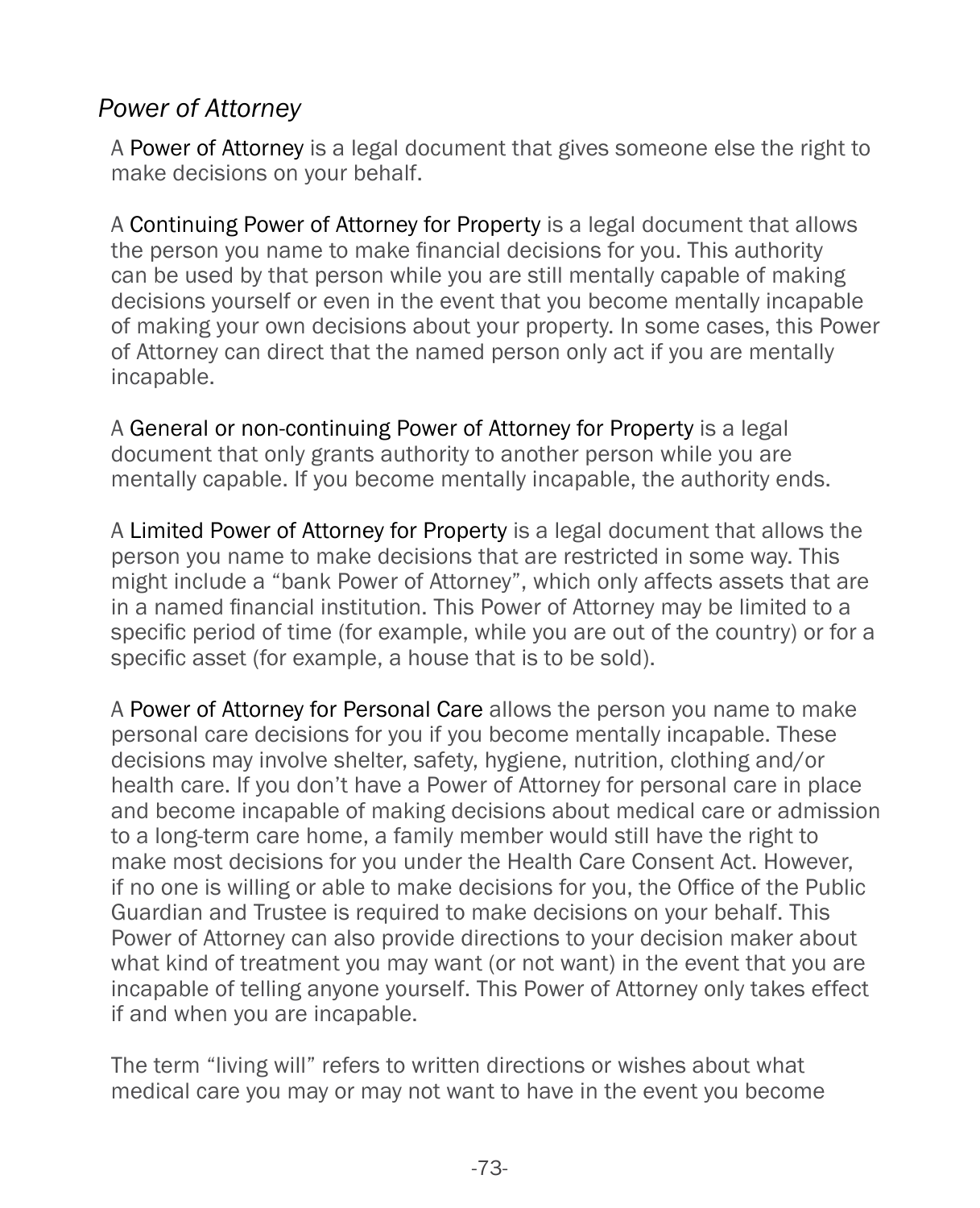<span id="page-80-0"></span>incapable of making decisions about your care. Also known as an "Advance Medical Directive", a living will must be taken into consideration by your substitute decision makers, but it may not be binding, depending on the circumstances at the time. Unlike a Power of Attorney for personal care, it does not appoint a decision maker.

The Office of the Public Guardian and Trustee has developed a Power of Attorney Kit that can help you appoint the person you want to make decisions for you when you are no longer able to do so for yourself.

Ministry of the Attorney General 1-800-366-0335 [www.ontario.ca/rvn](http://www.ontario.ca/rvn)

#### *Advance Care Planning*

Advance Care Planning is about making choices while you are competent about how you wish to be cared for in the future if you become incapable of making decisions. You can take steps now to ensure that your wishes are followed by providing someone you trust with the authority to act on your behalf.

#### *Organ and Tissue Donation*

It's important that you talk to your family and friends about your decision to donate organs and tissue so they can understand, support and respect your wishes in the future. Even if you have signed a donor card, you still need to register your consent. By registering your consent to donate, you ensure that your donation decision is recorded and made available to the right people at the right time.

If you'd like to register as a donor, you can:

- fill out the Gift of Life consent form at [www.beadonor.ca](http://www.beadonor.ca)
- visit a ServiceOntario Centre
- register at [www.ontario.ca/page/organ-and-tissue-donor-registration.](http://www.ontario.ca/page/organ-and-tissue-donor-registration)

ServiceOntario 1-866-532-3161 TTY: 1-800-387-5559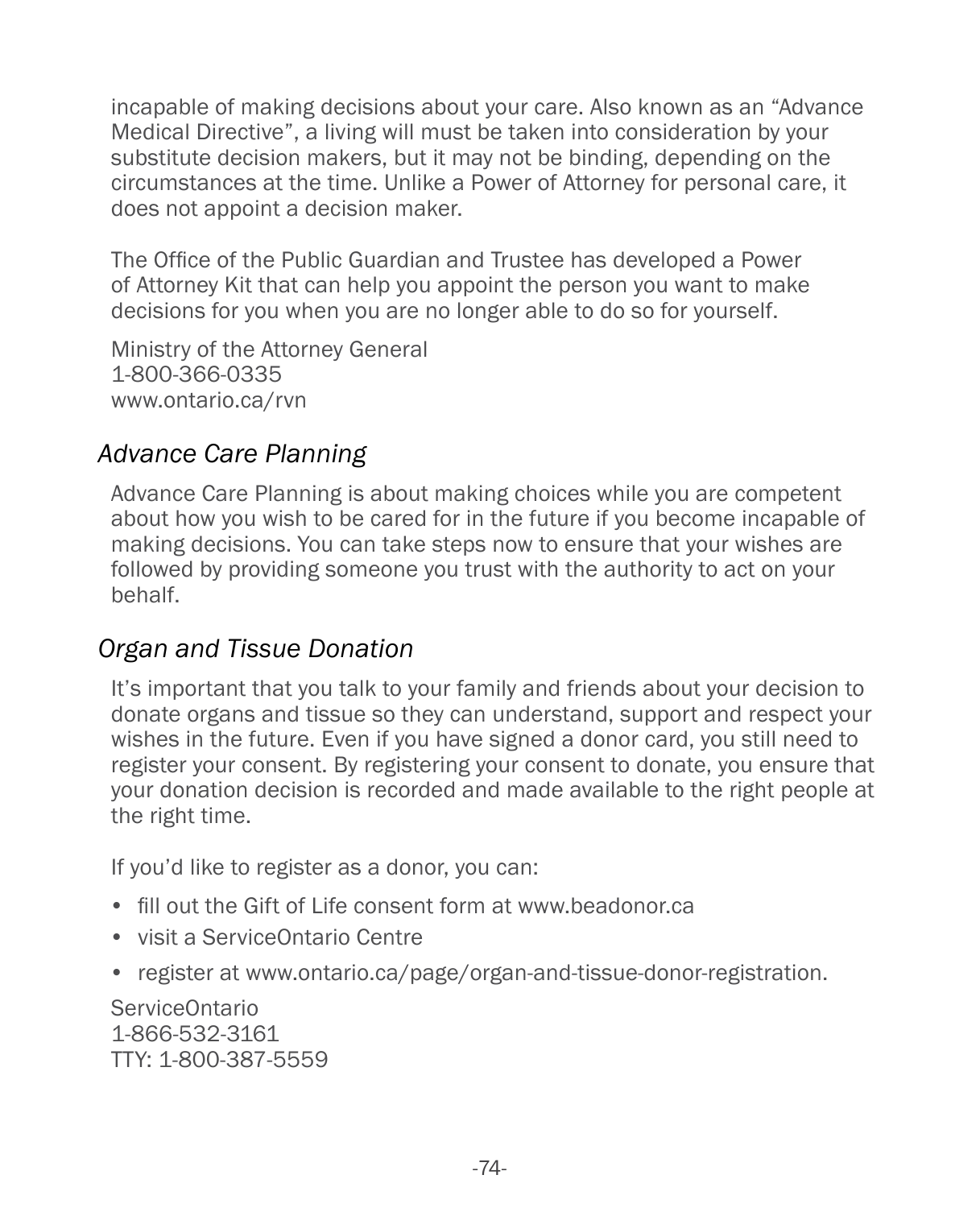Trillium Gift of Life Network 1-800-263-2833 [www.giftoflife.on.ca](http://www.giftoflife.on.ca)

# End of Life

When someone close to you dies, you could be faced with making difficult decisions with little preparation. Knowing your rights ahead of time could make this stressful time a little easier. Ontario law protects consumers who are making final arrangements. For example, a funeral, transfer service, cemetery or crematorium operator must give you a current price list of all the supplies and services they offer before you enter into a contract, so you can compare rates. They also need to tell you if they will receive a commission by recommending certain services or suppliers.

By law you have 30 days to cancel a contract for funeral, burial or cremation services and get a full refund for any part of the contract not yet provided. In addition, all prepaid contracts written as of July 1, 2012 must be guaranteed. This means that if you have paid your contract in full, your service provider must supply everything specified in your contract when you need it and without any additional charges, even if prices have gone up.

Ministry of Government and Consumer Services 1-800-889-9768 [www.ontario.ca/C](http://www.ontario.ca/ConsumerProtection)onsumerProtection

Board of Funeral Services 1-800-387-4458 www.ofsa.org/Board\_of\_Funeral\_Services\_332695.html

#### *Wills and Estates*

A will is a written document in which you indicate how your assets should be distributed upon your death. A will may also help you to take advantage of tax-savings opportunities and tax deferrals that may arise as a result of your death. It's a good idea to have a lawyer who knows estate law prepare your will. Be careful when using a "Will Kit" as some of these kits may not comply with Ontario law. If you do not sign and witness your will in accordance with the rules of the Succession Law Reform Act, it may not be valid.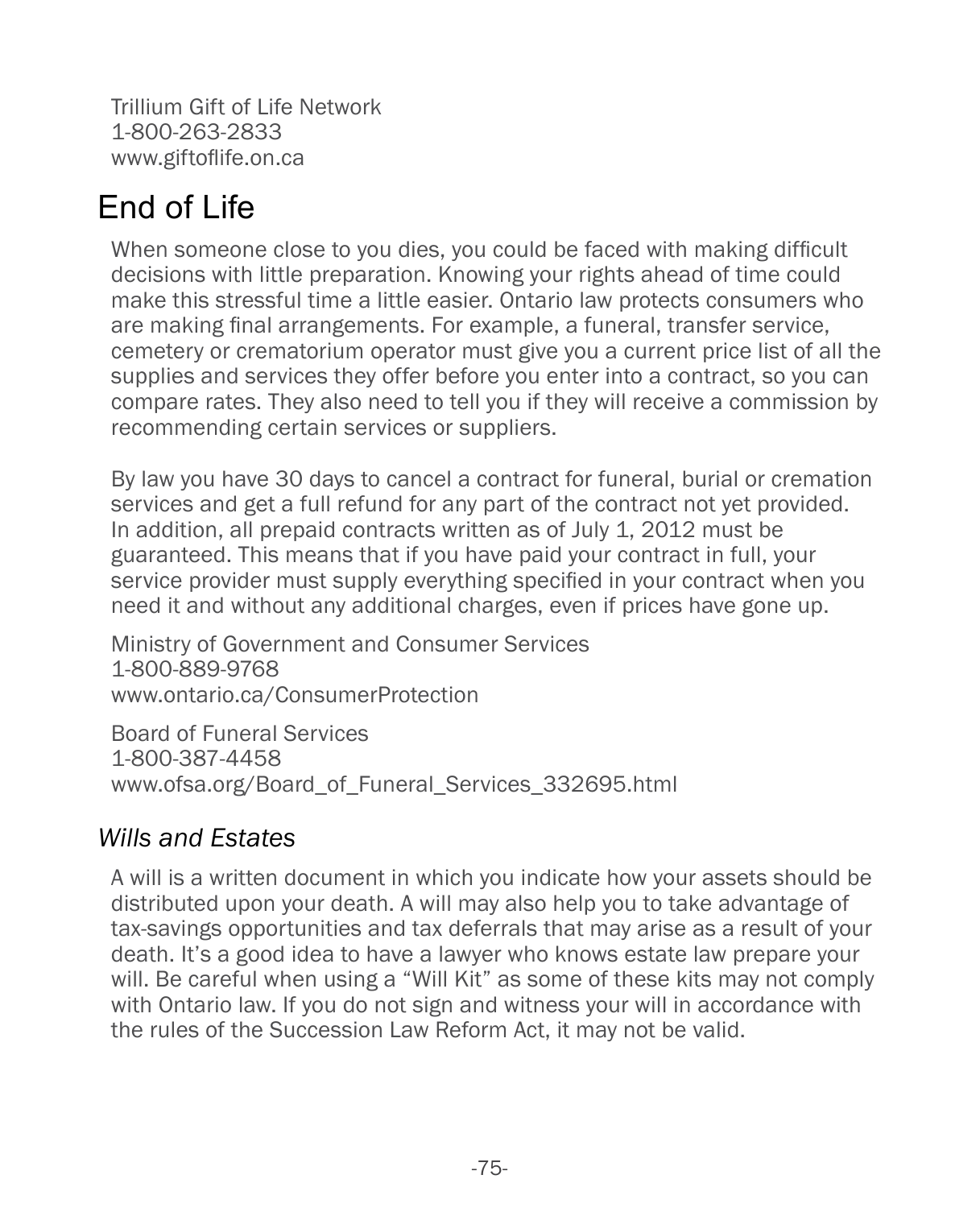When a person dies, it's important to know if he or she has a will and where it is kept. Some people file their will with local courts or with a lawyer, or keep it in a safety deposit box or a drawer at home. The executor of an estate carries out the wishes contained in a will.

If a person dies without a will (intestate), then the estate is distributed according to Ontario's Succession Law Reform Act. The estate may also end up being administered by the Public Guardian and Trustee in certain circumstances if an Ontario resident dies without a will, or with a will but with no one to act as estate trustee. If you have questions about your own will or about being a beneficiary, you should consult a lawyer.

Ministry of the Attorney General 1-800-518-7901 TTY: 416-326-4012 [www.ontario.ca/rvo](http://www.ontario.ca/rvo)

#### *Death Out of Country*

If a person dies in another country, contact the nearest Canadian government office in that country for instructions on how to proceed.

Foreign Affairs and International Trade Canada – Consular Services Toll-free in Canada: 1-800-267-6788 Outside Canada: 613-996-8885 (collect calls accepted) TTY: 1-800-394-3472 [www.travel.gc.ca/assistance/emergency-info/death-abroad](http://www.travel.gc.ca/assistance/emergency-info/death-abroad)

#### *Death Registration and Certificate*

After a death, the attending physician or coroner completes the Medical Certificate of Death and gives it to the funeral director with the body of the deceased. To register a death, a family member and the funeral director must complete the Statement of Death with information about the deceased. Once completed, both documents are submitted to the local municipal clerk's office by the funeral director. Cause of death information gathered from death registrations is used for medical and health research and for statistical purposes.

A funeral director will issue copies of a proof of death that can be used in certain situations, but some organizations may require an official death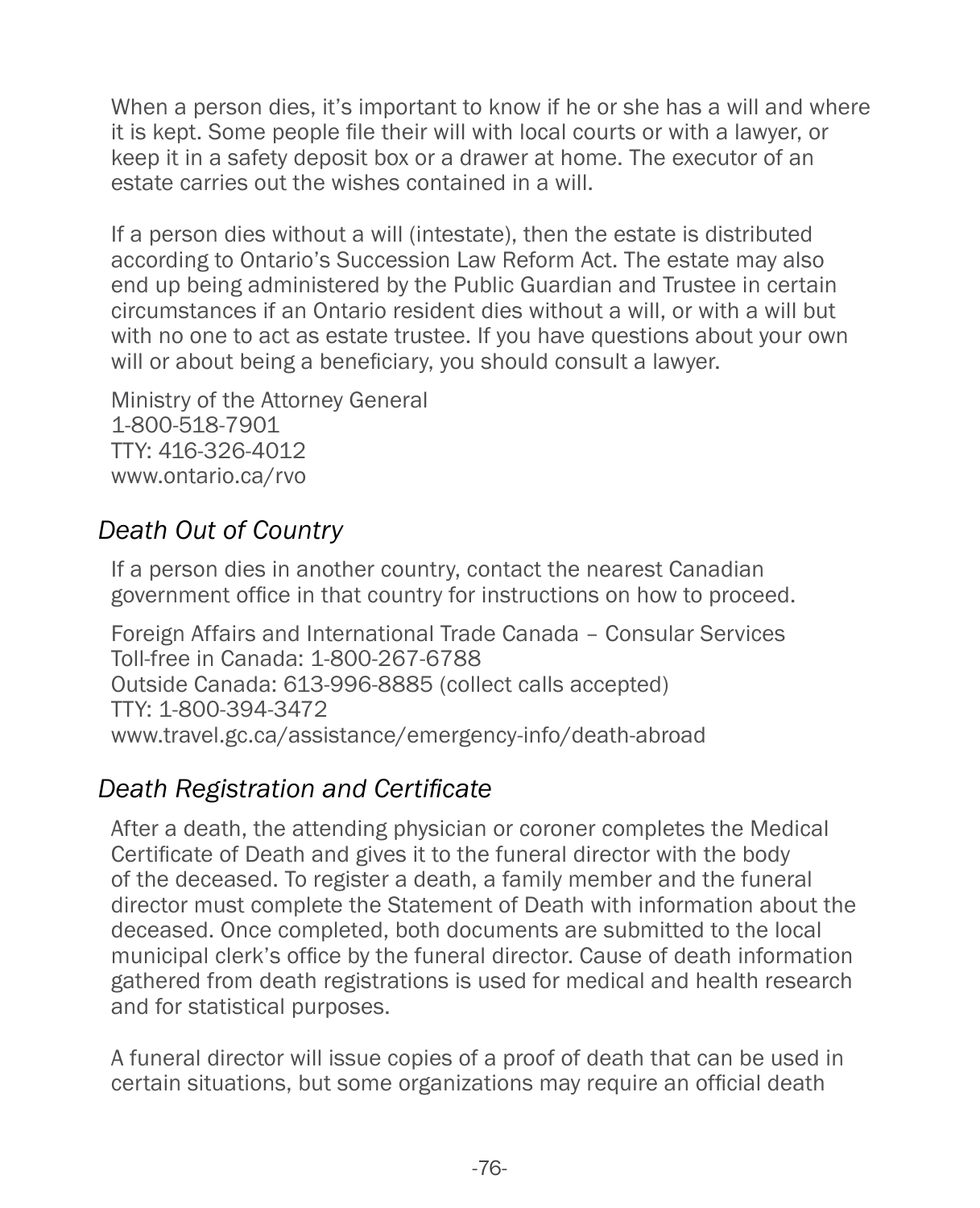certificate. You might need a death certificate for:

- settling an estate
- insurance purposes
- access to/termination of government services
- genealogy searches. ServiceOntario 1-800-267-8097 TTY: 1-800-268-7095 [www.ontario.ca/page/how-get-copy-ontario-death-certificate-online](http://www.ontario.ca/page/how-get-copy-ontario-death-certificate-online)

#### *Pensions and Benefits*

If you are the executor to an estate, you should contact the following (as they relate to the deceased person) to find out about eligibility or to cancel benefits, services or appointments.

The executor should also contact former employers of the deceased for information about company pensions and benefits.

Old Age Security Program Guaranteed Income Supplement Canada Pension Plan 1-800-277-9914 TTY: 1-800-255-4786 [www.servicecanada.gc.ca](http://www.servicecanada.gc.ca/eng/sc/oas/pension/oldagesecurity.shtml)

Harmonized Sales Tax Credit 1-800-959-1953 TTY: 1-800-665-0354 [www.cra-arc.gc.ca/bnfts/gsthst](http://www.cra-arc.gc.ca/bnfts/gsthst)

Guaranteed Annual Income System 1-866-ONT-TAXS (1-866-668-8297) TTY: 1-800-263-7776 [www.ontario.ca/gains](http://www.ontario.ca/gains)

Veterans Affairs Canada 1-866-522-2122 [www.veterans.gc.ca](http://www.veterans.gc.ca)

Workplace Safety and Insurance Board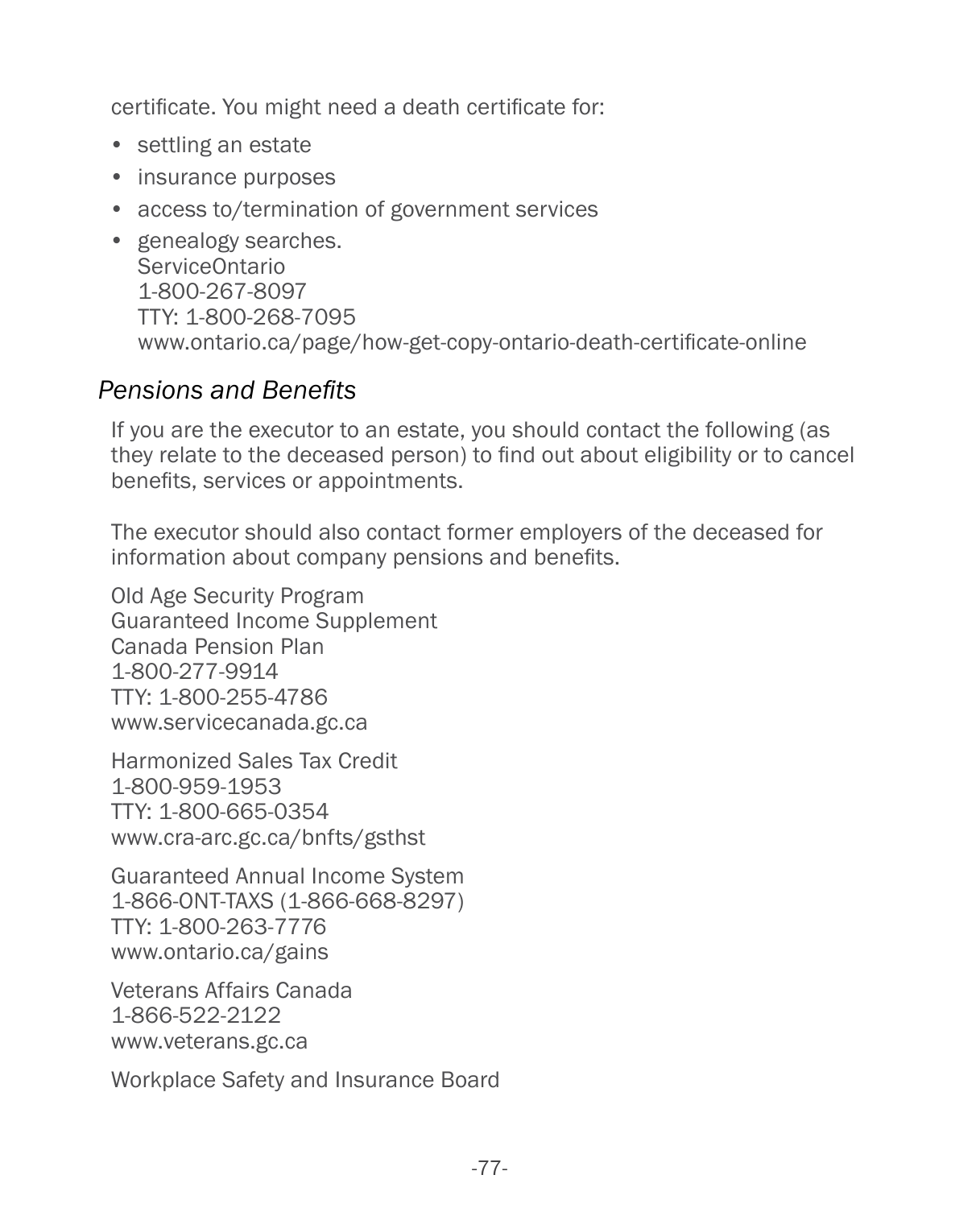1-800-387-0750 TTY: 1-800-387-0050 [www.wsib.on.ca](http://www.wsib.on.ca)

Ontario Works [www.ontario.ca/rvp](http://www.ontario.ca/rvp)

National Defence Disability and Death Benefits 1-866-522-2122 [www.forces.gc.ca](http://www.forces.gc.ca)

For more information about survivor benefits, please see the FINANCES section of this guide.

#### *Income Taxes*

As an executor, you must complete an income tax form for the deceased. You can contact your local tax services office for more information and assistance.

Canada Revenue Agency 1-800-959-8281 TTY: 1-800-665-0354 [www.cra.gc.ca/cntct/prv/on-eng.html](http://www.cra.gc.ca/cntct/prv/on-eng.html) [www.cra-arc.gc.ca/tx/ndvdls/lf-vnts/dth/menu-eng.html](http://www.cra-arc.gc.ca/tx/ndvdls/lf-vnts/dth/menu-eng.html)

#### *Banks and Credit Cards*

The executor should contact the deceased person's banks and other financial institutions, and credit card companies to cancel any cards.

#### *Government Cards and Registries*

The executor should contact any government agencies that apply to the deceased person:

Driver's Licence and Accessible Parking Permit Ontario Health Card Outdoors Card ServiceOntario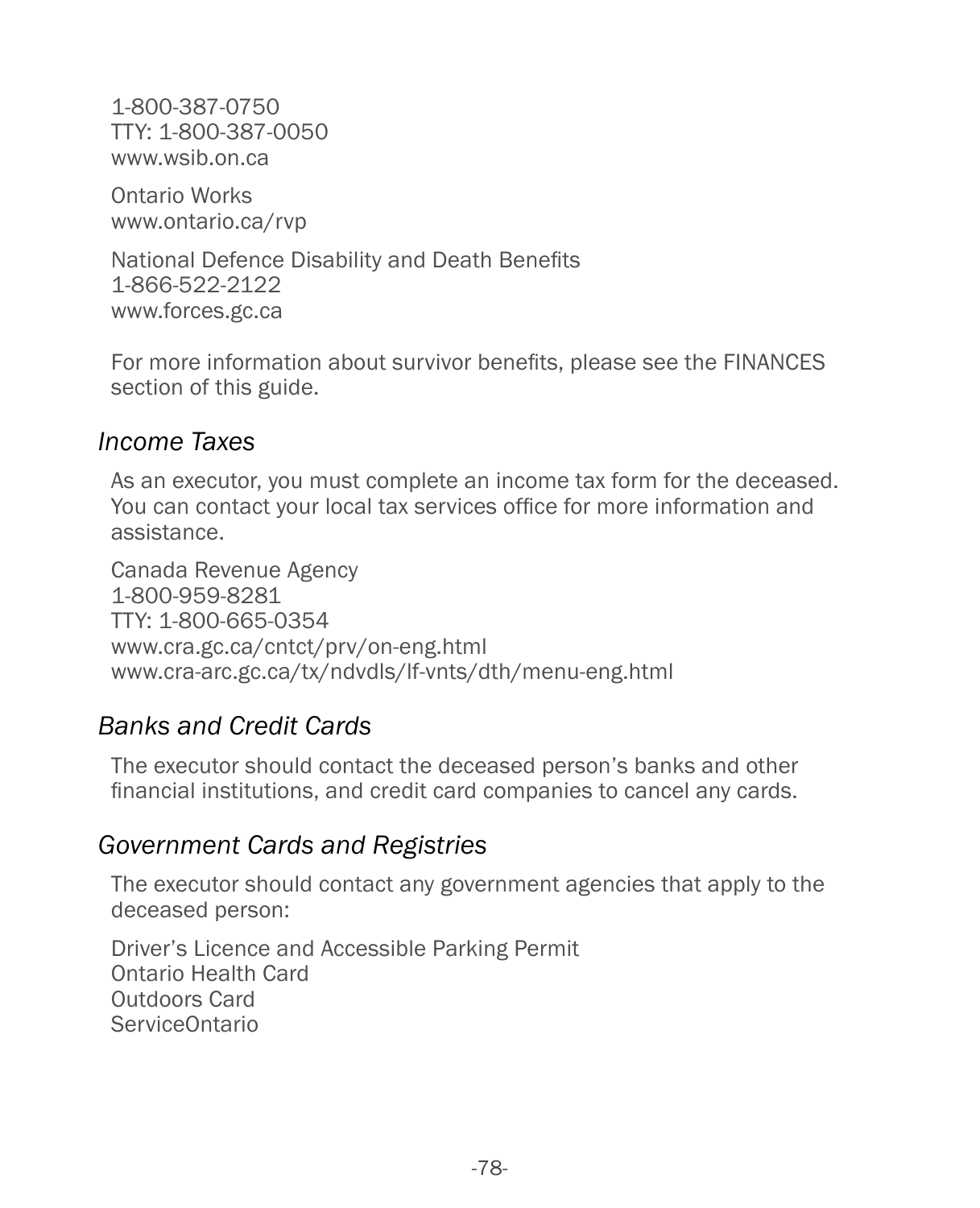<span id="page-85-0"></span>1-866-532-3161 TTY: 1-800-268-7095 [www.serviceontario.ca](http://www.serviceontario.ca)

Social Insurance Number Service Canada 1-800-206-7218 [www.servicecanada.gc.ca](http://www.ServiceCanada.gc.ca/eng/sin/protect/death.shtml)

Canadian and Foreign Passports Passport Canada 1-800-567-6868 TTY: 1-866-255-7655 [www.cic.gc.ca/english/passport](http://www.cic.gc.ca/english/passport/)

Citizenship and Permanent Resident Cards Citizenship and Immigration Canada 1-888-242-2100 TTY: 1-888-576-8502 [www.cic.gc.ca](http://www.cic.gc.ca)

Indian Status Aboriginal Affairs and Northern Development Canada 1-800-567-9604 TTY: 1-866-553-0554 [www.aadnc-aandc.gc.ca](http://www.aadnc-aandc.gc.ca)

Firearms Licences Canadian Firearms Program 1-800-731-4000 [www.rcmp-grc.gc.ca/cfp-pcaf/index-eng.htm](http://www.rcmp-grc.gc.ca/cfp-pcaf/index-eng.htm)

#### *Vehicles*

The executor may need to look into selling or transferring ownership of any vehicles, boats, snow machines, ATV's or trailers, etc. and cancelling or transferring insurance policies.

www.ontario.ca/faq/how-do-i-cancel-auto-insurance-or-transfer-ownershipcar-when-relative-dies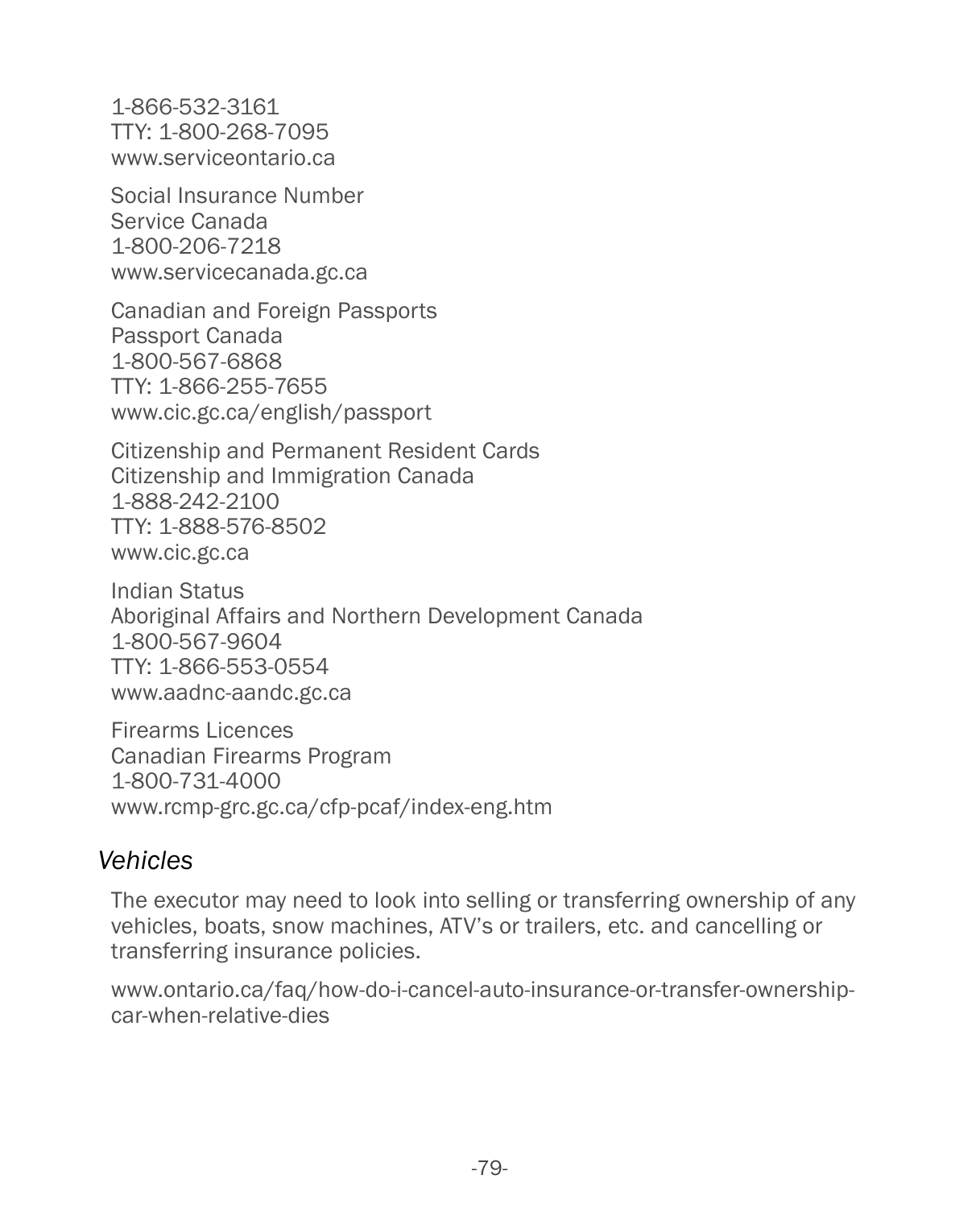## <span id="page-86-0"></span>*Property*

The executor may need to:

- determine real estate and property title deeds and property taxes for primary and secondary residences
- ask that mail be redirected or held by the local Canada Post Office
- contact a utility company, cable company, telephone company, electric company within the deceased's municipality for name changes or cancellations
- arrange newspaper and magazine delivery name changes or cancellations.

### *Clubs, Organizations, Services and Professional Associations*

In addition, the following individuals and organizations may need to be contacted:

- heath care practitioners, caregivers or health service organizations
- frequent travellers/buyers cards
- places where the deceased volunteered
- professional organizations where the deceased was a member
- post-secondary institutions where the deceased was an alumna/alumnus.

#### *For Veterans*

#### *Last Post Fund*

Funeral and burial services, including a military-style grave marker, are available for eligible veterans. These benefits are provided by the Last Post Fund on behalf of Veterans Affairs Canada.

Last Post Fund - Ontario Branch 1-800-563-2508 [www.lastpostfund.ca](http://www.lastpostfund.ca)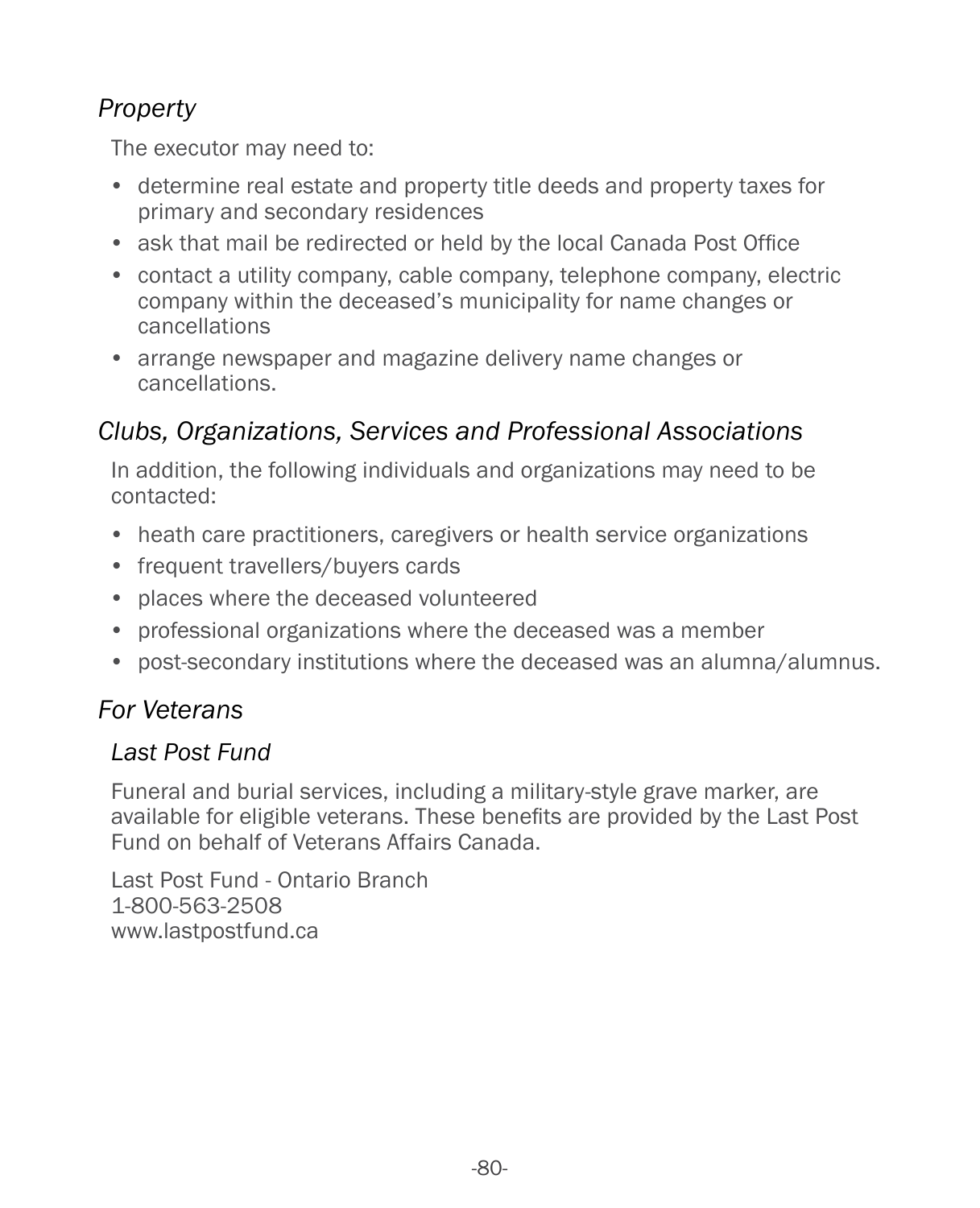# <span id="page-87-0"></span>8 TRANSPORTATION

# Driving

Staying mobile is important to seniors. Growing older doesn't mean you have to give up driving. However, many older drivers voluntarily change their driving habits to accommodate changes associated with aging.

## *Courses for Mature Drivers*

If you are an older driver, consider a driving course or workshop that can help you learn new ways to address age-related driving challenges. Along with learning new strategies, you can review driving rules and regulations, common causes of collisions and avoidance techniques.

55 Alive Driver Refresher Course Canada Safety Council 613-739-1535 ext. 233 www[.canadasafetycouncil.org](http://canadasafetycouncil.org/)

CAA Mature Operators Workshop Canadian Automobile Club (CAA) South Central Ontario 1-800-268-3750 [www.caasco.com/drivertraining](http://www.caasco.com/drivertraining)

## *Driver's Licence Renewal*

You can renew your driver's licence at ServiceOntario Centres.

ServiceOntario 1-800-267-8097 TTY: 1-800-268-7095 [www.serviceontario.ca](http://www.serviceontario.ca)

## *Senior Driver Renewal Program*

If you are age 80 or over:

- You will have to renew your licence every 2 years.
- You need to undergo a driving record review, complete a vision test and participate in a Group Education Session followed by an in-class cognitive screening exercise to renew your licence. The in-class cognitive screening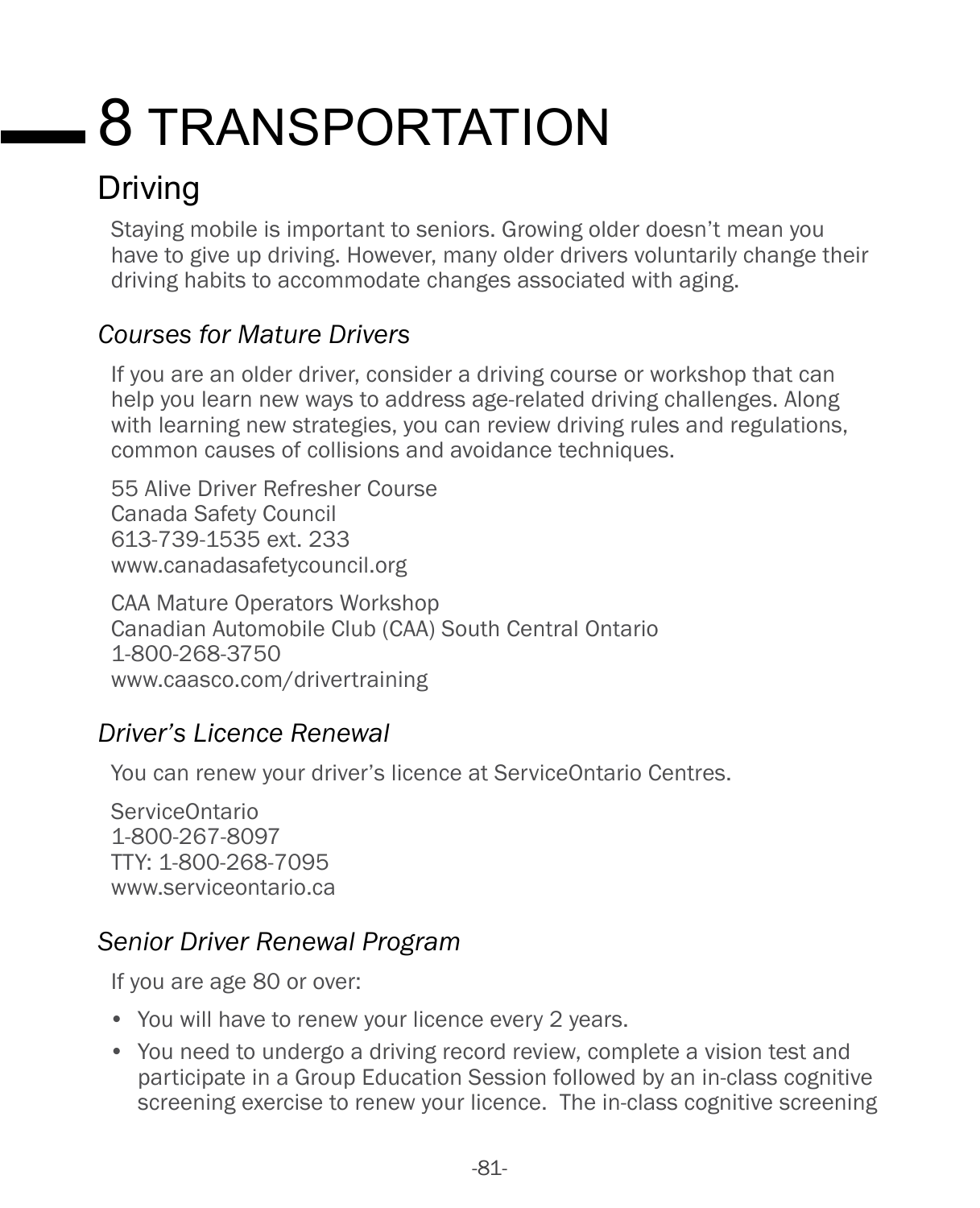<span id="page-88-0"></span>exercise will help better assess your fitness to drive.

• You may be required to pass a road test before being able to renew your licence, or you may have to follow up and submit medical information. The Driver Improvement Counsellor at the Group Education Session will discuss this with you.

Seniors should allow at least 90 minutes to complete the new renewal requirements.

Ministry of Transportation 1-800-396-4233 TTY: 1-800-268-7095 [www.ontario.ca/page/renew-g-drivers-licence-80-years-and-over](http://www.ontario.ca/page/renew-g-drivers-licence-80-years-and-over)

#### *Driver Examination Centres*

DriveTest Centres provide all driver examination services such as vision, written and road tests for all licence classes.

**DriveTest** 1-888-570-6110 (automated phone booking line) [www.drivetest.ca](http://www.drivetest.ca)

If you don't have a driver's licence, you can apply for an Ontario Photo Card to use as government-issued identification. Please see the ONTARIO GOVERNMENT IDENTIFICATION page at the end of this guide to learn more.

#### *Accessible Parking Permit*

If you qualify for an accessible parking permit, it will be issued to you at no cost. You can use it in any vehicle in which you are travelling. Make sure that the permit is visibly displayed when the vehicle you are in is parked in a designated accessible parking space. To qualify for an Accessible Parking Permit, you must be medically certified by your health practitioner as having limited mobility and/or requiring mobility assistance, suffering from severe lung or cardiovascular disease, requiring portable oxygen or having poor vision. You can apply for a permanent permit that is good for up to five years or a temporary permit that is good for up to one year.

ServiceOntario 1-800-387-3445 [www.ontario.ca/accessibleparking](http://www.ontario.ca/accessibleparking)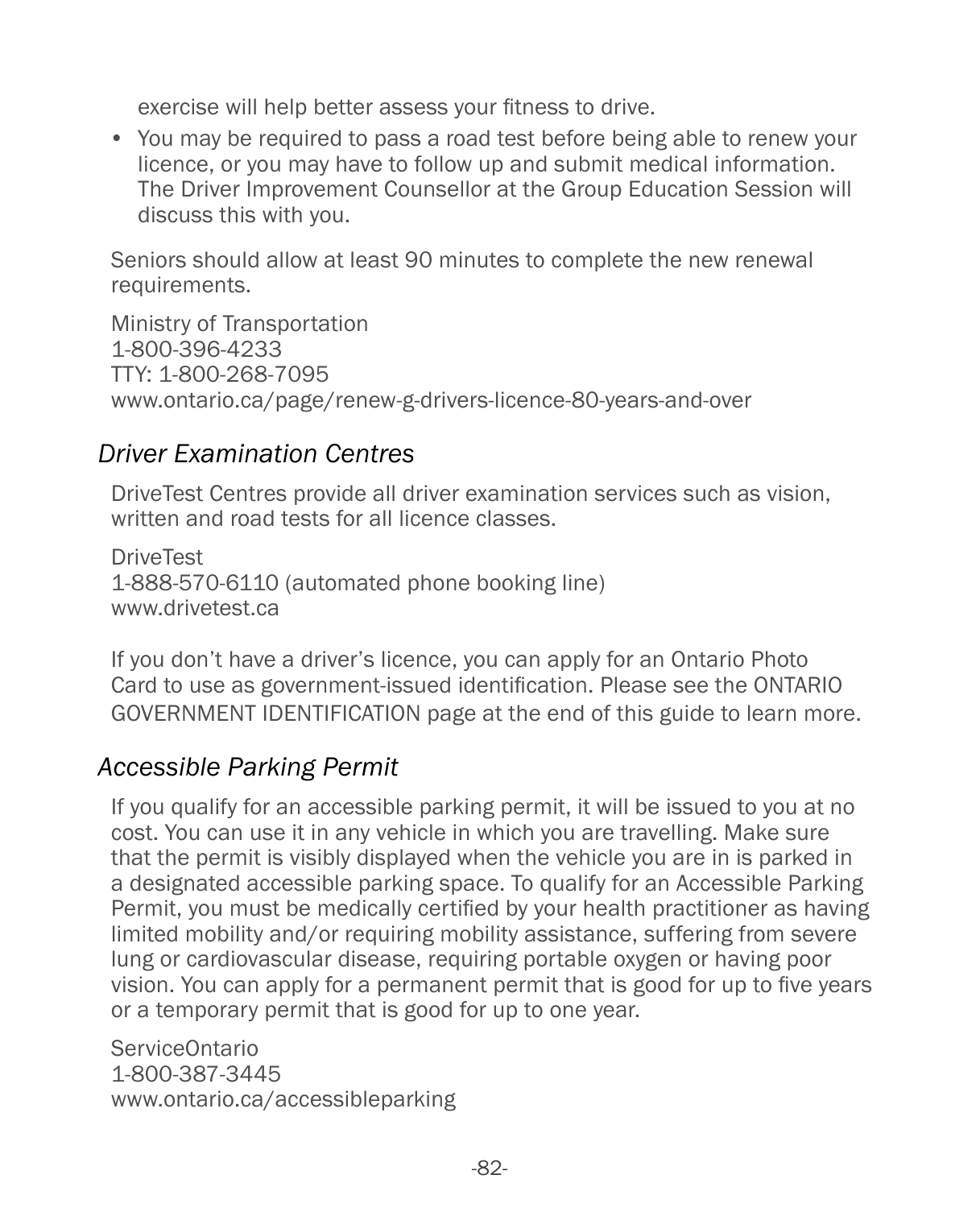<span id="page-89-0"></span>If you would like to learn more about the Home and Vehicle Modification Program, please see the FINANCES section of this guide.

# Alternatives to Driving

If you are a mature driver, there may come a time when you will have to think about limiting your driving or perhaps stop driving altogether. This could be a difficult decision to make as you may fear losing your independence and becoming a burden to others. Don't be afraid to talk about your concerns with family, friends and your doctor. Make sure that you are well informed about available alternatives to driving in your community. Plan ahead for the time when you may need to cut back and eventually stop driving.

## *Warning Signs*

It's important to recognize the signs that you may no longer be a safe driver. Here are a few things to watch out for:

- Are you nervous behind the wheel?
- Do other drivers frequently honk at you?
- Have you had a number of fender benders and near misses?
- Do family or friends worry about your driving?
- Do your children trust you to drive the car?
- Do your children let you drive with your grandchildren in the car?
- Have you ever become lost when driving or forgotten where you were going?

## *Alternatives*

There are many alternatives to driving. Here are a few options to consider:

- buses, taxis and other forms of public transit
- having friends and family members drive you
- keeping a vehicle that others drive for you
- van/bus pick-up scheduled and on demand from senior residences and other groups
- pre-paid taxi vouchers
- walking
- volunteer driver services that may be available in your area.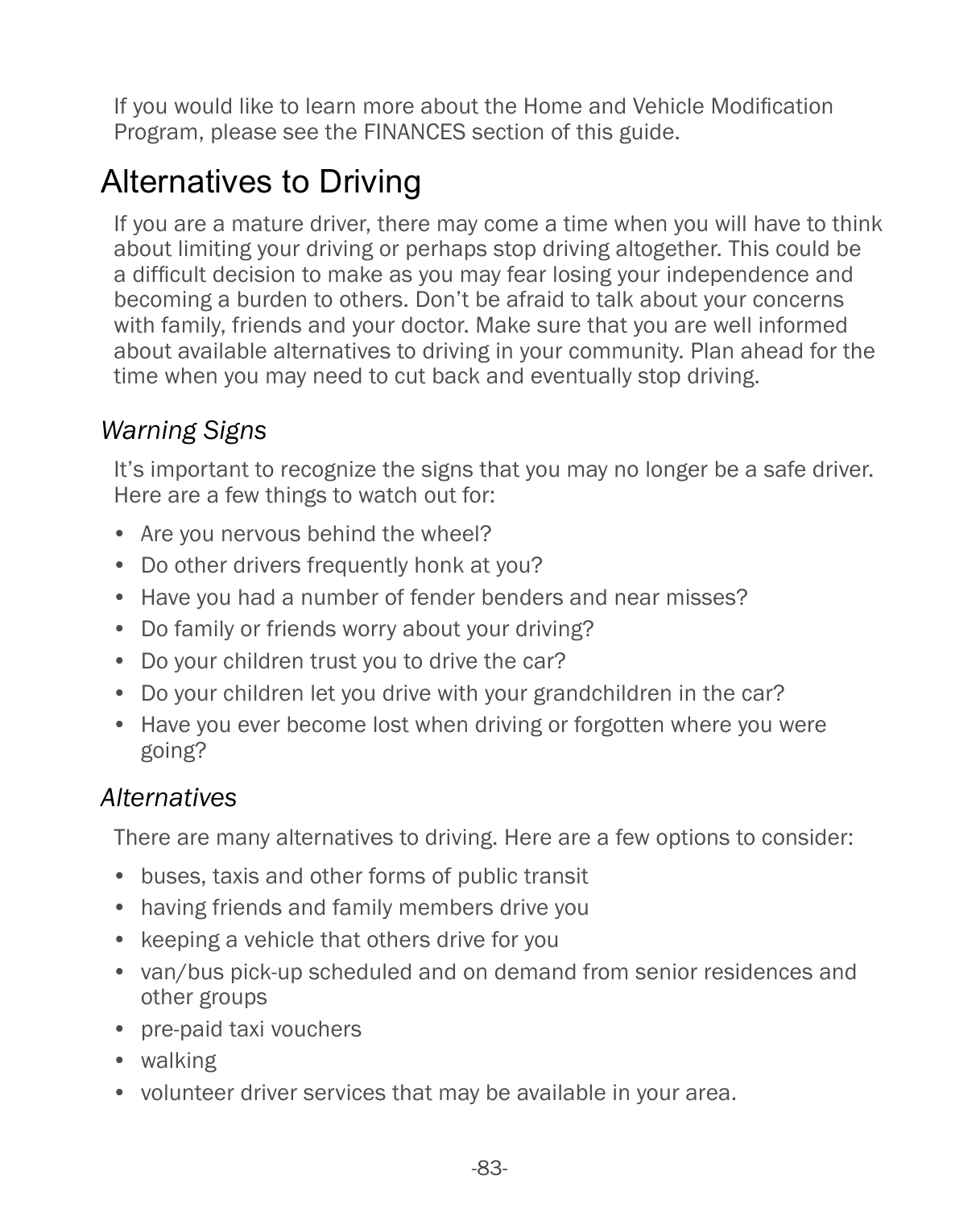Call 2-1-1 to find organizations in your community that provide transportation services for seniors or visit [www.211ontario.ca](http://www.211ontario.ca).

## Buying or Selling Vehicles

### *Used Vehicle Information Package (UVIP)*

Over one million used vehicles change ownership in Ontario every year. To help consumers make better informed decisions, the seller must provide a UVIP. The UVIP is available from all ServiceOntario Driver and Vehicle Licence Issuing Offices.

ServiceOntario 1-800-387-3445 [www.ontario.ca/UsedVehicle](http://www.ontario.ca/UsedVehicle)

# Public Transportation

Many communities offer bus service and specialized transit services. Specialized services such as Wheel-Trans in Toronto, Para Transpo in Ottawa and Windsor Handi-Transit use smaller vehicles equipped with a lift or ramp for persons using mobility devices, such as wheelchairs and scooters. Some communities may use fully accessible buses on both fixed and flexible routes.

To learn more about public transportation services in your community, call 2-1-1 or visit [www.211ontario.ca](http://www.211ontario.ca).

#### *Volunteer Drivers*

Volunteer driver services may be available in your area through the Red Cross, your Royal Canadian Legion branch or an Older Adult Centre.

#### *GO Transit*

GO Transit is a regional public transit service that serves the Greater Toronto Area and Hamilton, with routes extending to communities across the Greater Golden Horseshoe. GO Transit fares vary by distance travelled. Seniors 65 years or older can travel for half the regular adult fare. Single-ride tickets and day passes are available for seniors. The majority of GO stations are accessible to passengers who use mobility devices or prefer step-free access.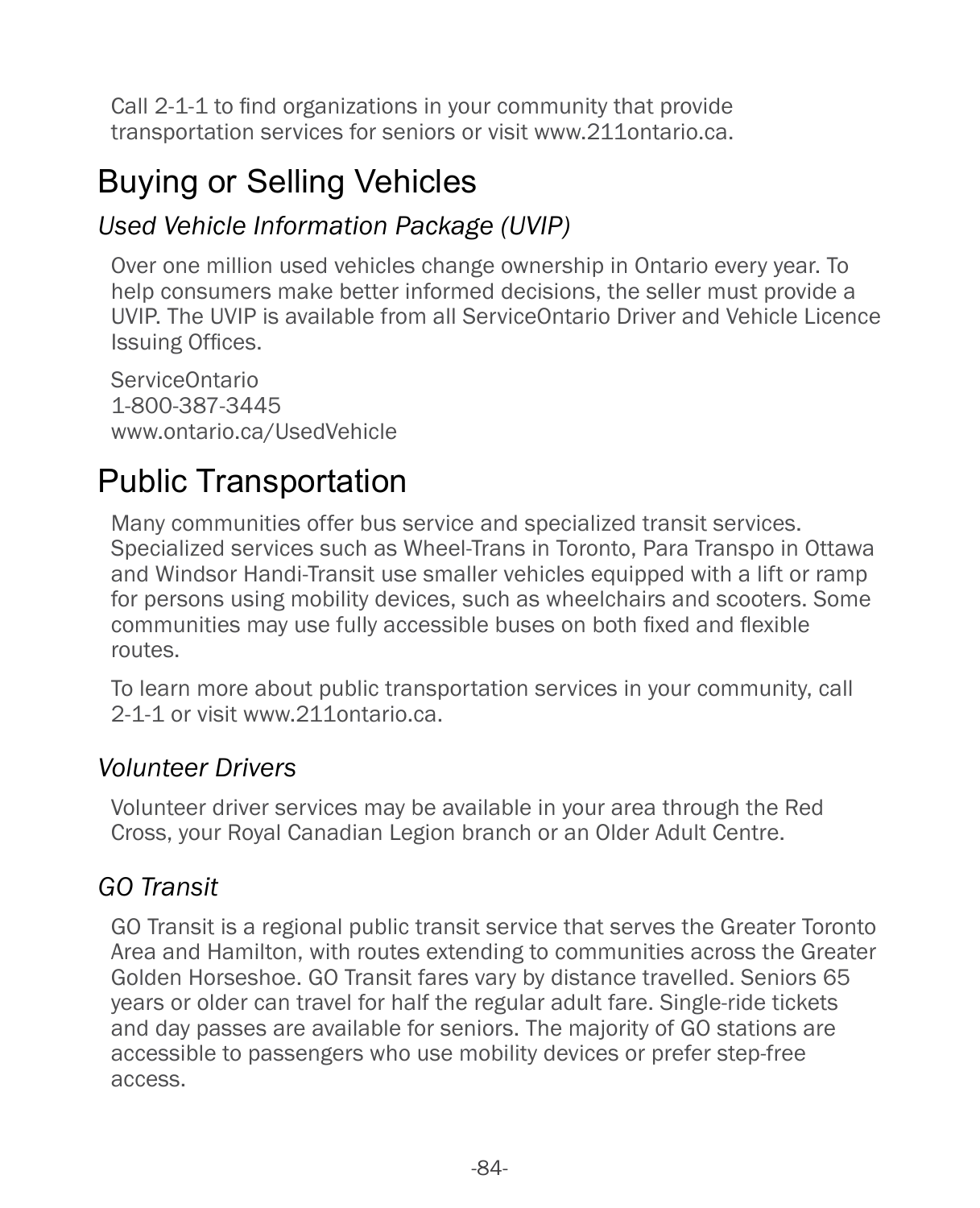1-888-GETONGO (438-6646) TTY: 1-800-387-3652 [www.gotransit.com](http://www.gotransit.com)

## For Veterans

#### *Veteran Graphic Licence Plate*

This licence plate is available to eligible veterans whose service has been certified by the Royal Canadian Legion. Visit any ServiceOntario centre to get a Veteran Plate Eligibility Certification or visit [www.ontario.ca/customplates](http://www.ontario.ca/customplates).

Royal Canadian Legion - Ontario Provincial Command 905-841-7999 [www.on.legion.ca](http://www.on.legion.ca)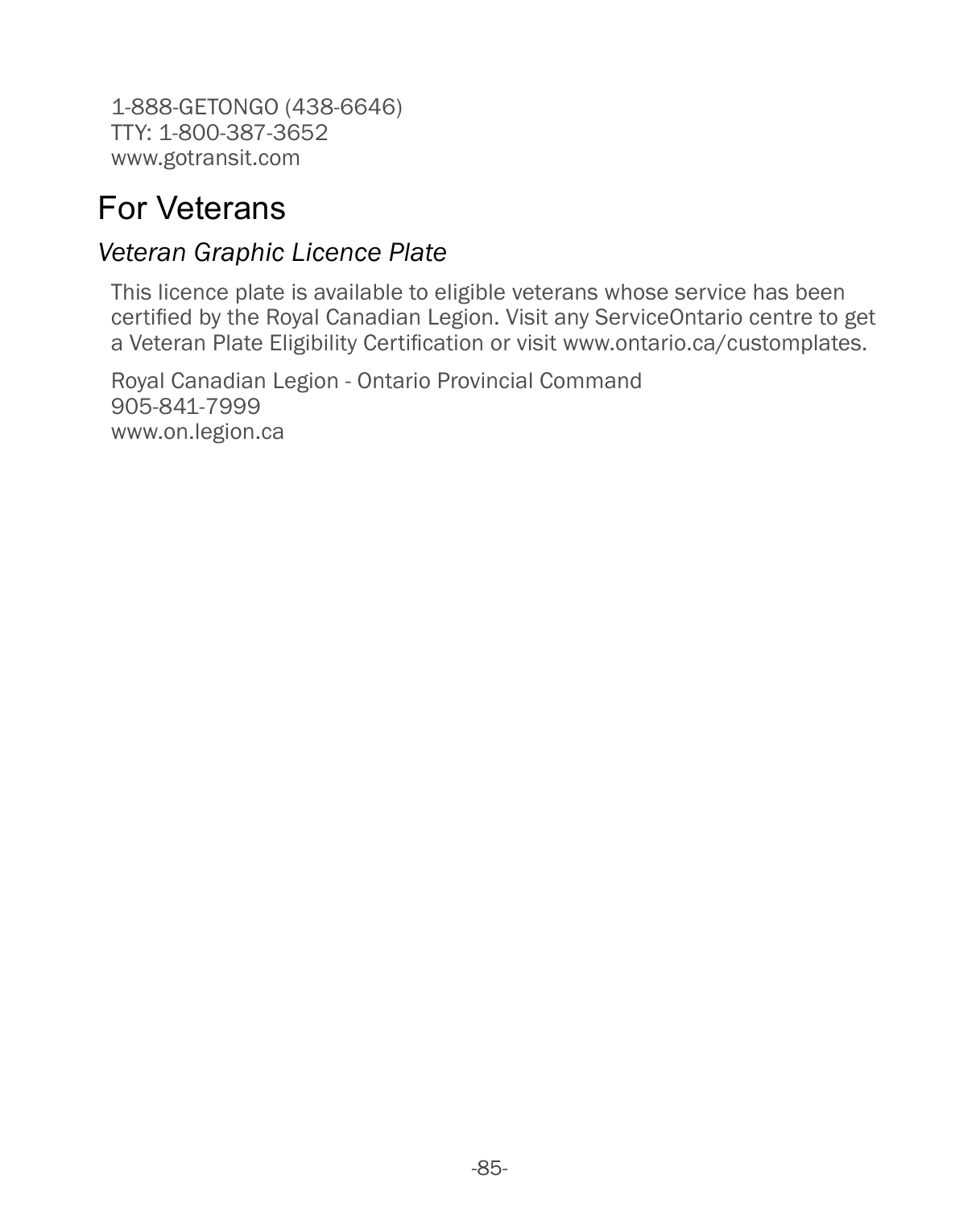# 9 KEY CONTACTS

## Government of Ontario

Seniors' INFOline 1-888-910-1999 TTY: 1-800-387-5559

Contact Seniors' INFOline to learn more about Government of Ontario programs and services for seniors or to request publications.

ServiceOntario 1-800-267-8097 TTY: 1-800-268-7095 www.serviceontario.ca

ServiceOntario provides a wide range of Government of Ontario information in one location. You can access information online, by telephone or in person at a ServiceOntario centre.

ServiceOntario Publications 1-800-668-9938 TTY: 1-800-268-7095 www.ontario.ca/publications

Contact ServiceOntario Publications to order Government of Ontario publications.

Community Care Access Centre (CCAC) 310-CCAC (310-2222) [www.healthcareathome.ca](http://www.healthcareathome.ca)

Contact the CCAC to learn more about home and community care options available in your community.

Telehealth Ontario 1-866-797-0000 TTY: 1-866-797-0007

Call Telehealth Ontario for confidential health advice and general health information. This service is available 24 hours a day, seven days a week in multiple languages.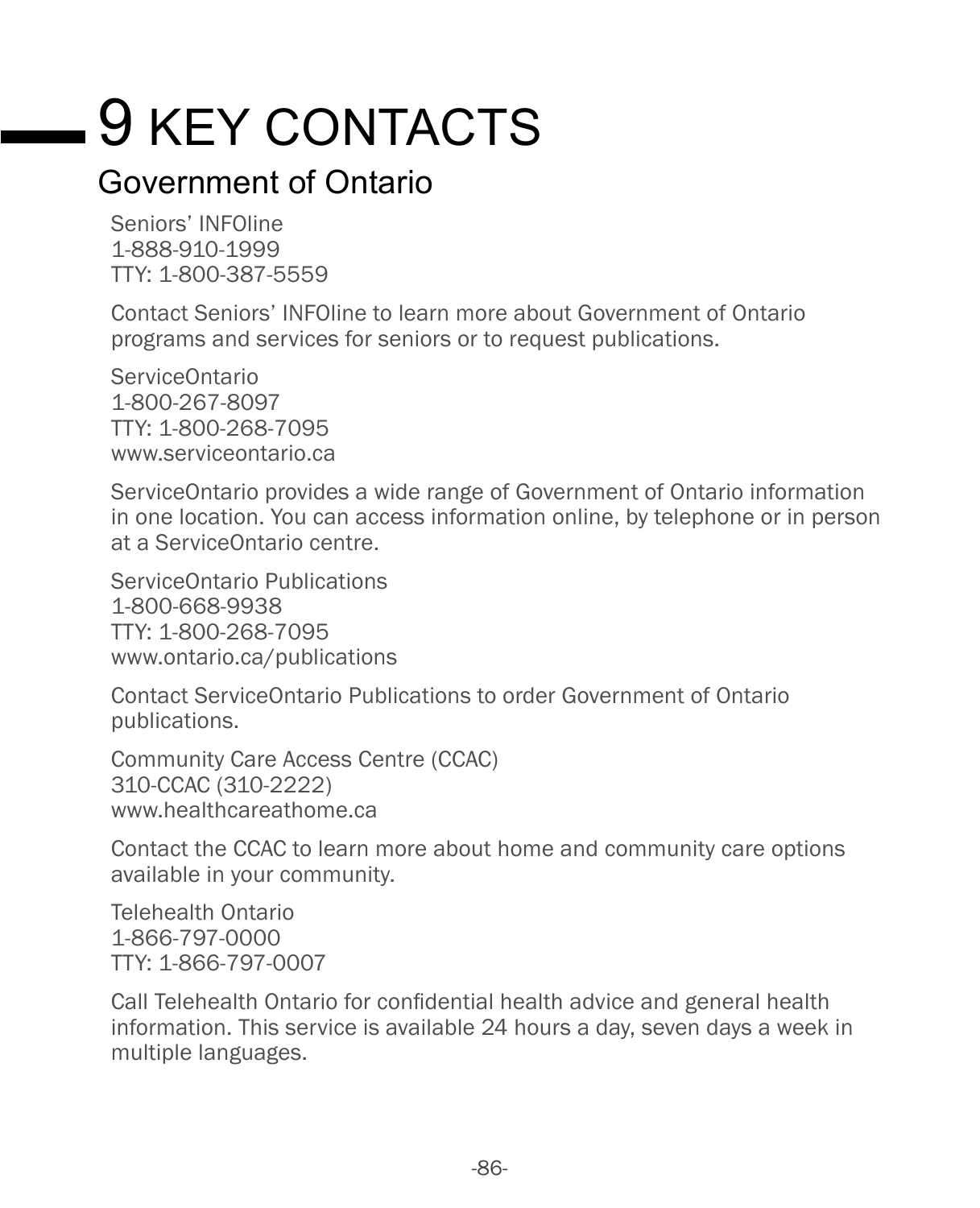Victim Support Line 1-888-579-2888 [www.ontario.ca/bfbj](http://www.ontario.ca/bfbj)

The Victim Support Line is a province-wide, multilingual, toll-free information line providing a range of services to victims of crime.

Emergency Management Ontario 1-888-795-7635 [www.ontario.ca/beprepared](http://www.ontario.ca/beprepared)

Contact Emergency Management Ontario to learn more about emergency planning.

Office of the Public Guardian and Trustee 1-800-366-0335 www.ontario.ca/rvm

The Office of the Public Guardian and Trustee safeguards the legal, personal and financial interests of certain private individuals and estates.

Ombudsman Ontario 1-800-263-1830 TTY: 1-866-411-4211 www.ombudsman.on.ca

Ontario's Ombudsman takes complaints from the public about provincial government services and resolves them wherever possible.

## Government of Canada

Service Canada 1-800-O-Canada (1-800-622-6232) TTY: 1-800-926-9105 www.servicecanada.gc.ca

Pension Programs – Service Canada 1-800-277-9914 TTY: 1-800-255-4786

Contact Service Canada to learn more about programs and services offered by the federal government.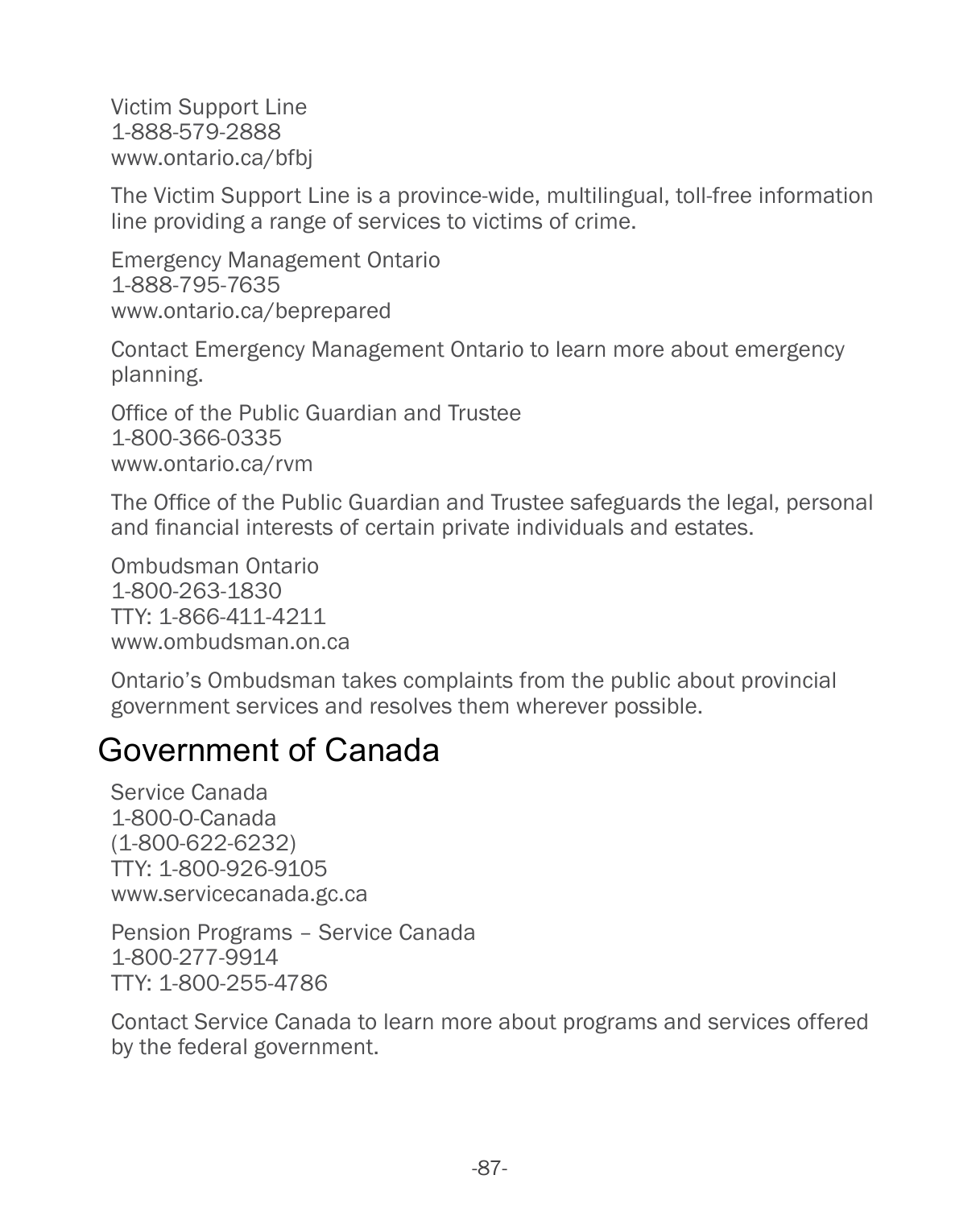# Local Government

211 Ontario www.211ontario.ca

Call 2-1-1 to learn more about community and social services in your area. Services are free, confidential and available 24 hours a day, seven days a week in more than 150 languages.

Association of Municipalities of Ontario (AMO) www.amo.on.ca

Visit Association of Municipalities of Ontario's website to learn more about municipal services and programs available in your area, including seniors' services, health and wellness programs, housing services, recreation, public health and social assistance.

## Community Safety

Call 9-1-1 in any emergency situation whenever police, fire or ambulance assistance is required.

Crime Stoppers 1-800-222-TIPS (8477) www.canadiancrimestoppers.org

Call Crime Stoppers to anonymously report information about a crime or potential crime.

Ontario Securities Commission 1-877-785-1555 TTY: 1-866-827-1295 www.osc.gov.on.ca

If you suspect investment fraud, report it immediately.

The Canadian Anti-Fraud Call Centre 1-888-495-8501 www.antifraudcentre.ca

Contact the Canadian Anti-Fraud Call Centre to report a fraud or to learn more about fraud prevention.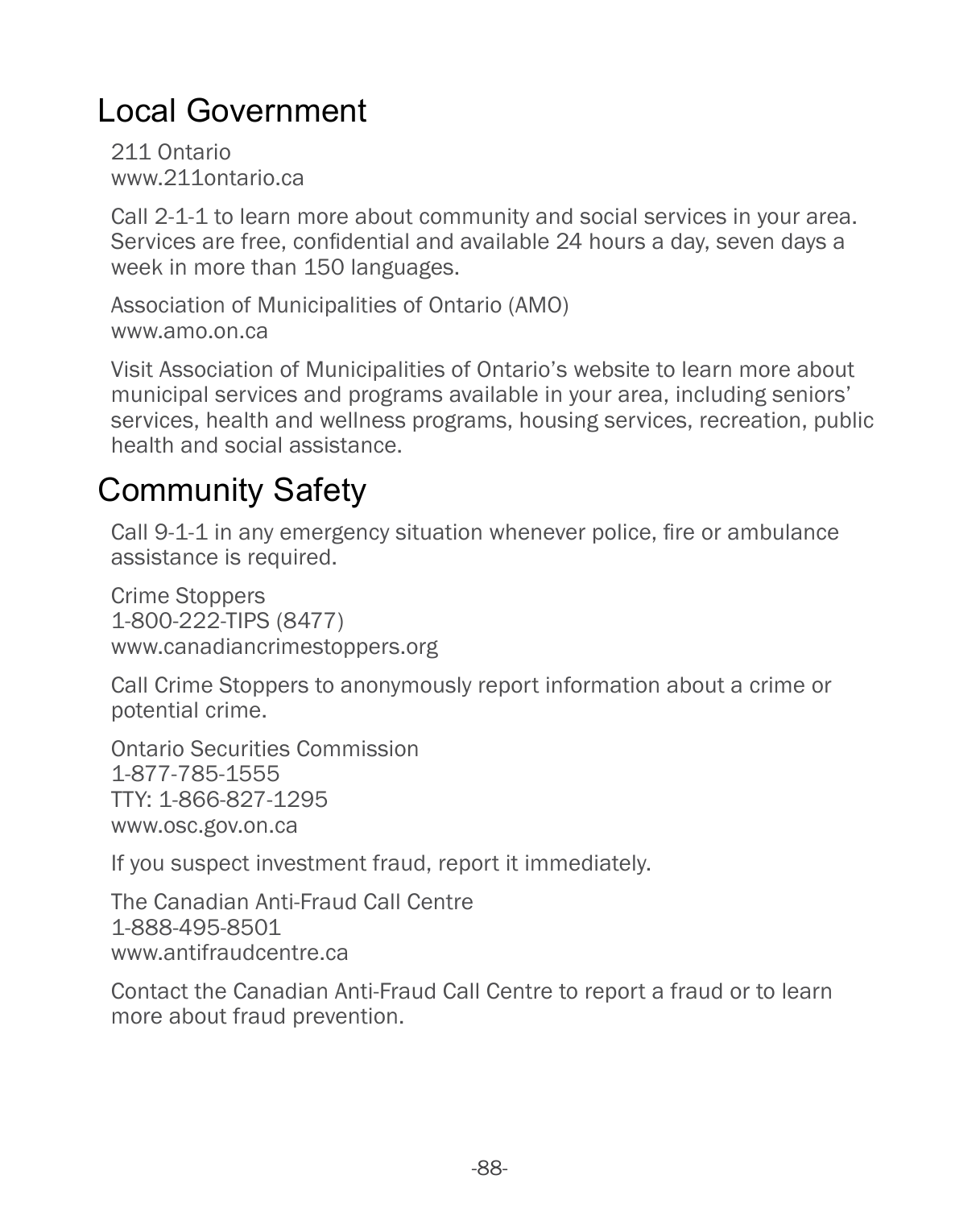# 10 ONTARIO GOVERNMENT I.D.

For general information about Ontario government identification:

ServiceOntario 1-800-267-8097 TTY: 1-800-268-7095 [www.serviceontario.ca](http://www.serviceontario.ca)

# Ontario Photo Card

This wallet-sized card provides government-issued identification to Ontarians who do not have a driver's licence, making it easier for them to do things such as travel, open a bank account and take part in other activities that require official identification. To apply for an Ontario Photo Card, you must be a non-driving resident of Ontario, 16 years of age and over. The card is valid for five years. For more information, please visit [www.ontario.ca/photocard.](http://www.ontario.ca/photocard)

# Driver's Licence

An Ontario driver's licence is your proof that you are authorized to drive a motor vehicle. You must carry it with you whenever you drive. This walletsized card bears your digitized photograph and signature. To learn more, please visit [www.ontario.ca/page/renew-drivers-licence.](http://www.ontario.ca/page/renew-drivers-licence)

# Enhanced Driver's Licence

An enhanced driver's licence acts as a travel document between Canada and the United States when you are travelling by road or water. It cannot be used to enter the United States by air. To learn more, please visit [www.ontario.ca/driving-and-roads/enhanced-drivers-licence.](http://www.ontario.ca/driving-and-roads/enhanced-drivers-licence)

# Ontario Health Insurance Plan (OHIP) Health Card

Residents of Ontario must have a valid Ontario health card to show that they are entitled to health care services paid for by OHIP. Either a photo health card or a red and white health card is acceptable to access insured health services provided the card is valid and belongs to you. Your health card is to be used only to access health care services. Do not show your card or give your health card number to anyone other than a health care provider when you receive services or to the Ministry of Health and Long-Term Care. For more information, please visit [www.ontario.ca/healthcard.](http://www.ontario.ca/healthcard)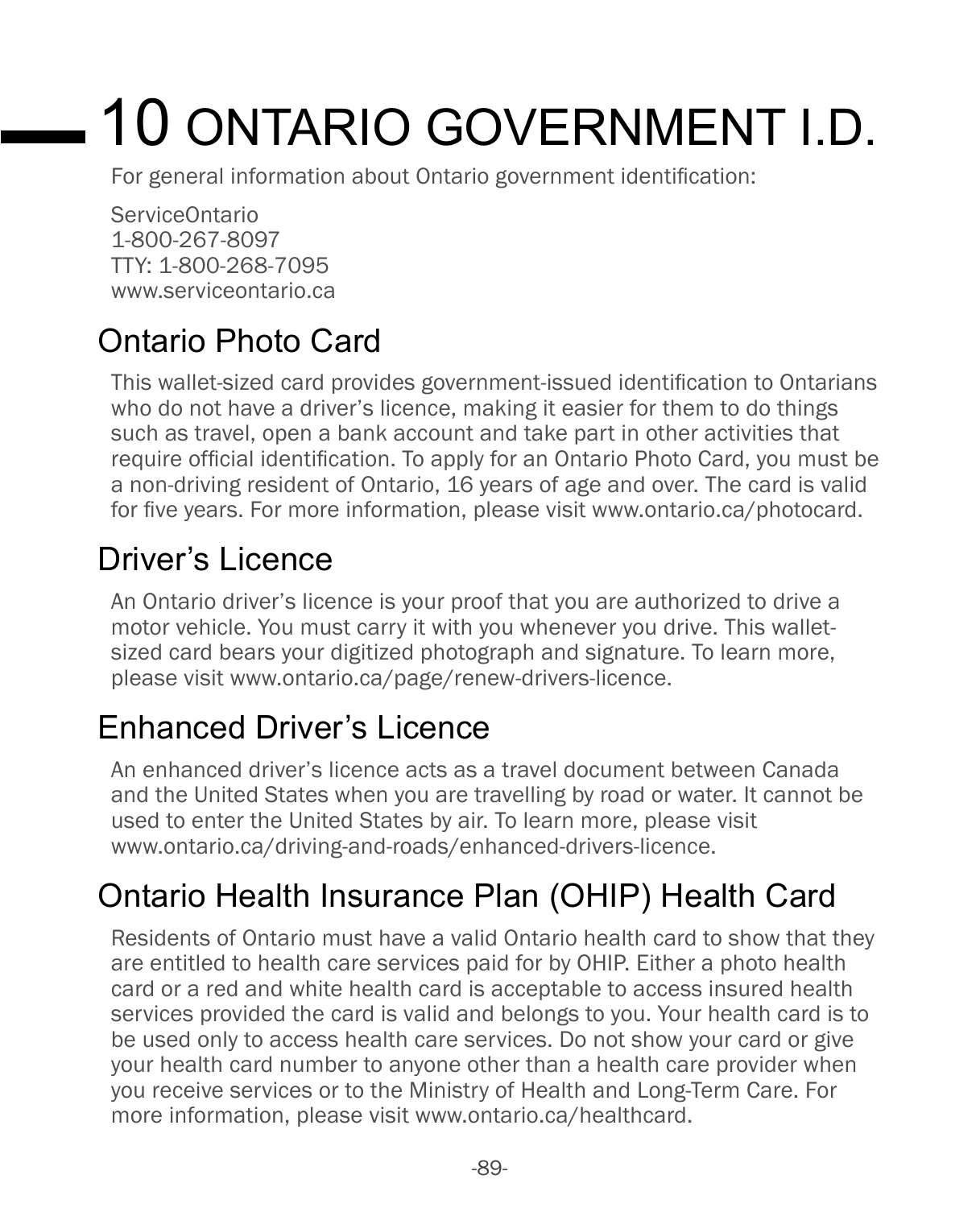## To Change Your Address

Ontario's online integrated address change is a fast and easy way to notify the government of your change of address. Information can be entered only once and you can choose which ministries to notify of your change. This includes your Driver's Licence or Vehicle Registration, Health Card or Outdoors Card. Please do not change your address before you move.

To access this online service, please visit [www.ontario.ca/a](http://www.ontario.ca/addresschange)ddresschange.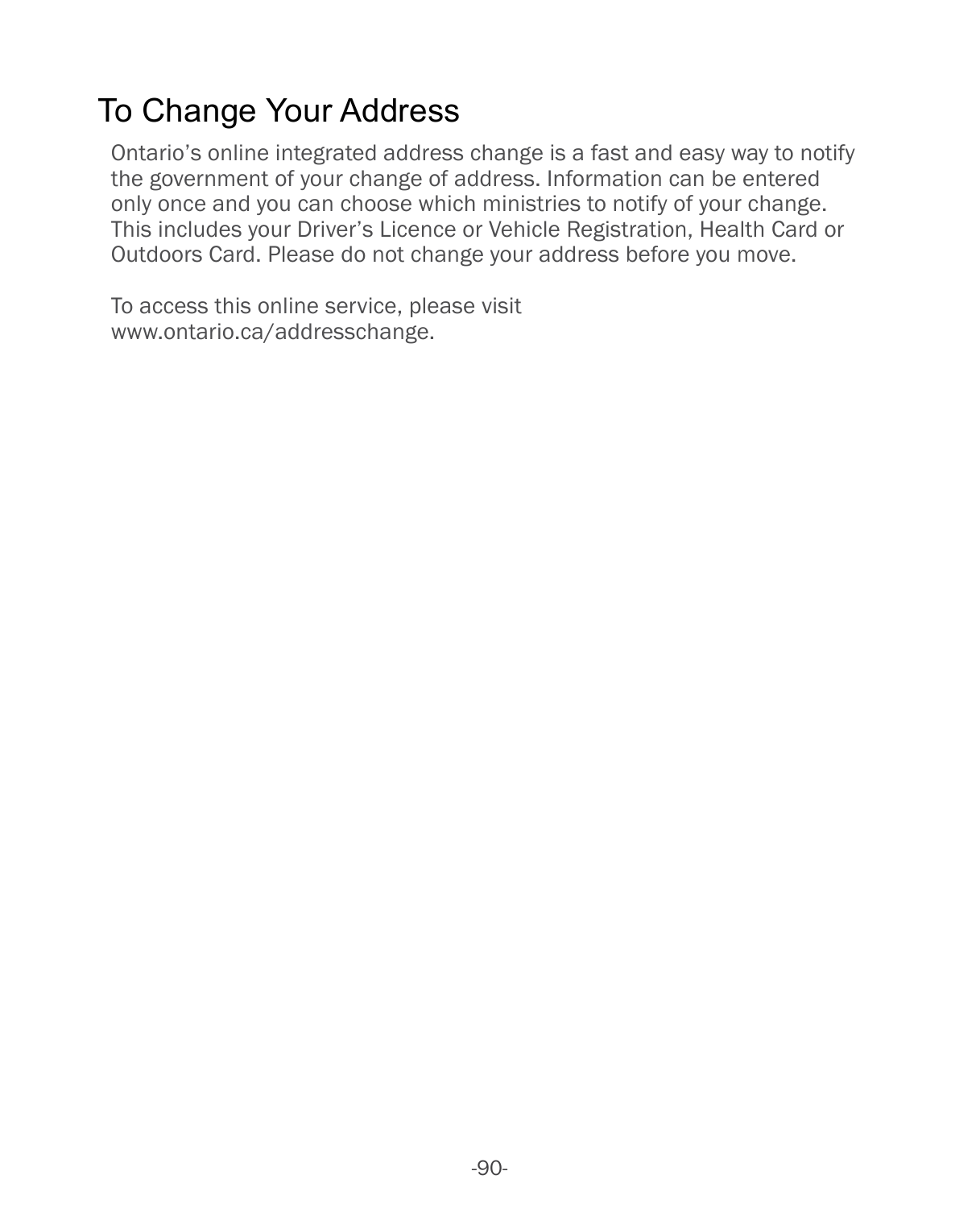# 11 INDEX

| $\sim$ $\sim$<br>61<br>$\sim$ 1 |
|---------------------------------|
|                                 |

# A

| Aboriginal Artists in Schools<br><b>Accessible Parking Permit</b><br>Addictions Treatments for First Nations and Inuit<br><b>Adult Day Programs</b><br><b>Adult Lifestyle Communities</b><br><b>Advance Care Planning</b><br><b>Advocacy Centre for the Elderly</b><br><b>Alternatives to Driving</b><br><b>Annual Events</b><br><b>ARCH Disability Law Centre</b><br>Assisted Living Program for First Nation Communities<br><b>Awards Honouring Seniors</b>                                                              | 12<br>82<br>48<br>45<br>52<br>74<br>70                                     |
|----------------------------------------------------------------------------------------------------------------------------------------------------------------------------------------------------------------------------------------------------------------------------------------------------------------------------------------------------------------------------------------------------------------------------------------------------------------------------------------------------------------------------|----------------------------------------------------------------------------|
|                                                                                                                                                                                                                                                                                                                                                                                                                                                                                                                            | 83<br>10<br>71<br>56<br>10                                                 |
| B                                                                                                                                                                                                                                                                                                                                                                                                                                                                                                                          |                                                                            |
| <b>Benevolent Funds</b><br><b>Bone Mineral Density Testing</b><br><b>Bureau of Pensions Advocates</b>                                                                                                                                                                                                                                                                                                                                                                                                                      | 26<br>30<br>25                                                             |
| C                                                                                                                                                                                                                                                                                                                                                                                                                                                                                                                          |                                                                            |
| Canada Pension Plan Retirement Pension<br><b>Disability Benefits</b><br><b>International Benefits</b><br><b>Pension Sharing</b><br><b>Survivor Benefits</b><br><b>Canadian Anti-Fraud Centre</b><br><b>Canadian Mental Health Association Ontario</b><br><b>Caregiver Support Services</b><br><b>Centre for Addiction and Mental Health</b><br><b>Client Intervention and Assistance Services</b><br><b>ColonCancerCheck</b><br><b>Community Care Access Centre</b><br><b>Community Homelessness Prevention Initiative</b> | 22<br>22<br>23<br>23<br>22<br>67<br>40<br>45<br>40<br>45<br>29<br>27<br>55 |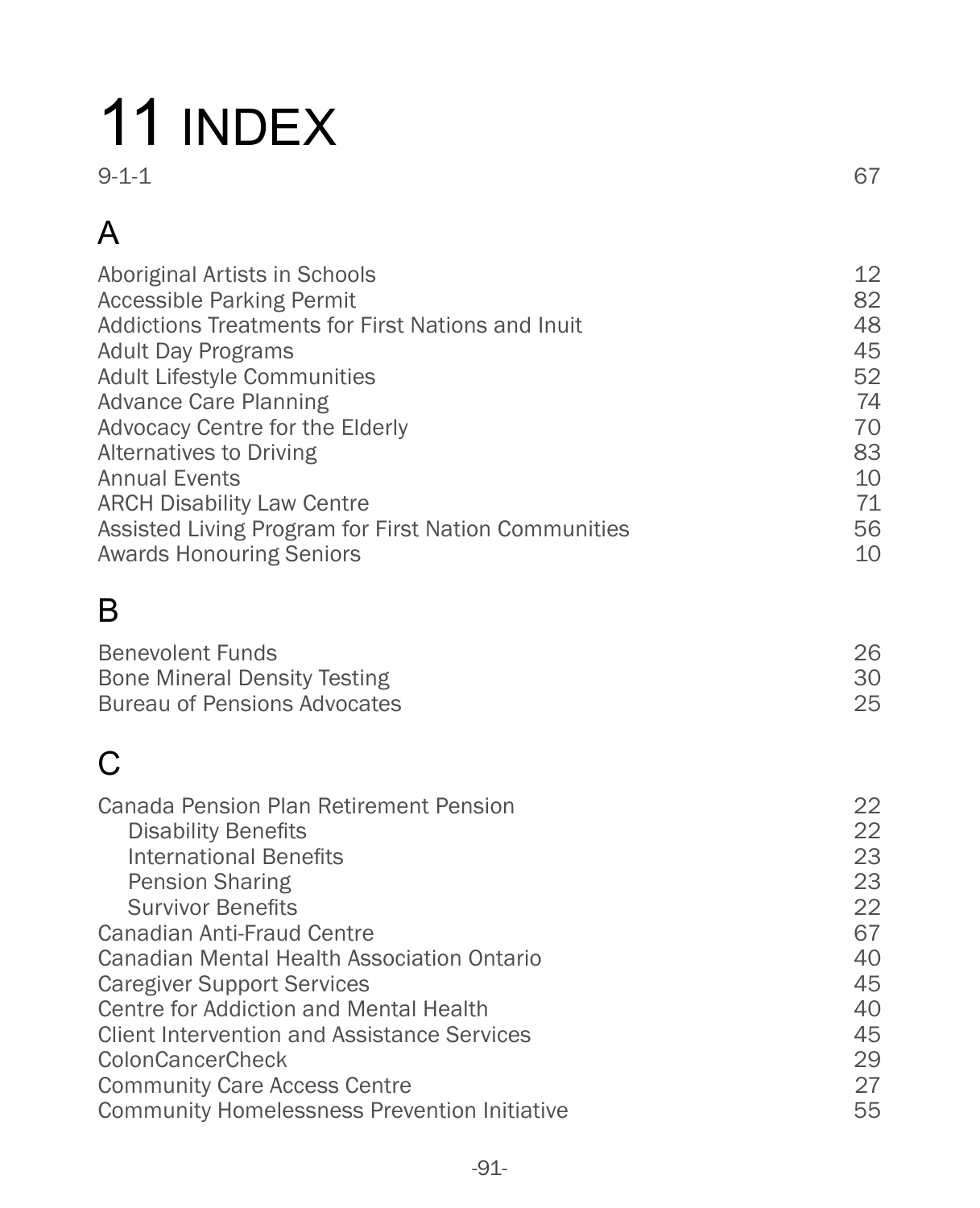| <b>Community Legal Education Ontario</b>                                   | 71             |
|----------------------------------------------------------------------------|----------------|
| <b>Community Volunteer Income Tax Program</b>                              | 19             |
| Compassionate Care Benefit Program                                         | 16             |
| <b>Complex Continuing Care</b>                                             | 47             |
| <b>Computer Training</b>                                                   | $\overline{7}$ |
| <b>Congratulatory Messages</b>                                             | 8              |
| <b>ConnexOntario</b>                                                       | 40             |
| <b>Consumer Protection Ontario</b>                                         | 65             |
| <b>Continuing and Distance Education</b>                                   | $\overline{7}$ |
| Co-operative Housing                                                       | 54             |
| <b>Courses for Mature Drivers</b>                                          | 81             |
| <b>Culturally Appropriate Primary Care Services for Indigenous Seniors</b> | 48             |
| D                                                                          |                |
| Death Out of Country                                                       | 76             |
| Death Registration and Certificate                                         | 76             |
| <b>Diabetes</b>                                                            | 29             |
| <b>Diabetic Testing Agents</b>                                             | 36             |
| Dietitians of Canada                                                       | 43             |
| Disability Pensions and Awards for Veterans                                | 25             |
| Door-to Door Salespeople                                                   | 62             |
| <b>Driver Examination Centres</b>                                          | 82             |
| <b>Driver's Licence Renewal</b>                                            | 81             |
| F                                                                          |                |
| Eating Well with Canada's Food Guide                                       | 43             |
| EatRight Ontario                                                           | 43             |
| <b>Elder Abuse</b>                                                         | 68             |
| <b>Elder Abuse Ontario</b>                                                 | 68             |
| Elder and Youth Legacy Program                                             | 12             |
| <b>Emergency Preparedness</b>                                              | 67             |
| <b>Emergency Response Service</b>                                          | 45             |

[Employment Insurance Benefits](#page-29-0) 23 [Employment Ontario](#page-11-0) 4 [Employment Standards Act](#page-12-0) 6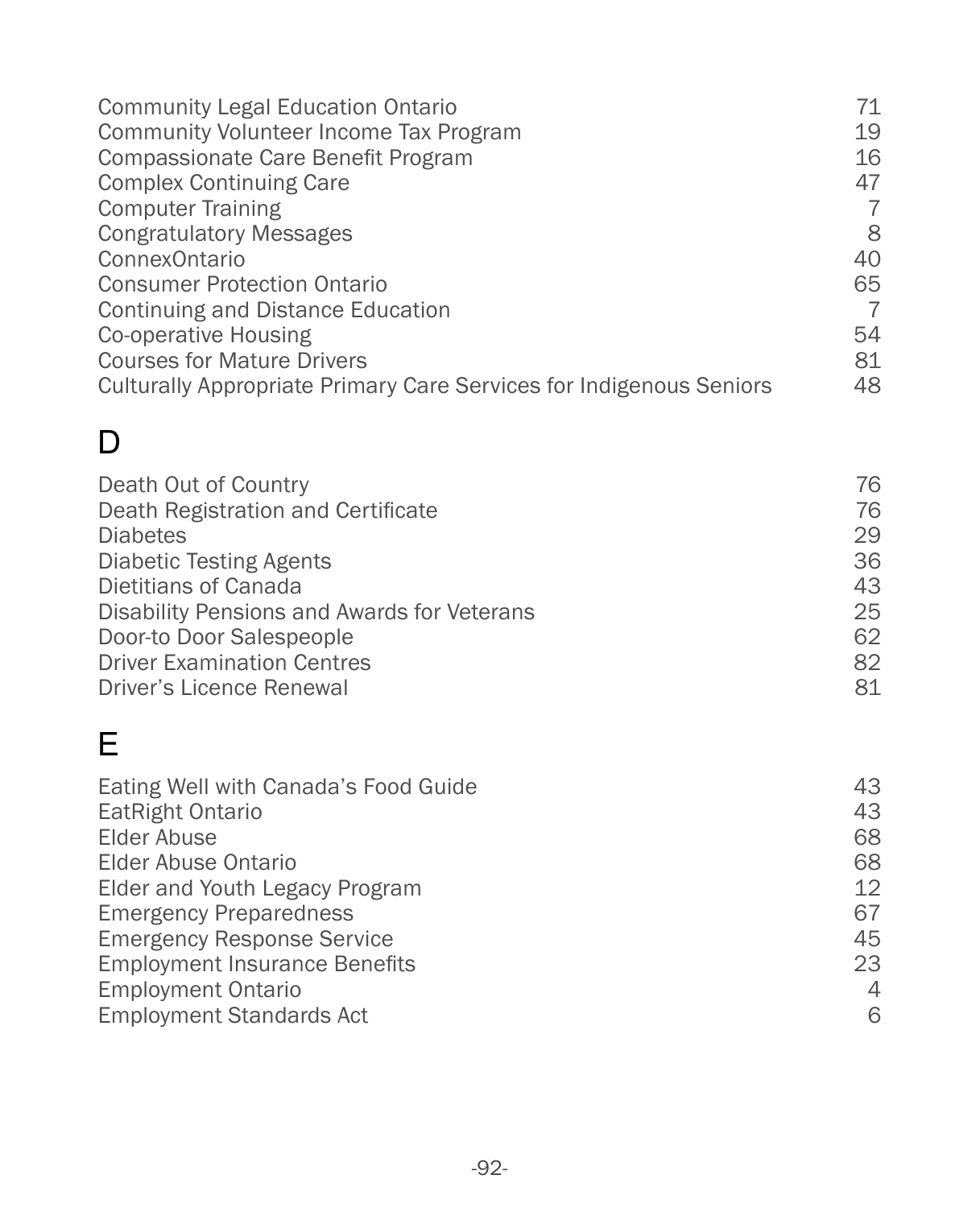# F

| <b>Family Councils</b>                         | 61             |
|------------------------------------------------|----------------|
| <b>Family Medical Leave</b>                    | 16             |
| <b>Filing Your Tax Return</b>                  | 18             |
| Finding a Health Care Provider                 | 28             |
| <b>Fire Safety</b>                             | 69             |
| <b>Fishing and Hunting</b>                     | 3              |
| <b>Foot Care Services</b>                      | 46             |
| <b>Foreign Trained Professionals</b>           | 6              |
| <b>Friendly Visiting Services</b>              | 46             |
| G                                              |                |
| <b>GO Transit</b>                              | 84             |
| <b>Guaranteed Annual Income System</b>         | 22             |
| Н                                              |                |
| HALCO - HIV & AIDS Legal Clinic                | 71             |
| <b>HIV Treatment</b>                           | 31             |
| Home and Vehicle Modification Program          | 25             |
| Home Help Referral Services                    | 46             |
| Home Maintenance and Repair Services           | 46             |
| Home Renovations/Condos/Moving                 | 62             |
| I                                              |                |
| <b>Identity Theft</b>                          | 64             |
| Immunizations                                  | 31             |
| <b>Independent Learning Centre</b>             | $\overline{7}$ |
| Inpatient and Outpatient Services at Hospitals | 39             |
| Inspections of Long-Term Care Homes            | 59             |
| Investment in Affordable Housing for Ontario   | 54             |
| <b>Investment Fraud</b>                        | 66             |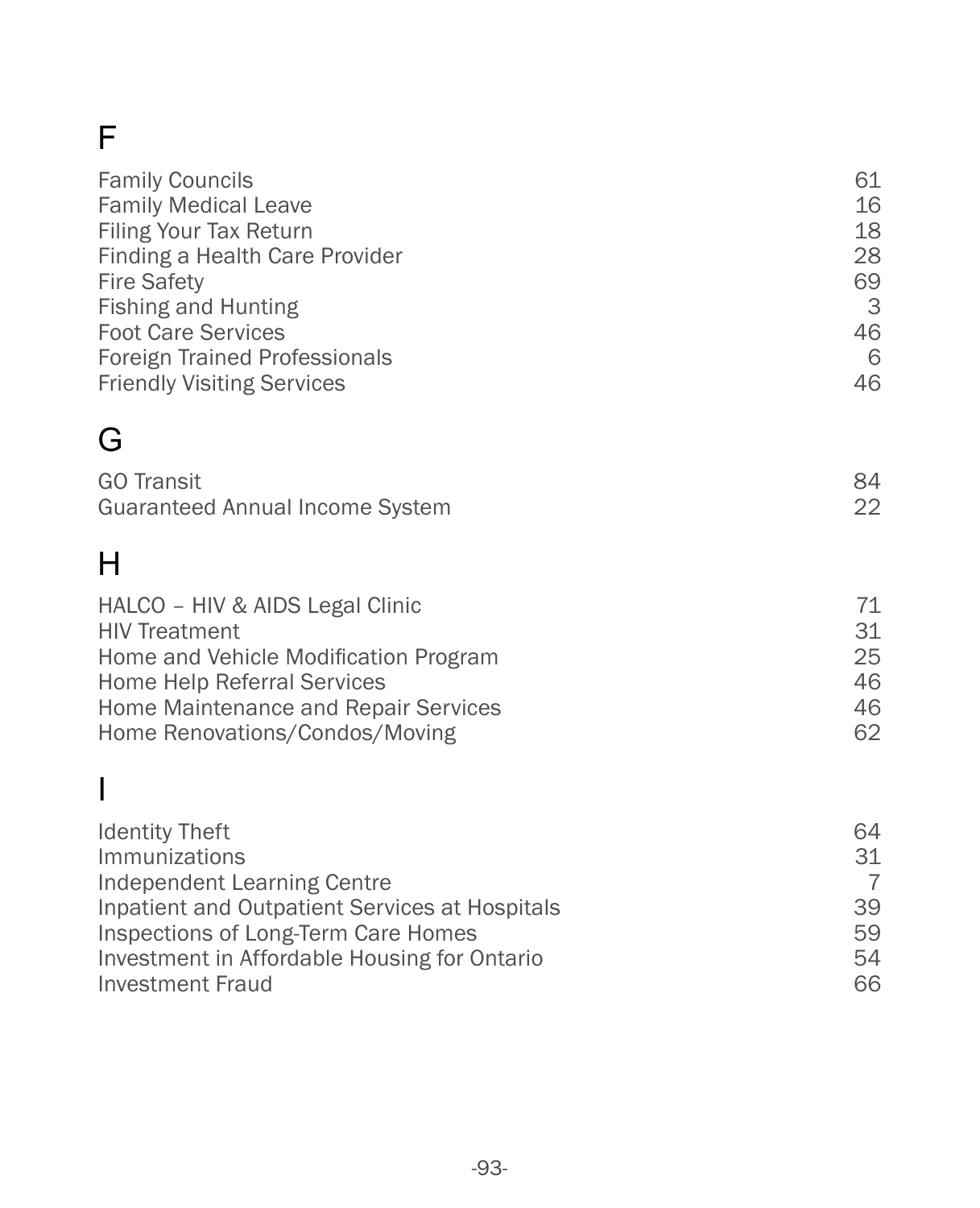# L

| Landlord and Tenant Board           | 55 |
|-------------------------------------|----|
| Last Post Fund                      | 80 |
| <b>Law Society Referral Service</b> | 70 |
| <b>Learning About Taxes Course</b>  | 19 |
| Learning English or French          | 11 |
| Legal Aid Ontario                   | 70 |
| Life Lease Housing                  | 52 |
| <b>Lifelong Learning Plan</b>       | 24 |
| Long-Term Care Home Reports         | 60 |
| M                                   |    |
| <b>Meal Services</b>                | 46 |
| <b>MedsCheck</b>                    | 34 |
| <b>Meeting Your Legal Needs</b>     | 69 |
| Military-Style Grave Markers        | 80 |
|                                     |    |

# N

| National Aboriginal Diabetes Program                    |    |
|---------------------------------------------------------|----|
| Newcomer Settlement Program                             | 11 |
| Non-Insured Health Benefits for First Nations and Inuit | 48 |

# O

| Office of the French Language Services Commissioner<br>Office of the Public Guardian and Trustee | 72<br>72       |
|--------------------------------------------------------------------------------------------------|----------------|
| <b>Old Age Security Pension</b>                                                                  | 21             |
| Allowance and Allowance for the Survivor                                                         | 21             |
| <b>Guaranteed Income Supplement</b>                                                              | 21.            |
| <b>Older Adult Centres</b>                                                                       | -1             |
| <b>Ontario Association of Residents' Councils</b>                                                | 60             |
| <b>Ontario Health Card</b>                                                                       | 33             |
| <b>Ontario Human Rights Code</b>                                                                 | 71             |
| <b>Ontario Immigration Portal</b>                                                                | 11             |
| Ontario Job Bank                                                                                 | 5              |
| <b>Ontario Parks</b>                                                                             | $\overline{2}$ |
| <b>Ontario Renovates</b>                                                                         | 50             |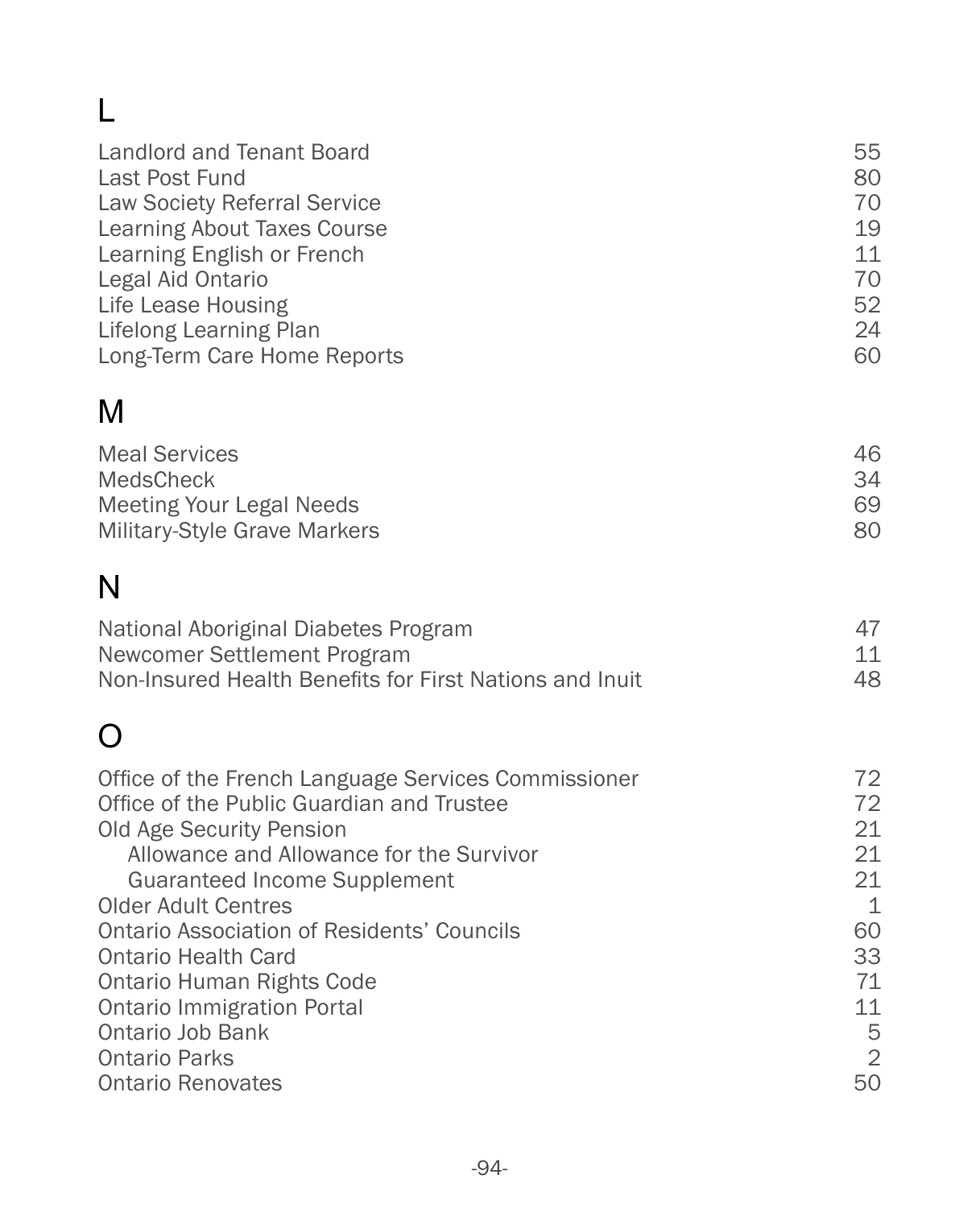| 2  |
|----|
| 6  |
| 8  |
| 6  |
| 25 |
| 24 |
| 74 |
|    |

## P

| <b>Palliative Care</b>                              | 47 |
|-----------------------------------------------------|----|
| Personal Emergency Leave                            | 17 |
| Power of Attorney                                   | 73 |
| Property Tax Relief for Low-Income Seniors          |    |
| and Low-Income Persons with Disabilities            | 51 |
| Provincial Land Tax Deferral Program for Low-Income |    |
| Seniors and Low-Income Persons with Disabilities    | 51 |
| <b>Provincial Tax Credits and Benefits</b>          | 19 |
| <b>Public Health Units</b>                          | 28 |
| <b>Public Libraries</b>                             | 1  |

# R

| Rainbow Health Ontario                                   | 49             |
|----------------------------------------------------------|----------------|
| Registered Retirement Savings Plan                       |                |
| and Registered Retirement Income Fund                    | 24             |
| Rent-Geared-To-Income Housing                            | 54             |
| Residential Rehabilitation Assistance Program On-Reserve | 56             |
| Residential Tenancies Act, 2006                          | 55             |
| Residents' Rights                                        | 59             |
| <b>Retirement Abroad</b>                                 | $\overline{4}$ |
| <b>Retirement Homes</b>                                  | 52             |
| Royal Canadian Legion                                    | 13             |
|                                                          |                |

# S

| Scams and Frauds                           | 63 |
|--------------------------------------------|----|
| Security Checks or Reassurance Services    | 47 |
| Senior and/or Disabled Property Tax Relief | 51 |
| Senior Driver Renewal Program              | 81 |